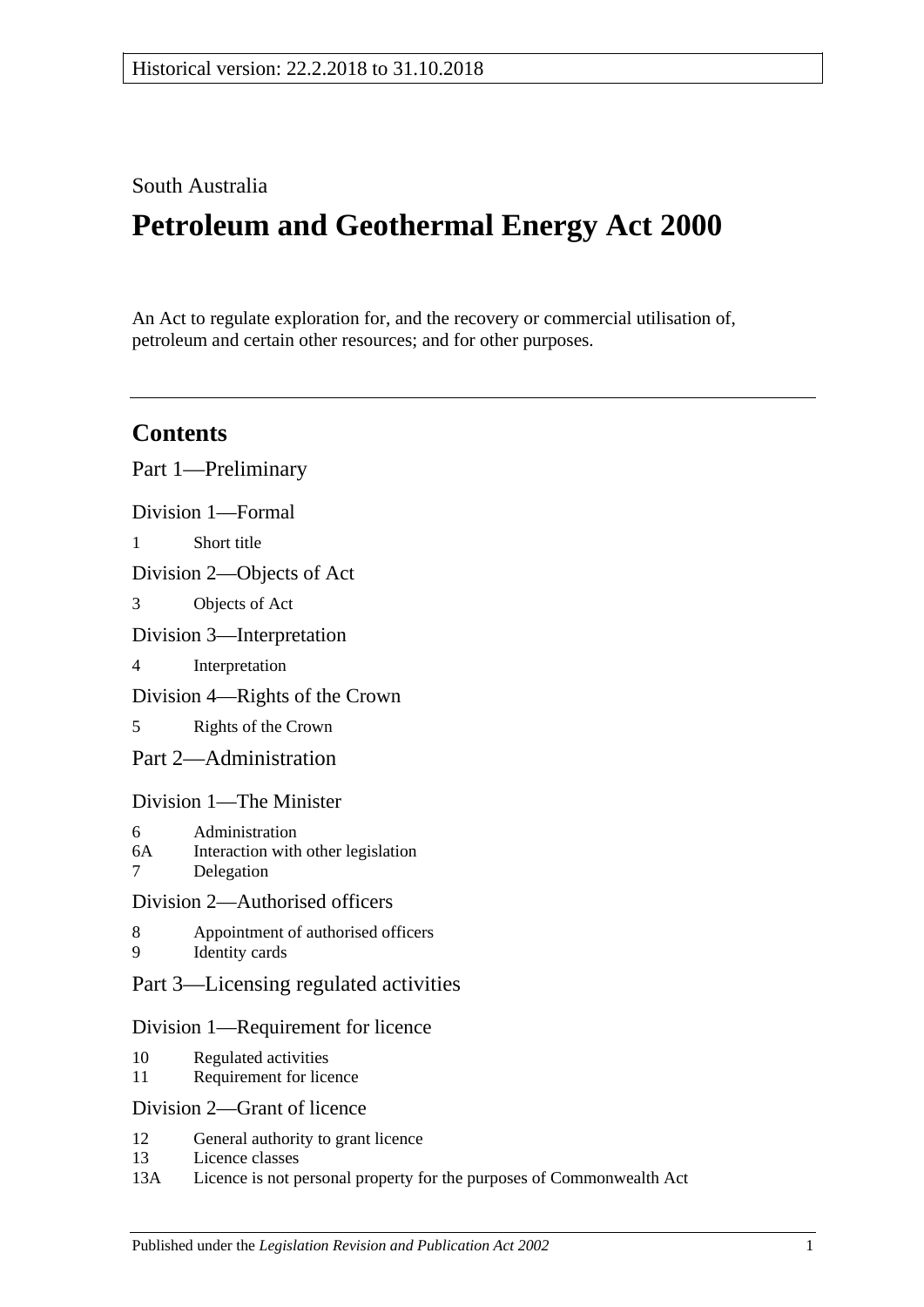#### [Division 3—Preliminary survey licence](#page-15-1)

- [Preliminary survey licence](#page-15-2)<br>15 Term of preliminary survey
- [Term of preliminary survey licence](#page-15-3)
- [Part 4—Exploration](#page-15-4)

#### [Division 1—Competitive tender regions](#page-15-5)

[Competitive tender regions](#page-15-6)

#### [Division 2—Speculative survey](#page-15-7)

- [Speculative survey licence](#page-15-8)
- [Area of speculative survey licence](#page-16-0)
- [Term of speculative survey licence](#page-16-1)
- [Consultation preceding grant or renewal of speculative survey licence](#page-16-2)

#### [Division 3—Exploration licences](#page-16-3)

- [Exploration licences](#page-16-4)
- [Call for tenders](#page-17-0)
- [Criteria to be considered for granting exploration licence](#page-17-1)
- [Areas for which licence may be granted](#page-17-2)
- [Work program to be carried out by exploration licensee](#page-18-0)
- [Term and renewal of exploration licence](#page-18-1)
- [Production of regulated resource under exploration licence](#page-19-0)

#### [Part 5—Retention](#page-19-1)

- [Retention licences](#page-19-2)
- [Grant of retention licence](#page-20-0)
- [Area of retention](#page-21-0) licence
- [Term of retention licence](#page-21-1)
- [Work program to be carried out by retention licensee](#page-21-2)

#### [Part 6—Production](#page-22-0)

- [Production licences](#page-22-1)
- [Grant of production licence](#page-22-2)
- [Power to require holder of exploration licence or retention licence to apply for production](#page-23-0) [licence](#page-23-0)
- [Area of production licence](#page-24-0)
- [Work program to be carried out by production licensee](#page-24-1)
- [Requirement to proceed with production](#page-24-2)
- [Term of production licence](#page-25-0)
- [Cancellation or conversion of production licence where commercial operations in](#page-25-1)  [abeyance](#page-25-1)
- [Unitisation of production](#page-25-2)

#### [Part 7—Royalty](#page-25-3)

- [Royalty on regulated resources](#page-25-4)<br>44 Penalty for late nayment
- [Penalty for late payment](#page-27-0)
- [Recovery of royalty](#page-27-1)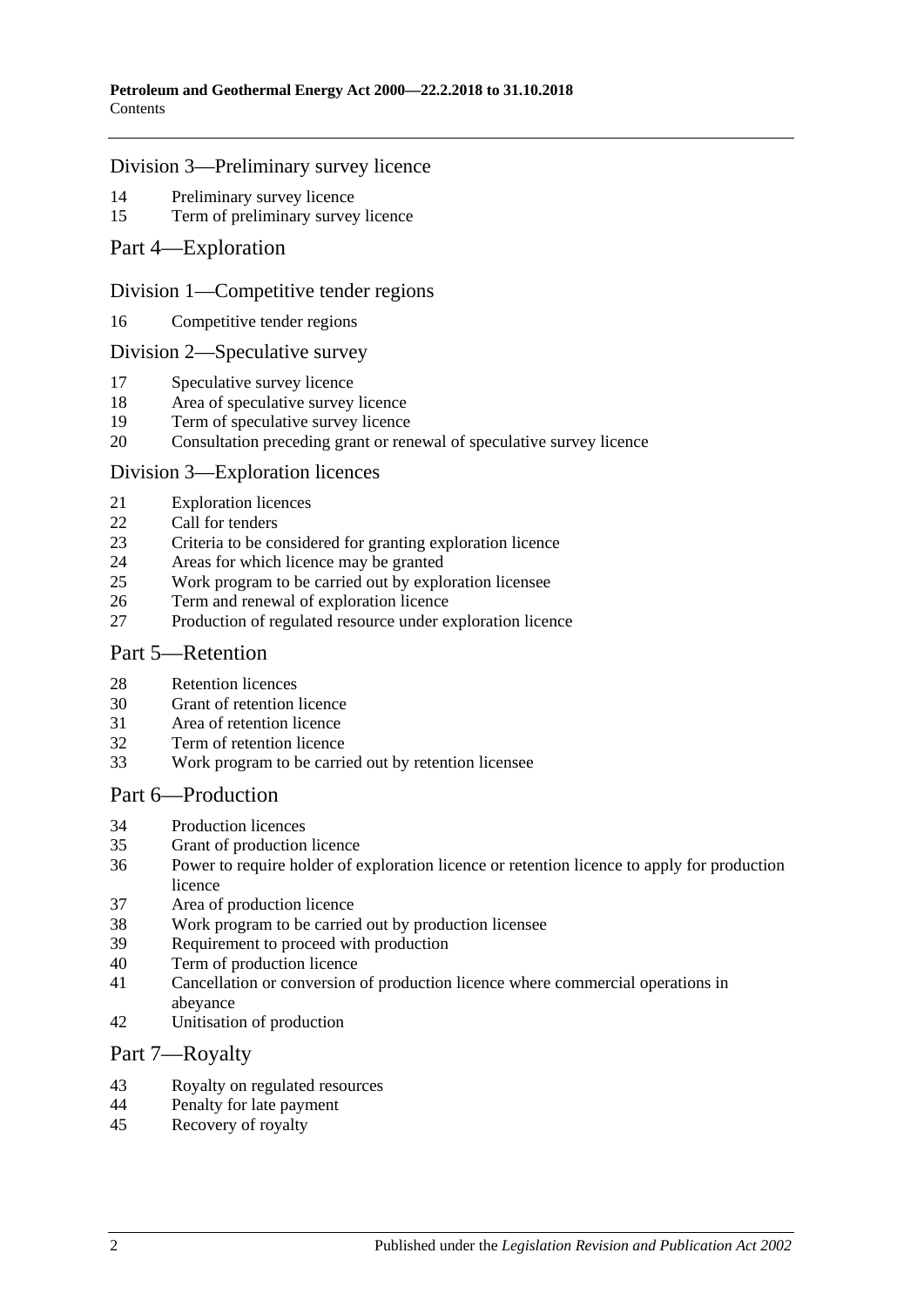## [Part 8—Transmission pipelines](#page-27-2)

[Division 1—Pipeline licence](#page-27-3)

- 46 [Rights conferred by pipeline licence](#page-27-4)
- 47 [Term and renewal of pipeline licence](#page-28-0)
- 48 [Alteration of pipeline](#page-28-1)

#### [Division 2—Access to pipeline](#page-28-2)

49 [Ministerial power to require access to pipeline](#page-28-3)

#### [Division 3—Special provisions about pipelines](#page-29-0)

- 50 [Acquisition of land by holder of pipeline licence](#page-29-1)<br>51 Pipeline easements
- [Pipeline easements](#page-29-2)
- 52 [Compulsory acquisition of land for pipeline](#page-29-3)
- 53 [Pipeline to be chattel](#page-29-4)
- 54 [Inseparability of dealings with pipeline and pipeline land](#page-29-5)
- 55 [Resumption of pipeline](#page-30-0)
- 55A [Liability to council rates](#page-30-1)

## [Part 9—Associated activities](#page-31-0)

- 56 [Associated activities licence](#page-31-1)
- 57 [Area of associated activities licence](#page-31-2)
- 58 [Term of associated activities licence](#page-31-3)
- 59 [Relationship with other licences](#page-32-0)

## [Part 9A—Special facilities](#page-33-0)

- 59A [Application of Part](#page-33-1)
- 59B [Special facilities licence](#page-33-2)
- 59C [Area of special facilities licence](#page-33-3)
- 59D [Term of special facilities licence](#page-33-4)
- 59E [Relationship with other licences](#page-34-0)

## [Part 10—Entry to and use of land](#page-34-1)

- 60 [Right of entry to land](#page-34-2)
- 61 [Notice of entry on land](#page-35-0)
- 62 [Disputed entry](#page-35-1)
- 63 [Right to compensation](#page-35-2)
- 64 [Right to require acquisition of land](#page-36-0)

## [Part 11—General provisions about licences](#page-37-0)

## [Division 1—General provision about applications](#page-37-1)

- 65 [Application for licence](#page-37-2)
- 66 [Preconditions of grant or renewal of licence](#page-38-0)

## [Division 2—Extent of licence exclusivity](#page-38-1)

- 67 [Application of Division](#page-38-2)
- 68 [Extent to which same area may be subject to different licences](#page-38-3)
- 69 [Grant of compatible licence to area already under licence](#page-39-0)
- 70 [Interrelationship between rights of licensees under compatible licences](#page-39-1)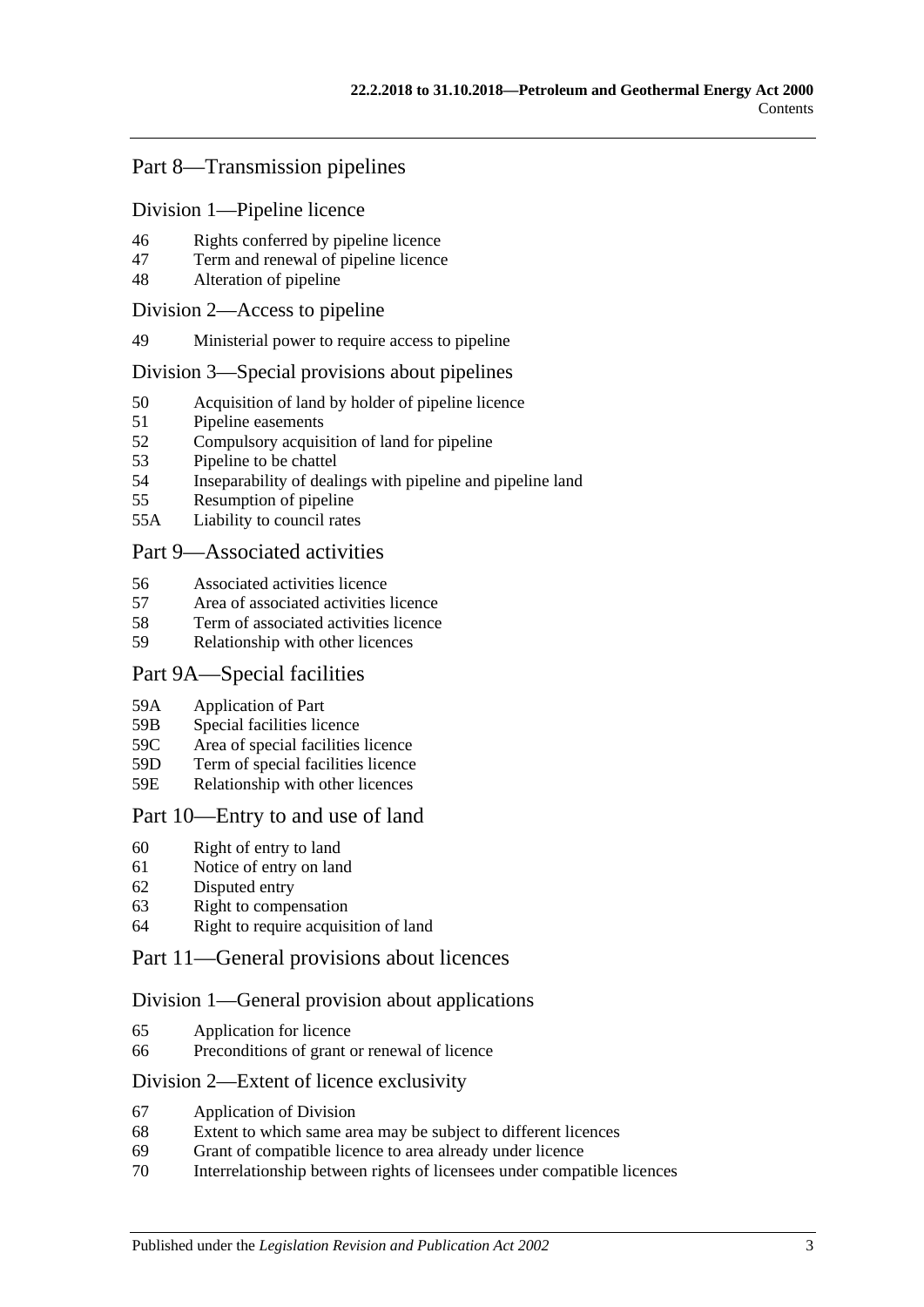71 [Excision of licence areas](#page-39-2)

[Division 3—Licence conditions](#page-39-3)

- 72 [Mandatory conditions](#page-39-4)
- 73 [Mandatory condition as to use of information etc](#page-39-5)
- 74 [Classification of activities to be conducted under licence](#page-40-0)
- 75 [Mandatory condition about resources required for compliance with environmental](#page-40-1)  [obligations](#page-40-1)
- 76 [Discretionary conditions](#page-40-2)
- 76A [Suspension of conditions of licence by agreement](#page-41-0)
- 77 [Non-compliance with licence conditions](#page-41-1)

#### [Division 4—Annual fees](#page-41-2)

78 [Annual fees](#page-41-3)

[Division 5—Reservoir access](#page-41-4)

79 [Access to natural reservoir](#page-41-5)

[Division 6—Grant, resumption etc of land](#page-42-0)

80 [Grant, resumption etc of Crown and pastoral land](#page-42-1)

- [Division 7—Multiple licensees](#page-43-0)
- 81 [Multiple licensees](#page-43-1)

## [Division 8—Consolidation and division of licence areas etc](#page-43-2).

- 82 [Consolidation of licence areas](#page-43-3)
- 83 [Division of licence areas](#page-43-4)

#### [Division 9—Record keeping and reporting requirements](#page-44-0)

- 84 [Records to be kept by licensee](#page-44-1)
- 85 [Reporting of certain incidents](#page-44-2)
- 86 [Information to be provided by licensee](#page-45-0)

#### [Division 10—General requirements for operations](#page-46-0)

- 86A [Fitness-for-purpose assessment](#page-46-1)
- 87 [Activities to be carried out with due care and in accordance with good industry practice](#page-46-2)

#### [Division 11—Minister's power to carry out work](#page-47-0)

88 [Ministerial direction](#page-47-1)

#### [Division 12—Surrender, suspension or cancellation of licence](#page-47-2)

- 89 [Surrender](#page-47-3)
- 90 [Suspension of licence by agreement](#page-47-4)
- 91 [Disciplinary power to suspend or cancel licence](#page-48-0)

[Division 13—Notice of grant etc of licence](#page-48-1)

92 [Notice to be published in Gazette](#page-48-2)

#### [Division 14—Interference with regulated activities](#page-48-3)

93 [Obligation not to interfere with regulated activities](#page-48-4)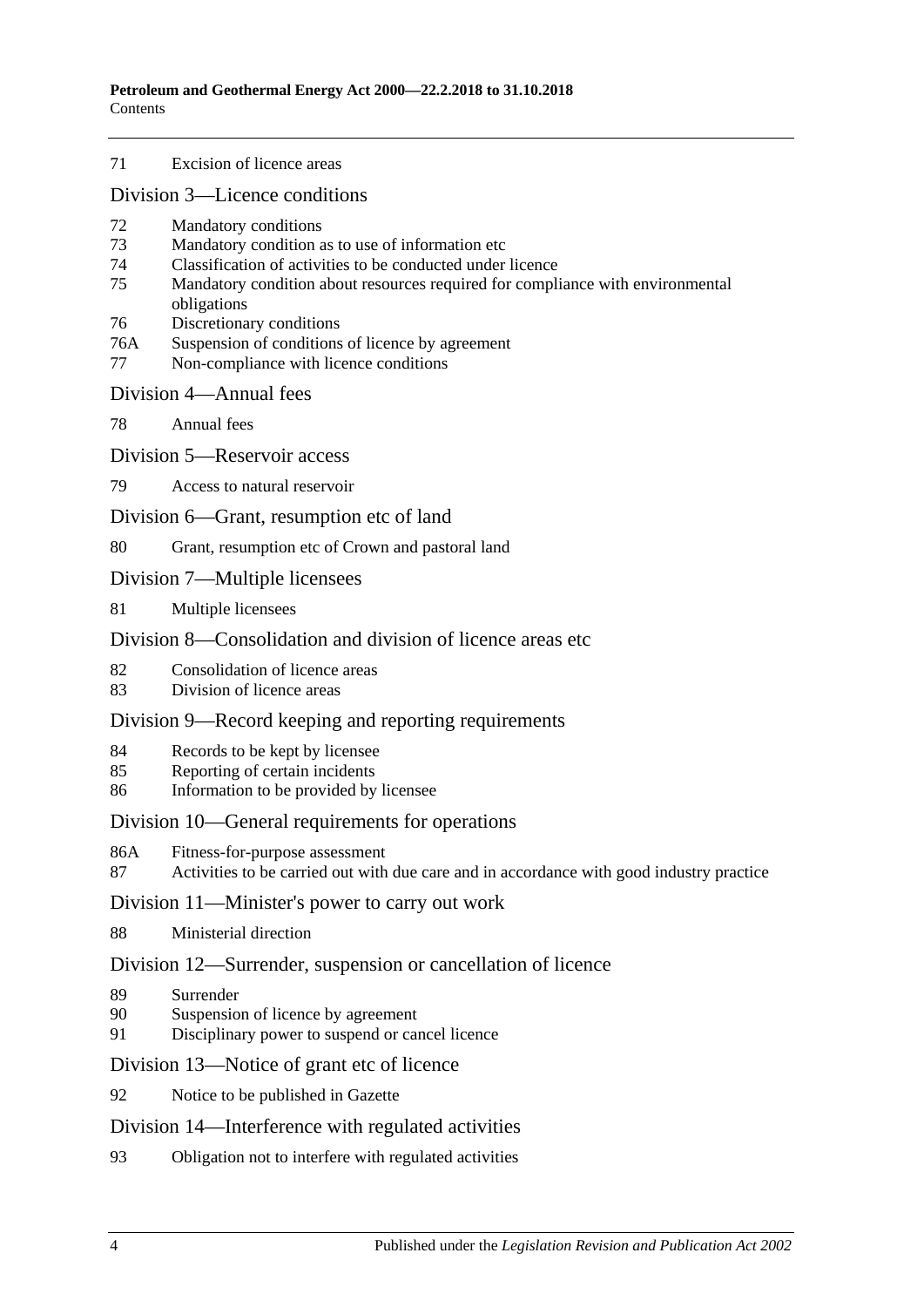[Division 15—Safety net](#page-48-5)

94 [Safety net](#page-48-6)

## [Part 12—Environment protection](#page-49-0)

[Division 1—Objects](#page-49-1)

95 [Objects](#page-49-2)

[Division 2—Environmental prerequisites](#page-49-3)

96 [Pre-conditions of regulated activities](#page-49-4)

[Division 3—Environmental impact report and classification of regulated activities](#page-49-5)

- 97 [Environmental impact report](#page-49-6)
- 98 [Classification of regulated activities](#page-50-0)

#### [Division 4—Statements of environmental objectives](#page-50-1)

- 99 [Preparation of statement of environmental objectives](#page-50-2)
- 100 [Content of statement of environmental objectives](#page-50-3)
- 101 [Approval of statement of environmental objectives for low impact activities](#page-51-0)
- 102 [Statement of environmental objectives for medium impact activities](#page-51-1)
- 103 [Statement of environmental objectives for high impact activities](#page-52-0)
- 103A [Specially protected areas](#page-52-1)
- 104 [Commencement of statement of environmental objectives](#page-52-2)<br>105 Enforcement of requirements etc of statement of environments
- [Enforcement of requirements etc of statement of environmental objectives](#page-53-0)

#### [Division 5—The environmental register](#page-53-1)

- 106 [Environmental register](#page-53-2)
- 107 [Environmental register to be available for inspection](#page-53-3)

#### [Division 6—General provisions for environmental protection](#page-54-0)

- 108 [Power to direct licensee to take action to prevent or minimise environmental damage](#page-54-1)
- 109 [Power to direct rehabilitation of land](#page-54-2)
- 110 [Application for review of environmental direction](#page-55-0)
- 111 [Liability for damage caused by authorised activities](#page-55-1)

#### [Part 13—Registrable dealings](#page-55-2)

#### [Division 1—Registrable dealings](#page-55-3)

- 112 [Registrable dealings](#page-55-4)
- 113 [Requirement for approval and registration of registrable dealings](#page-56-0)
- 114 [Application for approval](#page-56-1)

#### [Division 2—The public register](#page-56-2)

- 115 [Public register](#page-56-3)
- 116 [Public register to be available for inspection](#page-56-4)

#### [Division 3—The commercial register](#page-57-0)

- 117 [Commercial register](#page-57-1)
- 118 [Authority to search register](#page-57-2)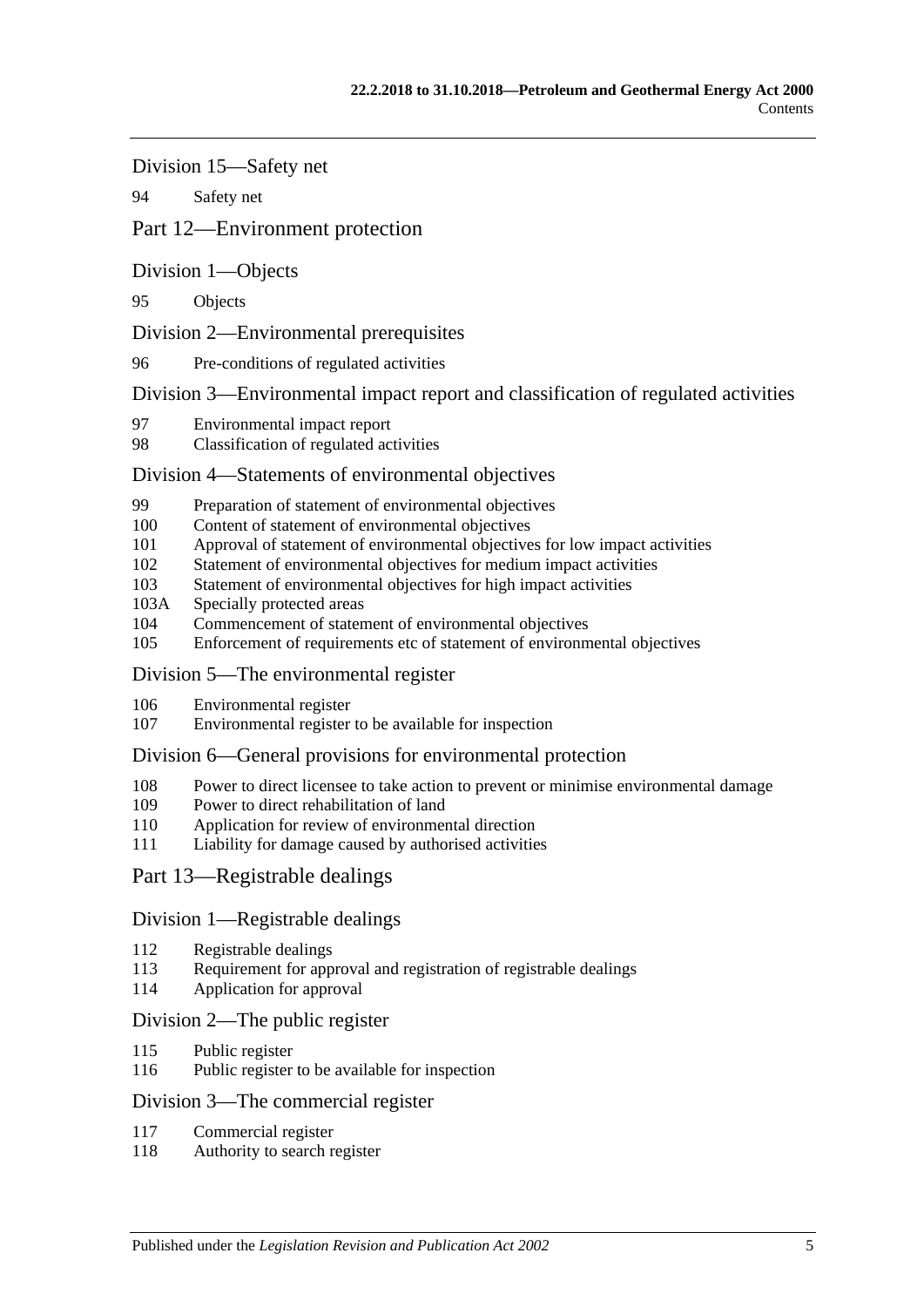## [Part 14—Investigation and enforcement](#page-57-3)

- [Authorised investigations](#page-57-4)
- [Powers of entry and inspection](#page-57-5)
- [Power to gather information](#page-58-0)
- [Production of records](#page-58-1)
- [Publication of results of investigation](#page-59-0)

#### [Part 15—Reconsideration and reviews](#page-59-1)

#### [Division 1—Application of this Part](#page-59-2)

[Decisions etc subject to review](#page-59-3)

#### [Division 2—Reconsideration](#page-59-4)

- [Application for reconsideration](#page-59-5)
- [Constitution of advisory committee](#page-60-0)
- [Minister's decision on application for reconsideration](#page-60-1)

#### [Division 3—Reviews](#page-60-2)

[Reviews](#page-60-3)

#### [Part 16—Miscellaneous](#page-61-0)

- [Giving of notices](#page-61-1)
- [Verification of information](#page-61-2)
- 130A [Avoidance of duplication of procedures etc](#page-61-3)
- [Saving of powers with respect to Crown land etc](#page-63-0)
- [Proof of administrative acts](#page-63-1)
- [Extension of time limits](#page-63-2)
- [Secrecy](#page-63-3)
- [Administrative penalties](#page-64-0)
- Preservation of rights under *[Cooper Basin \(Ratification\) Act](#page-64-1) 1975*
- [Regulations](#page-64-2)

#### [Schedule—Transitional provisions](#page-65-0)

- [Continuation of licences](#page-65-1)
- [Preservation of operation of the repealed Act for certain purposes](#page-65-2)
- [Limitation on certain rights](#page-65-3)
- [Environmental assessments](#page-66-0)<br>6 Statements of environmental
- [Statements of environmental objectives](#page-66-1)
- [Presumptive classification of activities](#page-66-2)
- [Non-application of certain provisions to certain pipelines](#page-66-3)

## [Legislative history](#page-67-0)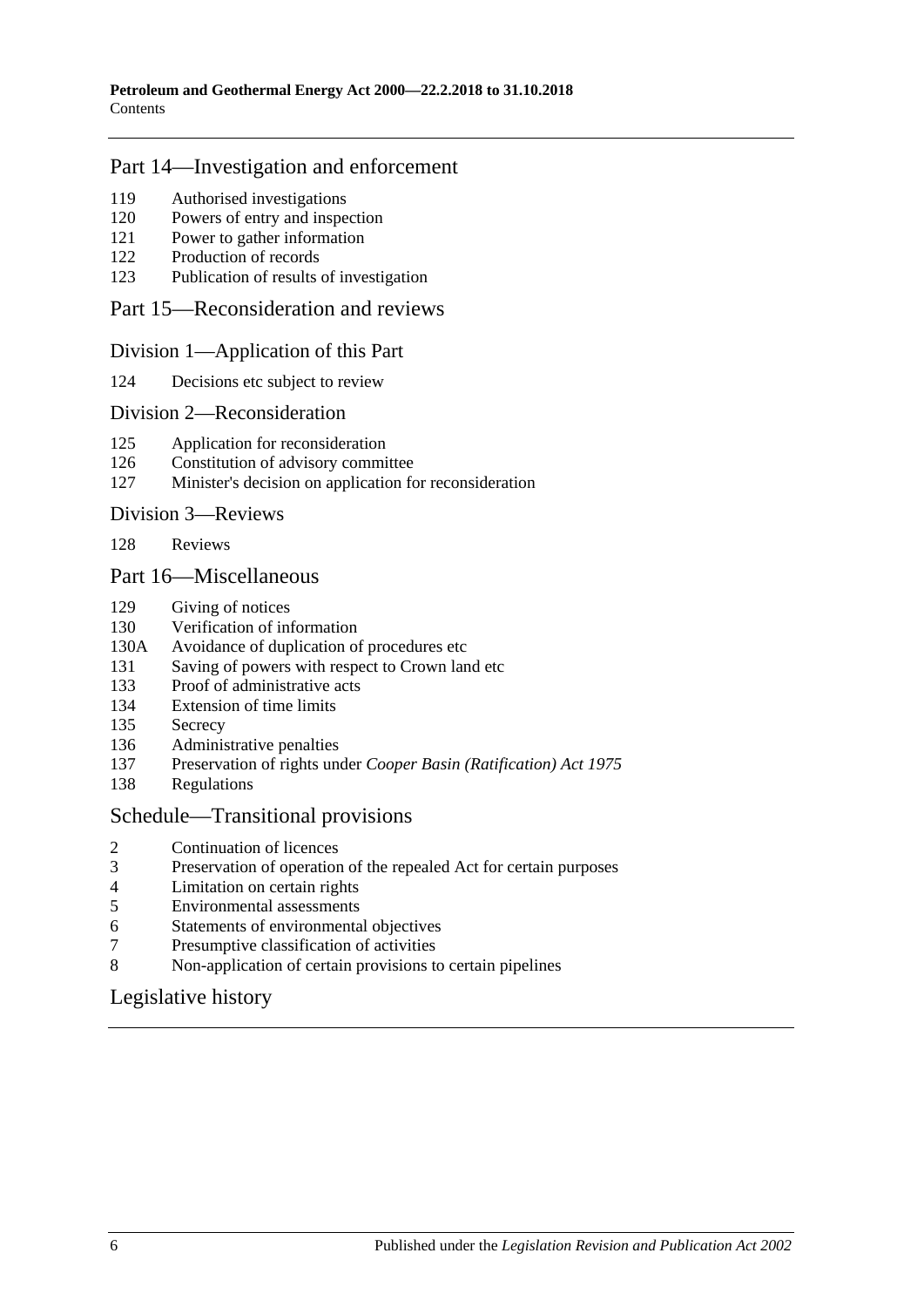## <span id="page-6-0"></span>**The Parliament of South Australia enacts as follows:**

# **Part 1—Preliminary**

## <span id="page-6-1"></span>**Division 1—Formal**

## <span id="page-6-2"></span>**1—Short title**

This Act may be cited as the *Petroleum and Geothermal Energy Act 2000*.

# <span id="page-6-3"></span>**Division 2—Objects of Act**

## <span id="page-6-4"></span>**3—Objects of Act**

The objects of this Act are—

- (a) to create an effective, efficient and flexible regulatory system for the industries involving exploration for, and the recovery or commercial utilisation of, petroleum and other resources (including geothermal resources and natural reservoirs suitable for storage or production purposes) to which this Act applies; and
- (b) to encourage and maintain an appropriate level of competition in exploration for and production of petroleum and other resources to which this Act applies; and
- (c) to create an effective, efficient and flexible regulatory system for the construction and operation of transmission pipelines for transporting petroleum and other substances to which this Act applies; and
- (d) to minimise environmental damage from the activities involved in—
	- (i) exploration for, or the recovery or commercial utilisation of, petroleum and other resources to which this Act applies; and
	- (ii) the construction or operation of transmission pipelines for transporting petroleum and other substances to which this Act applies; and
- (e) to establish appropriate consultative processes involving people directly affected by regulated activities and the public generally; and
- (f) to ensure as far as reasonably practicable security of supply for users of natural gas; and
- (g) to protect the public from risks inherent in regulated activities.

## <span id="page-6-5"></span>**Division 3—Interpretation**

## <span id="page-6-6"></span>**4—Interpretation**

(1) In this Act, unless the contrary intention appears—

*Adelaide Dolphin Sanctuary* has the same meaning as in the *[Adelaide Dolphin](http://www.legislation.sa.gov.au/index.aspx?action=legref&type=act&legtitle=Adelaide%20Dolphin%20Sanctuary%20Act%202005)  [Sanctuary Act](http://www.legislation.sa.gov.au/index.aspx?action=legref&type=act&legtitle=Adelaide%20Dolphin%20Sanctuary%20Act%202005) 2005*;

*administrative penalty*—See [section](#page-64-0) 136;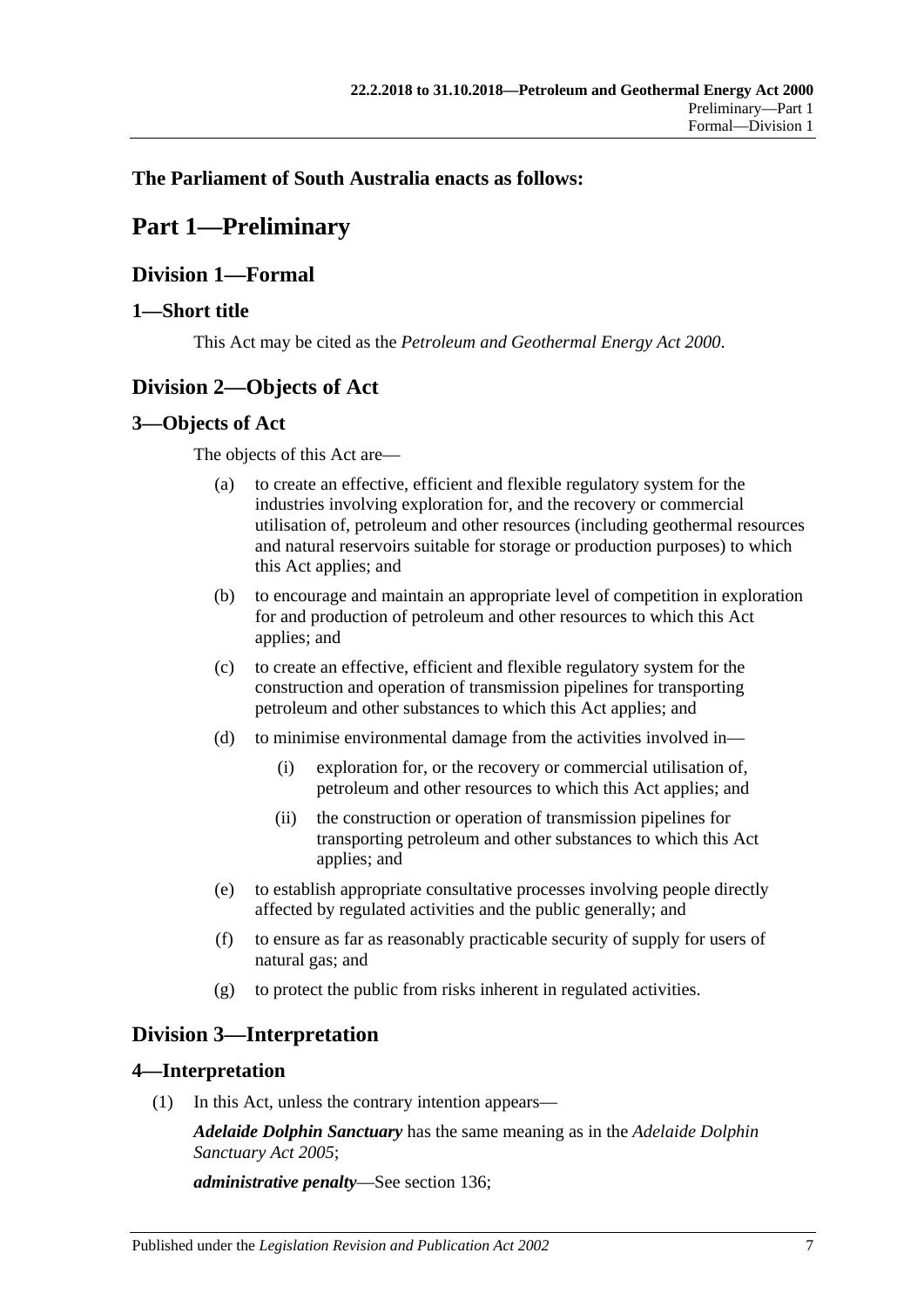*approved form* means a form approved by the Minister;

*associated facilities*—See [section](#page-31-4) 56(2);

*authorised activity* means a regulated activity authorised by a licence;

*authorised officer* means a person authorised in writing by the Minister to exercise the powers of an authorised officer under this Act;

*business day* means any day except a Saturday, Sunday or public holiday;

*competitive tender region* means a part of the State designated as a competitive tender region under [section](#page-15-6) 16;

*contravention* includes non-compliance;

*department* means the department of the Public Service assigned to assist the Minister in the administration of this Act;

*discretionary condition* of a licence means a condition that is imposed at the discretion of the Minister under this Act;

*easement* includes the statutory easement under the *[Natural Gas Authority Act](http://www.legislation.sa.gov.au/index.aspx?action=legref&type=act&legtitle=Natural%20Gas%20Authority%20Act%201967) 1967*;

#### *environment* includes—

- (a) land, air, water (including both surface and underground water), organisms and ecosystems; and
- (b) buildings, structures and cultural artefacts; and
- (c) productive capacity or potential; and
- (d) the external manifestations of social and economic life; and
- (e) the amenity values of an area;

*ERD Court* means the Environment, Resources and Development Court;

*former licensee* includes a person who held a licence under the repealed Act;

*geothermal energy* means thermal energy contained in subsurface rock or other subterranean substances which is extracted or released by a means other than as part of the production of a naturally occurring underground accumulation of a substance;

*GST* means the tax payable under the GST law;

*GST component* means a component attributable to a liability to GST;

*GST law* means—

- (a) *A New Tax System (Goods and Services Tax) Act 1999* (Cwth); and
- (b) the related legislation of the Commonwealth dealing with the imposition of a tax on the supply of goods and services;

*joint venture* includes a partnership;

*land* includes an estate or interest in land or right in respect of land;

*licence* means—

- (a) a speculative survey licence; or
- (b) an exploration licence (in any of its 3 categories—see [section](#page-16-4) 21); or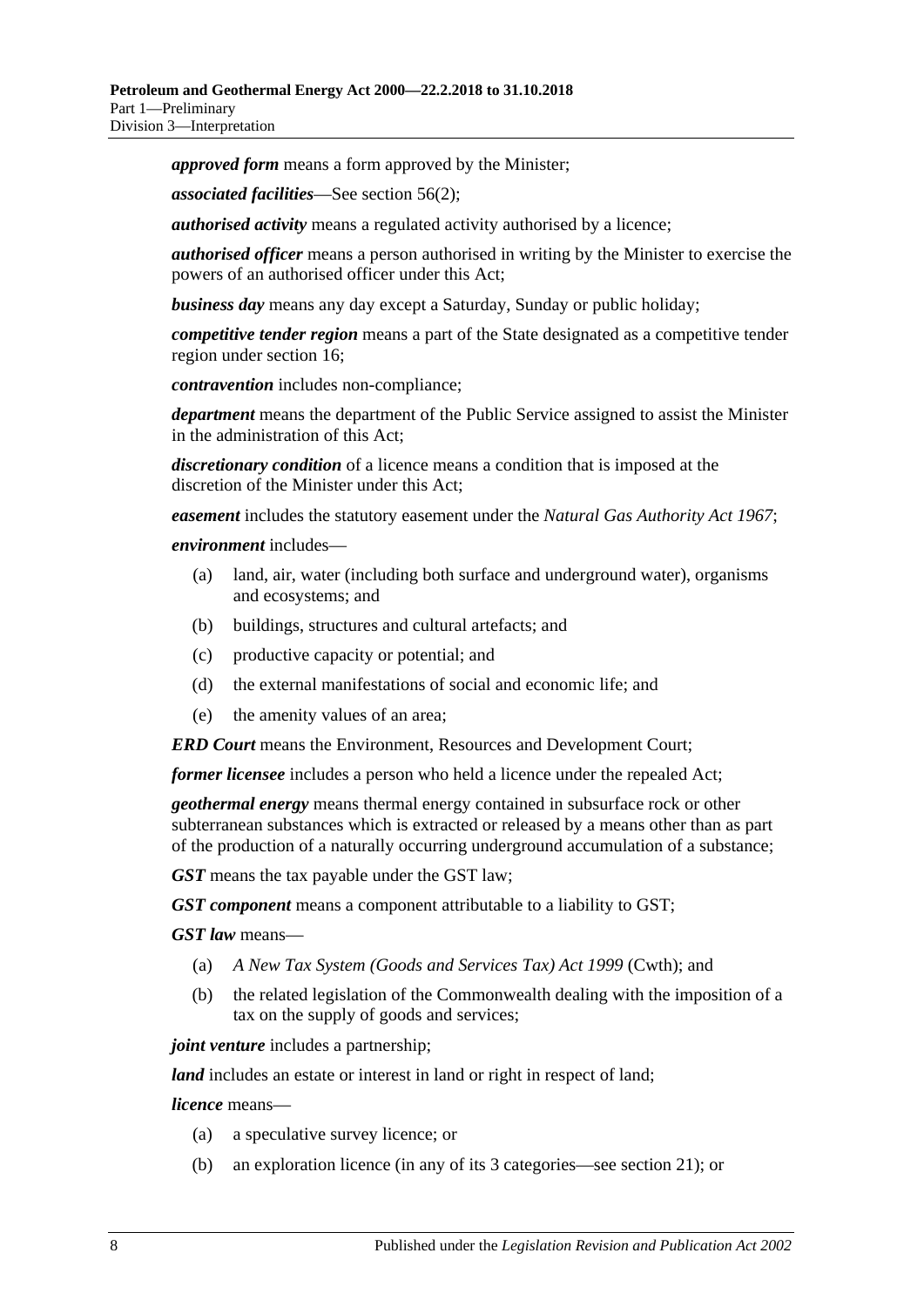- (c) a retention licence (in any of its 3 categories—see [section](#page-19-2) 28); or
- (d) a production licence (in any of its 3 categories—see [section](#page-22-1) 34); or
- (e) a preliminary survey licence; or
- (f) a pipeline licence; or
- (g) an associated activities licence; or
- (h) a special facilities licence;

*mandatory condition* of a licence means a condition that must be imposed under a provision of this Act;

*marine park* has the same meaning as in the *[Marine Parks Act](http://www.legislation.sa.gov.au/index.aspx?action=legref&type=act&legtitle=Marine%20Parks%20Act%202007) 2007*;

*Murray-Darling Basin* has the same meaning as in the *[Murray-Darling Basin](http://www.legislation.sa.gov.au/index.aspx?action=legref&type=act&legtitle=Murray-Darling%20Basin%20Act%201993)  Act [1993](http://www.legislation.sa.gov.au/index.aspx?action=legref&type=act&legtitle=Murray-Darling%20Basin%20Act%201993)*;

*natural gas* means petroleum that is, or would be, gaseous, at Standard Temperature and Pressure;

*natural reservoir* means a part of a geological structure (including one that has been artificially modified)—

- (a) in which petroleum or some other regulated substance has accumulated; or
- (b) which is suitable for the storage of petroleum or some other regulated substance;

*owner* of land means each of the following (insofar as may be relevant in the circumstances of the particular case):

- (a) a person who holds an estate in fee simple in the land;
- (b) a person who holds a lease or licence over the land issued by the Crown;
- (c) a person who is in possession of the land under a lease registered in the Lands Titles Registration Office or deposited in the General Registry Office and noted against the land;
- (d) a person who has, by statute, the care, control or management of the land;
- (e) a person who holds a tenement over or in relation to the land (including in relation to a stratum of the land), other than a speculative survey licence or a preliminary survey licence;
- (f) without limiting a preceding paragraph, a person in actual possession of the land under a right of exclusive possession;
- (g) a person who—
	- (i) holds native title in the land; or
	- (ii) is the registered representative of claimants to native title within the meaning of the *Native Title [\(South Australia\) Act](http://www.legislation.sa.gov.au/index.aspx?action=legref&type=act&legtitle=Native%20Title%20(South%20Australia)%20Act%201994) 1994*,

(with these subparagraphs being in the alternative);

(h) a person of a class brought within the ambit of this definition by the regulations;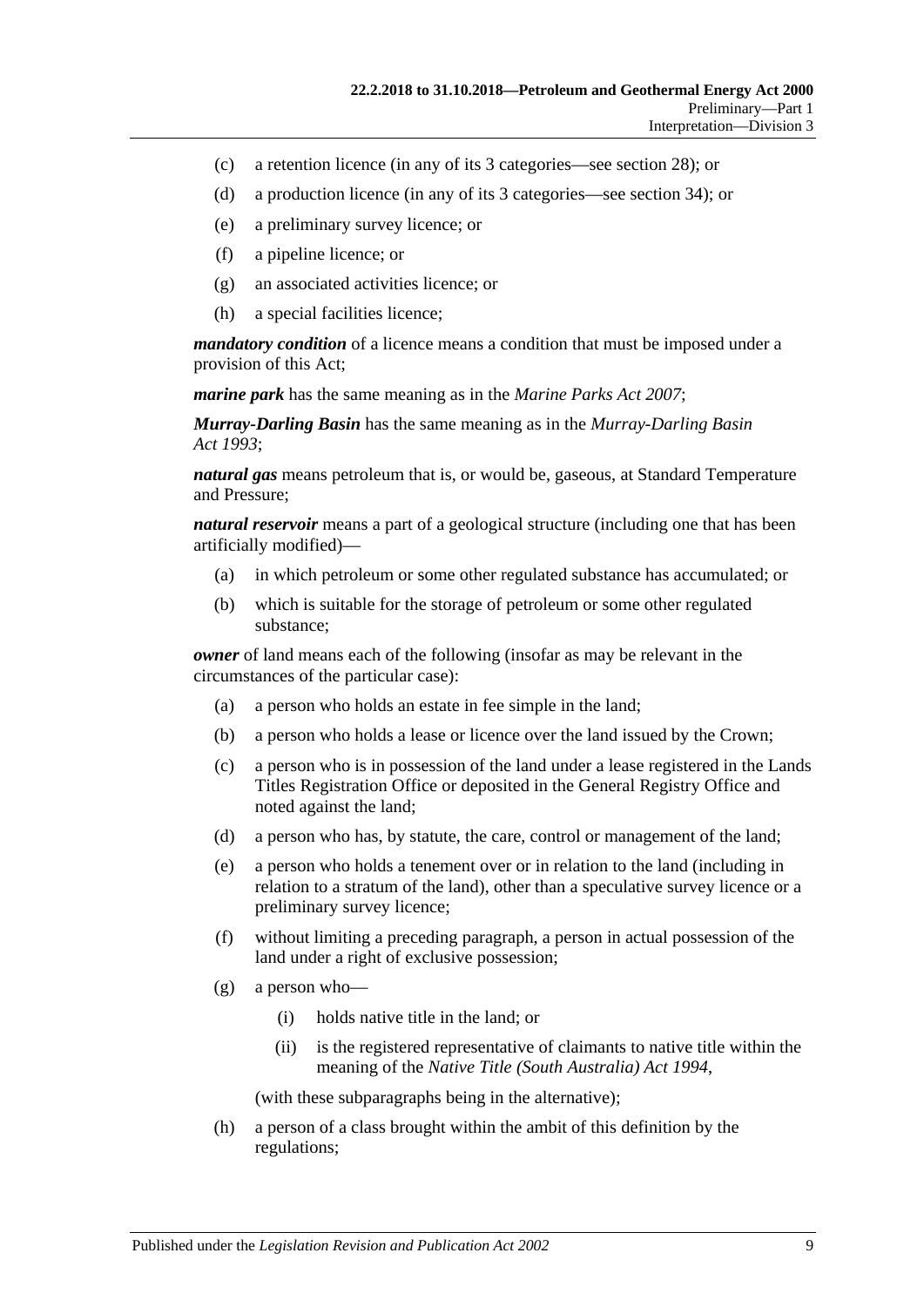*petroleum* means a naturally occurring substance consisting of a hydrocarbon or mixture of hydrocarbons in gaseous, liquid or solid state but does not include coal or shale unless occurring in circumstances in which the use of techniques for coal seam methane production or in situ gasification would be appropriate or unless constituting a product of coal gasification (whether produced below or above the ground) for the purposes of the production of synthetic petroleum;

*pipeline* means a pipe or system of pipes for conveying petroleum or another regulated substance from place to place and includes—

- (a) tanks, machinery and equipment necessary for, or associated with, its operation;
- (b) a part of a pipeline;

*pipeline land* means an interest in land (including an easement) acquired for the construction, maintenance or operation of a transmission pipeline;

*private land* means land alienated from the Crown by the grant of an estate in fee simple or a possessory interest conferring a right to exclusive possession of the land;

#### *produce*—

- (a) a person produces petroleum or another regulated substance if the petroleum or other substance is recovered or released from a natural reservoir in which it has been contained in the course, or as a result, of operations carried out by that person (and production is taken to occur when it reaches ground level);
- (b) a person produces a regulated resource (other than a regulated substance)—
	- (i) in the case of geothermal energy—by releasing the energy for an industrial or commercial purpose;
	- (ii) in the case of a natural reservoir—by using it for the storage of petroleum or another regulated substance;

*prospectivity* of an area means its potential for the discovery of petroleum or other regulated resources;

*public land* means any land that is not private land;

*record* includes—

- (a) a record in the form of a book or document, or in the form of a map;
- (b) a record in the form of electronic data;
- (c) geological samples;
- (d) samples of—
	- (i) petroleum; or
	- (ii) another regulated substance; or
	- (iii) water;

*regulated activity*—See [section](#page-13-3) 10;

*regulated resource* means—

(a) a naturally occurring underground accumulation of a regulated substance; or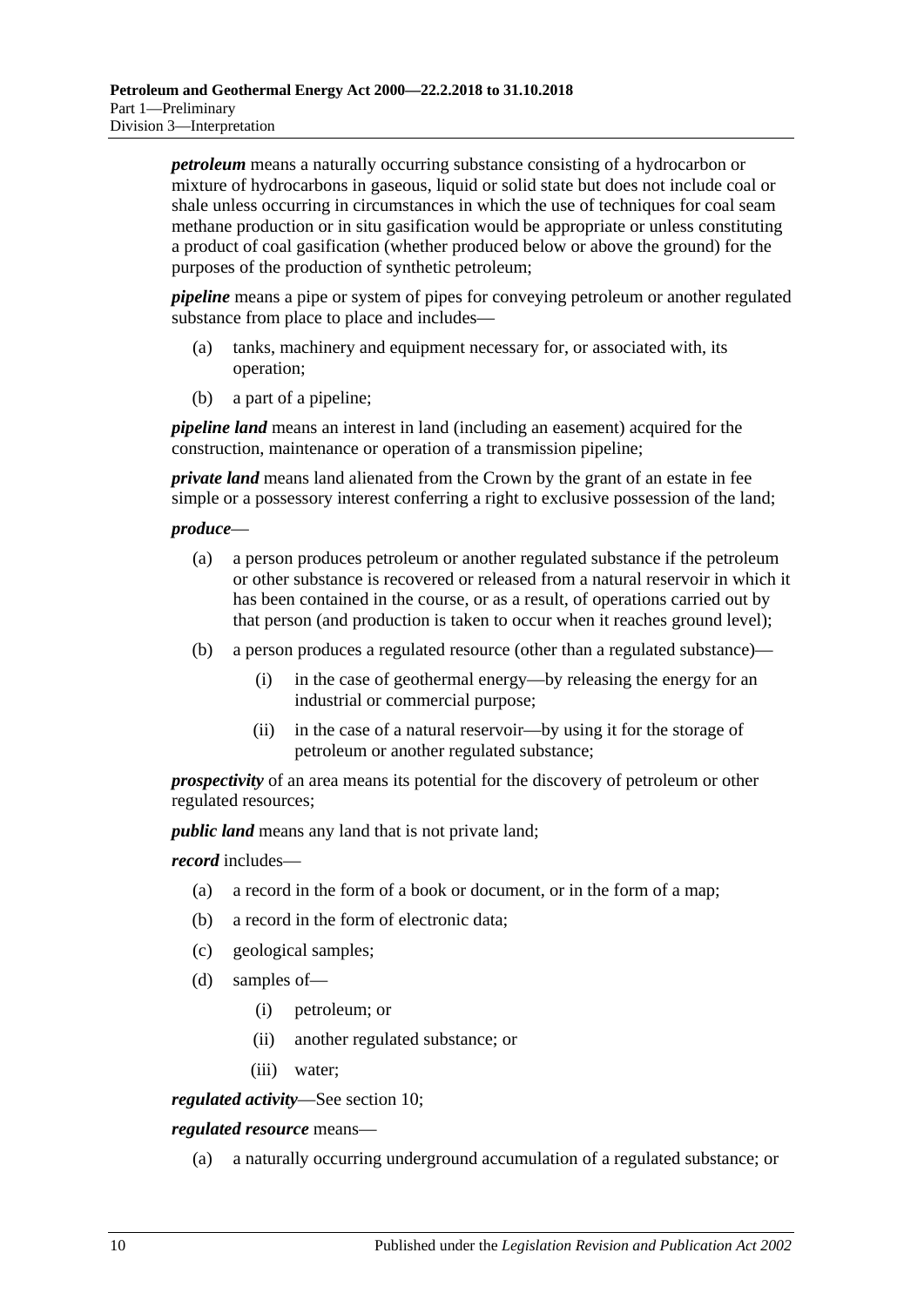- (b) a source of geothermal energy; or
- (c) a natural reservoir;

*regulated substance* means—

- (a) petroleum; or
- (b) hydrogen sulphide; or
- (c) nitrogen; or
- (d) helium; or
- (e) carbon dioxide; or
- (ea) any other substance that naturally occurs in association with petroleum; or
- (f) any substance declared by regulation to be a substance to which this Act applies;

*relevant Act* means—

- (a) in relation to the Adelaide Dolphin Sanctuary—the *[Adelaide Dolphin](http://www.legislation.sa.gov.au/index.aspx?action=legref&type=act&legtitle=Adelaide%20Dolphin%20Sanctuary%20Act%202005)  [Sanctuary Act](http://www.legislation.sa.gov.au/index.aspx?action=legref&type=act&legtitle=Adelaide%20Dolphin%20Sanctuary%20Act%202005) 2005*; or
- (b) in relation to a marine park—the *[Marine Parks Act](http://www.legislation.sa.gov.au/index.aspx?action=legref&type=act&legtitle=Marine%20Parks%20Act%202007) 2007*; or
- (c) in relation to a River Murray Protection Area or the Murray-Darling Basin—the *[River Murray Act](http://www.legislation.sa.gov.au/index.aspx?action=legref&type=act&legtitle=River%20Murray%20Act%202003) 2003*;

#### *relevant court* means—

- (a) where the amount or value of the claim to which the proceedings relate is \$150 000 or less—the Warden's Court; or
- (b) in any other case—the Land and Valuation Court;

#### *relevant Minister* means—

- (a) in relation to the Adelaide Dolphin Sanctuary—the Minister to whom the administration of the *[Adelaide Dolphin Sanctuary Act](http://www.legislation.sa.gov.au/index.aspx?action=legref&type=act&legtitle=Adelaide%20Dolphin%20Sanctuary%20Act%202005) 2005* is committed; or
- (b) in relation to a marine park—the Minister to whom the administration of the *[Marine Parks Act](http://www.legislation.sa.gov.au/index.aspx?action=legref&type=act&legtitle=Marine%20Parks%20Act%202007) 2007* is committed; or
- (c) in relation to a River Murray Protection Area or the Murray-Darling Basin—the Minister to whom the administration of the *[River Murray](http://www.legislation.sa.gov.au/index.aspx?action=legref&type=act&legtitle=River%20Murray%20Act%202003)  Act [2003](http://www.legislation.sa.gov.au/index.aspx?action=legref&type=act&legtitle=River%20Murray%20Act%202003)* is committed;

*repealed Act* means the *[Petroleum Act](http://www.legislation.sa.gov.au/index.aspx?action=legref&type=act&legtitle=Petroleum%20Act%201940) 1940*;

*River Murray Protection Area* means a River Murray Protection Area under the *[River](http://www.legislation.sa.gov.au/index.aspx?action=legref&type=act&legtitle=River%20Murray%20Act%202003)  [Murray Act](http://www.legislation.sa.gov.au/index.aspx?action=legref&type=act&legtitle=River%20Murray%20Act%202003) 2003*;

*specially protected area* means—

- (a) the Adelaide Dolphin Sanctuary; or
- (b) a marine park; or
- (c) a River Murray Protection Area;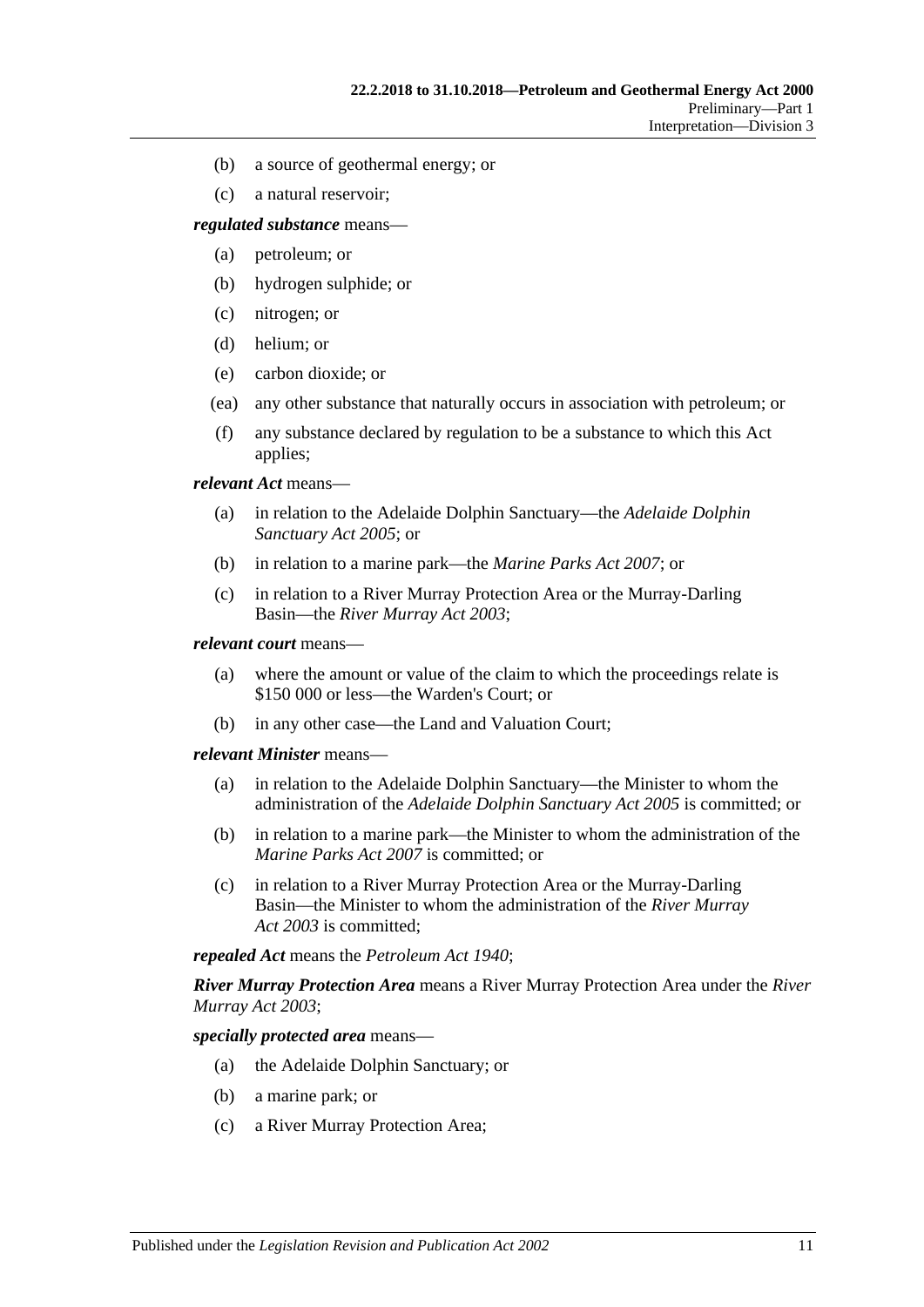*tenement* means a lease, licence or other right relating to exploration for, or the production, recovery, management, conveyance, processing or delivery of, minerals or regulated resources (as the case requires) under any of the following:

- (a) this Act;
- (b) the *[Mining Act](http://www.legislation.sa.gov.au/index.aspx?action=legref&type=act&legtitle=Mining%20Act%201971) 1971* or the *[Opal Mining Act](http://www.legislation.sa.gov.au/index.aspx?action=legref&type=act&legtitle=Opal%20Mining%20Act%201995) 1995*;
- (c) the *[Cooper Basin \(Ratification\) Act](http://www.legislation.sa.gov.au/index.aspx?action=legref&type=act&legtitle=Cooper%20Basin%20(Ratification)%20Act%201975) 1975*, the *[Roxby Downs \(Indenture](http://www.legislation.sa.gov.au/index.aspx?action=legref&type=act&legtitle=Roxby%20Downs%20(Indenture%20Ratification)%20Act%201982)  [Ratification\) Act](http://www.legislation.sa.gov.au/index.aspx?action=legref&type=act&legtitle=Roxby%20Downs%20(Indenture%20Ratification)%20Act%201982) 1982* or the *[Stony Point \(Liquids Project\) Ratification](http://www.legislation.sa.gov.au/index.aspx?action=legref&type=act&legtitle=Stony%20Point%20(Liquids%20Project)%20Ratification%20Act%201981)  Act [1981](http://www.legislation.sa.gov.au/index.aspx?action=legref&type=act&legtitle=Stony%20Point%20(Liquids%20Project)%20Ratification%20Act%201981)*;
- (d) any other Act brought within the ambit of this definition by the regulations;

*transmission pipeline* means a pipeline for conveying petroleum or another regulated substance from a point at or near the place of its production to another place or other places, or for conveying petroleum or another regulated substance to or near a place where it is to be stored in a natural reservoir, (or a pipeline that forms part of a system of pipelines for that purpose) but does not include the following—

- (a) a pipeline located within the area of a production or retention licence or the combined area of two or more production or retention licences (not being part of a pipeline that extends beyond the area of such a licence); or
- (b) a pipeline located within the site of an industrial plant; or
- (c) a pipeline that forms part of a gas distribution system within a city, town or other centre of population or industry; or
- (d) if a pipeline extends beyond State boundaries—the parts of the pipeline located outside the State; or
- (e) a pipeline excluded by regulation from the ambit of this definition;
- (2) A reference in this Act to petroleum or another regulated substance extends to a mixture of substances of which petroleum or the other relevant substance is a constituent part.
- (3) For the purposes of this Act, the *storage* of a regulated substance may include circumstances where it is intended that the regulated substance be held indefinitely in a natural reservoir.

# <span id="page-11-0"></span>**Division 4—Rights of the Crown**

## <span id="page-11-1"></span>**5—Rights of the Crown**

- (1) The property in petroleum and other regulated resources is vested (or continues to be vested) in the Crown.
- (2) On the production of petroleum, or some other regulated substance, by a person lawfully entitled to produce the petroleum or other regulated substance, it becomes the property of the person who produced it.
- (3) The property in a regulated substance placed in a natural reservoir for storage purposes (after being produced or acquired in some other way) is not affected by that placing or storage.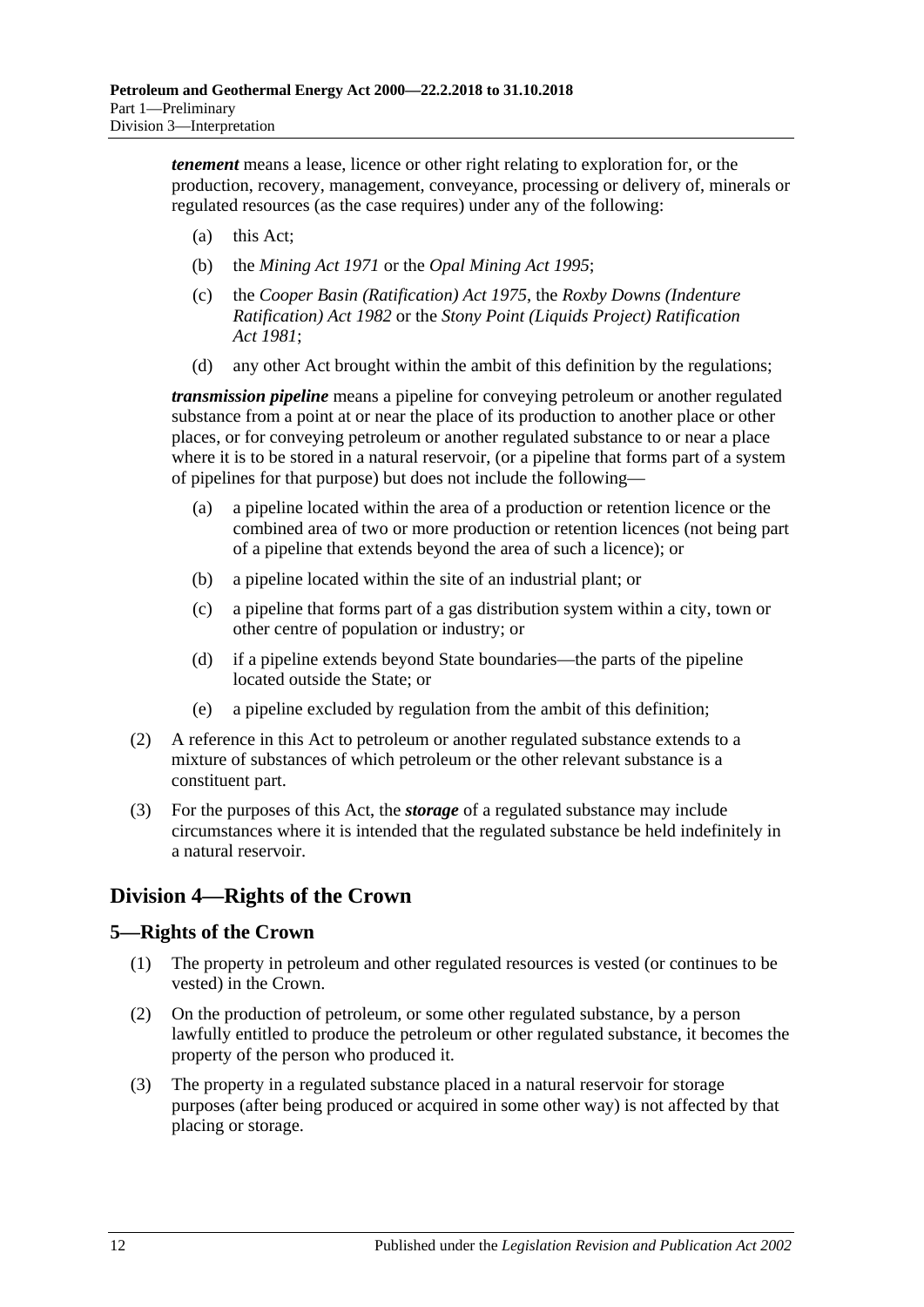# <span id="page-12-0"></span>**Part 2—Administration**

# <span id="page-12-1"></span>**Division 1—The Minister**

## <span id="page-12-2"></span>**6—Administration**

The Minister has the general administration of this Act.

## <span id="page-12-3"></span>**6A—Interaction with other legislation**

The Minister must, in acting in the administration of this Act, take into account the following insofar as they may be relevant:

- (a) the objects and objectives of the *[Adelaide Dolphin Sanctuary Act](http://www.legislation.sa.gov.au/index.aspx?action=legref&type=act&legtitle=Adelaide%20Dolphin%20Sanctuary%20Act%202005) 2005*;
- (b) the objects of the *[Marine Parks Act](http://www.legislation.sa.gov.au/index.aspx?action=legref&type=act&legtitle=Marine%20Parks%20Act%202007) 2007*;
- (c) the objects of the *[Natural Resources Management Act](http://www.legislation.sa.gov.au/index.aspx?action=legref&type=act&legtitle=Natural%20Resources%20Management%20Act%202004) 2004*;
- (d) the objects of the *[River Murray Act](http://www.legislation.sa.gov.au/index.aspx?action=legref&type=act&legtitle=River%20Murray%20Act%202003) 2003* and the *Objectives for a Healthy River Murray* under that Act.

## <span id="page-12-4"></span>**7—Delegation**

- (1) The Minister may—
	- (a) delegate any of the Minister's powers or functions under this Act to a specified person, or a person holding or acting in a specified office or position; or
	- (b) vary or revoke a delegation under this section.
- (1a) The Treasurer may—
	- (a) delegate any of the Treasurer's powers or functions under this Act to a specified person, or a person holding or acting in a specified office or position; or
	- (b) vary or revoke a delegation under this section.
- (2) If the terms of an instrument of delegation allow for subdelegation, the delegate may subdelegate the power or function in accordance with the instrument.
- (3) A delegation or subdelegation does not prevent the exercise of a delegated power or function by the delegator.
- (4) Notice of a delegation or subdelegation, or the variation or revocation of a delegation or subdelegation, under this section is to be published in the Gazette.

# <span id="page-12-5"></span>**Division 2—Authorised officers**

## <span id="page-12-6"></span>**8—Appointment of authorised officers**

The Minister may, by instrument in writing, authorise a person to exercise the powers of an authorised officer under this Act either generally or subject to specified limitations and restrictions.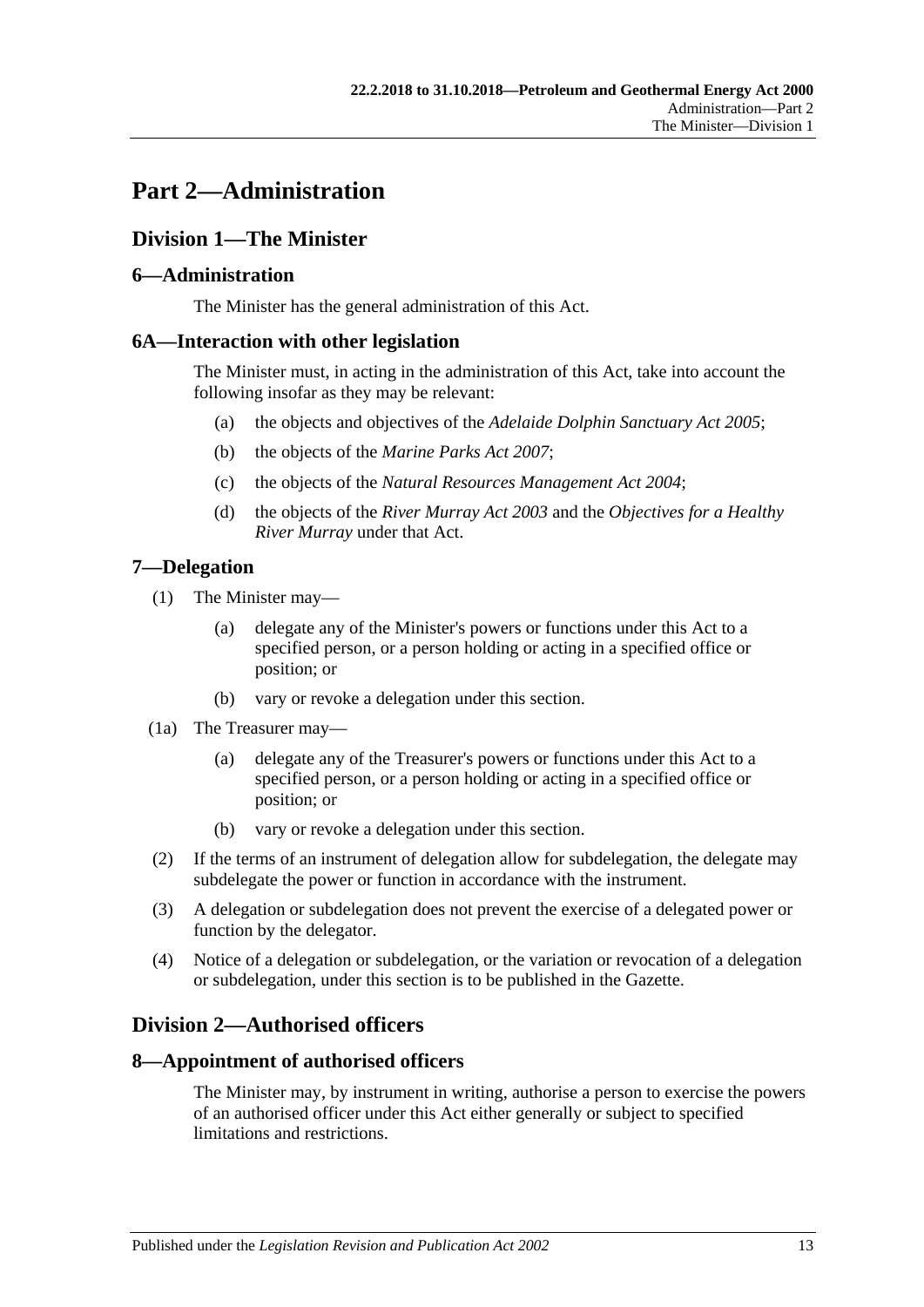## <span id="page-13-0"></span>**9—Identity cards**

- (1) The Minister must issue to each authorised officer an identity card—
	- (a) stating the name of the authorised officer; and
	- (b) containing a photograph of the authorised officer; and
	- (c) stating that the person whose name and photograph appear on the card is an authorised officer for this Act.
- (2) If an authorised officer proposes to exercise powers under this Act against a person, the authorised officer must, if practicable, produce the identity card for inspection.

# <span id="page-13-1"></span>**Part 3—Licensing regulated activities**

## <span id="page-13-2"></span>**Division 1—Requirement for licence**

#### <span id="page-13-3"></span>**10—Regulated activities**

- (1) The following are *regulated activities*:
	- (a) exploration for petroleum or another regulated resource; or
	- (b) operations to establish the nature and extent of a discovery of petroleum or another regulated resource, and to establish the commercial feasibility of production and the appropriate production techniques; or
	- (c) production of petroleum or another regulated substance; or
	- (d) utilisation of a natural reservoir to store petroleum or another regulated substance (including in a case where a trace element naturally occurs with the petroleum or other regulated substance); or
	- (e) production of geothermal energy; or
	- (f) construction of a transmission pipeline for carrying petroleum or another regulated substance; or
	- (g) operation of a transmission pipeline for carrying petroleum or another regulated substance.
- (2) However, exploratory operations conducted at a height of 500m or more above the surface of the ground are not regulated activities.
- (3) A reference to a regulated activity includes all operations and activities reasonably necessary for, or incidental to, that activity such as (for example)—
	- (a) physical and geophysical surveys of land;
	- (b) the drilling of wells;
	- (c) the injection of water or some other substance into a natural reservoir in order to enhance production of petroleum or another regulated substance;
	- (d) forcing water or some other substance through a source of geothermal energy in order to absorb thermal energy and enable its recovery or utilisation at the surface;
	- (e) the processing of substances recovered from a well;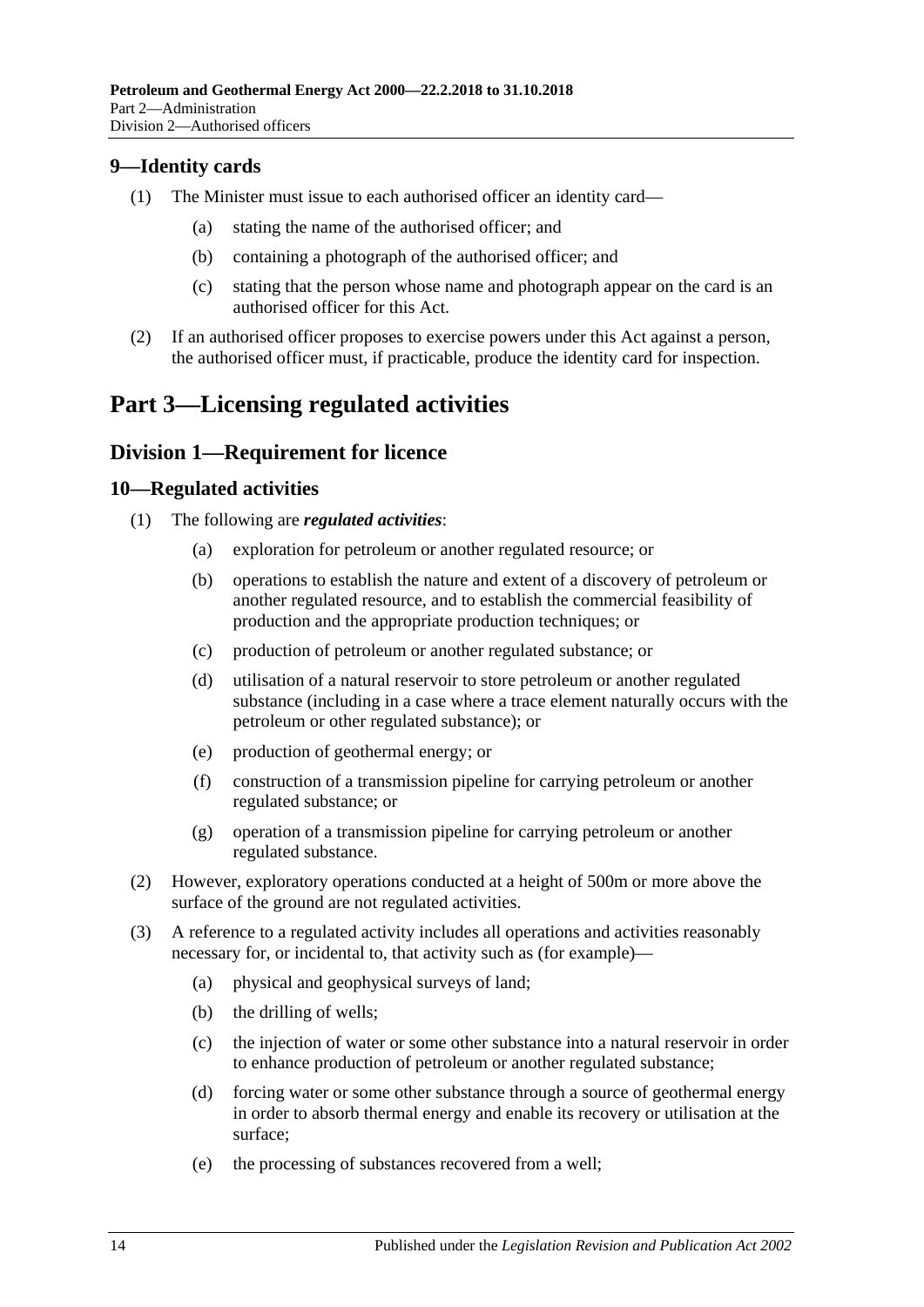- (f) the construction of borrow pits;
- (g) the installation and operation of plant and equipment;
- (h) the use of a natural reservoir to store a regulated substance;
- (i) water disposal;
- (j) the construction of roads, camps, airports, buildings and other infrastructure.

#### <span id="page-14-0"></span>**11—Requirement for licence**

A person must not engage in a regulated activity unless the activity is authorised under this Act.

Maximum penalty: \$120 000.

#### <span id="page-14-1"></span>**Division 2—Grant of licence**

#### <span id="page-14-2"></span>**12—General authority to grant licence**

- (1) The Minister may, subject to this Act, grant a licence.
- (2) If an application for the grant or renewal of a licence relates to an area within or adjacent to a specially protected area, the Minister must, before making his or her decision on the application, refer the application to the relevant Minister and consult with the relevant Minister in relation to the matter.
- (3) If an application for the grant or renewal of a licence is referred to a relevant Minister and the Minister to whom the administration of this Act is committed and the relevant Minister cannot agree—
	- (a) on whether a licence should be granted or renewed; or
	- (b) if a licence is granted or renewed, on the conditions to which the licence should be subject,

the Ministers must take steps to refer the matter to the Governor and the Governor will determine the matter (and any decision taken by the Governor will be taken to be a decision of the Minister under this Act).

#### <span id="page-14-3"></span>**13—Licence classes**

Licences are of the following classes:

- (a) preliminary survey licence; and
- (b) speculative survey licence; and
- (c) exploration licence (with 3 categories of licence under this Act); and
- (d) retention licence (with 3 categories of licence under this Act); and
- (e) production licence (with 3 categories of licence under this Act); and
- (f) pipeline licence; and
- (g) associated activities licence; and
- (h) special facilities licence.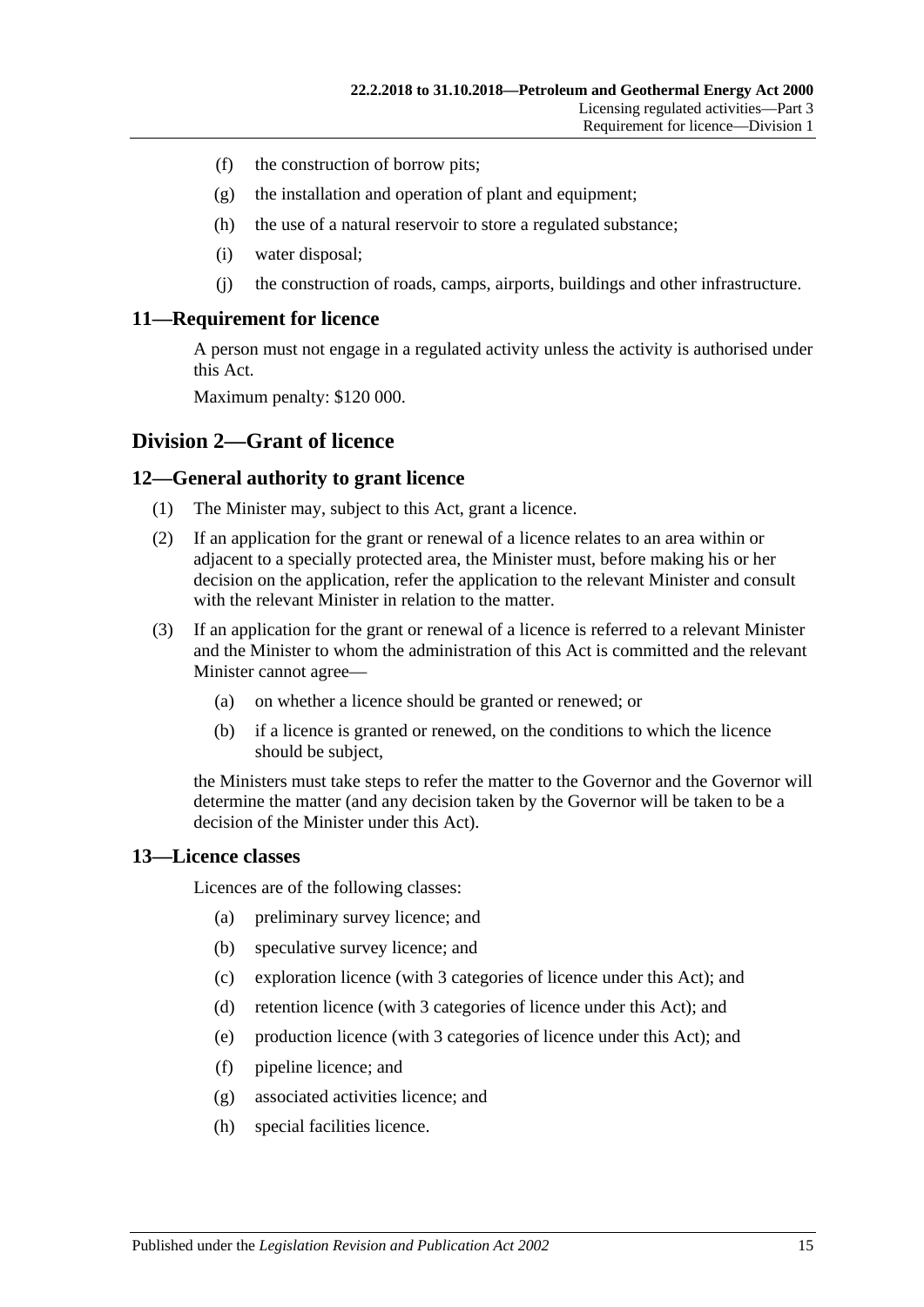## <span id="page-15-0"></span>**13A—Licence is not personal property for the purposes of Commonwealth Act**

A licence is not personal property for the purposes of the *Personal Property Securities Act 2009* of the Commonwealth.

# <span id="page-15-1"></span>**Division 3—Preliminary survey licence**

## <span id="page-15-2"></span>**14—Preliminary survey licence**

- (1) A *preliminary survey licence* authorises the licensee to carry out a survey, environmental evaluation, or other form of assessment preparatory to the carrying out of regulated activities on land.
- (2) A preliminary survey licence may authorise incidental matters such as (for example) marking out the proposed route of a pipeline on land.
- (3) The rights conferred on the holder of a preliminary survey licence are not exclusive.
- (4) The Minister may, on application by a licensee holding a preliminary survey licence, approve the variation of the area to which the licence relates.

## <span id="page-15-3"></span>**15—Term of preliminary survey licence**

- (1) The term of a preliminary survey licence is 1 year.
- (2) A preliminary survey licence may be renewed from time to time for a further term.

# <span id="page-15-4"></span>**Part 4—Exploration**

# <span id="page-15-5"></span>**Division 1—Competitive tender regions**

## <span id="page-15-9"></span><span id="page-15-6"></span>**16—Competitive tender regions**

- (1) If the Minister considers a particular part of the State to be highly prospective for petroleum exploration or for exploration for other regulated resources, the Minister may, by notice in the Gazette, designate that part of the State as a competitive tender region.
- (2) The notice may specify regulated resources in relation to which the region is to be regarded as highly prospective and, in that case, the region will be regarded as highly prospective for those resources but not in relation to other regulated resources (and the designation under [subsection](#page-15-9) (1) will not apply in relation to the other regulated resources).
- (3) The Minister may, by subsequent notice in the Gazette, vary or revoke a notice under this section.

# <span id="page-15-7"></span>**Division 2—Speculative survey**

## <span id="page-15-8"></span>**17—Speculative survey licence**

- (1) A *speculative survey licence* authorises the licensee to carry out exploratory operations of the kind specified in the licence in the licence area.
- (2) A speculative survey licence cannot authorise drilling beyond a depth of 300 metres.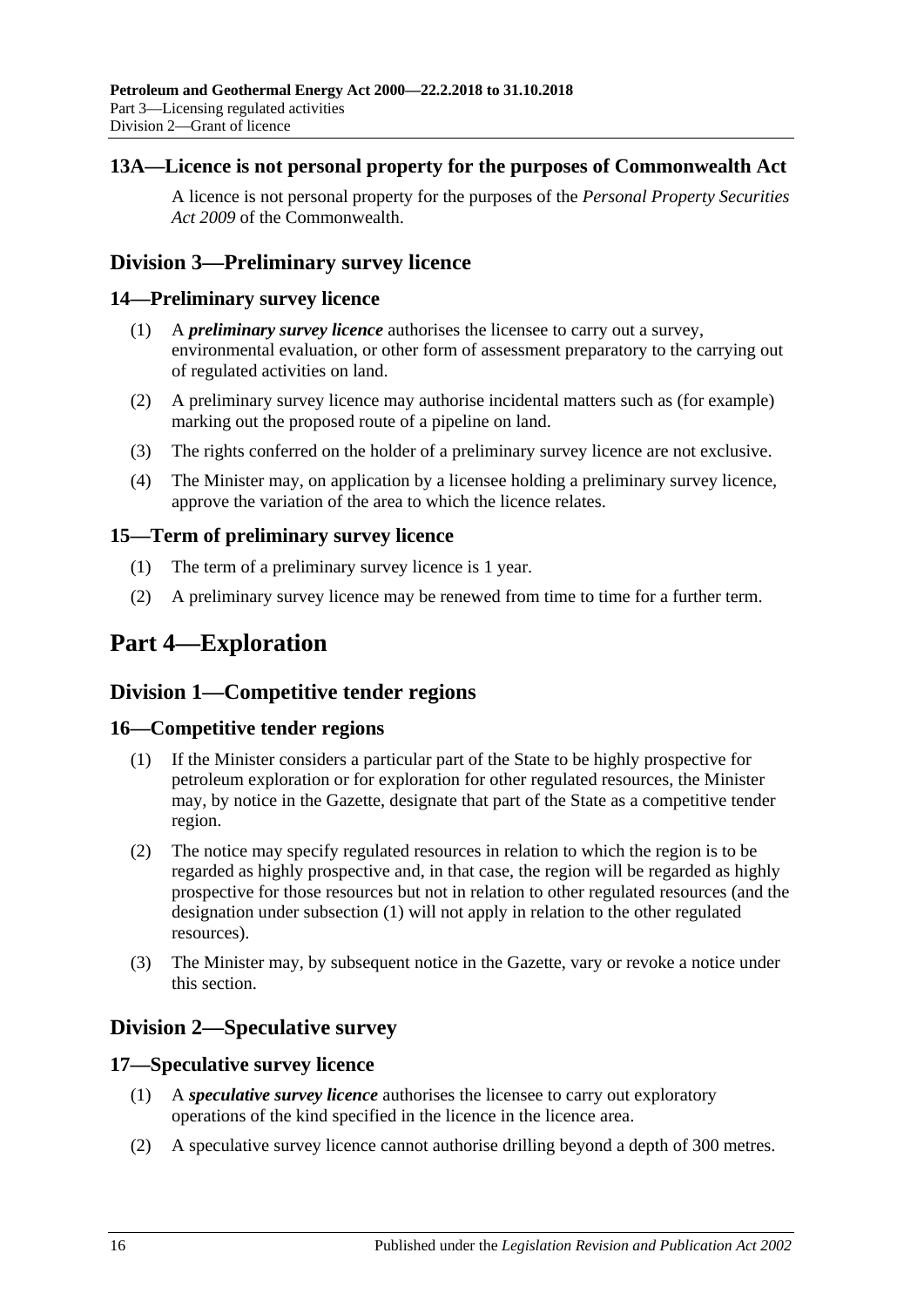(3) The right to carry out exploratory operations conferred by a speculative survey licence is not an exclusive right.

## <span id="page-16-0"></span>**18—Area of speculative survey licence**

- (1) A speculative survey licence may be granted for 1 or more separate areas.
- (2) However, the total area of a speculative survey licence cannot exceed 10 000  $\text{km}^2$ .

## <span id="page-16-1"></span>**19—Term of speculative survey licence**

- (1) The term of a speculative survey licence is 1 year.
- (2) A speculative survey licence may be renewed, from time to time, for a further term.

## <span id="page-16-2"></span>**20—Consultation preceding grant or renewal of speculative survey licence**

Before a speculative survey licence is granted or renewed over the area, or part of the area, of an existing licence, the applicant for the speculative survey licence must—

- (a) consult with the existing licensee and seek to reach agreement on the activities to be carried out under the speculative survey licence on the area that is to be subject to both licences; and
- (b) inform the Minister of the result of the consultation.

# <span id="page-16-3"></span>**Division 3—Exploration licences**

## <span id="page-16-4"></span>**21—Exploration licences**

- (1) There will be 3 categories of exploration licence:
	- (a) a *petroleum exploration licence*;
	- (b) a *geothermal exploration licence*;
	- (c) a *gas storage exploration licence*.
- (2) An exploration licence authorises subject to its terms the licensee to carry out in the licence area—
	- (a) exploratory operations for regulated resources of the kind relevant to the category of licence; and
	- (b) with respect to regulated resources of the kind relevant to the category of licence—operations—
		- (i) to establish the nature and extent of a discovery of regulated resources;
		- (ii) to establish the feasibility of production and appropriate production techniques.
- (3) A licensee who holds an exploration licence is entitled, subject to this Act, to the grant of a corresponding retention licence or a corresponding production licence for a regulated resource discovered in the licence area.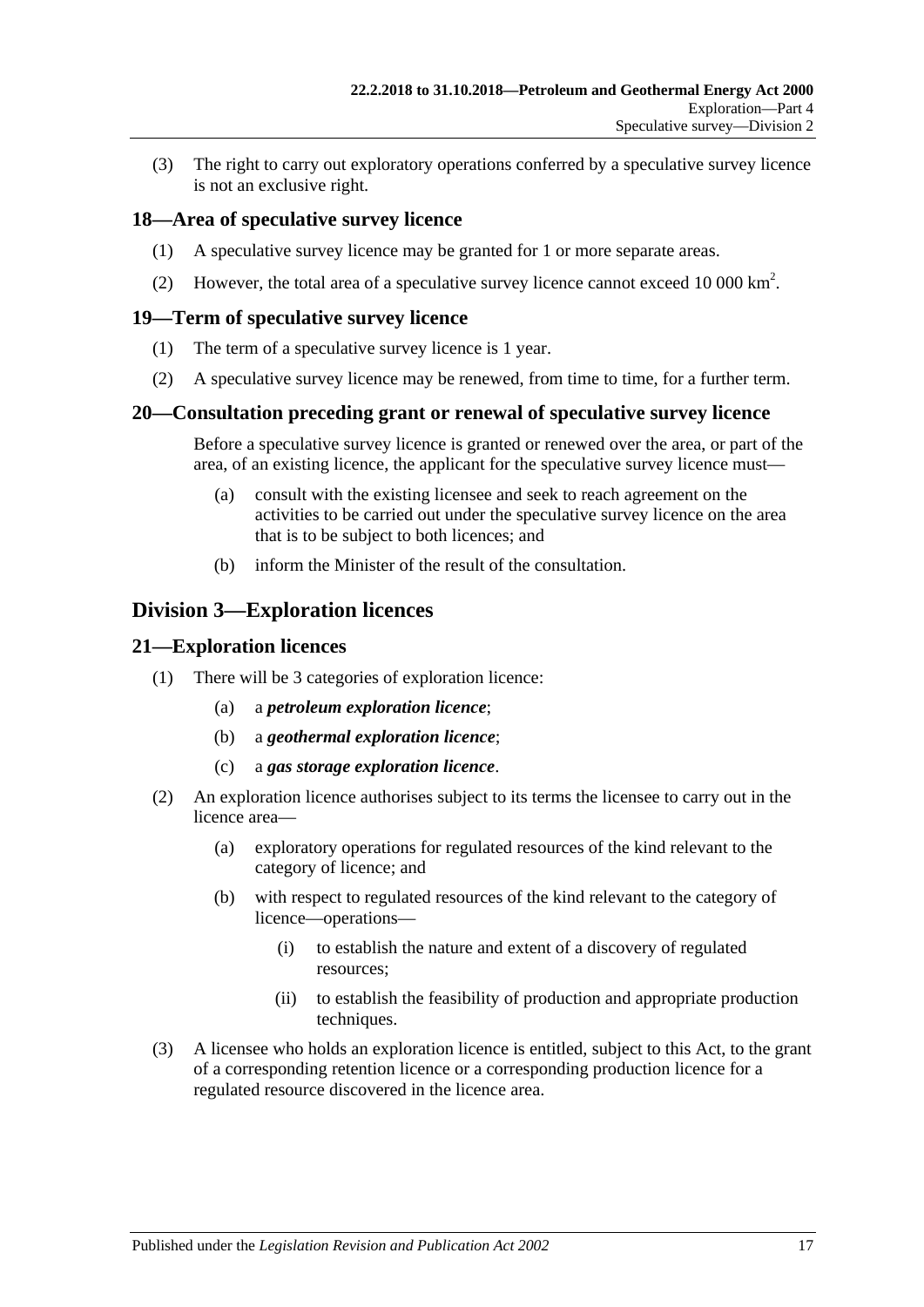## <span id="page-17-0"></span>**22—Call for tenders**

- (1) The Minister must call for tenders for an exploration licence of the relevant category in the following cases:
	- (a) where the exploration licence is to be granted for an area within a competitive tender region (taking into account the regulated resources with respect to which the region has been declared); or
	- (b) where a person has unsuccessfully applied for an exploration licence for the relevant area (but not in response to a call for tenders) and asks the Minister to call for tenders for an exploration licence for the relevant area (taking into account the category of licence).
- (2) The Minister has a discretion to call for tenders for an exploration licence in other cases.
- (3) A call for tenders is made by notice published in the Gazette inviting applications for the grant of an exploration licence of the relevant category for an area specified in the notice.
- (4) The notice—
	- (a) must specify a period within which applications are to be made; and
	- (b) must state the criteria by reference to which applications are to be evaluated; and
	- (c) may include information about any special terms and conditions subject to which the exploration licence is to be granted; and
	- (d) may include other information the Minister considers appropriate.
- (5) The selection of an applicant is not complete until the applicant executes the licence.
- (6) On the selection of a successful applicant from among those who apply in response to an advertisement under this section, the Minister must—
	- (a) publish in the Gazette a statement of the basis for the selection of the successful applicant, including the successful applicant's proposed work program; and
	- (b) give any unsuccessful applicant written notice of the reasons for the rejection of the application.

#### <span id="page-17-1"></span>**23—Criteria to be considered for granting exploration licence**

In considering an application for the grant of an exploration licence, the Minister must have regard to—

- (a) the suitability of applicant's proposed work program for evaluating the prospectivity of the licence area and discovering regulated resources; and
- (b) the adequacy of the applicant's technical and financial resources; and
- (c) if applications have been invited for the licence by public advertisement—the stated criteria for evaluation of the applications.

## <span id="page-17-2"></span>**24—Areas for which licence may be granted**

(1) An exploration licence may be granted for 1 or more separate areas.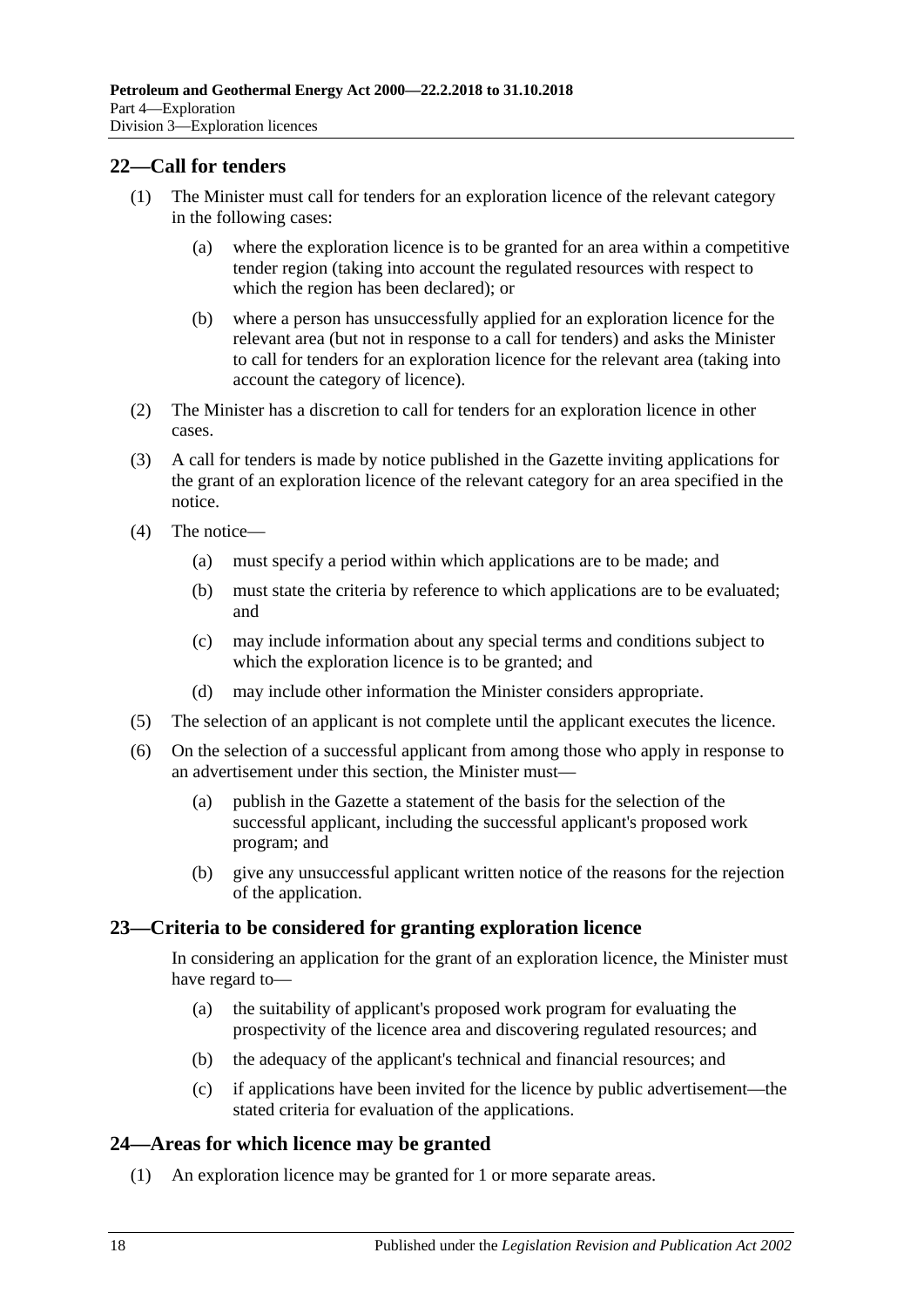- (2) However, the total licence area cannot exceed—
	- (a) in the case of a gas storage exploration licence—2 500 km<sup>2</sup>;
	- (b) in the case of a geothermal exploration licence  $-3000 \text{ km}^2$ ;
	- (c) in the case of a petroleum exploration licence—10 000 km<sup>2</sup>.

#### <span id="page-18-0"></span>**25—Work program to be carried out by exploration licensee**

- (1) It is a mandatory condition of an exploration licence that the licensee must carry out work in the licence area in accordance with a work program approved by the Minister.
- (2) A proposed work program is to be submitted for the Minister's approval with an application for the grant or renewal of an exploration licence.
- (3) The Minister may approve the proposed work program with or without addition or variation.
- <span id="page-18-2"></span>(4) The Minister may approve deferment, variation or reduction of the work to the carried out under an approved work program.
- (4a) However, Ministerial approval is not required for the acceleration of the work to be carried out under an approved work program.
- (5) If a licence was granted on the basis of competitive tender, the Minister—
	- (a) must, before approving deferment, variation or reduction of the work to be carried out under an approved work program—have regard to work programs proposed by other applicants for the licence; and
	- (b) must publish in the Gazette notice of the approval stating the effect of the approval.
- (6) The Minister may, as a condition of approving the reduction or deferment of work under [subsection](#page-18-2) (4), require the licensee to relinquish a specified portion of the licence area.

#### <span id="page-18-1"></span>**26—Term and renewal of exploration licence**

- (1) The term of an exploration licence is 5 years.
- (2) An exploration licence may be granted on terms under which the licence is to be renewable for a further term or 2 further terms (as specified by the Minister at the time of the grant of the licence).
- <span id="page-18-4"></span>(3) Subject to a succeeding subsection, a licence that is renewable for one further term must provide for the excision, on renewal, of an area equal to at least 50% of the original licence area and a licence that is renewable for 2 further terms must provide for the excision, on each renewal, of an area equal to at least 33⅓% of the original licence area.
- <span id="page-18-5"></span><span id="page-18-3"></span>(4) The area to be excised is to be determined by the Minister—
	- (a) if the licensee puts a proposal to the Minister in the application for renewal of the licence and the Minister accepts the proposal—on the basis of that proposal; or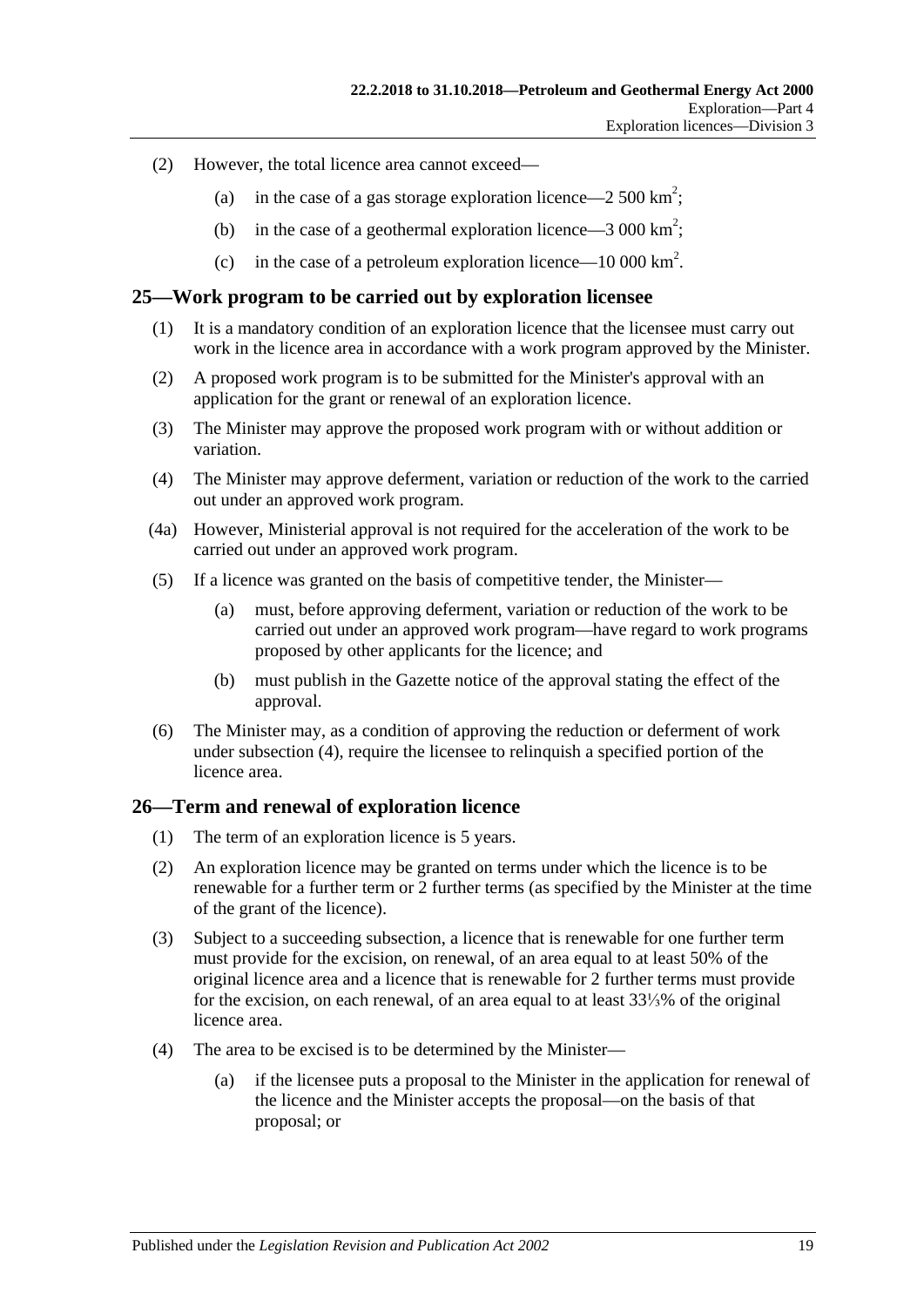- (b) in any other case—after the Minister has put a proposal to the licensee and has considered any representations made by the licensee within 14 days after notice of the proposal is given to the licensee.
- <span id="page-19-3"></span>(5) The Minister must accept the licensee's proposal under [subsection](#page-18-3)  $(4)(a)$  if it reasonably allows for the grant of new exploration licences over the area or areas to be excised.
- (5a) [Subsections](#page-18-4) (3), [\(4\)](#page-18-5) and [\(5\)](#page-19-3) do not apply in relation to a gas storage exploration licence.
- (5b) The area to be subject to an excision under [subsection](#page-18-4) (3) will be reduced by an amount equal to the area of any production licence or retention licence granted during the immediately preceding term of the exploration licence.
- (6) When a licence falls due for renewal, the licensee, if not in default under the licence, is entitled to the renewal of the licence in accordance with the terms of the licence.

## <span id="page-19-0"></span>**27—Production of regulated resource under exploration licence**

- (1) The holder of a petroleum exploration licence may produce a regulated substance from a well in the licence area for the purpose of establishing the nature and extent of a discovery.
- (1a) The holder of a geothermal exploration licence may produce geothermal energy from a well in the licence area for the purpose of establishing the nature and extent of a discovery.
- (2) However, the licensee must not produce a regulated resource from a well for more than 10 days in aggregate without the Minister's approval. Maximum penalty: \$20 000.
- (2a) The holder of a gas storage exploration licence may place petroleum or another regulated substance in a natural reservoir for the purpose of establishing the suitability of the natural reservoir for storage purposes.
- (3) The Minister may grant an approval under this section on conditions the Minister considers appropriate.

# <span id="page-19-1"></span>**Part 5—Retention**

## <span id="page-19-2"></span>**28—Retention licences**

- (1) There will be 3 categories of retention licence:
	- (a) a *petroleum retention licence*;
	- (b) a *geothermal retention licence*;
	- (c) a *gas storage retention licence*.
- <span id="page-19-4"></span>(2) A retention licence protects the interests of the licensee in a regulated resource of the kind relevant to the category of the licence for a reasonable period in connection with 1 or more of the following purposes:
	- (a) to facilitate—
		- (i) proper evaluation of the productive potential of a discovery that has been made by the licensee; or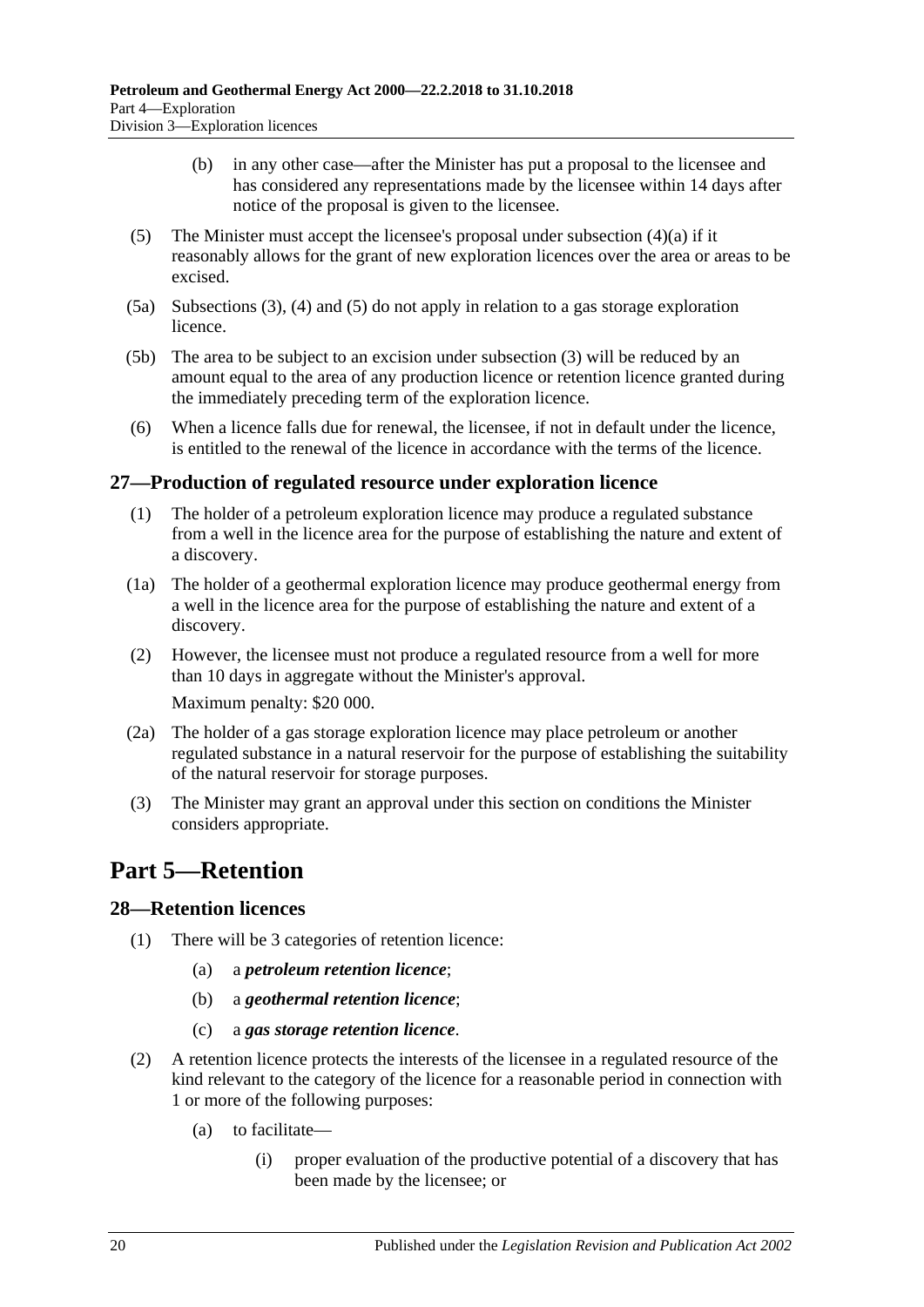- (ii) carrying out the work necessary to bring the discovery to commercial production; or
- (iii) without limiting a preceding subparagraph, in the case of a gas storage retention licence—the testing of the natural reservoir for the storage of petroleum or another regulated substance;
- (b) without limiting [paragraph](#page-19-4) (a), to provide a means by which the licensee may maintain an interest in a regulated resource until production is commercially feasible (subject to limits and conditions under this Act);
- (c) to facilitate other activities considered appropriate by the Minister.
- (3) Accordingly, a retention licence authorises the licensee to carry out in the licence area (according to the terms of the licence)—
	- (a) operations to establish the nature and extent of a discovery of regulated resources; and
	- (b) operations to establish the commercial feasibility of production and appropriate production techniques; and
	- (c) other regulated activities specified in the licence.

#### <span id="page-20-0"></span>**30—Grant of retention licence**

- (1) Subject to this Act, a person is, on application, entitled to the grant of a petroleum retention licence or a geothermal retention licence in respect of a discovery of a relevant resource if—
	- (a) a regulated resource has been discovered in the area for which the retention licence is to be granted and the existence of the regulated resource has been demonstrated by the drilling of at least one well; and
	- (b) the person holds, or held at the time of the application for the retention licence, an exploration licence or a production licence over the area for which the retention licence is to be granted; and
	- (c) the exploration licence or production licence authorised exploration for or production of a regulated resource of the relevant kind; and
	- (d) the Minister is satisfied that production of the regulated resource is not currently commercially feasible, but is more likely than not to become commercially feasible within 15 years.
- (1a) Subject to this Act, a person is, on application, entitled to the grant of a gas storage retention licence in respect of a natural reservoir if the Minister is satisfied as to 1 or both of the following:
	- (a) that it is reasonable to facilitate the testing of the natural reservoir for the storage of petroleum or another regulated substance;
	- (b) that the use of the natural reservoir for the storage of petroleum or another regulated substance is not currently commercially feasible or reasonable (including by virtue of the fact that production of petroleum or another regulated substance from a related area is not currently commercially feasible).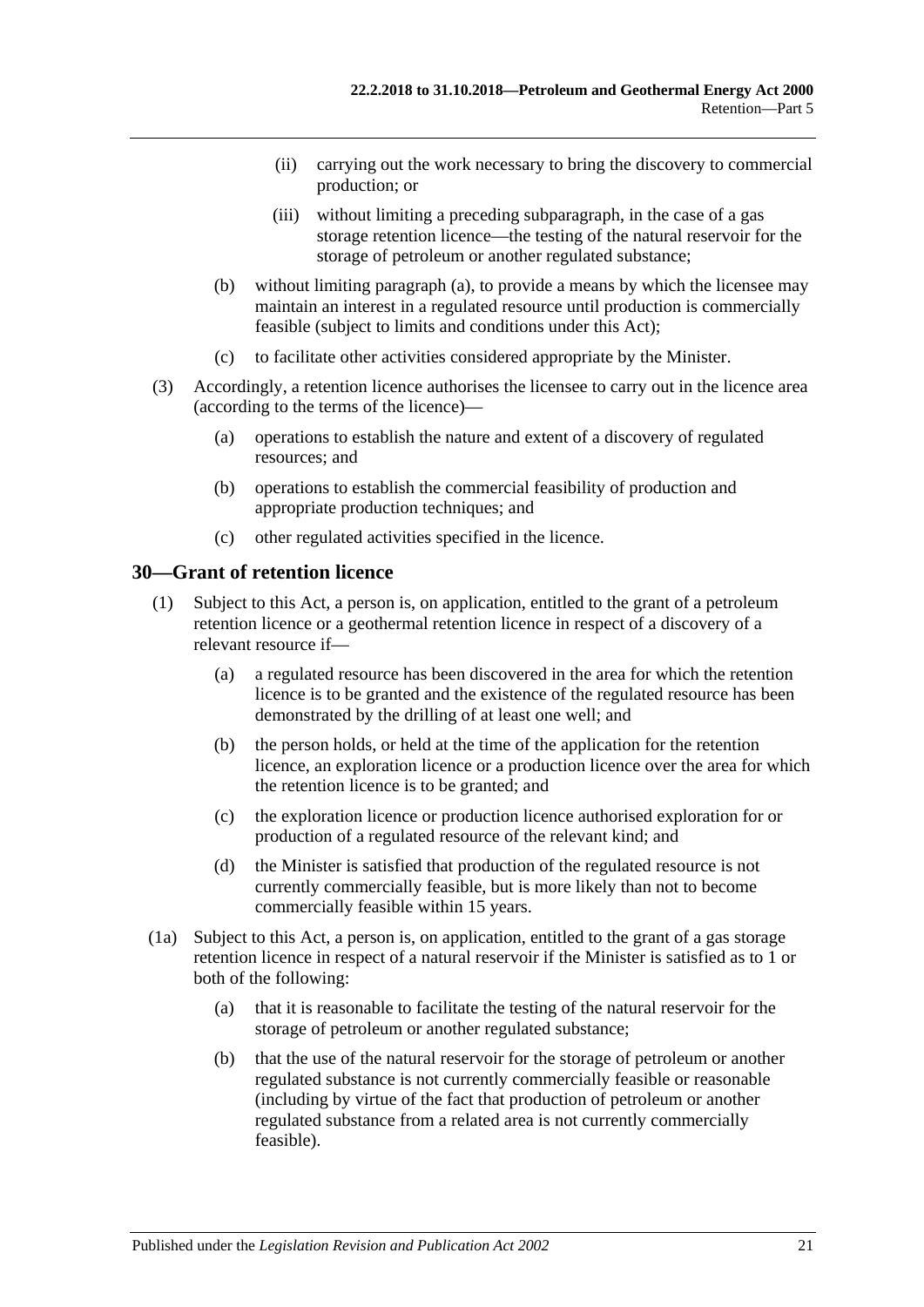(2) If the holder of an exploration or production licence is in default under the terms of the licence, the Minister may decline to grant a retention licence until the default is remedied.

## <span id="page-21-0"></span>**31—Area of retention licence**

- (1) The area of a petroleum retention licence must not exceed either of the following limits:
	- (a) twice the area under which (according to a reasonable estimate at the time when the licence was granted or last renewed) the discovery is likely to extend;
	- (b)  $100 \text{ km}^2$ .
- (2) The area of a geothermal retention licence or gas storage retention licence must not exceed  $1000 \text{ km}^2$ .

## <span id="page-21-1"></span>**32—Term of retention licence**

- (1) The term of a retention licence is 5 years.
- <span id="page-21-3"></span>(2) A retention licence may be renewed from time to time for a further term but only if the Minister is satisfied that production is not currently commercially feasible but is more likely than not to become commercially feasible within the next 15 years.
- <span id="page-21-4"></span>(3) However, in the case of a gas storage retention licence it is unnecessary to be satisfied as to the 15 year period referred to in [subsection](#page-21-3) (2) unless the Minister assesses or determines that the natural reservoir is more likely than not to be used in connection with the production of petroleum.
- (4) [Subsection](#page-21-4) (3) does not derogate from the operation of [section](#page-23-0) 36 or [79.](#page-41-5)

## <span id="page-21-2"></span>**33—Work program to be carried out by retention licensee**

- (1) A retention licence may include a mandatory condition requiring the licensee to carry out work, in accordance with a work program approved by the Minister, for either or both of the following purposes:
	- (a) to establish the nature and extent of a discovery of regulated resources;
	- (b) to establish the commercial feasibility of production and appropriate production techniques.
- (2) A work program to be carried out under the licence must, if the Minister so requires, be submitted with the application for the licence and from time to time as required under the conditions of the licence.
- (3) The Minister may approve a proposed work program with or without addition or variation.
- (4) The Minister may, on application by a licensee—
	- (a) approve deferment of the work to be carried out under an approved work program; and
	- (b) approve variation of the work program by substitution for work previously programmed of work that is, in the Minister's opinion, of equal or greater value.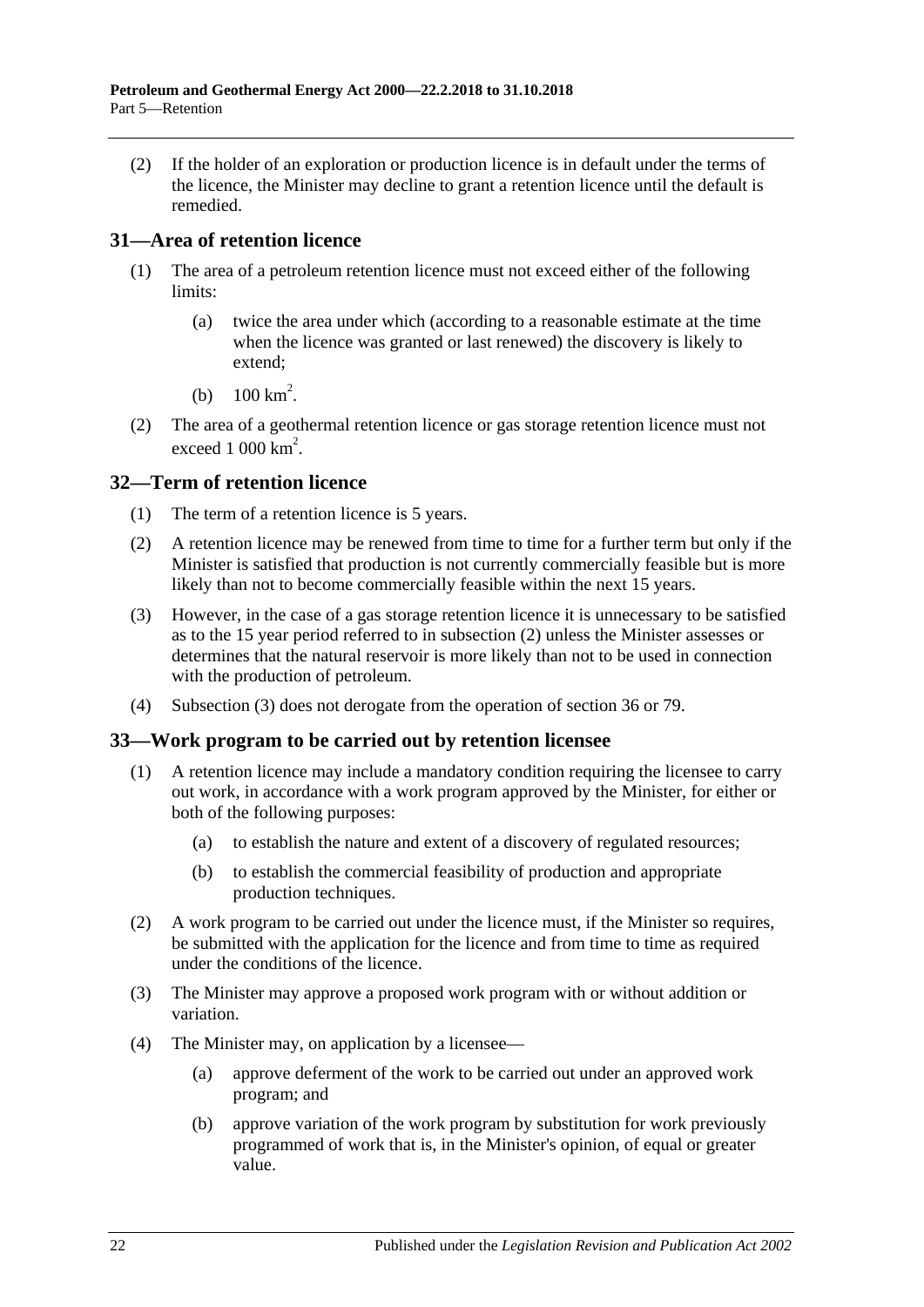(5) To avoid doubt, Ministerial approval is not required for the acceleration of work to be carried out under an approved work program.

# <span id="page-22-0"></span>**Part 6—Production**

## <span id="page-22-1"></span>**34—Production licences**

- (1) There will be 3 categories of production licence:
	- (a) a *petroleum production licence*;
	- (b) a *geothermal production licence*;
	- (c) a *gas storage licence*.
- (2) A petroleum production licence authorises, subject to its terms—
	- (a) operations for the recovery of petroleum or some other regulated substance from the ground including—
		- (i) operations involving the injection of petroleum or another substance into a natural reservoir for the recovery (or enhanced recovery) of petroleum or another regulated substance; and
		- (ii) if the licence so provides—the extraction of petroleum or another regulated substance by an artificial means such as in situ gasification or the techniques used to recover coal seam methane;
	- (b) operations for the processing of regulated substances;
	- (c) operations for the storage or withdrawal of petroleum or some other regulated substance for the prudent supply or delivery of the petroleum or other regulated substance to the market.
- (3) A geothermal production licence authorises, subject to its terms, operations for the extraction or release of geothermal energy.
- (4) A gas storage licence authorises, subject to its terms, operations for the use of a natural reservoir for the storage of petroleum or some other regulated substance.
- (5) A production licence also authorises (subject to its terms) the licensee to carry out other regulated activities within the licence area.

## <span id="page-22-5"></span><span id="page-22-2"></span>**35—Grant of production licence**

- <span id="page-22-7"></span><span id="page-22-6"></span><span id="page-22-4"></span><span id="page-22-3"></span>(1) Subject to this Act, a person is, on application, entitled to the grant of a production licence for the production of a regulated resource of a particular kind if—
	- (a) a regulated resource exists in the area for which the production licence is to be granted; and
	- (b) the person holds, or held at the time of the application for the production licence—
		- (i) an exploration licence or a retention licence over the area for which the production licence is to be granted; or
		- (ii) a mining tenement under the *[Mining Act](http://www.legislation.sa.gov.au/index.aspx?action=legref&type=act&legtitle=Mining%20Act%201971) 1971* over the area for which the production licence is to be granted; and
	- $(c)$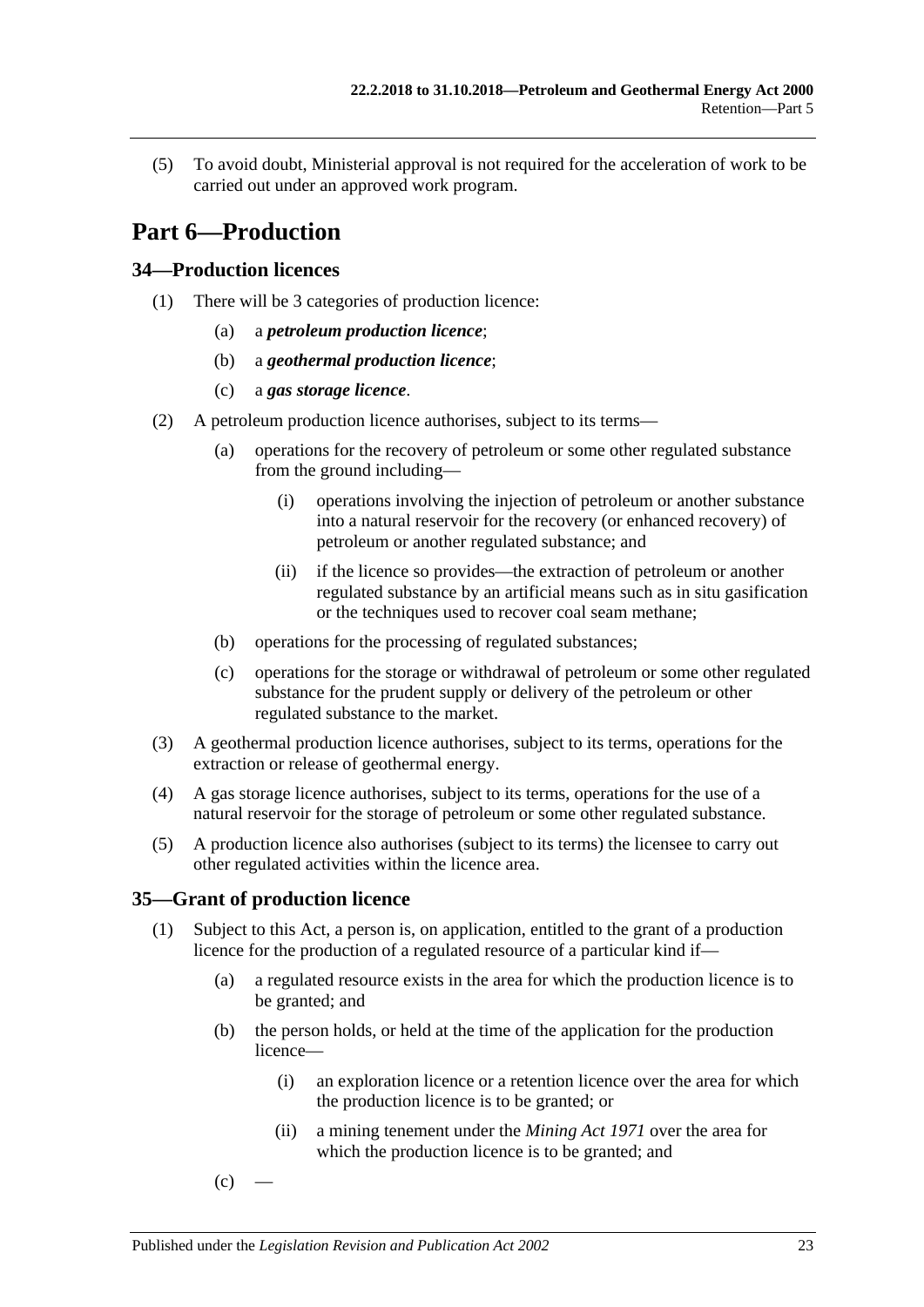- (i) in a case where [paragraph](#page-22-3) (b)(i) applies—the exploration licence authorised exploration for a regulated resource of the relevant kind or the retention licence was granted for a regulated resource of the relevant kind;
- (ii) in a case where [paragraph](#page-22-4)  $(b)(ii)$  applies—the mining tenement authorised operations for exploration for or the recovery of coal and the production licence is to be granted for in situ gasification or coal seam methane production (and other related activities as the Minister considers appropriate); and
- (d) production is currently commercially feasible or is more likely than not to become commercially feasible within the next 24 months.
- (2) If the holder of an exploration or retention licence is in default under the terms of the licence, the Minister may decline to grant a production licence until the default is remedied.
- $(3)$  If—
	- (a) the Minister is satisfied that—
		- (i) a regulated resource exists in a particular area; and
		- (ii) production is currently commercially feasible or is more likely than not to become commercially feasible within the next 24 months; but
	- (b) there is no person who is currently entitled to the grant of a production licence under [subsection](#page-22-5) (1),

the Minister may call for tenders for the grant of a production licence and grant a production licence to the applicant who submits the successful tender.

(4) [Subsections](#page-22-6) (1)(b) and [\(c\)](#page-22-7) do not apply if the application is for a gas storage licence.

## <span id="page-23-0"></span>**36—Power to require holder of exploration licence or retention licence to apply for production licence**

- (1) The Minister may, after consultation with the holder of an exploration licence or a retention licence, give a written notice to the holder stating that—
	- (a) production of a regulated resource is, in the Minister's opinion, currently commercially feasible within the whole or a specified part of the licence area; and
	- (b) the holder of the licence should apply for a production licence of the relevant category for the relevant area within a period (which must be at least 6 months) stated in the notice.
- (2) If the holder of the licence does not apply for a production licence for the relevant area within the time stipulated in the notice, the Minister may—
	- (a) excise the relevant area from the exploration or retention licence; and
	- (b) call for tenders for the grant a production licence for the relevant area; and
	- (c) grant a production licence to the applicant who submits the successful tender.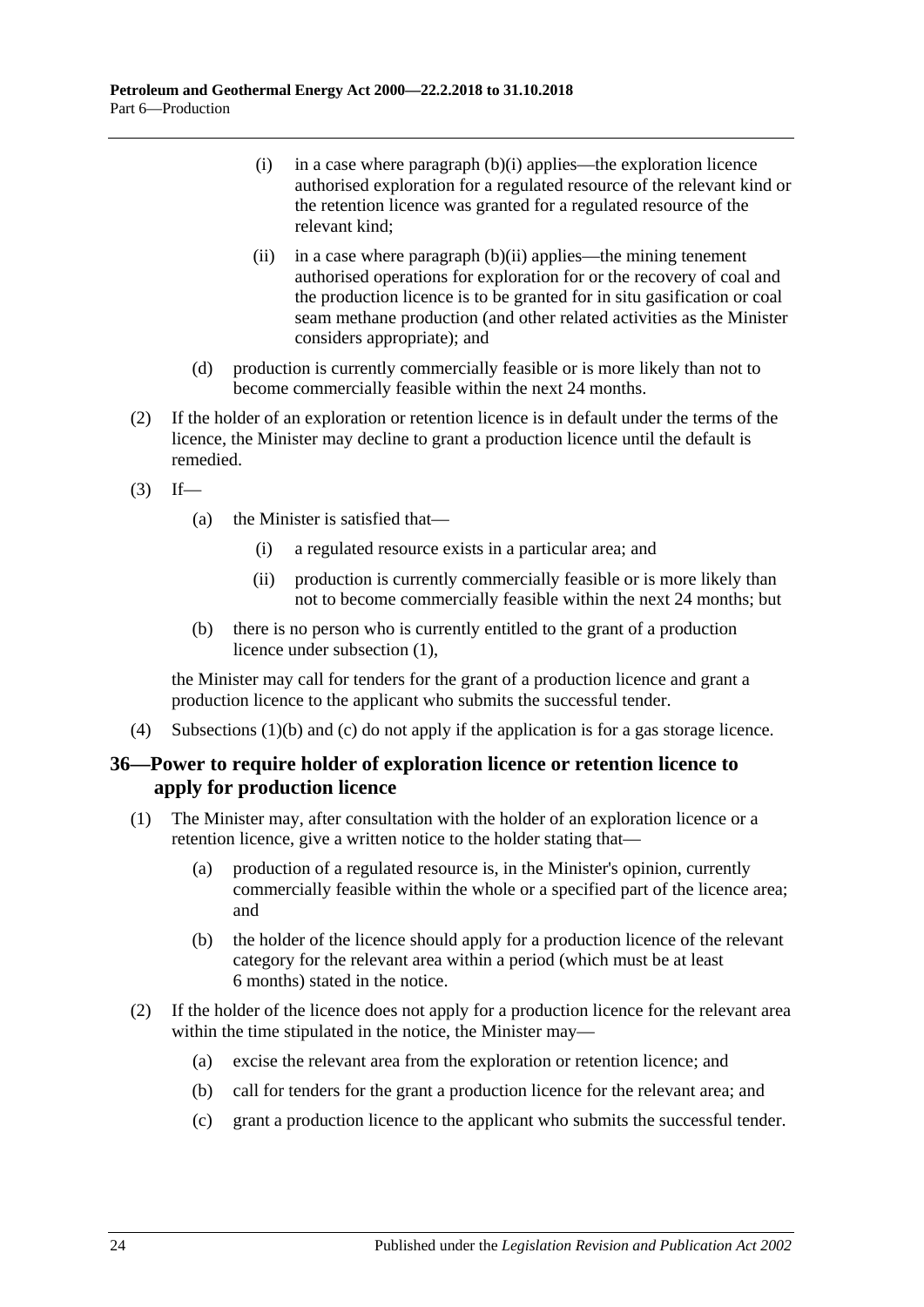## <span id="page-24-0"></span>**37—Area of production licence**

- (1) The area of a petroleum production licence must not exceed either of the following limits:
	- (a) twice the area under which (according to a reasonable estimate at the time of granting the licence) the discovery is more likely than not to extend;
	- (b)  $100 \text{ km}^2$ .
- (2) The area of a geothermal production licence or gas storage licence must not exceed  $1000 \text{ km}^2$ .

## <span id="page-24-1"></span>**38—Work program to be carried out by production licensee**

- (1) A production licence may include a condition requiring the licensee to carry out work—
	- (a) for the development of the licence area; and
	- (b) for the production of regulated resources,

in accordance with a work program approved by the Minister.

- (2) If a production licence includes such a condition, a proposed work program must be submitted for the Minister's approval from time to time as required under the relevant licence condition.
- (3) The Minister may approve a proposed work program with or without addition or variation.
- (4) The Minister may, on application by the licensee, vary an approved work program.
- (5) However, Ministerial approval is not required for the acceleration of the work to be carried out under an approved work program.

#### <span id="page-24-2"></span>**39—Requirement to proceed with production**

- (1) The holder of a production licence must, subject to this Act, proceed with operations for production of the relevant regulated resources—
	- (a) with due diligence; and
	- (b) in accordance with the conditions of the licence.

Maximum penalty: \$60 000.

- (2) If operations for production of the relevant regulated resource have not commenced within 24 months after the grant of the production licence, the Minister may, by written notice given to the holder of the licence, require the holder of the licence to commence the operations.
- <span id="page-24-3"></span>(3) If, in the Minister's opinion, production from the area of a production licence is practicable and commercially feasible, the Minister may, by written notice given to the licensee, require the licensee to undertake or continue operations in accordance with requirements specified in the notice until the licensee satisfies the Minister that the operations are no longer practicable or commercially feasible.
- (4) A notice under [subsection](#page-24-3) (3) may require production from the area comprised in a production licence at a rate that is no less than a rate specified in the notice.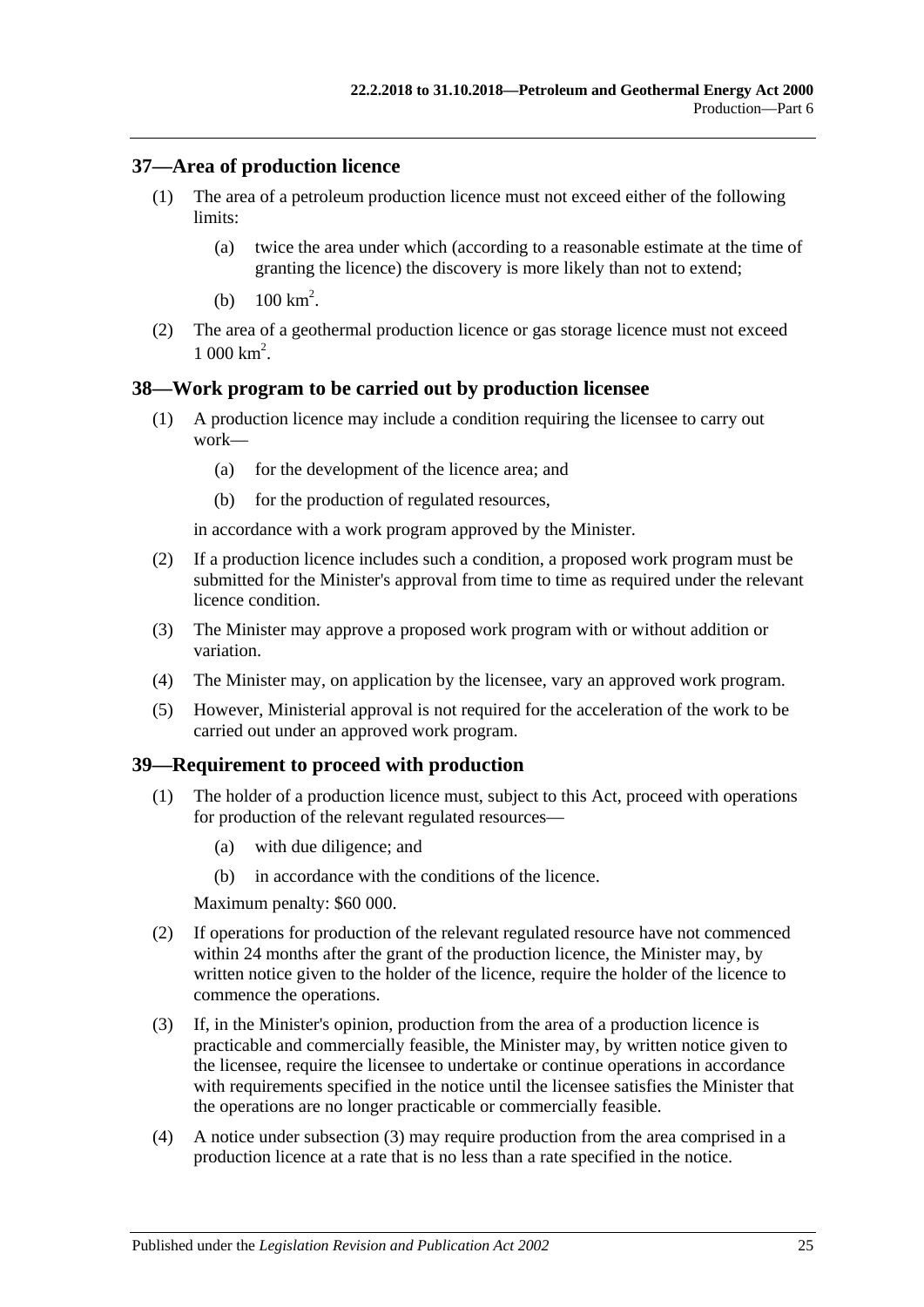(5) If the holder of a production licence fails to proceed with operations for production of a regulated resource as required under the terms of the licence or by notice under this section (and has not entered into arrangements, satisfactory to the Minister, for future production), the Minister may, by written notice to the licensee, cancel the licence.

## <span id="page-25-0"></span>**40—Term of production licence**

A production licence is to be granted for an unlimited term.

## <span id="page-25-1"></span>**41—Cancellation or conversion of production licence where commercial operations in abeyance**

- (1) If operations resulting in production from the licence area on a commercial basis have not been carried on within the area of a production licence for 24 months or more (and the licensee has not entered into arrangements, satisfactory to the Minister, for commencing or resuming such operations at a reasonable future time), the Minister may, by written notice to the licensee—
	- (a) convert the licence into a retention licence; or
	- (b) cancel the licence.
- (2) Before cancelling a licence under this section, the Minister must give the licensee a reasonable opportunity to make representations about the proposed action.

## <span id="page-25-2"></span>**42—Unitisation of production**

- (1) If the Minister is satisfied that—
	- (a) a natural reservoir containing, or suitable for storage of, a regulated substance extends beyond the area of a production licence; and
	- (b) the adjacent area is covered by an exploration, retention or production licence held by a different person,

the Minister may, by written notice given to the holders of the respective licences, require them to enter into negotiations with a view to establishing a scheme for working or using the relevant areas as a single unit.

- (2) If the holders of the licences fail to reach agreement on the terms of such a scheme within a reasonable time, the Minister may, by written notice given to the licensees, establish such a scheme.
- (3) Before the Minister establishes a scheme under this section, the Minister must allow the holders of the licences affected by the scheme a reasonable opportunity to make submissions on the terms of the scheme.
- (4) A scheme under this section is binding on the holders, for the time being, of the licences affected by the scheme.

# <span id="page-25-3"></span>**Part 7—Royalty**

#### <span id="page-25-4"></span>**43—Royalty on regulated resources**

(1) The holder of a licence must pay to the Crown a royalty equivalent to the prescribed percentage of the value (at the well head) of a regulated resource produced from land comprised in the licence.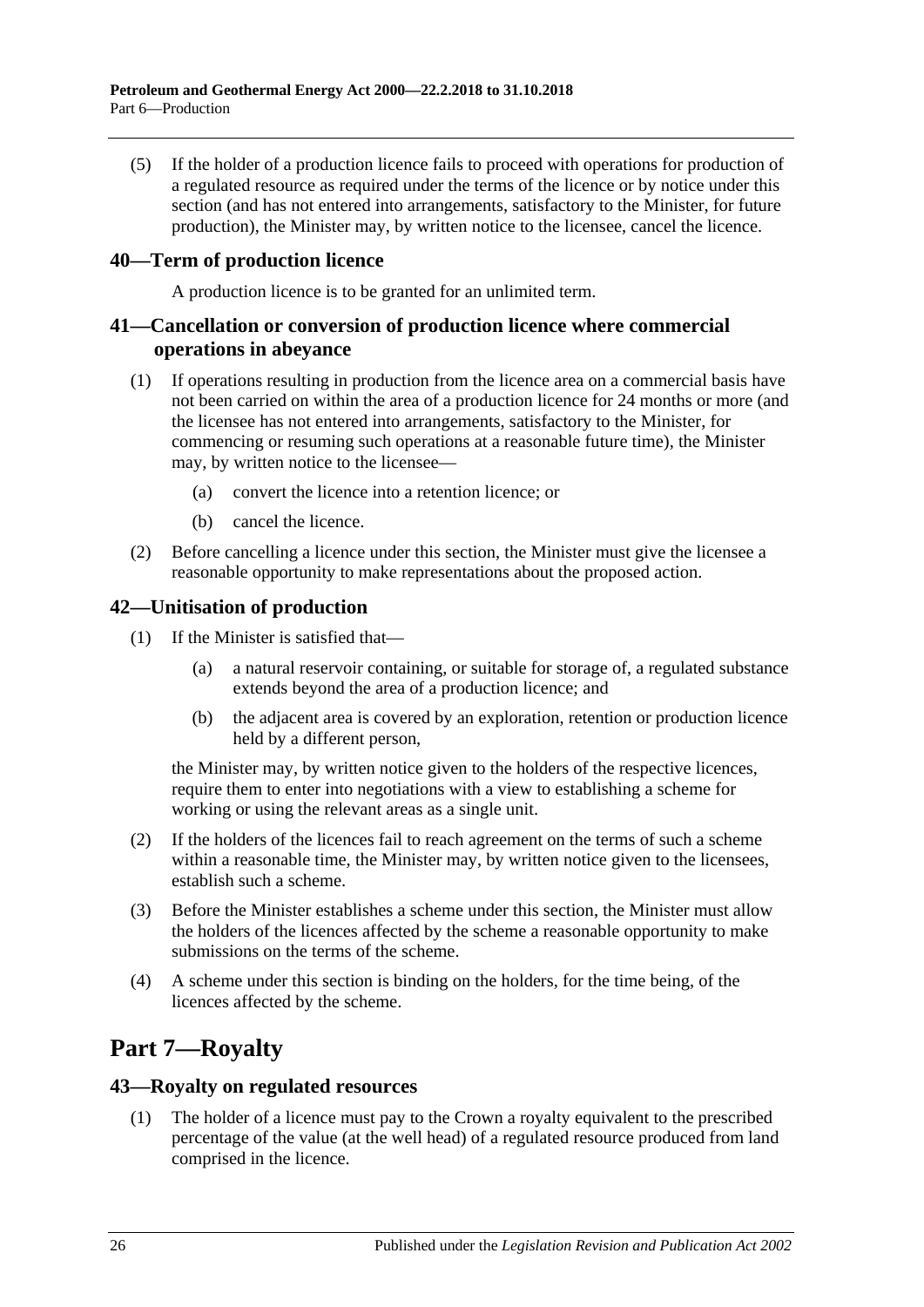- (2) The prescribed percentage is—
	- (a) for a regulated substance—10%;
	- (b) for geothermal energy—2.5%.
- (3) Royalty is not payable on the following:
	- (a) a regulated substance that—
		- (i) has been placed in a natural reservoir in the area of a production licence for storage purposes; or
		- (ii) has been destroyed or dissipated in accordance with sound production practice; or
		- (iii) is to be used in the course of productive operations, or for purposes incidental to productive operations, that the producer carries out in the State and are associated with production of a regulated substance in the State; and
	- (b) geothermal energy that is dissipated before it reaches the point of delivery to the purchaser.
- <span id="page-26-0"></span>(4) A licensee must, within 30 days after the end of each month in which a regulated substance or geothermal energy is produced, provide the Minister with a return for the relevant month setting out—
	- (a) the quantity of the regulated substance or energy produced; and
	- (b) the quantity of any regulated substance or energy sold, and the amount realised on sale; and
	- (c) any other relevant information required by the Treasurer after consultation with the Minister.

Administrative penalty.

- <span id="page-26-1"></span>(5) A return must be accompanied by the royalty payable by the licensee in respect of the month to which the return relates.
- <span id="page-26-2"></span>(5a) The Treasurer may, after consultation with the Minister—
	- (a) determine that a requirement of [subsection](#page-26-0) (4) or [\(5\)](#page-26-1) will not apply to a particular licensee or class of licensee; and
	- (b) impose, by notice to the particular licensee or by notice in the Gazette, such other requirements on the licensee or those licensees as may be appropriate in the circumstances.
- (5b) The Treasurer may, after consultation with the Minister, by further notice, vary or revoke requirements imposed under [subsection](#page-26-2) (5a), or impose new requirements.
- <span id="page-26-3"></span>(6) The value at the well head of a regulated substance is a value calculated by subtracting from the price (exclusive of any GST component) that could reasonably be realised on sale of the substance to a genuine purchaser at arms length from the producer all reasonable expenses (exclusive of any GST component) reasonably incurred by the producer—
	- (a) in treating processing or refining the substance; and
	- (b) in transporting the substance from the well head to the point of delivery.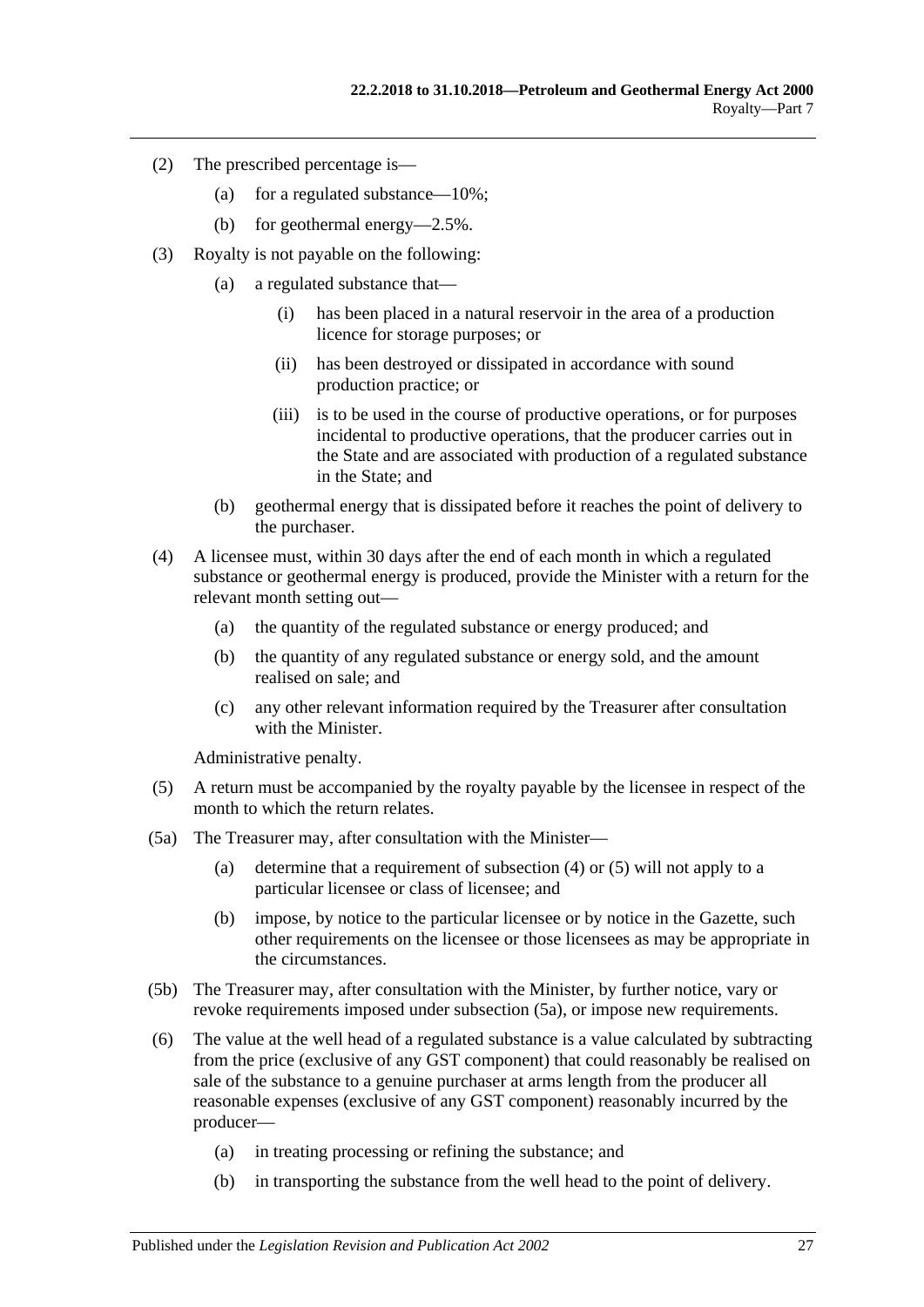- (7) The value at the well head of geothermal energy is a value calculated by subtracting from the price (exclusive of any GST component) that could reasonably be realised on sale of the energy to a genuine purchaser at arms length from the producer all reasonable expenses (exclusive of any GST component) reasonably incurred by the producer in getting the energy to the point of delivery to the purchaser.
- (8) The value at the well head of a regulated substance or geothermal energy is to be assessed by the Treasurer after consultation with the Minister.
- (9) The Treasurer may, after consultation with the Minister, on application by the producer or on the Treasurer's own initiative after consultation with the Minister, review and revise an earlier assessment of the value at the well head of a regulated substance or geothermal energy.
- (10) The Land and Valuation Court may, on appeal by the producer, vary the Treasurer's assessment.
- (11) In any other proceedings, the Treasurer's assessment is to be taken as conclusive evidence of the value of a regulated substance or geothermal energy at the well head.
- (12) The regulations may provide that the whole or a prescribed proportion of a fee of a prescribed class payable by licensees under this Act may be taken to be a reasonable expense for the purposes of [subsection](#page-26-3) (6).

## <span id="page-27-5"></span><span id="page-27-0"></span>**44—Penalty for late payment**

- (1) If a licensee fails to pay royalty as and when required by or under this Part—
	- (a) the amount in arrears will, unless the Treasurer determines otherwise, be increased by penalty interest at the prescribed rate; and
	- (b) the Treasurer may impose on the licensee a fine of an amount fixed by the Treasurer up to a limit of \$1,000 or 10% of the outstanding royalty, whichever is the greater.
- (2) The Treasurer may, after consultation with the Minister, for any proper reason remit penalty interest or a fine imposed under [subsection](#page-27-5) (1) wholly or in part.

## <span id="page-27-1"></span>**45—Recovery of royalty**

Royalty (and any penalty interest or fine imposed by the Treasurer under this Part) may be recovered as a debt due to the Crown.

# <span id="page-27-2"></span>**Part 8—Transmission pipelines**

## <span id="page-27-3"></span>**Division 1—Pipeline licence**

## <span id="page-27-4"></span>**46—Rights conferred by pipeline licence**

- (1) A *pipeline licence* authorises the licensee to operate and maintain the transmission pipeline to which it relates.
- (2) If the licence is granted for a proposed transmission pipeline, the licence also authorises the licensee to construct (or complete the construction of) the relevant transmission pipeline.
- (3) A pipeline licence may be granted for the whole or part of a transmission pipeline.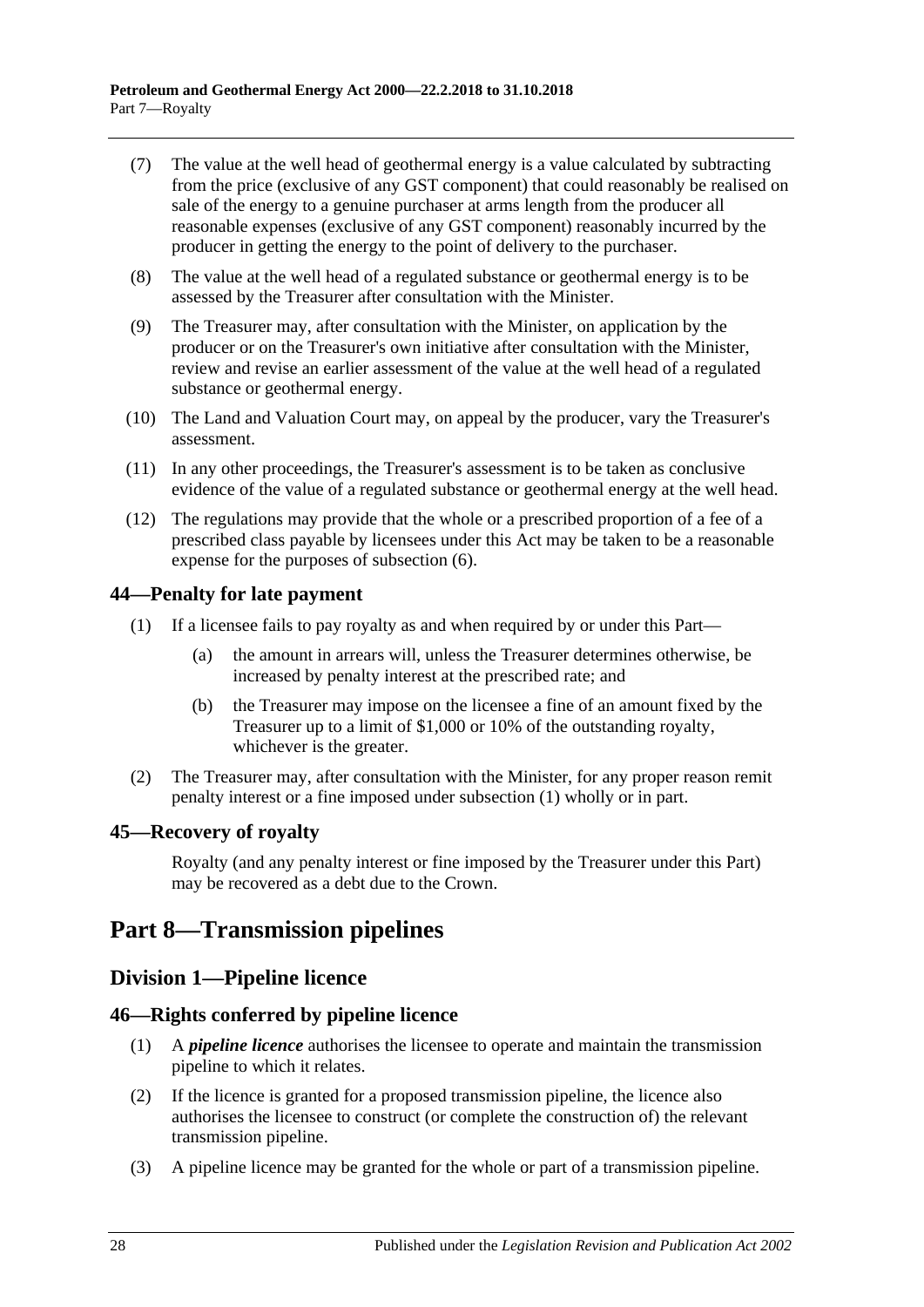- (4) A pipeline licence—
	- (a) can only be held by a body corporate (or two or more bodies corporate); and
	- (b) can only be held in respect of a transmission pipeline or proposed transmission pipeline owned by a body corporate (or two or more bodies corporate).
- (5) The Minister may, on application by a licensee holding a pipeline licence, vary the licence to cover an extension to, or a variation to the route of, the pipeline.
- (6) If it is reasonably necessary for the holder of a pipeline licence to carry out a regulated activity on land that is adjacent to the site of the pipeline, the holder may, with the consent of the Minister, carry out that activity on that land as if it formed part of the pipeline land.

## <span id="page-28-0"></span>**47—Term and renewal of pipeline licence**

- (1) The term of a pipeline licence is 21 years or a lesser term agreed between the pipeline licensee and the Minister.
- (2) Subject to any agreement between the Minister and the pipeline licensee excluding or limiting this right of renewal, a pipeline licence must, on application for renewal, be renewed for a further term.

## <span id="page-28-1"></span>**48—Alteration of pipeline**

A pipeline licensee must not alter or modify, or permit the alteration or modification of, the pipeline except as follows:

- (a) as authorised in the pipeline licence; or
- (b) as may be necessary for the repair or maintenance of the pipeline; or
- (c) as may be necessary for the preservation of life or property in an emergency; or
- (d) as may be authorised by the Minister.

Maximum penalty: \$120 000.

## <span id="page-28-2"></span>**Division 2—Access to pipeline**

## <span id="page-28-3"></span>**49—Ministerial power to require access to pipeline**

- (1) The Minister may, by written notice given to the holder of a pipeline licence, require the holder to convey a regulated substance for another person on terms and conditions mutually agreed by the holder and the other person or, in default of agreement, on terms and conditions determined by the Minister.
- (2) In considering whether to require the holder of a pipeline licence to convey a regulated substance for another and if so the appropriate terms and conditions on which the holder should be required to do so, the Minister must have regard to—
	- (a) the legitimate business interests of the licensee; and
	- (b) the public interest including the public interest in facilitating competition in markets; and
	- (c) the interests of other persons who have rights of access to the pipeline; and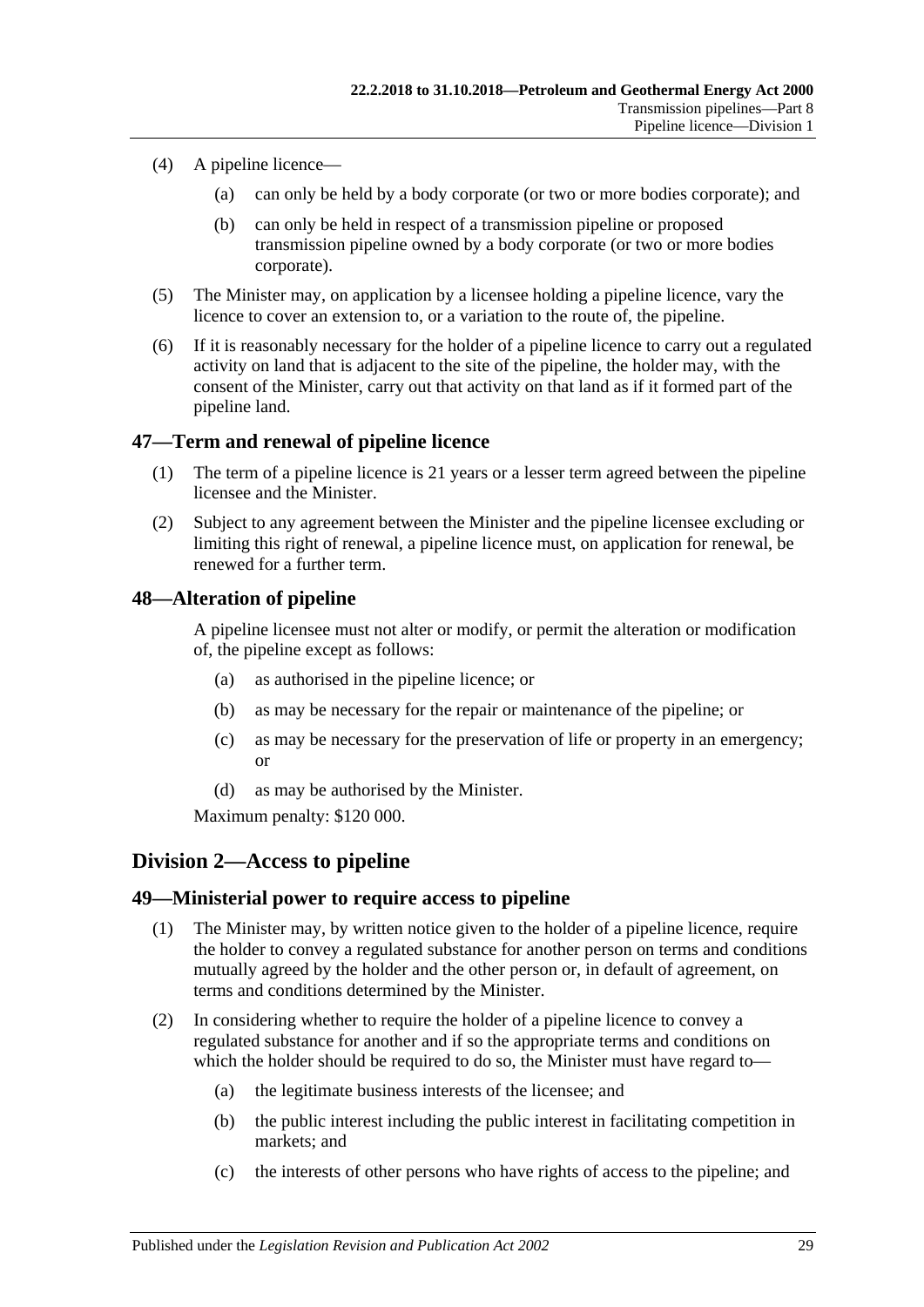- (d) the cost of providing access to the pipeline; and
- (e) the operational and technical requirements for the safe, efficient and reliable operation of the pipeline; and
- (f) any other matters the Minister considers relevant.
- (3) A determination under this section, and the Minister's reasons for making it, are to be published in the Gazette.
- (4) This section does not apply if access to the relevant transmission pipeline is governed under some other law.

# <span id="page-29-0"></span>**Division 3—Special provisions about pipelines**

#### <span id="page-29-1"></span>**50—Acquisition of land by holder of pipeline licence**

- (1) The holder of a pipeline licence must, as soon as practicable after the grant of the licence, proceed to acquire the pipeline land reasonably required for constructing or operating, or constructing and operating, the relevant pipeline.
- (2) Despite any limitation on the powers of a body corporate existing apart from this section, a body corporate is authorised to transfer to the holder of a pipeline licence any land required for the construction or operation of a pipeline under the relevant pipeline licence.

#### <span id="page-29-2"></span>**51—Pipeline easements**

An easement acquired for the construction or operation of a pipeline is an easement in gross that does not depend on the existence of a dominant tenement.

## <span id="page-29-3"></span>**52—Compulsory acquisition of land for pipeline**

If the Minister is satisfied that the holder of a pipeline licence—

- (a) reasonably requires land (apart from the interest conferred by the licence) for the purpose of constructing, modifying or operating a pipeline or for incidental purposes; and
- (b) has failed to acquire the land by agreement after making reasonable attempts to do so,

the holder may, with the Minister's approval, proceed to acquire the land compulsorily under the *[Land Acquisition Act](http://www.legislation.sa.gov.au/index.aspx?action=legref&type=act&legtitle=Land%20Acquisition%20Act%201969) 1969*.

#### <span id="page-29-4"></span>**53—Pipeline to be chattel**

A pipeline is a chattel and capable of being acquired, owned, dealt with and disposed of as such.

#### <span id="page-29-5"></span>**54—Inseparability of dealings with pipeline and pipeline land**

Unless the Minister gives written consent, a pipeline cannot be transferred, mortgaged, or otherwise dealt with separately from the pipeline land related to the pipeline, nor can pipeline land be transferred, mortgaged or dealt with separately from the pipeline to which it relates.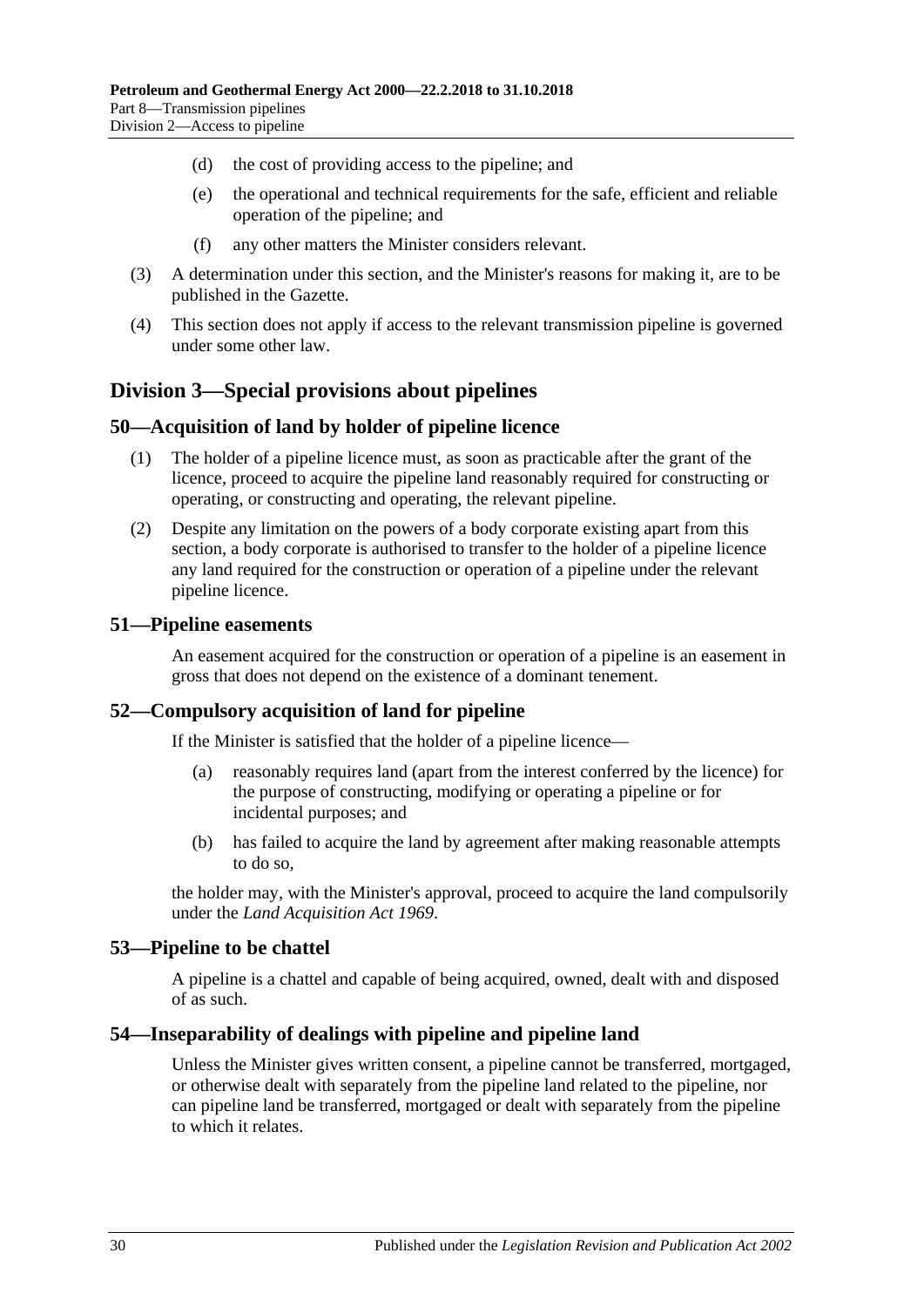## <span id="page-30-2"></span><span id="page-30-0"></span>**55—Resumption of pipeline**

- (1) If a pipeline for which a licence was granted is not used for the transportation of a regulated substance for a continuous period of more than 3 years, the Minister may give written notice to all interested persons of intention to resume the pipeline and the pipeline land.
- (2) The *interested persons* are—
	- (a) the holder (or former holder) of the pipeline licence; and
	- (b) the owner of, and other persons interested in, the pipeline and the related pipeline land.
- (3) Before the Minister gives notice under [subsection](#page-30-2) (1), the Minister must—
	- (a) invite all interested persons to make representations about the proposed resumption; and
	- (b) consider any representations made in response to the invitation.
- (4) The notice of the intended resumption—
	- (a) may be given whether or not a pipeline licence remains in force for the pipeline (but if a licence is in force, the notice terminates the licence); and
	- (b) must be given to all interested persons.
- (5) The owner of the pipeline may within 6 months after the notice is given take up and remove the pipeline and associated structures (wholly or in part) and restore the relevant land as far as practicable to its former condition.
- <span id="page-30-3"></span>(6) After the six month period has ended, the Minister may exercise either or both of the following powers:
	- (a) the Minister may, by written notice given to the owner of the pipeline, require the owner, within a reasonable time stated in the notice, to remove buildings, structures and fixtures associated with the pipeline and to restore the land, as far as practicable, to its former condition; and
	- (b) the Minister may, by notice published in the Gazette, vest the pipeline land and any buildings, structures and fixtures (including the pipeline) remaining on the land in the Crown.
- <span id="page-30-4"></span>(7) If the owner of the pipeline fails to comply with a notice under [subsection](#page-30-3)  $(6)(a)$ , the Minister may have the necessary work carried out and recover the cost of doing so from the owner.
- (8) No compensation is payable for the divestiture of property under [subsection](#page-30-4) (6)(b).
- (9) If an easement is vested in the Crown under [subsection](#page-30-4) (6)(b), the Minister may, by notice in the Gazette, surrender (and thus extinguish) the easement.

## <span id="page-30-1"></span>**55A—Liability to council rates**

The land that constitutes pipeline land under this Act is exempt from the requirement to pay rates under the *[Local Government Act](http://www.legislation.sa.gov.au/index.aspx?action=legref&type=act&legtitle=Local%20Government%20Act%201999) 1999*.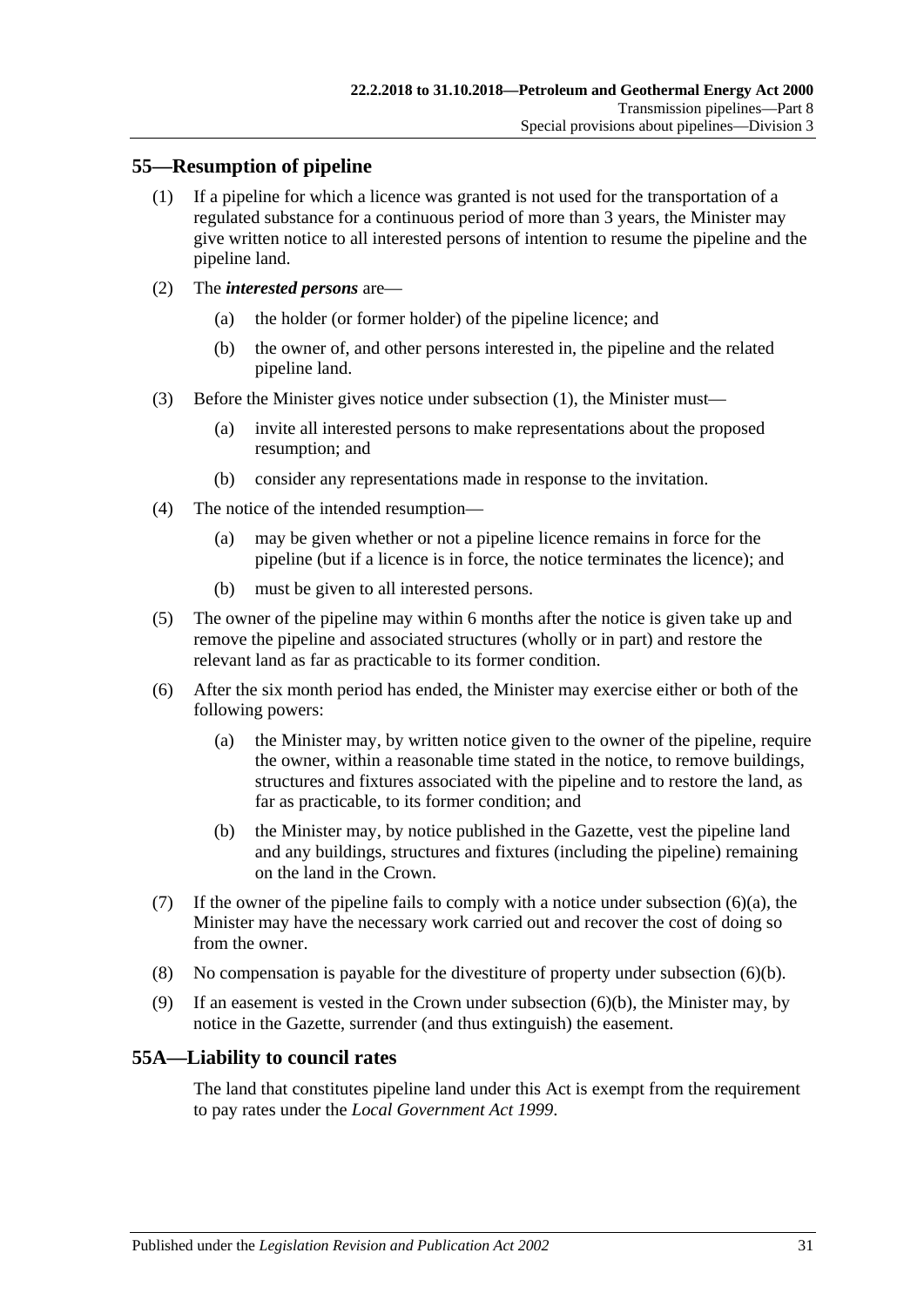# <span id="page-31-0"></span>**Part 9—Associated activities**

## <span id="page-31-1"></span>**56—Associated activities licence**

- <span id="page-31-5"></span>(1) An *associated activities licence*—
	- (a) authorises the holder of the licence (the *primary licence*)—
		- (i) to establish and operate associated facilities on land outside the area of the primary licence;
		- (ii) without limiting [subparagraph](#page-31-5) (i), to carry out any type of associated regulated activity on land outside the area of the primary licence;
	- (b) for that purpose, confers rights of access to and use of land to which the licence relates on terms and conditions specified in the licence.
- <span id="page-31-4"></span>(2) An *associated facility* or an *associated regulated activity* is anything that is reasonably necessary for, or incidental to, carrying on regulated activities in the area of the primary licence, or in the vicinity of the area of the primary licence.
- (3) For example—
	- (a) an associated activities licence might be granted to the holder of an exploration licence, a retention licence or a production licence authorising the holder of the licence to drill a well from an area outside the area of the primary licence for obtaining access to geological structures within the area of the primary licence;
	- (b) an associated activities licence might be granted authorising the holder of the licence to establish and operate facilities within the licence area such as—
		- (i) a pipeline;
		- (ii) a processing plant;
		- (iii) a camp, airport, building or other infrastructure;
		- (iv) commercial or recreational facilities for people involved in regulated activities.

## <span id="page-31-2"></span>**57—Area of associated activities licence**

- (1) An associated activities licence cannot be granted for an area exceeding—
	- (a) in a case involving facilities or activities that, in the opinion of the Minister, are permanent (or effectively permanent)—5  $km^2$ ;
	- (b) in any other case—1 500  $\text{km}^2$ .
- (2) However, these restrictions on the area of a licence do not apply if the licence area is in the form of a corridor with a width of 50m or less.

## <span id="page-31-3"></span>**58—Term of associated activities licence**

(1) Subject to [subsection](#page-32-1) (2), an associated activities licence is an adjunct to the primary licence and is, subject to its terms, granted for the same term, and renewable at the same time and in the same way as the primary licence.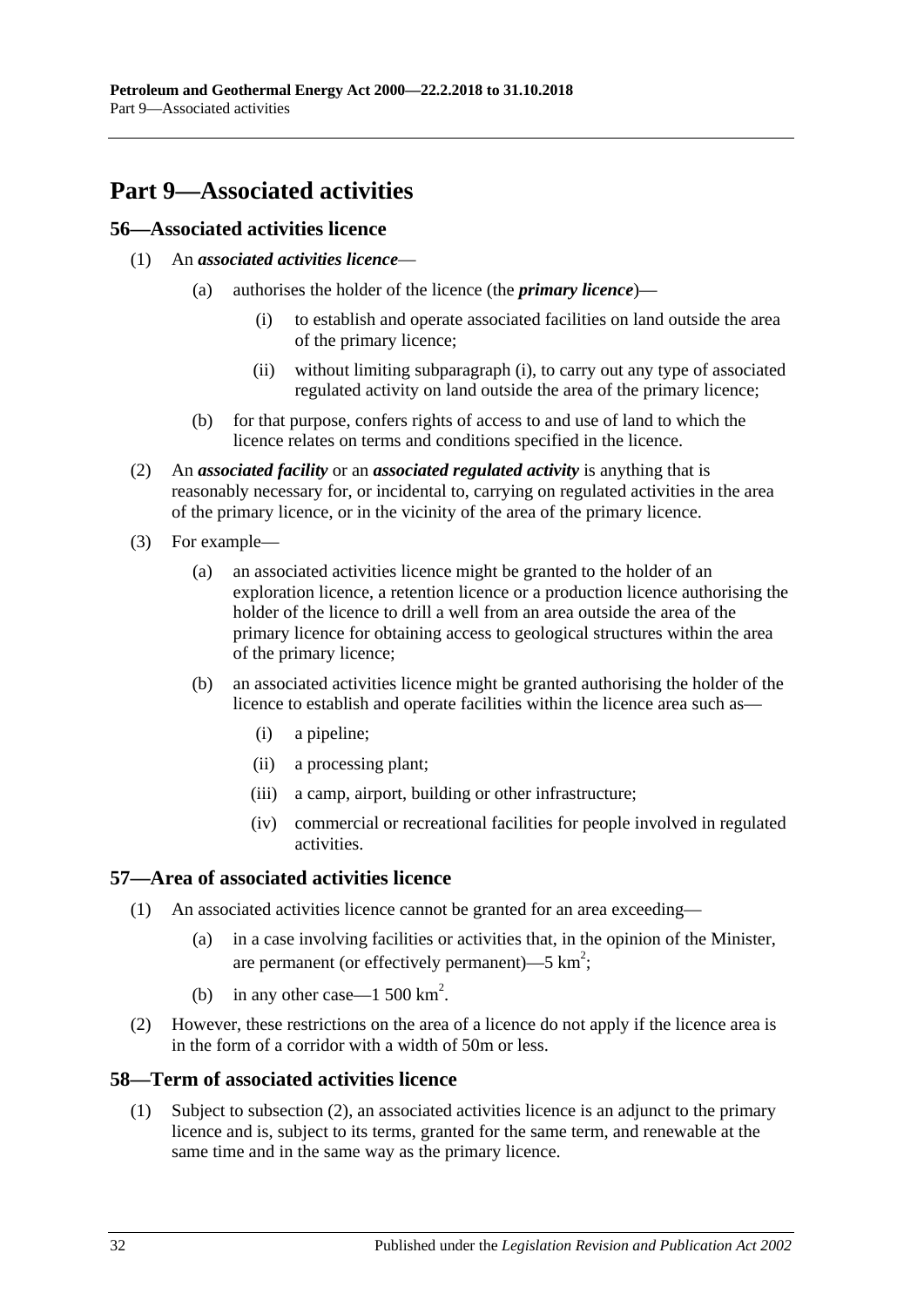<span id="page-32-1"></span>(2) An associated activities licence for activities that, in the opinion of the Minister, are temporary in nature will be granted for a term determined by the Minister (which may be a term that takes into account any decommissioning, rehabilitation or other action that may be required at the conclusion of the activities and which may be renewed from time to time as the Minister thinks fit).

#### <span id="page-32-0"></span>**59—Relationship with other licences**

- (1) An associated activities licence may be granted in respect of an area comprised within the area of another licence.
- (2) Subject to any relevant licence conditions, the rights conferred by an associated activities licence prevail over rights conferred by another licence in respect of the same area.
- <span id="page-32-2"></span>(3) Before the Minister grants an associated activities licence for an area covered by another licence—
	- (a) the Minister must have regard to—
		- (i) the reasons put forward by the applicant for the grant of the licence and, in particular, whether they justify the grant of the licence in derogation from the rights of the existing licensee; and
		- (ii) the legitimate business interests of the existing licensee; and
		- (iii) the effect of the operations to be carried out under the associated activities licence on the operations conducted under the existing licence; and
		- (iv) the operational and technical requirements for the safe, efficient and reliable conduct of operations under both licences; and
		- (v) any other matters the Minister considers relevant; and
	- (b) the Minister must consult with the existing licensee about the matters referred to in [paragraph](#page-32-2) (a) and about the conditions to be included in the licence.
- (4) If an associated activities licence is granted over the area of another licence, the holder of the other licence is to be entitled to compensation for diminution of the rights conferred by that licence—
	- (a) to be agreed between the licensees; or
	- (b) in default of agreement, to be determined by the relevant court.
- <span id="page-32-3"></span>(5) If an associated activities licence is granted over the area of another licence, the Land and Valuation Court may, on application by the holder of the other licence made within 2 months after the grant of the associated activities licence, review the terms and conditions of the associated activities licence and vary them as the Court considers just.
- (6) The Land and Valuation Court may, in exercising its powers under [subsection](#page-32-3) (5), relocate the area of the associated activities licence or vary the area in some other way.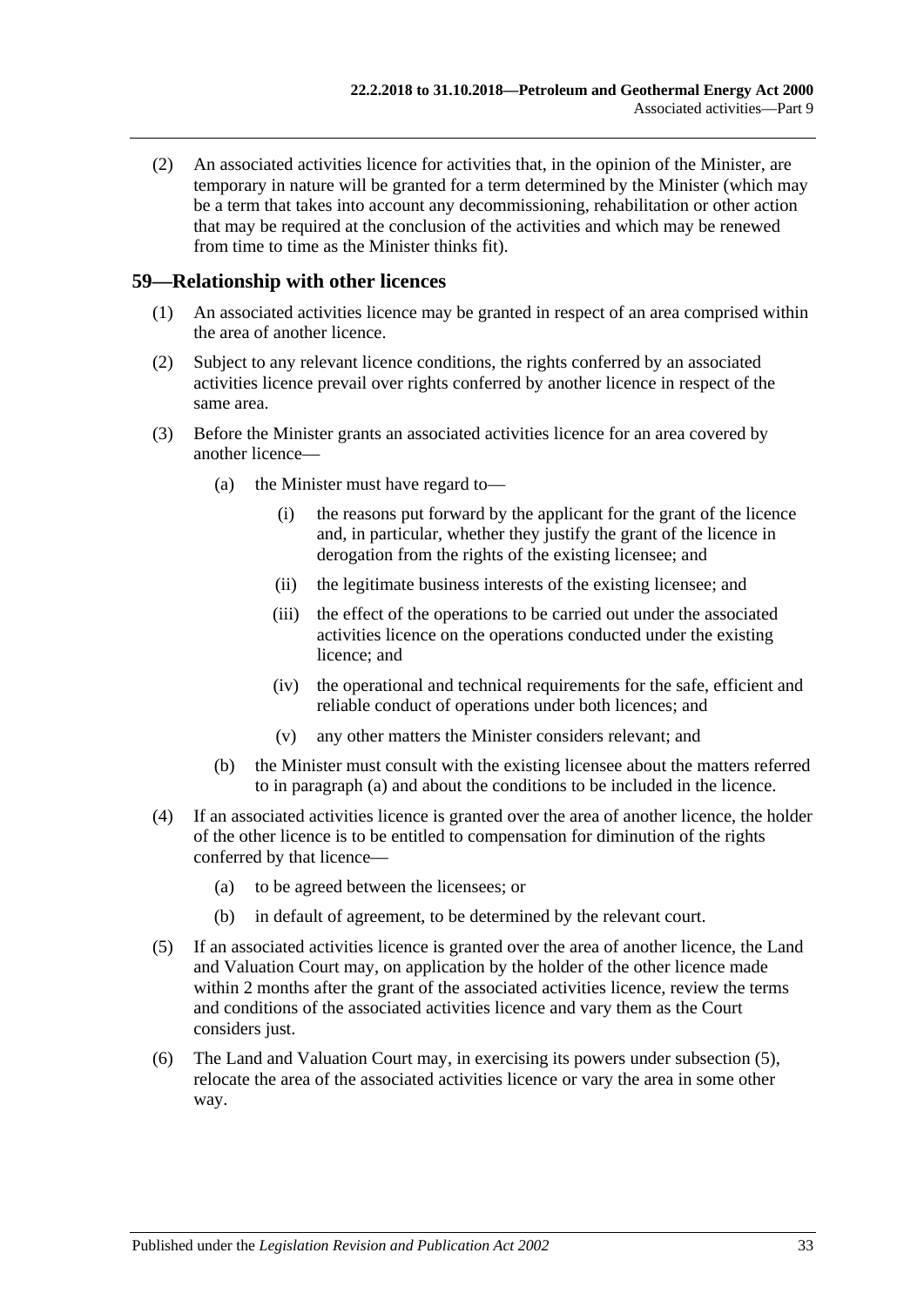# <span id="page-33-0"></span>**Part 9A—Special facilities**

## <span id="page-33-5"></span><span id="page-33-1"></span>**59A—Application of Part**

- (1) This Part applies to any area declared by the Minister by notice in the Gazette to be a *declared area* for the purposes of this Part.
- (2) The Minister may vary or revoke a declaration under [subsection](#page-33-5) (1) from time to time by notice in the Gazette.

## <span id="page-33-2"></span>**59B—Special facilities licence**

- (1) A *special facilities licence*
	- (a) authorises the licensee to establish and operate (within a declared area) facilities for the purposes involving or associated with—
		- (i) searching for any regulated substance; or
		- (ii) processing any regulated substance; or
		- (iii) producing or generating energy from a source of geothermal energy; or
		- (iv) other activities that may be relevant or incidental to searching for any regulated substance or processing, producing or storing any regulated substance or a product derived from a regulated substance; and
	- (b) for that purpose, confers rights of access to and use of land to which the licence relates on terms and conditions specified in the licence.
- (2) For example, a special facilities licence might be granted authorising the holder of the licence to establish and operate facilities within the licence area such as—
	- (a) a processing plant;
	- (b) an electricity generation facility that uses geothermal energy (but not an electricity transmission facility);
	- (c) other forms of infrastructure.
- (3) For the purposes of this Part—
	- (a) the holder of a special facilities licence does not need to be the holder of any other licence under this Act associated with the production or utilisation of a regulated resource; and
	- (b) the area of a special facilities licence does not need to be in the vicinity of the area of any other licence under this Act.

## <span id="page-33-3"></span>**59C—Area of special facilities licence**

A special facilities licence cannot be granted for an area that exceeds  $5 \text{ km}^2$ .

## <span id="page-33-4"></span>**59D—Term of special facilities licence**

- (1) A special facilities licence will be granted for a term determined by the Minister.
- (2) The Minister may—
	- (a) extend the term of a special facilities licence from time to time;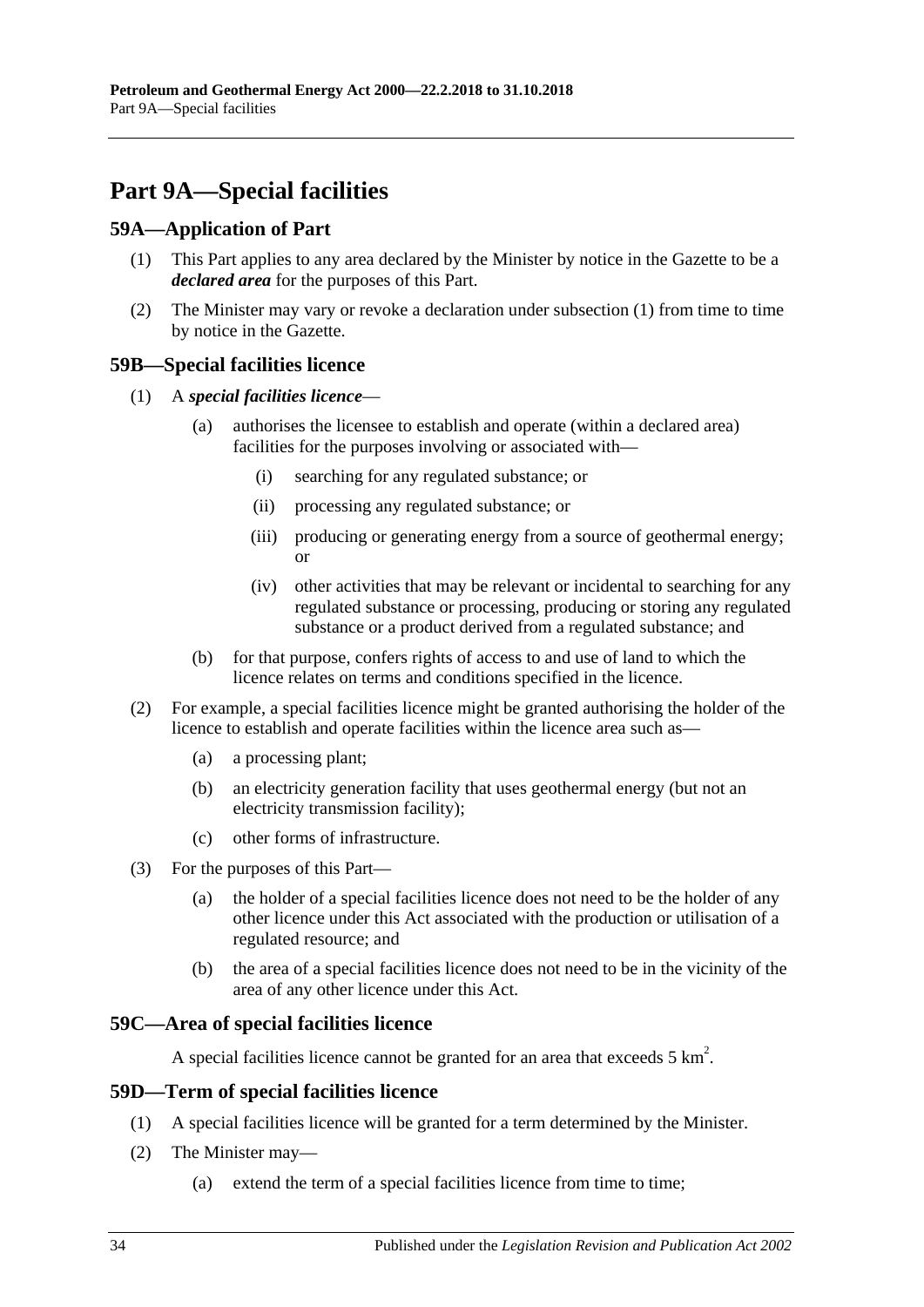(b) cancel a special facilities licence if the Minister considers that the licence is no longer being used for the purposes for which the licence was granted.

## <span id="page-34-0"></span>**59E—Relationship with other licences**

- (1) A special facilities licence may be granted in respect of an area comprised within the area of another licence.
- (2) The rights conferred by a special facilities licence prevail over rights conferred by another licence in respect of the same area to the extent (if any) determined by the Minister to be reasonable and appropriate and specified in the special facilities licence.
- <span id="page-34-3"></span>(3) Before the Minister grants a special facilities licence for an area covered by another licence—
	- (a) the Minister must have regard to—
		- (i) the reasons put forward by the applicant for the grant of the licence and, in particular, whether they justify the grant of the licence in derogation from the rights of the existing licensee; and
		- (ii) the legitimate business interests of the holder of the existing licence; and
		- (iii) the effect of the operations to be carried out under the special facilities licence on the operations carried out under the existing licence; and
		- (iv) the operational and technical requirements for the safe, efficient and reliable conduct of operations under both licences; and
		- (v) any other matters the Minister considers relevant; and
	- (b) the Minister must consult with the existing licensee about the matters referred to in [paragraph](#page-34-3) (a) and about the conditions to be included in the licence.
- (4) If a special facilities licence is granted over the area of another licence, the holder of the other licence is to be entitled to compensation for diminution of the rights conferred by that licence-
	- (a) to be agreed between the licensees; or
	- (b) in default of agreement, to be determined by the relevant court.
- <span id="page-34-4"></span>(5) If a special facilities licence is granted over the area of another licence, the Land and Valuation Court may, on application by the holder of the other licence made within 2 months after the grant of the special facilities licence, review the terms and conditions of the special facilities licence and vary them as the Court considers just.
- (6) The Land and Valuation Court may, in exercising its powers under [subsection](#page-34-4) (5), relocate the area of the special facilities licence or vary the area in some other way.

# <span id="page-34-1"></span>**Part 10—Entry to and use of land**

#### <span id="page-34-2"></span>**60—Right of entry to land**

A licensee may, subject to this Part—

(a) enter land to carry out authorised activities on the land; or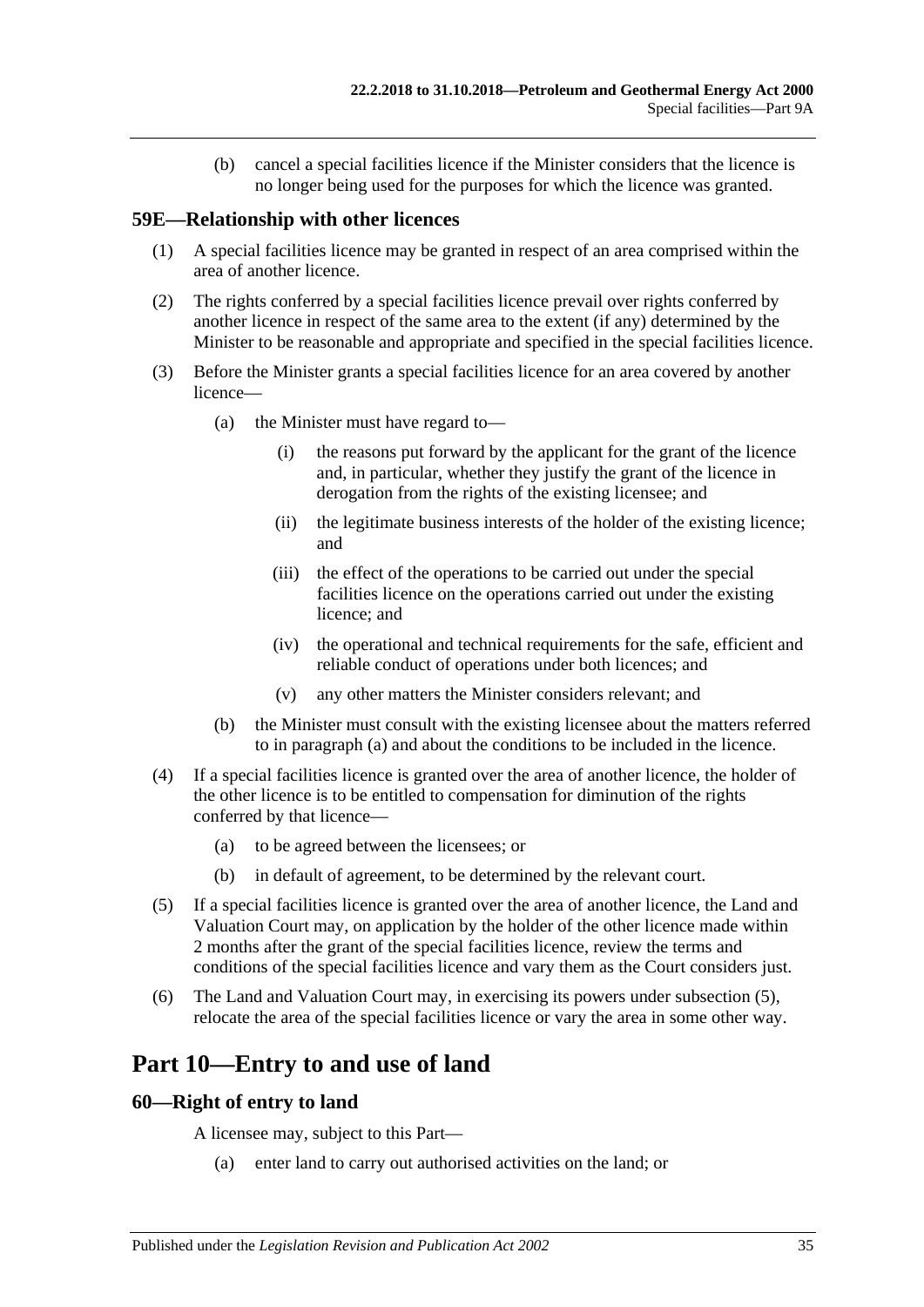(b) enter land for the purpose of gaining access to adjacent land on which the licensee proposes to carry out authorised activities.

## <span id="page-35-0"></span>**61—Notice of entry on land**

- (1) A licensee must, at least 21 days before entering land under this Part, give written notice to each owner of the land, in the form required by the regulations—
	- (a) of the licensee's intention to enter the land; and
	- (b) if the licensee proposes to carry out regulated activities on the land—of the nature of the activities to be carried out on the land.

Maximum penalty: \$20 000.

- (2) Once notice of entry has been given, a further notice for re-entry of the land is not necessary unless the activities to be carried out on the land differ significantly, in nature or extent, from the activities as described in the previous notice.
- (3) An owner of land who is entitled to receive a notice under this section may, by written notice furnished to the licensee, reduce the required period of notice.

## <span id="page-35-1"></span>**62—Disputed entry**

- (1) An owner of the land may, by giving notice of objection to the licensee, object to the licensee's proposed entry.
- (2) A notice of objection must be given within 14 days after the licensee's notice of the proposed entry.
- (3) If an owner gives notice of objection, the licensee must notify the Minister that entry is disputed.
- (4) When notice of disputed entry is given, the Minister may attempt to mediate between the parties in order to arrive at mutually satisfactory terms under which the licensee may enter the land and (if relevant) carry out regulated activities on the land.
- $(5)$  If—
	- (a) the Minister decides against attempting to reach a settlement of the dispute by mediation; or
	- (b) an attempt is made but the dispute is not resolved within a period fixed in the regulations for the purposes of this paragraph,

either the licensee or the owner may apply to the Warden's Court for a resolution of the dispute.

(6) The Warden's Court may, on an application under this section, determine terms on which the licensee may enter the land and carry out regulated activities on the land.

## <span id="page-35-2"></span>**63—Right to compensation**

- (1) The owner of land is entitled to compensation from a licensee who enters the land and carries out regulated activities under this Act.
- (2) The compensation payable to an owner of land must be directly related to the owner and will be to cover—
	- (a) deprivation or impairment of the use and enjoyment of the land; and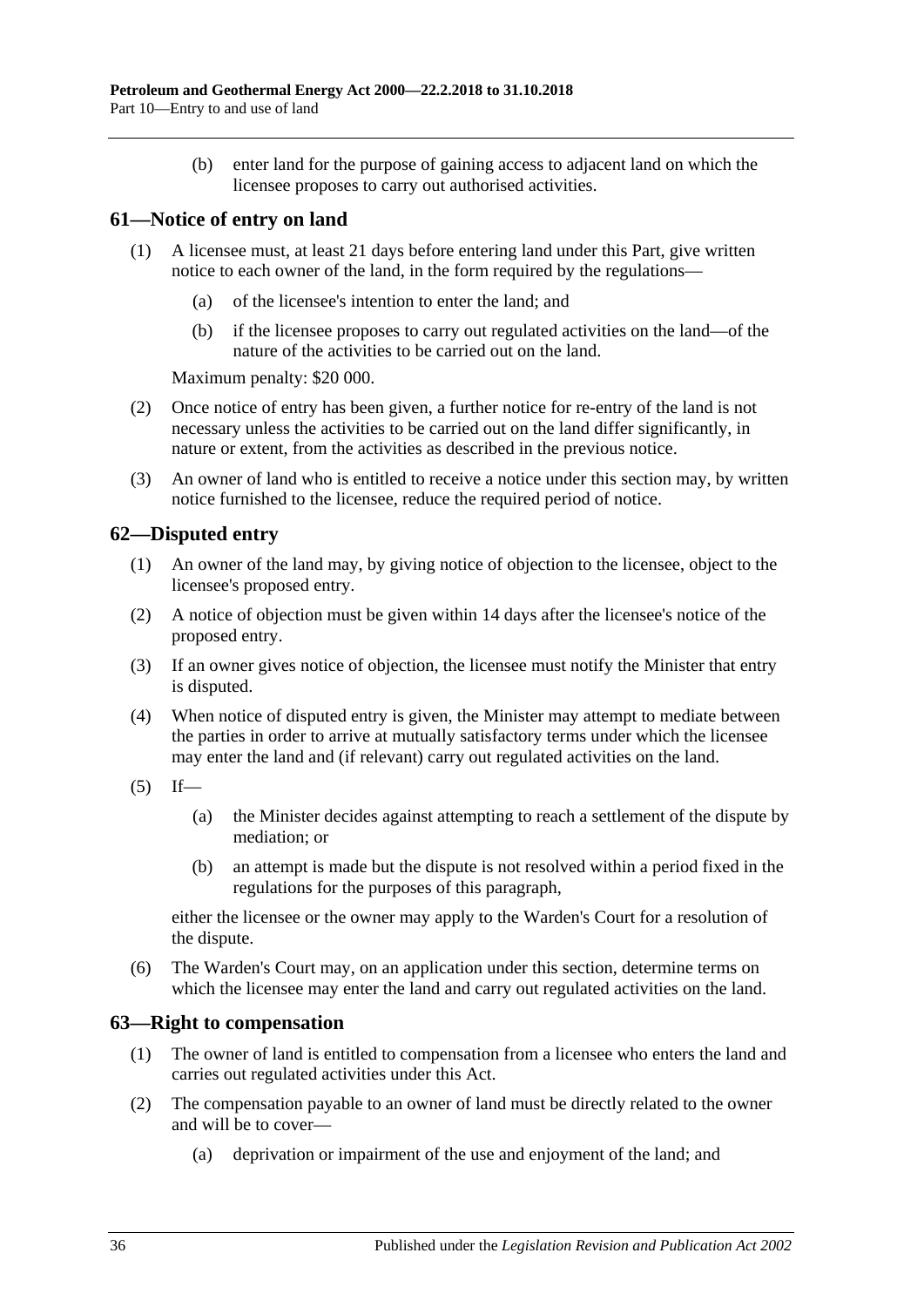- (b) damage to the land (not including damage that has been made good by the licensee); and
- (c) damage to, or disturbance of, any business or other activity lawfully conducted on the land; and
- (d) consequential loss suffered or incurred by the owner on account of the licensee entering the land and carrying out regulated activities under this Act.
- (3) The compensation is not to be related to the value or possible value of regulated resources contained in the land.
- (3aa) Compensation is not payable under this section to the holder of a tenement under the *[Mining Act](http://www.legislation.sa.gov.au/index.aspx?action=legref&type=act&legtitle=Mining%20Act%201971) 1971* in relation to—
	- (a) any loss represented by a reduction in the value of any minerals that may be recovered under that tenement; or
	- (b) any other loss, deprivation or impairment of a prescribed kind.
- <span id="page-36-0"></span>(3a) The compensation may include an additional component to cover reasonable costs reasonably incurred by an owner of land in connection with any negotiation or dispute related to—
	- (a) the licensee gaining access to the land; and
	- (b) the activities to be carried out on the land; and
	- (c) the compensation to be paid under [subsection](#page-35-0) (2).
- (4) The compensation is to be determined by agreement or in default of agreement by the relevant court.
- (5) In assessing compensation under [subsection](#page-36-0) (3a), costs in connection with any negotiation or dispute will not be taken to be reasonably incurred if they arise during any period when a reasonable offer of compensation is open to be accepted by the relevant owner of land.
- (6) In assessing compensation payable to an owner of land under this section, any other compensation paid or payable under this or any other Act or law to the owner or any other owner, insofar as is fair, reasonable and appropriate to do so and to the extent that the compensation relates to the same matter, damage or loss (as the case may require), must be taken into account.

#### **64—Right to require acquisition of land**

- (1) If the activities of a licensee on land substantially impair the owner's use and enjoyment of the land, the owner may apply to the relevant court for an order under this section.
- (2) The court may, on an application under this section—
	- (a) make an order transferring the owner's land to the licensee; and
	- (b) order the licensee to pay to the owner, by way of compensation—
		- (i) an amount equivalent to the market value of the land; and
		- (ii) a further amount the court considers just by way of compensation for disturbance.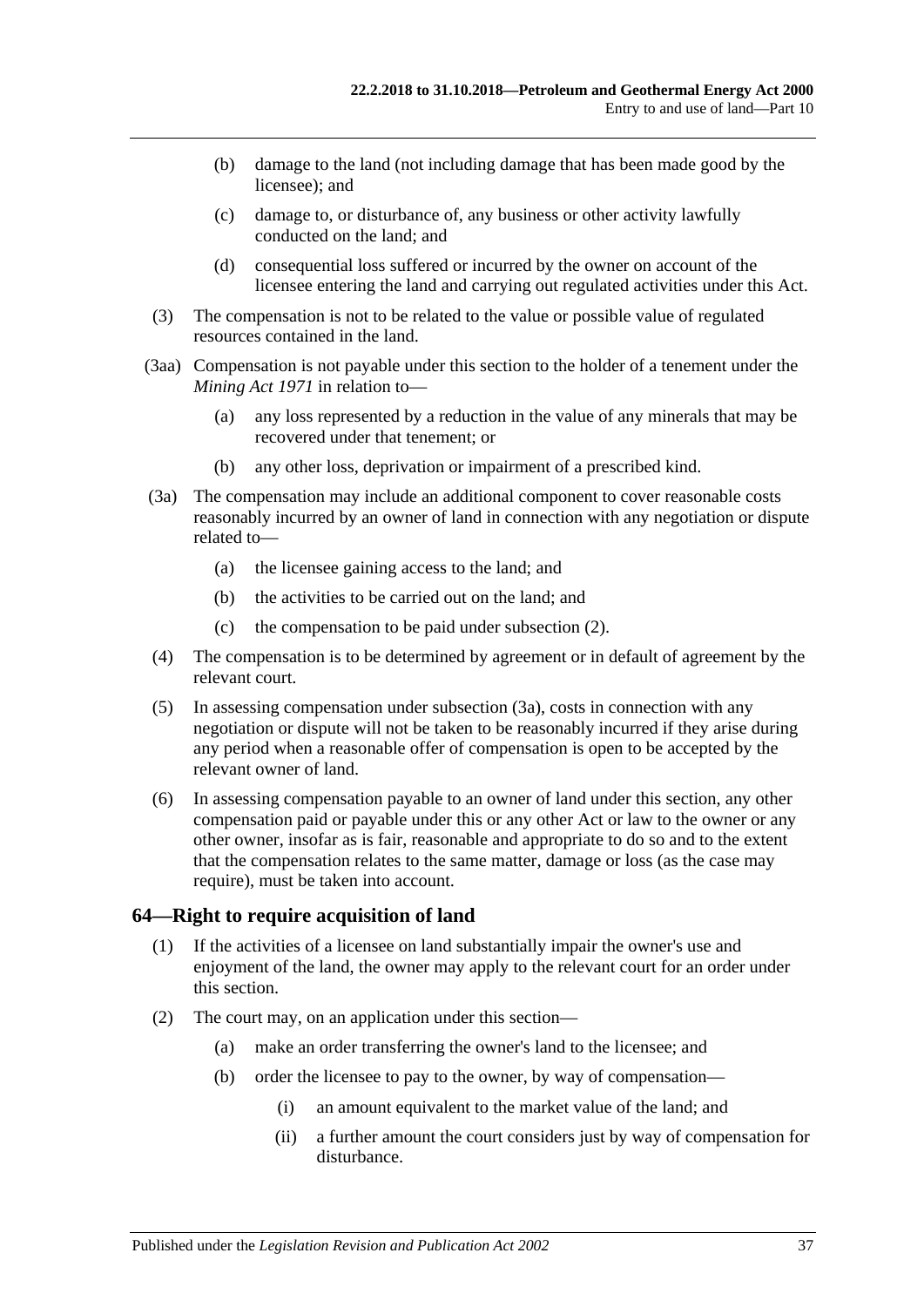# **Part 11—General provisions about licences**

## **Division 1—General provision about applications**

### **65—Application for licence**

- (1) An application for a licence—
	- (a) must be made in an approved form; and
	- (b) if the licence is to contain a mandatory condition requiring the licensee to carry out work in accordance with an approved work program—must be accompanied by a proposed work program for the first term of the licence; and
	- (c) must be accompanied by a statement of the financial and technical resources available to the applicant; and
	- (d) must contain other information required in the approved form; and
	- (e) must be accompanied by the fee prescribed by the regulations.
- <span id="page-37-0"></span>(1a) If an application for an exploration licence is made in accordance with this Act (the *relevant application*), the relevant application will, for the purposes associated with its consideration and any grant of an exploration licence on the basis of the application, rank ahead of any other application for an exploration licence for an overlapping area received by the Minister after the time that the Minister received the relevant application.
- (1b) [Subsection](#page-37-0) (1a) does not apply if the application is in response to a call for tenders under [section](#page-17-0) 22.
- (1c) A ranking established under [subsection](#page-37-0) (1a) will cease to apply if the Minister cancels the ranking on the ground—
	- (a) that the applicant has failed to comply with a requirement under this Act (in accordance with any relevant time requirement); or
	- (b) that the application is found to be invalid; or
	- (c) that there is some other default, defect or circumstances that the Minister considers is sufficiently significant to warrant the cancellation of the ranking.
- (2) An application for the renewal of a licence—
	- (a) must be made to the Minister in an approved form at least 2 months before the end of the licence term preceding the proposed renewal; and
	- (b) must contain other information required by the Minister; and
	- (c) if the licence contains a mandatory condition requiring the licensee to carry out work in accordance with an approved work program—must be accompanied by a proposed work program for the term of the renewal; and
	- (d) must be accompanied by the fee prescribed by the regulations.
- <span id="page-37-1"></span>(3) The Minister may require an applicant for the grant or renewal of a licence to provide any further information, documents or materials to assist in assessing and determining the application.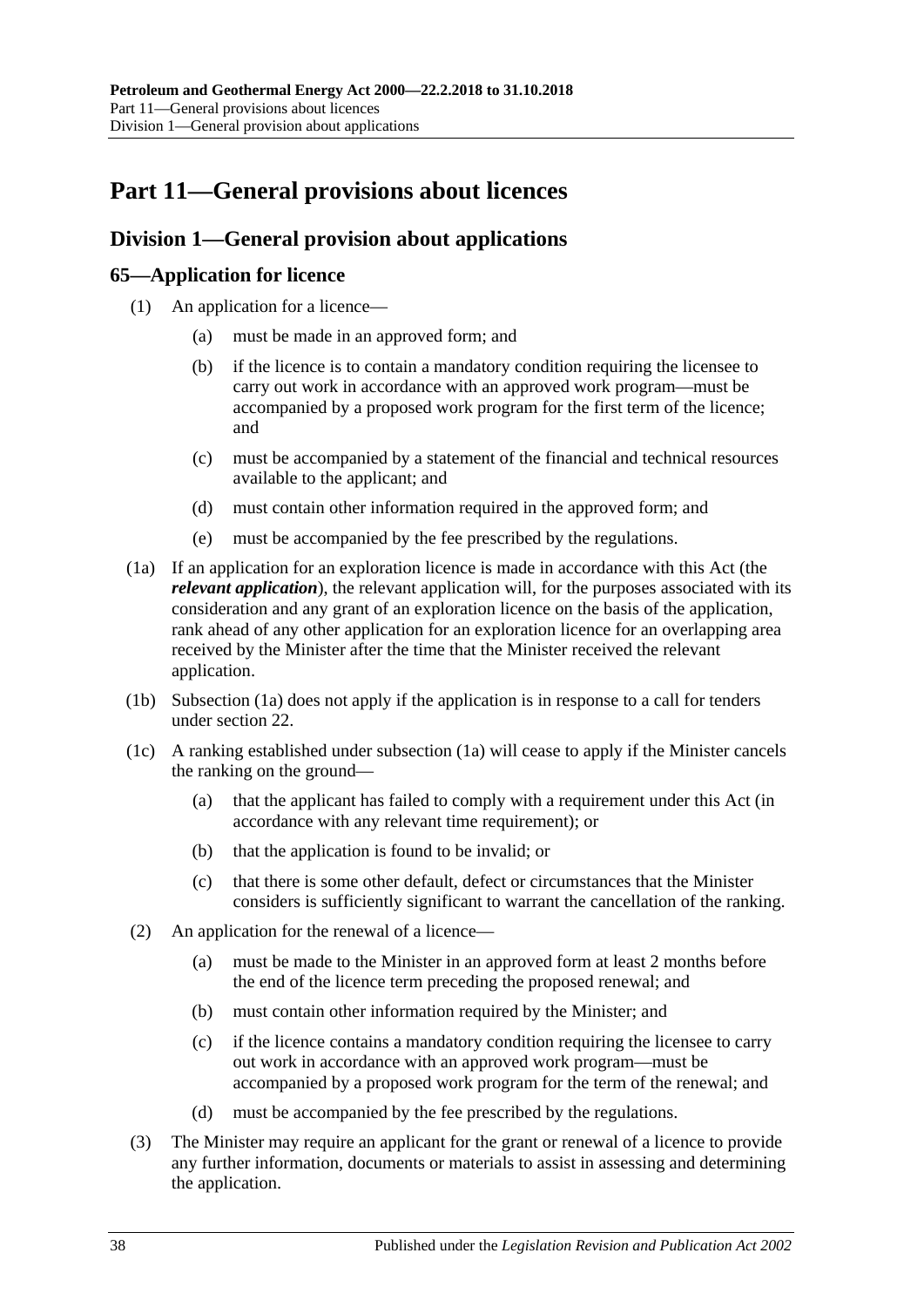- (4) If an applicant fails to comply with a requirement under [subsection](#page-37-1) (3) within a reasonable time allowed by the Minister (which must be at least 30 days), the application lapses.
- (5) If an application for the renewal of a licence is made before the end of the term of the licence, the licence term is extended until the application is determined.
- (6) Notice of an application for the grant of a production licence, and notice of an application for the grant or renewal of a pipeline licence, associated activities licence or special facilities licence, must be published in the Gazette in accordance with a determination of the Minister before the application is determined.

#### **66—Preconditions of grant or renewal of licence**

- (1) The Minister may offer a licence to a particular applicant on condition that—
	- (a) the applicant is to return the executed licence to the Minister within a specified period; and
	- (b) if the applicant fails to do so—the offer lapses and the licence may be offered to someone else.
- (2) As a condition of granting or renewing a licence, the Minister may require the applicant to give security, of a kind and amount acceptable to the Minister, for the satisfaction of obligations arising under this Act or the licence.

## **Division 2—Extent of licence exclusivity**

#### **67—Application of Division**

This Division applies to licences of the following classes:

- (a) exploration licence;
- (b) retention licence;
- (c) production licence.

#### **68—Extent to which same area may be subject to different licences**

- (1) A licence to which this Division applies is *compatible* with another licence to which this Division applies if—
	- (a) 1 relates to a source of geothermal energy and the other does not; or
	- (b) 1 relates to gas storage and the other does not.
- (3) The same area cannot be simultaneously subject to two or more licences to which this Division applies unless the licences are compatible.
- (4) For the purposes of this section, if a person who is entitled to the grant of a licence to which this Division applies makes an application for such a licence, the area to which the application relates is to be taken to be subject to a licence to which this Division applies until the application is determined.
- (5) This section does not derogate from the operation of [Division 5.](#page-41-0)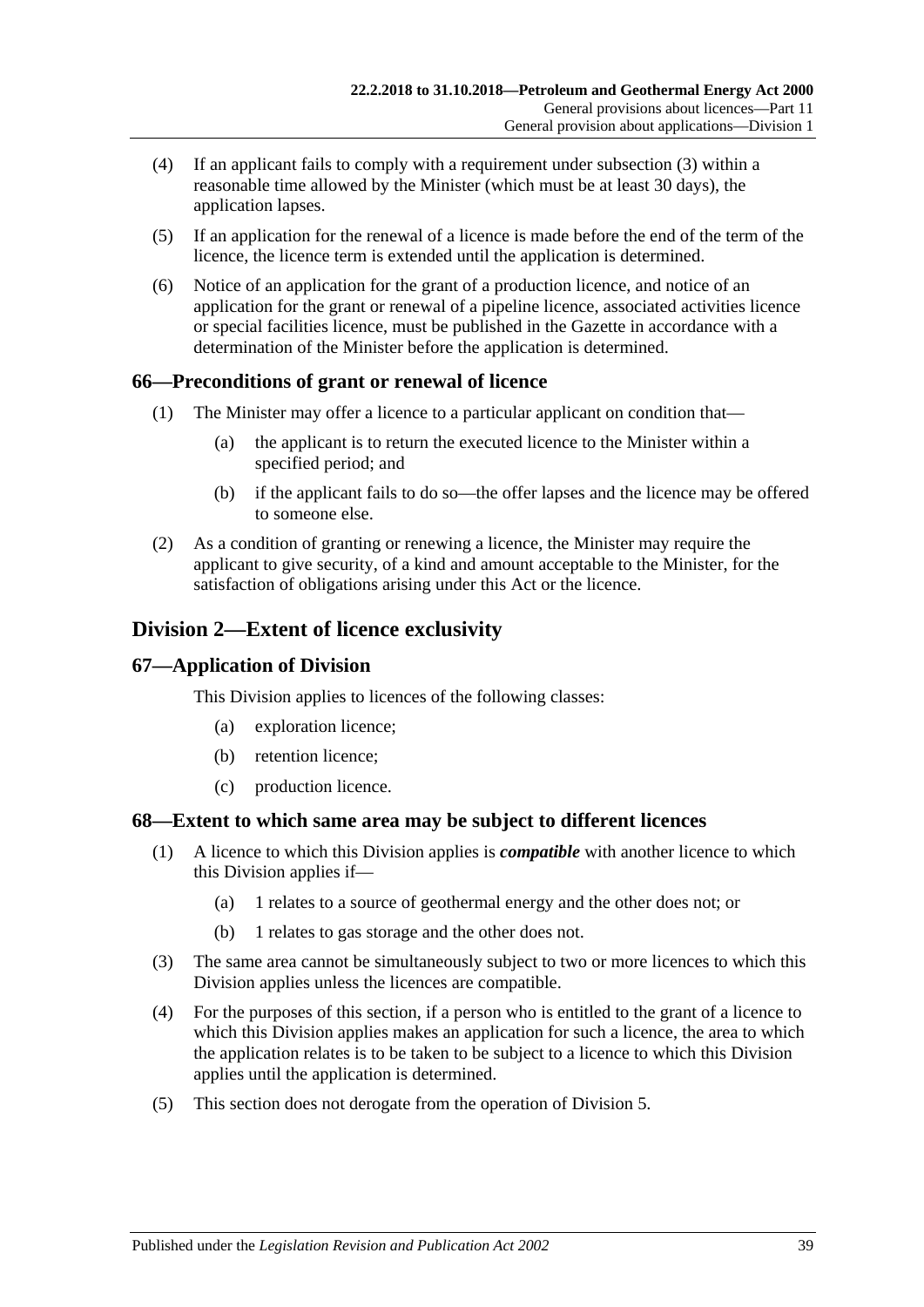#### <span id="page-39-0"></span>**69—Grant of compatible licence to area already under licence**

- (1) Before the Minister grants a compatible licence in respect of an area that is already wholly or partly subject to a licence to which this Division applies, the Minister must consult with the existing licensee (unless the existing licensee is the person seeking the compatible licence).
- (2) The Minister must, in acting under [subsection](#page-39-0) (1), seek to consult on—
	- (a) the reasons put forward by the applicant for the grant of the relevant licence; and
	- (b) the legitimate business interests of the holder of the existing licence; and
	- (c) the effect of the operations to be carried out under the proposed licence on the operations carried out under the existing licence; and
	- (d) the operational and technical requirements for the safe, efficient and reliable conduct of operations under both licences,

(and the Minister may consult on such other matters as the Minister considers relevant).

#### **70—Interrelationship between rights of licensees under compatible licences**

If a licensee discovers a regulated resource in an area subject to two or more compatible licences, the rights under this Act in respect of the discovery attach to the licensee who holds a licence for a regulated resource of the relevant kind irrespective of whether that licensee actually made the discovery.

#### **71—Excision of licence areas**

 $If$ <sub>—</sub>

- (a) a retention licence is granted to the holder of an exploration licence or a production licence in respect of part only of the area comprised in the earlier licence; or
- (b) a production licence is granted to the holder of an exploration licence or a production licence in respect of part only of the area comprised in the earlier licence,

the area of the new licence is excised from the area of the earlier licence.

#### **Division 3—Licence conditions**

#### **72—Mandatory conditions**

A licence must include the conditions designated in this Act as mandatory conditions.

#### **73—Mandatory condition as to use of information etc**

It is a mandatory condition of every licence that the licensee authorises the Minister—

- (a) to make use of information and records provided by the licensee under this Act; and
- (b) to disclose information and records provided by the licensee under this Act as authorised by the regulations.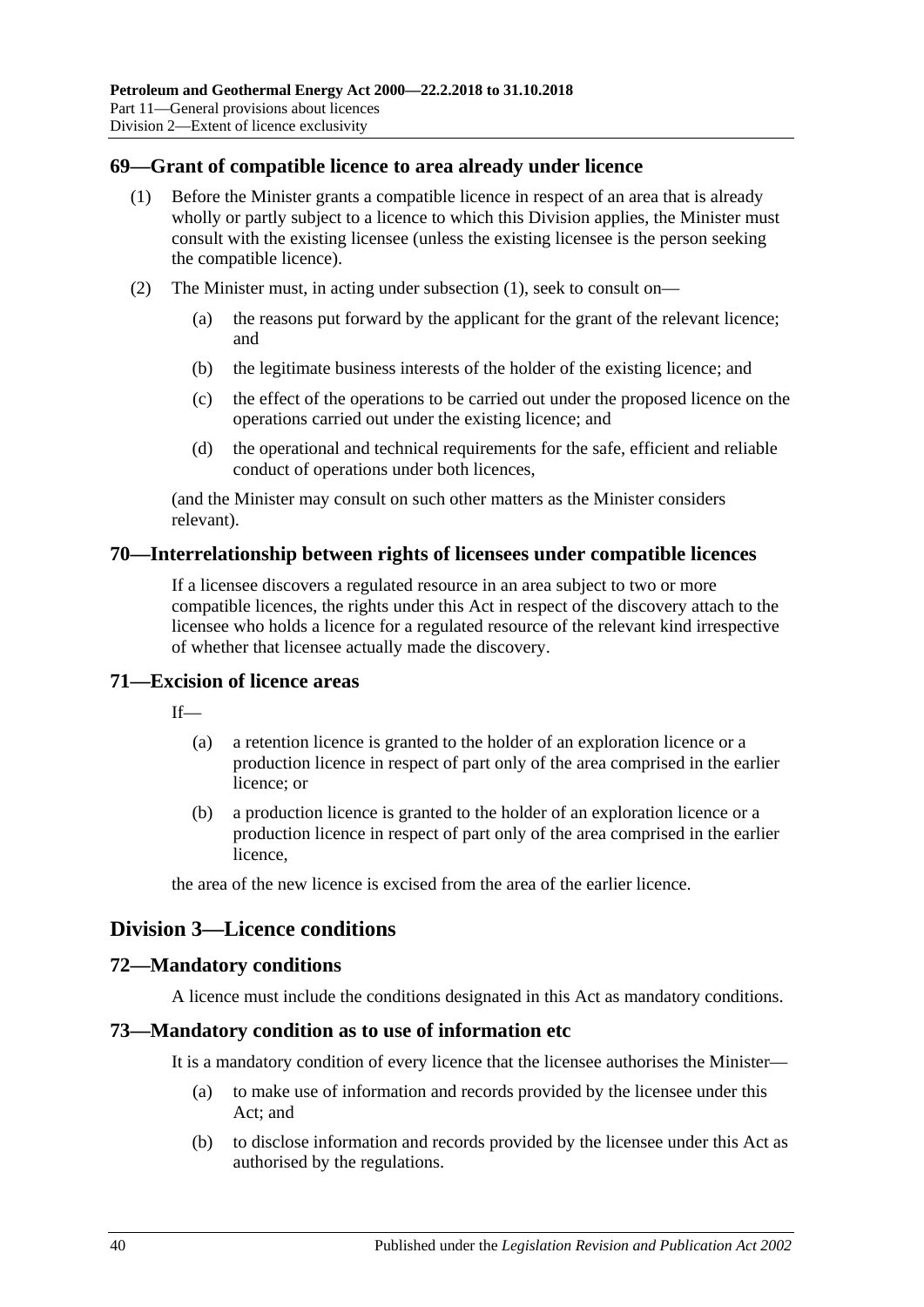#### <span id="page-40-0"></span>**74—Classification of activities to be conducted under licence**

- (1) A licence is to include mandatory conditions dividing the regulated activities to be carried out under the licence into—
	- (a) activities requiring high level official surveillance; or
	- (b) activities requiring low level official surveillance.
- (2) The activities are to be classified as requiring high level official surveillance unless the licensee satisfies the Minister that, in view of the licensee's demonstrated competence to comply with the requirements of this Act and the conditions of the licence, the activities should be classified as requiring low level official surveillance.
- (3) The mandatory conditions are to provide as follows:
	- (a) the Minister's prior written approval is required for activities requiring high level official surveillance; and
	- (b) notice of activities requiring low level official surveillance is to be given as required in the conditions or by regulation.
- <span id="page-40-1"></span>(4) The Minister may, by written notice to a licensee, change the classification of activities under the relevant licence conditions.
- (5) If regulated activities to be conducted under a licence are generally or substantially classified as requiring a low level of official surveillance, the annual licence fee payable for the licence will be reduced by an amount not exceeding 50% of the fee according to a determination of the Minister as to the level of official surveillance required under the licence.

### **75—Mandatory condition about resources required for compliance with environmental obligations**

It is a mandatory condition of every licence that the licensee must have adequate technical and financial resources to ensure compliance with the licensee's environmental obligations (including the rehabilitation of land adversely affected by regulated activities carried out under the licence).

#### **76—Discretionary conditions**

- (1) A licence may be granted on other conditions (*discretionary conditions*) the Minister considers appropriate.
- (2) The discretionary conditions of the licence may (for example) include a condition requiring the licensee to maintain insurance on terms and conditions approved by the Minister insuring the licensee and the State against obligations arising from regulated activities under the licence.
- (3) The Minister may add a discretionary condition to a licence, or vary or revoke a discretionary condition of a licence—
	- (a) on the renewal of the licence; or
	- (b) at any other time with the agreement of the licensee.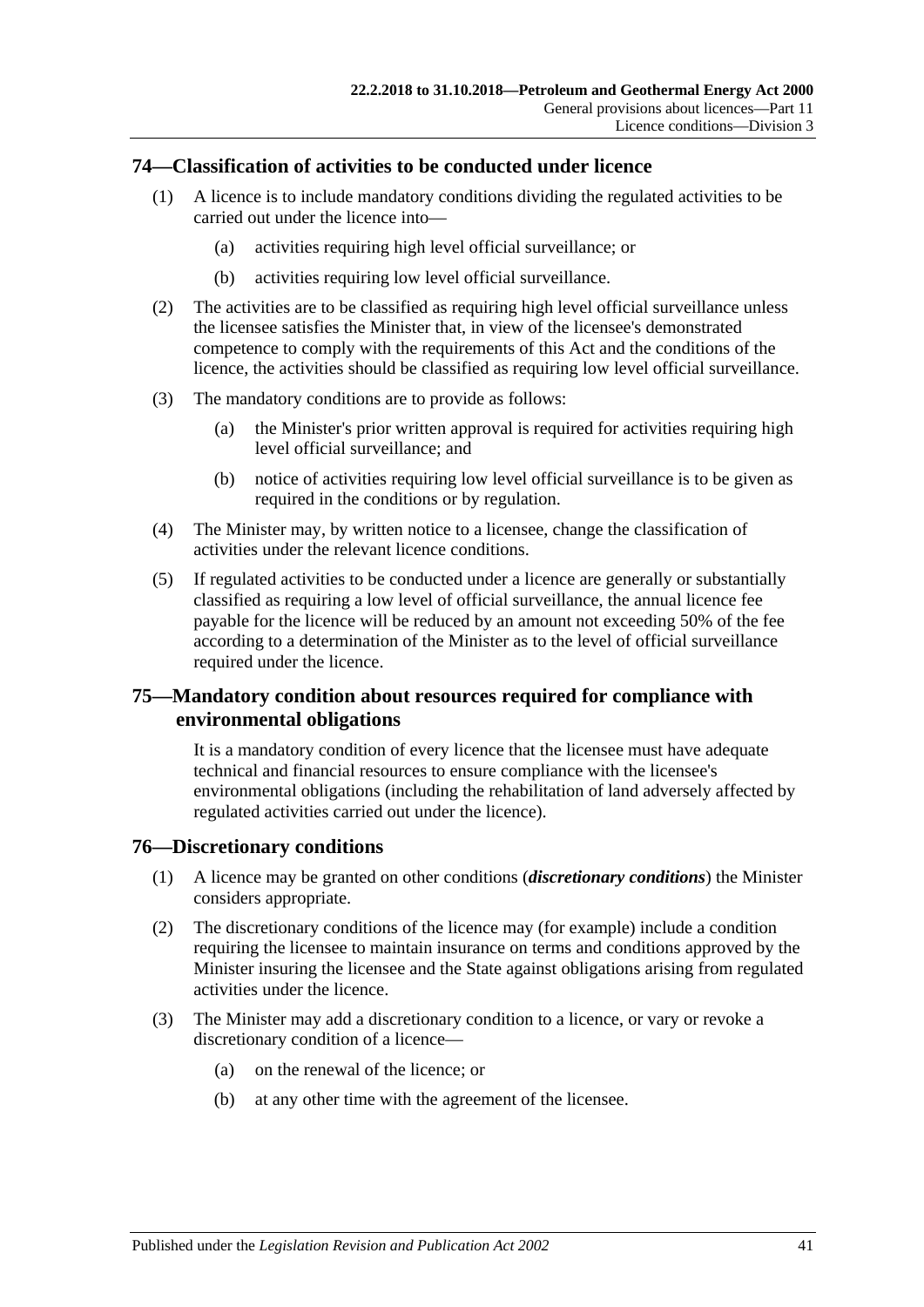#### <span id="page-41-1"></span>**76A—Suspension of conditions of licence by agreement**

- (1) The Minister may, by agreement with the licensee, suspend, either for a specified period or indefinitely, any of the conditions attached to a licence (including a mandatory condition).
- (2) The Minister may, as or when the Minister thinks fit, terminate a suspension under [subsection](#page-41-1)  $(1)$ .
- (3) If a suspension is put in place under [subsection](#page-41-1) (1), the Minister may, if relevant, by the instrument of suspension or by a later instrument furnished to the licensee, extend the period of the licence by a period not exceeding the period of the suspension.

#### **77—Non-compliance with licence conditions**

If a licence condition is not complied with, the licensee is guilty of an offence. Maximum penalty: \$120 000.

### **Division 4—Annual fees**

#### <span id="page-41-2"></span>**78—Annual fees**

- (1) A licensee must pay to the Minister annually and in advance a fee appropriate to the relevant licence fixed by, or calculated in accordance with, the prescribed scale.
- <span id="page-41-3"></span>(2) If a licensee fails to pay a fee in accordance with [subsection](#page-41-2)  $(1)$ —
	- (a) the amount in arrears will, unless the Minister determines otherwise, be increased by penalty interest at the prescribed rate; and
	- (b) the Minister may impose on the licensee a fine of an amount fixed by the Minister up to a limit of \$1,000 or 10% of the outstanding fee, whichever is the greater.
- (3) The Minister may for any proper reason remit penalty interest or a fine imposed under [subsection](#page-41-3) (2) wholly or in part.
- (4) A fee (and any penalty interest or fine imposed by the Minister under this section) may be recovered as a debt due to the Crown.

## <span id="page-41-0"></span>**Division 5—Reservoir access**

#### **79—Access to natural reservoir**

- $(1)$  If—
	- (a) there is a natural reservoir in the area of a licence that is, in the Minister's opinion, suitable for use for the storage of a regulated substance; and
	- (b) a person (the *applicant*) who is not the holder of the relevant licence seeks access to the natural reservoir for the storage of a regulated substance; and
	- (c) the applicant, after making reasonable attempts to do so, fails to reach agreement with the licensee on terms and conditions of access to and use of the natural reservoir,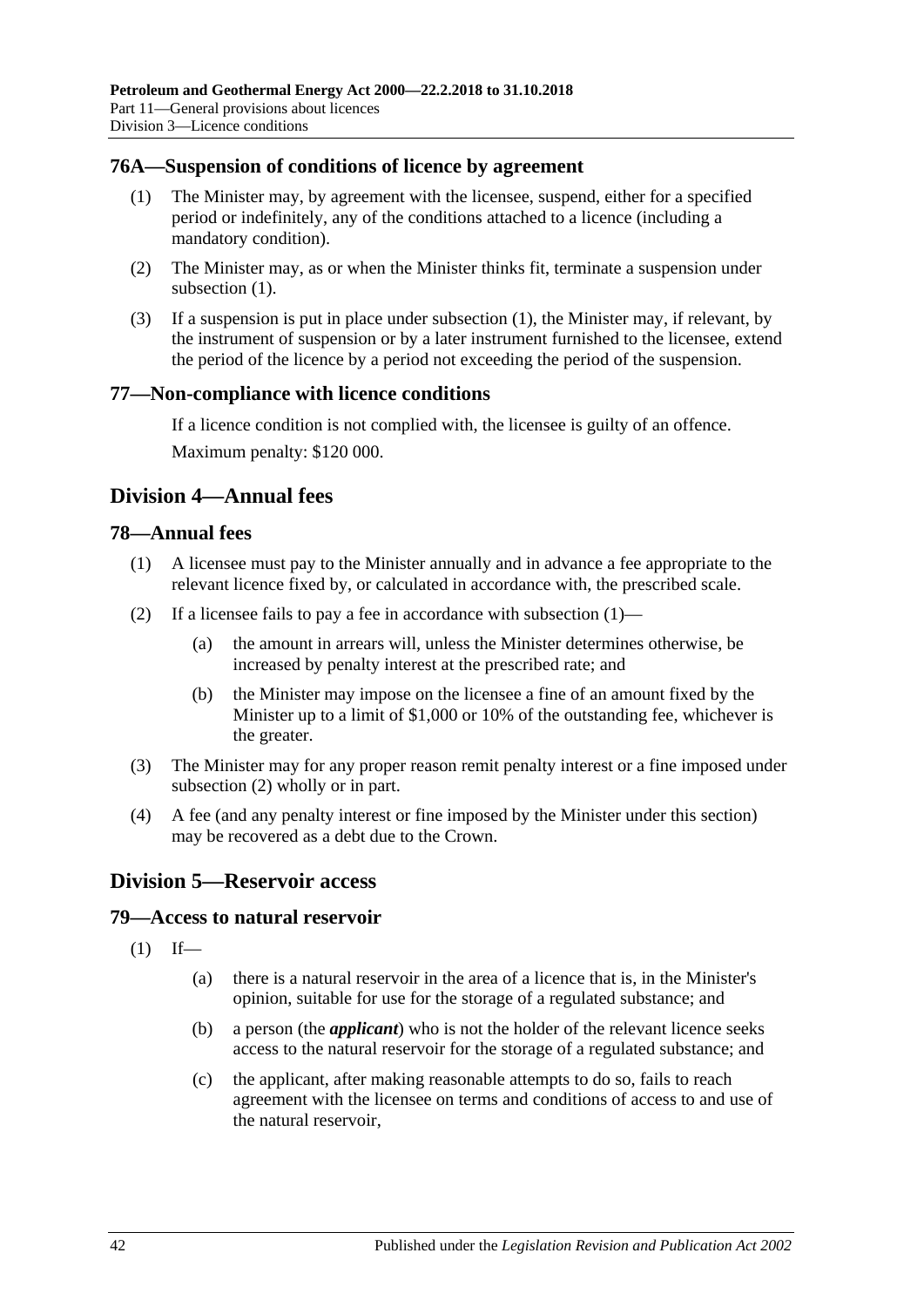the Minister may, by notice in writing given to the applicant and the holder of the licence, determine terms and conditions (which the Minister considers to be fair and reasonable commercial terms) on which the applicant is to be entitled to access to and use of the reservoir.

- (2) In considering whether to make a determination under this section and, if so, the terms and conditions of the determination, the Minister must have regard to—
	- (a) the legitimate business interests of the licensee; and
	- (b) the public interest including the public interest in facilitating competition in markets; and
	- (c) the interests of persons other than the immediate parties to the determination that might be affected by the determination; and
	- (d) the operational requirements for the safe, efficient and reliable use of the natural reservoir; and
	- (e) any other matters the Minister considers relevant.
- (3) Before making a determination under this section, the Minister must give the interested parties a reasonable opportunity to comment on the proposed determination.
- (4) A determination under this section is binding on the holder of the licence and the applicant.
- (5) Access may be granted on terms under which the person to whom the right of access is granted is required to take out a licence for the purpose of exercising the right of access arising under the determination.
- (6) A party to a determination under this section may appeal against the determination to the Land and Valuation Court.
- (7) On an appeal under this section—
	- (a) the Court may confirm the Minister's determination; or
	- (b) the Court may cancel the Minister's determination if satisfied that it is not fair and reasonable that the applicant should have access to the natural reservoir; or
	- (c) the Court may vary the terms and conditions of the determination as the Court considers fair and reasonable.
- (8) The Court may make incidental and ancillary orders (including orders for costs).

#### **Division 6—Grant, resumption etc of land**

#### **80—Grant, resumption etc of Crown and pastoral land**

- (1) The Minister responsible for the administration of the *[Crown Land Management](http://www.legislation.sa.gov.au/index.aspx?action=legref&type=act&legtitle=Crown%20Land%20Management%20Act%202009)  Act [2009](http://www.legislation.sa.gov.au/index.aspx?action=legref&type=act&legtitle=Crown%20Land%20Management%20Act%202009)* may grant unalienated Crown land to a licensee for the purpose of carrying on regulated activities or for purposes incidental to such activities.
- (2) A statutory power to resume land subject to a lease under the *[Crown Lands Act](http://www.legislation.sa.gov.au/index.aspx?action=legref&type=act&legtitle=Crown%20Lands%20Act%201929) 1929* or the *[Pastoral Land Management and Conservation Act](http://www.legislation.sa.gov.au/index.aspx?action=legref&type=act&legtitle=Pastoral%20Land%20Management%20and%20Conservation%20Act%201989) 1989* for a public work or public purpose may be exercised as if the land required for carrying on regulated activities or for purposes incidental to such activities were land required for a public work or a public purpose.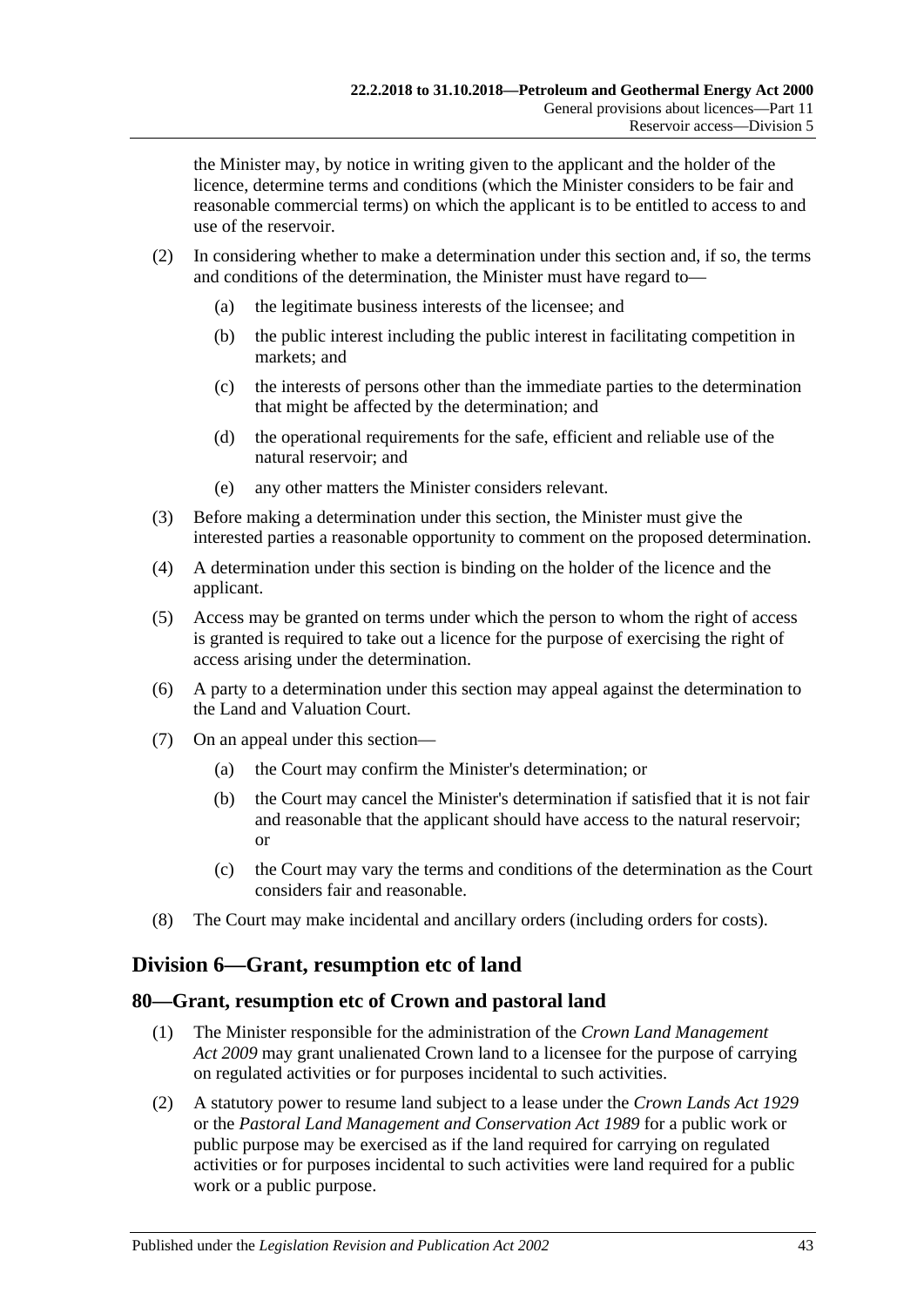## **Division 7—Multiple licensees**

#### **81—Multiple licensees**

- (1) If a licence is held by 2 or more persons, they are jointly and severally liable for the obligations of the licensee under this Act.
- (2) If a licence is held by 2 or more persons, they must, by written notice given to the Minister, nominate a representative (who may—but need not—be one of the licensees) who is authorised to give and receive notices on their behalf.

Administrative penalty.

(3) A notice given by or to the authorised representative is taken to have been given by or to all the licensees.

## **Division 8—Consolidation and division of licence areas etc**

#### <span id="page-43-2"></span>**82—Consolidation of licence areas**

- (1) The Minister may, by agreement with a licensee or prospective licensee, consolidate adjacent licence areas into a single licence area.
- (2) If a licence or licences have already been issued for 1 or more of the licence areas to be consolidated, the Minister may—
	- (a) vary the licence or licences, and provide for or vary such terms and conditions attaching to the licence or licences as the Minister considers appropriate in view of the consolidation; or
	- (b) amalgamate 2 or more licences, and provide for such terms and conditions attaching to the amalgamated licence as the Minister considers appropriate in view of the consolidation.
- (2a) The rights of the holder of a licence under subsection (2) are not to be more extensive than those existing under the relevant licence or licences immediately before any variation or amalgamation under that subsection.
- (3) In this section—
	- (a) a reference to a *licence area* extends to an area for which an application for a licence has been made; and
	- (b) a reference to *adjacent licence areas* extends to 2 or more areas which are within the vicinity of each other.

#### <span id="page-43-3"></span>**83—Division of licence areas**

- (1) The Minister may, by agreement with a licensee, divide a licence area into separate areas so that each becomes subject to a different licence.
- <span id="page-43-1"></span><span id="page-43-0"></span>(2) On dividing a licence area, the Minister—
	- (a) may vary the existing licence by excising part of the licence area and issue a new licence for the balance of the area (on terms and conditions the Minister considers appropriate and for a term equal to the balance of the term of the existing licence); or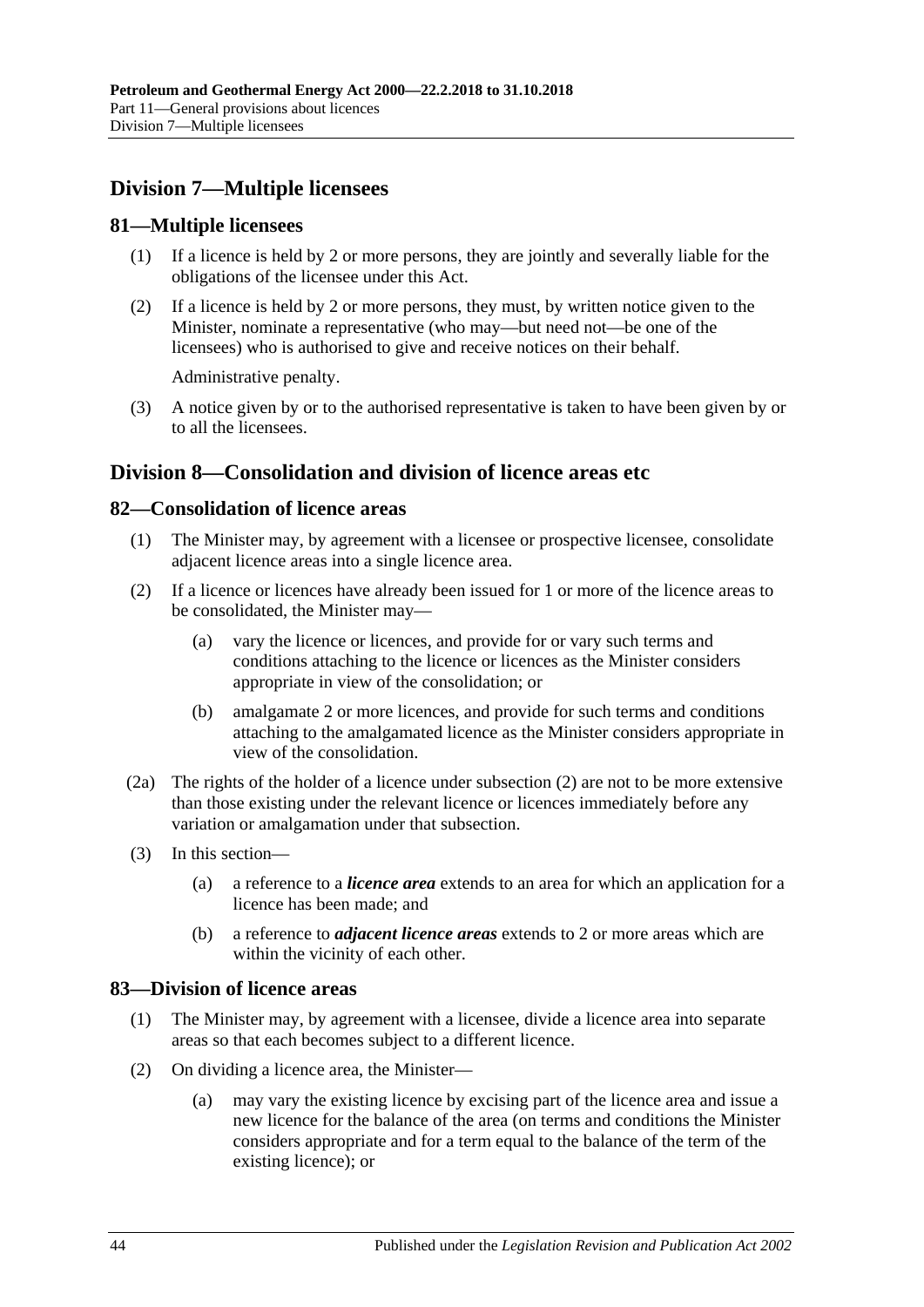- (b) issue new licences in place of the existing licence (each of which is then taken to be a continuation, in part, of the existing licence).
- <span id="page-44-0"></span>(2a) The rights of the holder of the licence issued under [subsection](#page-43-0) (2) are not to be more extensive than those existing under the relevant licence immediately before any division under this section.
- (3) If the area to which an exploration licence relates is divided, there must be no reduction of the aggregate work to be carried out.
- (4) Each of the following will be taken to be an original licence area for the purposes of [section](#page-18-0) 26(3):
	- (a) the area remaining after an excision under [subsection](#page-43-1)  $(2)(a)$ ;
	- (b) the area of any new licence under [subsection](#page-43-1)  $(2)(a)$  or [\(b\).](#page-44-0)

## **Division 9—Record keeping and reporting requirements**

#### **84—Records to be kept by licensee**

- (1) A licensee must maintain—
	- (a) a record of all regulated activities carried out under the licence including, where appropriate, maps and plans; and
	- (b) a record of the results of regulated activities carried out under the licence, including the results of the analysis of geological samples; and
	- (c) a record of compliance audits by internal or external auditors required under the regulations; and
	- (d) other records as required by the regulations.

Administrative penalty.

(2) The licensee must provide the Minister with a copy of the records kept under this section at the times required by the regulations or by the Minister by written notice given to the licensee.

Administrative penalty.

#### <span id="page-44-1"></span>**85—Reporting of certain incidents**

(1) In this section—

*serious incident* means an incident arising from activities conducted under a licence in which—

- (a) a person is seriously injured or killed; or
- (b) an imminent risk to public health or safety arises; or
- (c) serious environmental damage occurs or an imminent risk of serious environmental damage arises; or
- (d) security of natural gas supply is prejudiced or an imminent risk of prejudice to security of natural gas supply arises; or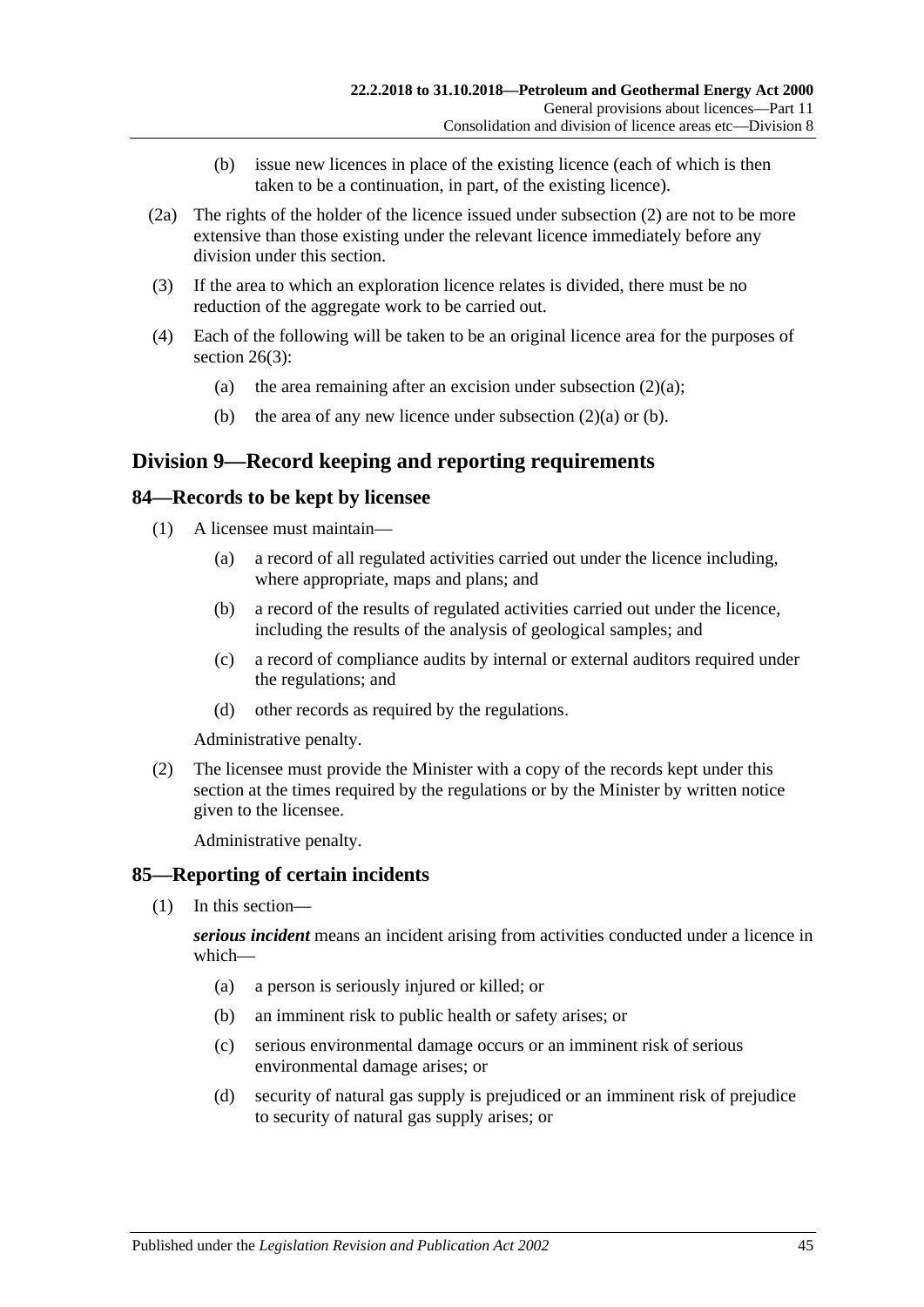(e) some other event or circumstance occurs or arises that results in the incident falling within a classification of serious incidents under the regulations or a relevant statement of environmental objectives.

*reportable incident* means an incident (other than a serious incident) arising from activities conducted under a licence classified under the regulations as a reportable incident.

(2) A licensee must report a serious incident to the Minister as soon as practicable after its occurrence and must provide the Minister with a written report on the incident as required under the regulations.

Administrative penalty.

(3) A licensee must report a reportable incident to the Minister as required under the regulations.

Administrative penalty.

#### **86—Information to be provided by licensee**

(1) A licensee must, as required under the regulations, provide the Minister with information required by the regulations.

Administrative penalty.

<span id="page-45-0"></span>(2) A licensee must provide the Minister with any other information reasonably requested by the Minister within the time specified in the request.

Administrative penalty.

- (3) If the Minister considers the provision of the information requested under [subsection](#page-45-0) (2) essential in the public interest, and gives an intimation to that effect in the request, non-compliance with the request is a summary offence punishable on conviction by a fine not exceeding \$120,000.
- <span id="page-45-1"></span>(4) A licensee must, if requested to do so by the Minister, provide the Minister with an expert report, within the time specified in the request, verifying information provided to the Minister by the licensee.

Administrative penalty.

- (5) A request under [subsection](#page-45-1) (4) must either nominate the person by whom the expert report is to be prepared or state the nature of the qualifications and experience that the person who prepares the report must possess.
- (6) A reference in this section to a licensee extends to a former licensee.
- (7) A requirement under any other provision of this Act to provide any information or report extends to a former licensee to the extent that the information or report is reasonably required in connection with the operation or administration of this Act.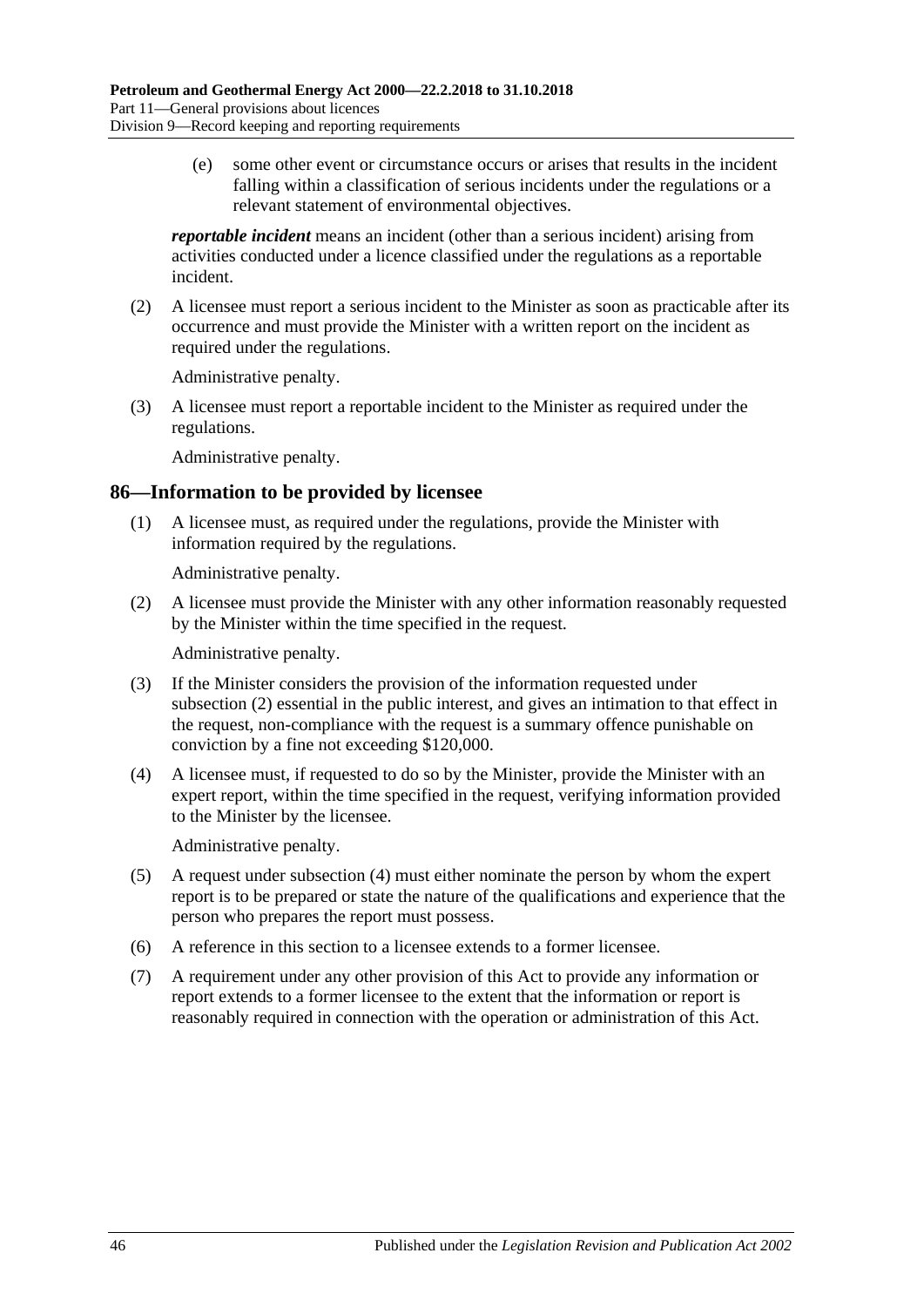## **Division 10—General requirements for operations**

#### **86A—Fitness-for-purpose assessment**

(1) In this section—

*prescribed licence* means—

- (a) a retention licence; or
- (b) a production licence; or
- (c) a pipeline licence; or
- (d) an associated activities licence; or
- (e) a special facilities licence.
- (2) A licensee under a prescribed licence must carry out fitness-for-purpose assessments of facilities operated on land within the area of the licence at intervals prescribed by the regulations in order to assess risks imposed by the facilities on—
	- (a) public health and safety; and
	- (b) the environment; and
	- (c) the security of production or supply of natural gas (so far as this may be relevant).
- (3) An assessment under this section must comply with any requirements prescribed by the regulations.
- (4) The licensee must prepare a report on the assessment in a manner and form determined by the Minister and furnish a copy of the report to the Minister in accordance with the regulations.
- (5) A report under this section must comply with any other requirements prescribed by the regulations.
- (6) A licensee must promptly carry out any remedial action that is necessary or appropriate in view of a report under this section (and, in particular, must ensure that any identified risks are eliminated or reduced so far as is reasonably practicable).
- (7) A licensee who fails to comply with a requirement under this section is guilty of an offence.

Maximum penalty: \$120 000.

#### **87—Activities to be carried out with due care and in accordance with good industry practice**

A licensee must carry out regulated activities—

- (a) with due care for—
	- (i) the health and safety of persons who may be affected by those activities; and
	- (ii) the environment; and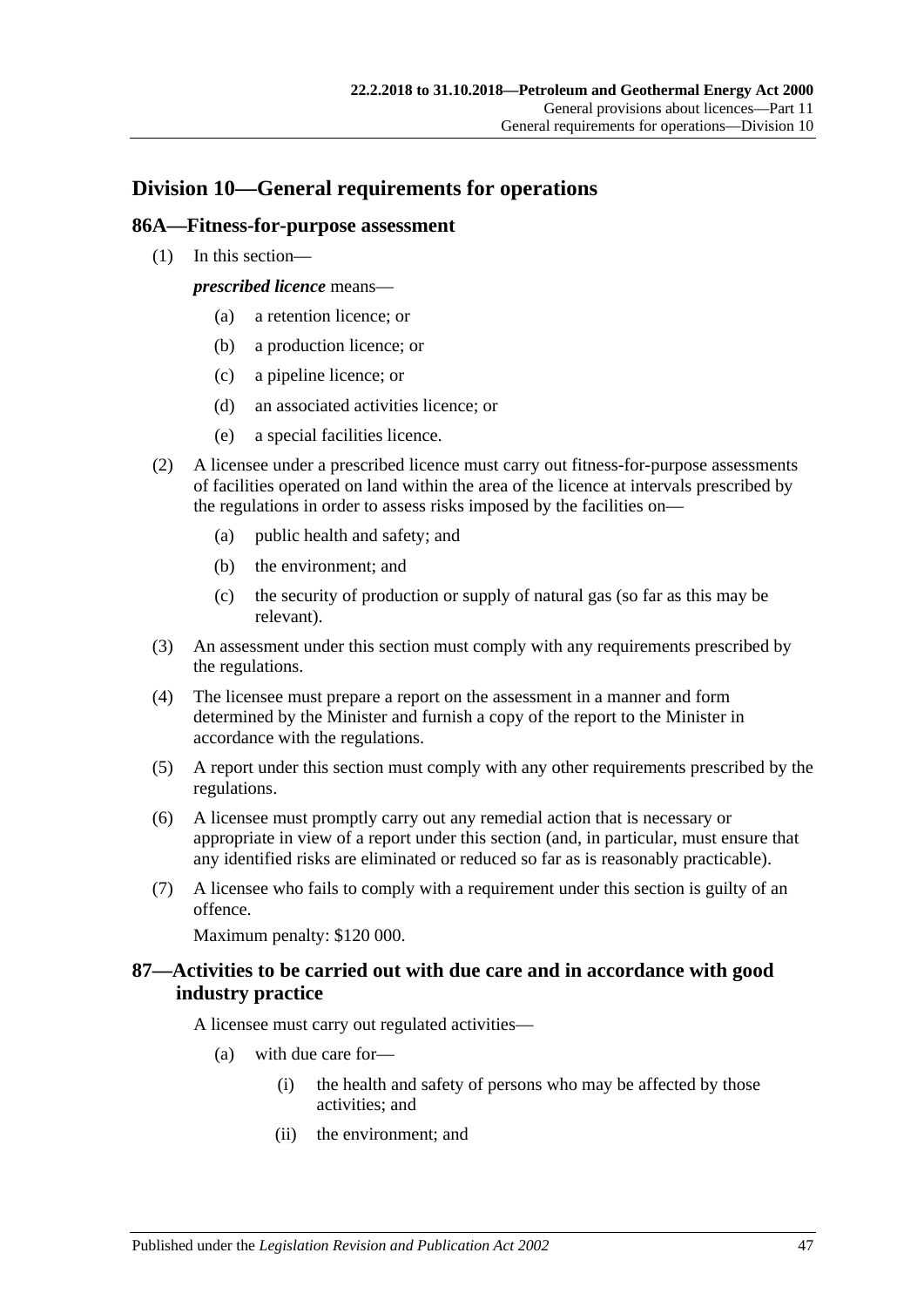(iii) where relevant—the need to ensure, in a case where interruption of natural gas supply could cause significant social disruption, that facilities for processing and transporting natural gas are designed, constructed, managed and operated on a prudential basis so as to provide a reliable and adequate supply of natural gas; and

(b) in accordance with good practice as recognised in the relevant industry. Maximum penalty: \$120 000.

## **Division 11—Minister's power to carry out work**

#### <span id="page-47-0"></span>**88—Ministerial direction**

- <span id="page-47-1"></span>(1) The Minister may, by notice in writing given to a licensee, direct the licensee—
	- (a) to carry out specified obligations under this Act or the licence; or
	- (b) to cease specified activities that are contrary to this Act or the licence.
- (2) The licensee must comply with a direction under [subsection](#page-47-0) (1) within the time allowed in the notice.

Maximum penalty: \$120 000.

(3) If the licensee fails to comply with a direction under [subsection](#page-47-1)  $(1)(a)$  within the time allowed in the notice, the Minister may take the required action, or arrange for the required action to be taken, and recover the cost, as a debt, from the licensee.

## **Division 12—Surrender, suspension or cancellation of licence**

#### **89—Surrender**

- (1) A licensee may apply to the Minister to surrender the licence or to surrender part of the licence area.
- (2) The Minister may accept the surrender as from a date specified by the Minister in a notice of acceptance of the surrender given to the applicant.
- (3) If the licensee surrenders part of the licence area, the licence continues in relation to the remainder of the licence area subject to any modification of its conditions that the Minister considers appropriate in view of the surrender.
- (4) The Minister may accept a surrender on any one or more of the following conditions:
	- (a) that the applicant rehabilitate land affected by activities conducted under the licence;
	- (b) that the applicant pay any monetary obligations incurred before the surrender;
	- (c) that the applicant provide information that should have been, but has not been, provided before the surrender.

#### **90—Suspension of licence by agreement**

The Minister may, by agreement with the licensee, suspend a licence for a specified period.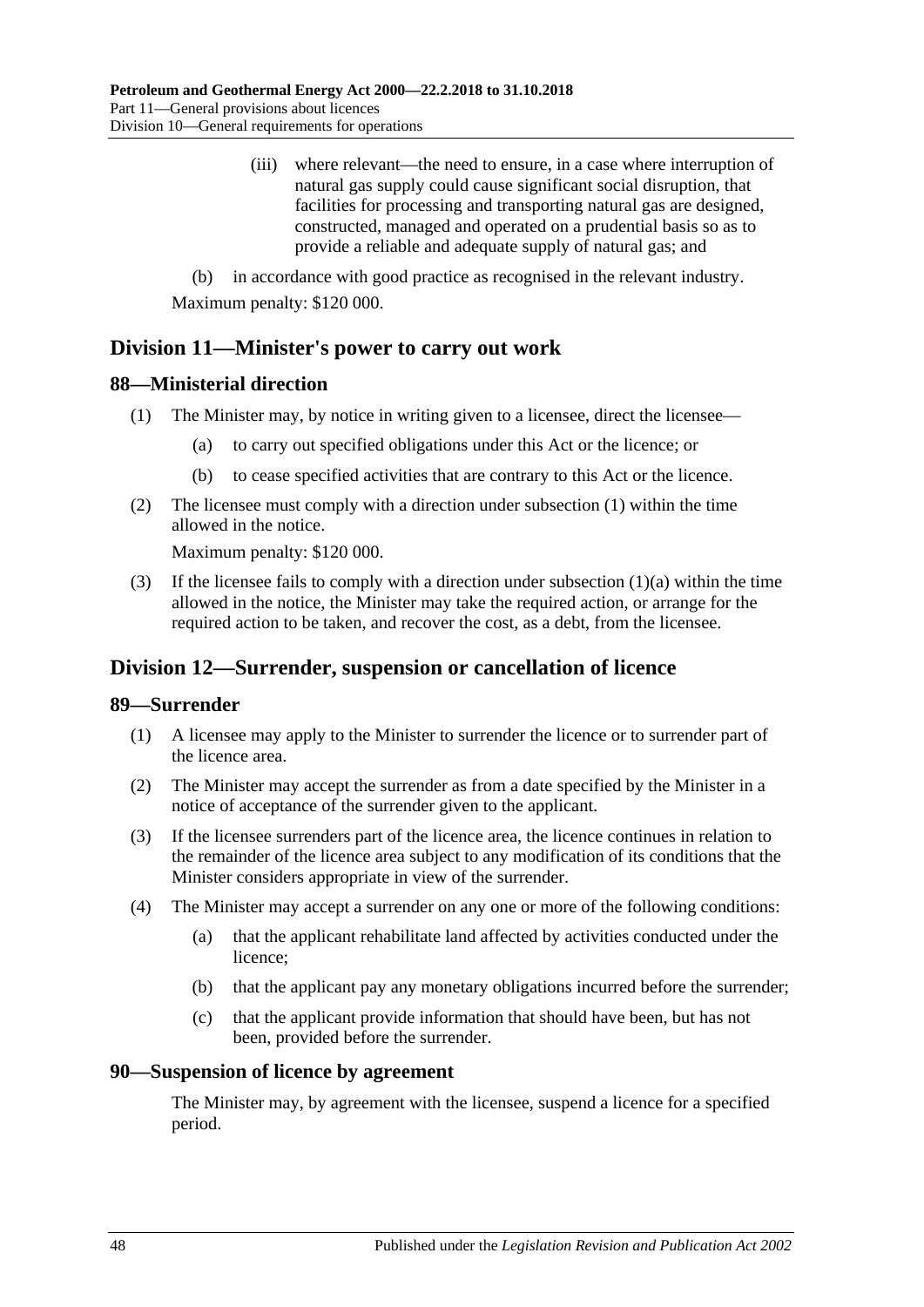#### **91—Disciplinary power to suspend or cancel licence**

- (1) If a licensee fails to comply with this Act or a condition of the licence, the Minister may, by written notice given to the licensee—
	- (a) suspend the licence for a specified period or until the Minister terminates the suspension; or
	- (b) cancel the licence.
- (2) Before the Minister suspends or cancels the licence, the Minister must give the licensee a notice of default—
	- (a) specifying the default; and
	- (b) stating the action that the Minister proposes to take; and
	- (c) if the default is capable of being remedied—allowing the licensee a reasonable opportunity to remedy the default; and
	- (d) whether or not the default is capable of being remedied—giving the licensee a reasonable opportunity to show cause why the proposed action should not be taken.
- (3) If the notice allows the licensee an opportunity to remedy a default, and the licensee remedies the default to the Minister's satisfaction, the Minister is not to suspend or cancel the licence on the basis of that default.

### **Division 13—Notice of grant etc of licence**

#### **92—Notice to be published in Gazette**

- (1) Notice of the grant, suspension or cancellation of a licence is to be published in the Gazette.
- (2) Notice of the surrender of a licence or part of a licence area is to be published in the Gazette.

## **Division 14—Interference with regulated activities**

#### **93—Obligation not to interfere with regulated activities**

A person must not (except as authorised under this Act) interfere with regulated activities lawfully conducted under a licence. Maximum penalty: \$60 000.

#### **Division 15—Safety net**

#### **94—Safety net**

- (1) The Minister may enter into an agreement with a licensee—
	- (a) that, if the licence should at some future time be found to be wholly or partially invalid due to circumstances beyond the control of the licensee, the licensee will have a preferential right to the grant of a new licence; and
	- (b) dealing with the terms and conditions on which the new licence will be granted.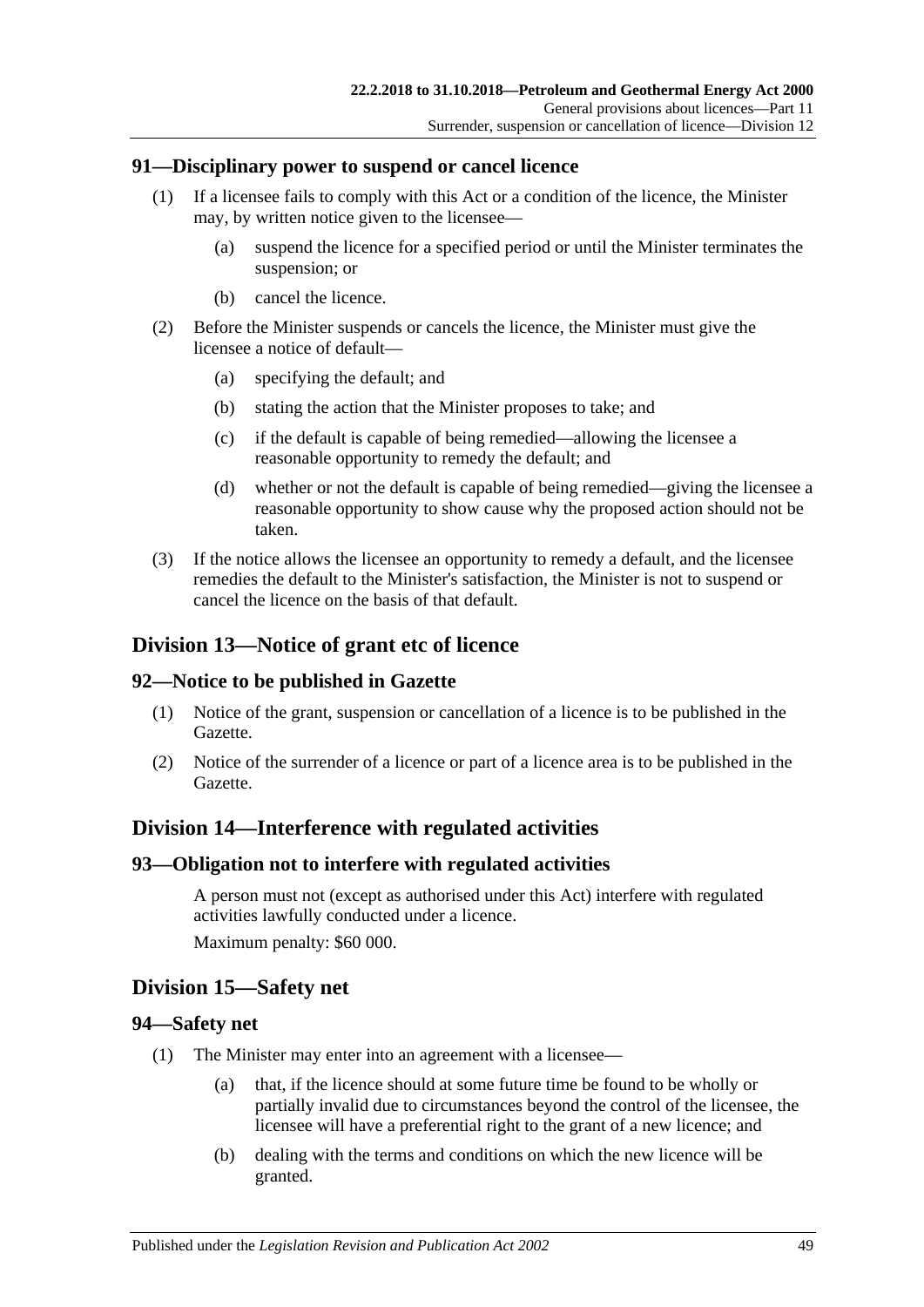(2) The Minister must consider any proposal by a licensee for an agreement under this section.

# **Part 12—Environment protection**

## **Division 1—Objects**

## **95—Objects**

- (1) The object of this Part is to ensure that, in carrying out regulated activities, licensees—
	- (a) ensure that regulated activities that have (actually or potentially) adverse effects on the environment are properly managed to reduce environmental damage as far as reasonably practicable; and
	- (b) eliminate as far as reasonably practicable risk of significant long term environmental damage; and
	- (c) ensure that land adversely affected by regulated activities is properly rehabilitated.
- (2) The Minister must, in acting under this Part, have regard to, and seek to further, the objects of the *[Natural Resources Management Act](http://www.legislation.sa.gov.au/index.aspx?action=legref&type=act&legtitle=Natural%20Resources%20Management%20Act%202004) 2004*.

## **Division 2—Environmental prerequisites**

## **96—Pre-conditions of regulated activities**

A licensee must not carry out regulated activities unless a statement of environmental objectives is in force for the relevant activities under this Part.

Maximum penalty: \$120 000.

## **Division 3—Environmental impact report and classification of regulated activities**

## **97—Environmental impact report**

- (1) An environmental impact report on regulated activities must be prepared in accordance with the regulations.
- (2) An environmental impact report—
	- (a) must take into account cultural, amenity and other values of Aboriginal and other Australians insofar as those values are relevant to the assessment; and
	- (b) must take into account risks inherent in the regulated activities to the health and safety of the public; and
	- (c) must contain sufficient information to make possible an informed assessment of the likely impact of the activities on the environment.
- (3) An environmental impact report—
	- (a) may relate to regulated activities generally or a particular class of regulated activities; and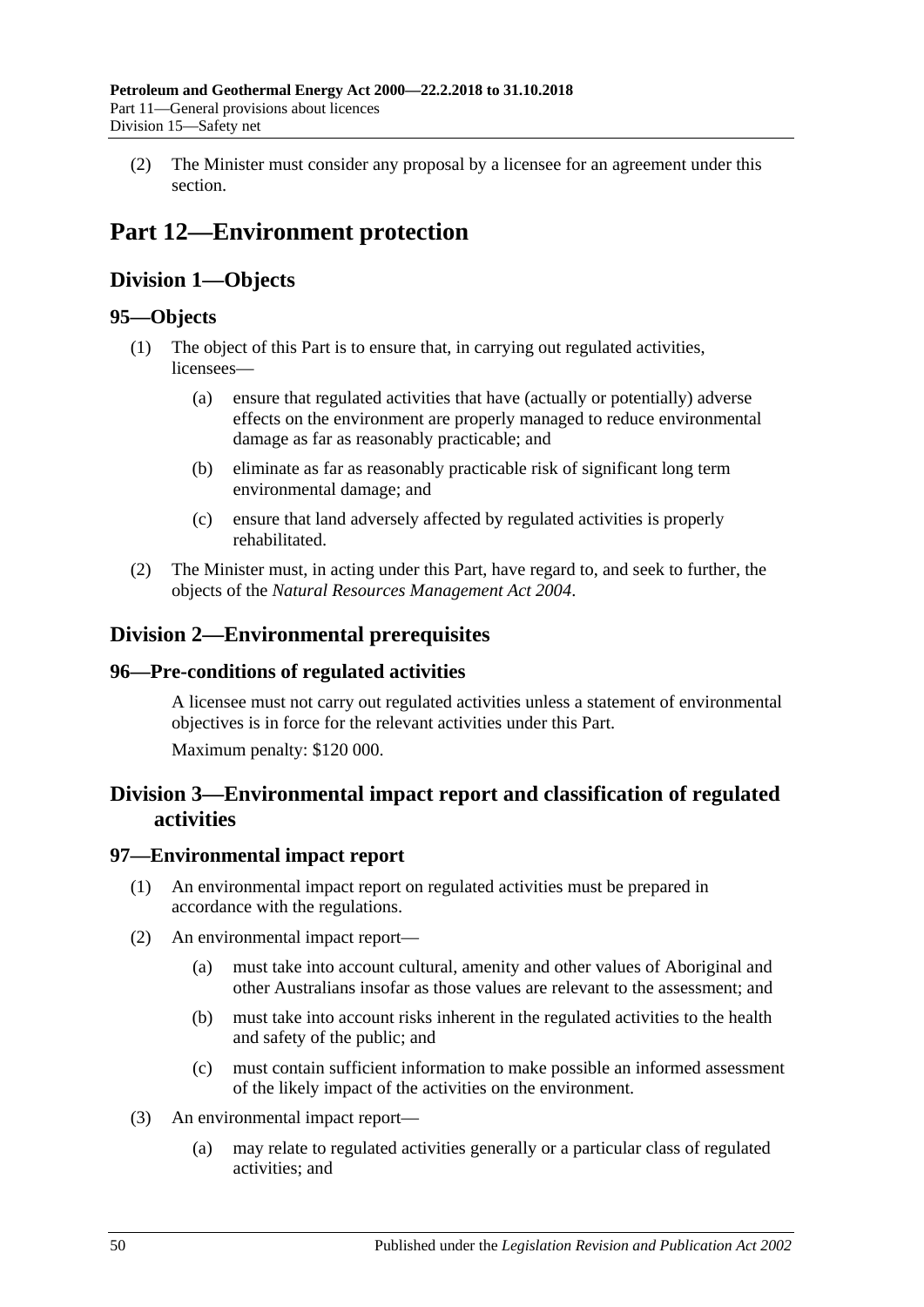(b) may be applicable to the whole of the State or be limited to a particular part of the State.

## **98—Classification of regulated activities**

- (1) After preparation of an environmental impact report, the Minister must classify the activities to which the report relates as—
	- (a) low impact activities; or
	- (b) medium impact activities; or
	- (c) high impact activities.
- (2) The classification is to be made on the basis of—
	- (a) the environmental impact report; and
	- (b) criteria for the assessment of the environmental impact of regulated activities established under this section.
- (3) The Minister—
	- (a) must, by notice in the Gazette, establish criteria for the assessment of the environmental impact of regulated activities; or
	- (b) may, by similar notice, revise criteria previously established under this section.
- (4) In classifying activities that are likely to be recurrent, the Minister must have regard to the cumulative effect of the activities.

## **Division 4—Statements of environmental objectives**

#### **99—Preparation of statement of environmental objectives**

- (1) A statement of environmental objectives for regulated activities is to be prepared in accordance with the requirements of the regulations—
	- (a) for low impact or medium impact activities—on the basis of an environmental impact report; or
	- (b) for high impact activities—on the basis of an environmental impact assessment under Part 8 of the *[Development Act](http://www.legislation.sa.gov.au/index.aspx?action=legref&type=act&legtitle=Development%20Act%201993) 1993*.
- (2) If the Minister decides that an approved statement of environmental objectives should be revised, a revised statement of environmental objectives is to be prepared in accordance with the requirements of the regulations—
	- (a) if the approved statement relates to low impact or medium impact activities—on the basis of an environmental impact report; or
	- (b) if the approved statement relates to high impact activities—on the basis of an environmental impact assessment under Part 8 of the *[Development Act](http://www.legislation.sa.gov.au/index.aspx?action=legref&type=act&legtitle=Development%20Act%201993) 1993*.

#### **100—Content of statement of environmental objectives**

- (1) A statement of environmental objectives for regulated activities—
	- (a) must state environmental objectives that must be achieved in carrying out regulated activities to which the statement applies; and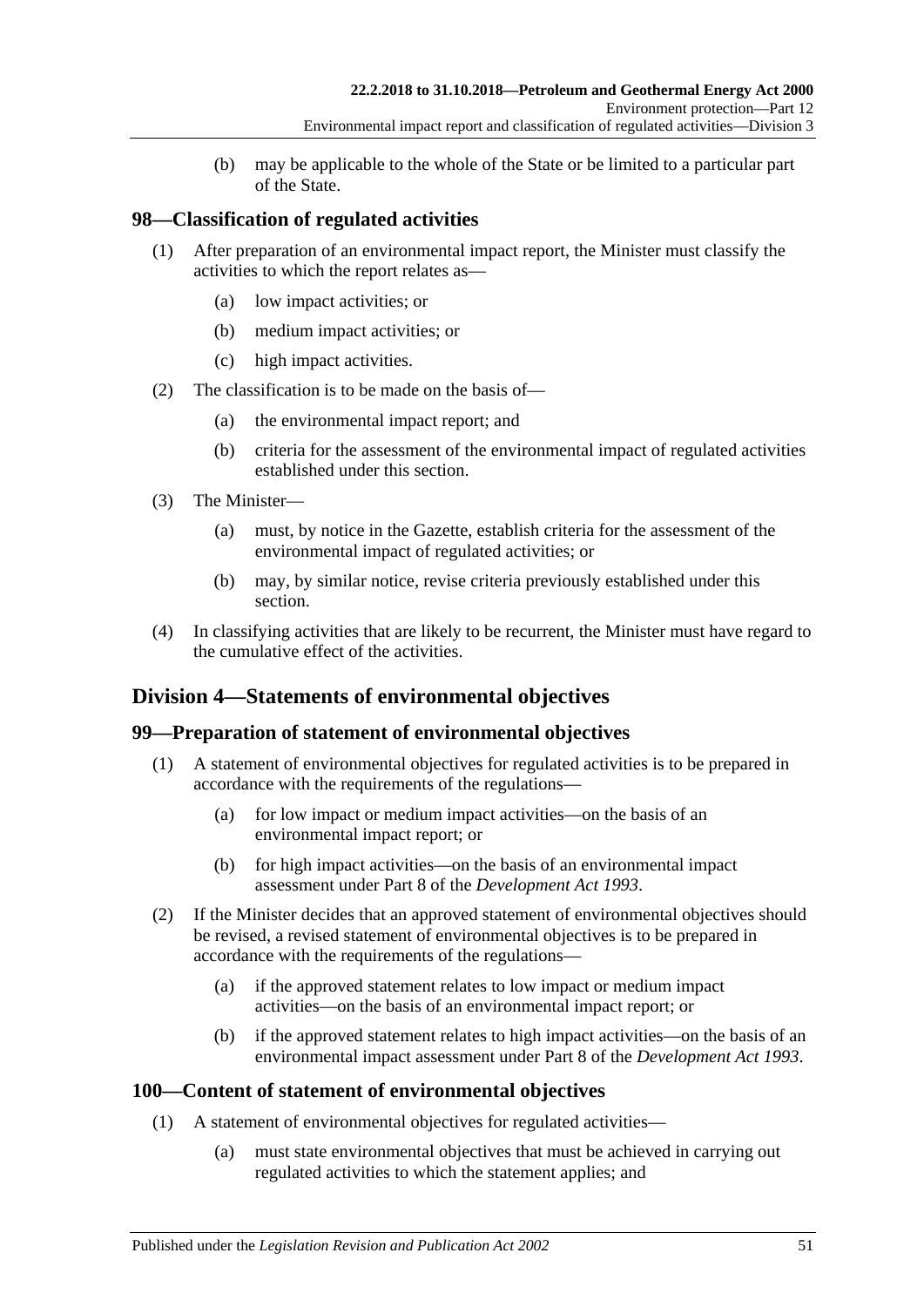- (b) must state criteria to be applied to determine whether the stated environmental objectives have been achieved in a particular case; and
- (c) may include conditions and requirements to be complied with in order to achieve the stated objectives; and
- (d) must impose reporting obligations on a person carrying out regulated activities to which it relates.
- (2) One of the environmental objectives must be the rehabilitation of land adversely affected by regulated activities.
- (3) A statement of environmental objectives—
	- (a) may provide for and, for high impact activities, must provide for a report or periodic reports (to be obtained by the Minister at the expense of the licensee) from an independent expert on the environmental consequences of the activities; and
	- (b) may include a system for evaluating the licensee's environmental performance.
- (4) A statement of environmental objectives—
	- (a) may be generally applicable throughout the State; or
	- (b) may be limited to a specific part of the State.

### **101—Approval of statement of environmental objectives for low impact activities**

- (1) If, after consulting with government agencies as required under the regulations, the Minister is satisfied with a statement of environmental objectives for low impact activities, the Minister may approve the statement.
- (2) If, after consulting with government agencies as required under the regulations, the Minister is not satisfied with a statement of environmental objectives for low impact activities, the Minister may—
	- (a) amend the statement and approve it in the amended form; or
	- (b) require the preparation of a fresh statement of environmental objectives.

#### **102—Statement of environmental objectives for medium impact activities**

- (1) When a statement (or revised statement) of environmental objectives has been prepared for medium impact activities, the Minister must, if satisfied that the statement (or revised statement) is an acceptable basis for public consultation, publish a notice in a newspaper circulating generally throughout the State—
	- (a) stating that the relevant environmental impact report and the proposed statement of environmental objectives may be inspected at a nominated address or a copy may be obtained from that address; and
	- (b) inviting submissions from interested members of the public on the environmental impact report and on the subject matter of the proposed statement (or revised statement) of environmental objectives within a period ending on a date (the **closing date for submissions**) at least 30 business days after publication of the notice.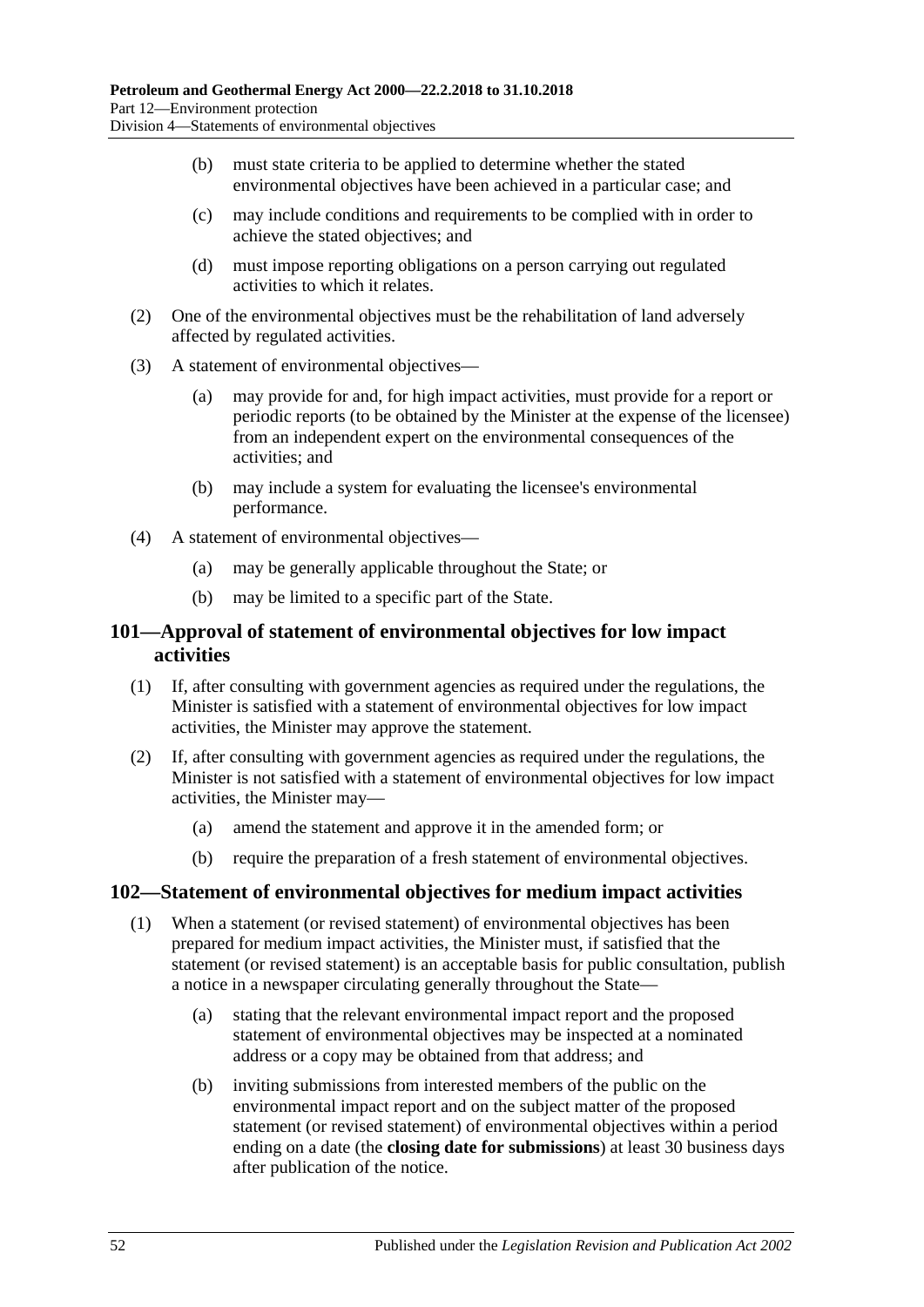- (2) The Minister may also invite submissions from organisations and persons who have, in the Minister's opinion, a particular interest in the relevant subject matter.
- (3) Copies of written submissions made in response to an invitation under this section are to be kept available for inspection at the Minister's public office.
- (4) The Minister—
	- (a) must take into account all submissions made before the relevant closing date for submissions; and
	- (b) may—
		- (i) approve the statement (or revised statement) of environmental objectives without amendment; or
		- (ii) amend the statement (or revised statement) of environmental objectives as the Minister thinks fit; and
	- (c) if appropriate, may amend the environmental impact report.
- (5) If the statement (or revised statement) of environmental objectives is amended, but not substantially, the Minister may approve it in its amended form but, if it is substantially amended, the Minister must repeat the process of public consultation until it is approved without substantial amendment.

### **103—Statement of environmental objectives for high impact activities**

If the Minister is satisfied that a statement (or revised statement) of environmental objectives for high impact activities properly reflects the relevant environmental impact assessment under Part 8 of the *[Development Act](http://www.legislation.sa.gov.au/index.aspx?action=legref&type=act&legtitle=Development%20Act%201993) 1993*, the Minister may approve the statement (or revised statement).

#### **103A—Specially protected areas**

- (1) If a statement (or revised statement) of environmental objectives applies to a specially protected area or the Murray-Darling Basin, the Minister must not approve the statement (or revised statement) without the concurrence of the relevant Minister.
- (2) If the Minister to whom the administration of this Act is committed and the relevant Minister cannot reach agreement, the Ministers must take steps to refer the matter to the Governor and the Governor will determine the matter (and any decision taken by the Governor will be taken to be a decision of the Minister under this Act).

#### **104—Commencement of statement of environmental objectives**

- (1) When the Minister approves a statement (or a revised statement) of environmental objectives, the Minister must have notice of the approval published in the Gazette.
- (2) The statement (or revised statement) of environmental objectives comes into force when notice of its approval is published in the Gazette or on a later date stated in the notice of approval.
- (3) When a revised statement of environmental objectives comes into force it supersedes the previous statement of environmental objectives for the relevant regulated activities.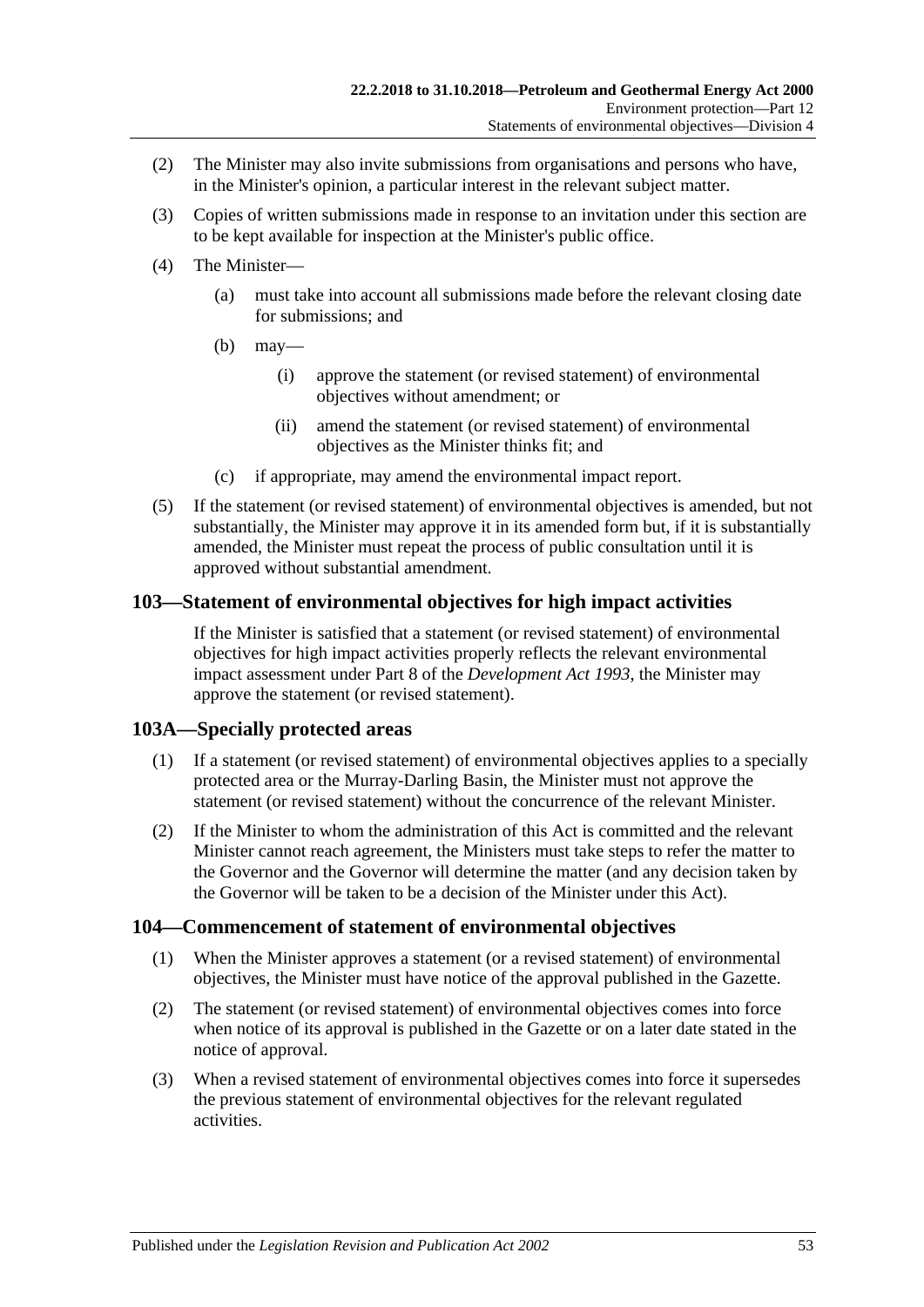#### **105—Enforcement of requirements etc of statement of environmental objectives**

- (1) It is mandatory condition of every licence that the licensee must comply with an approved statement of environmental objectives relevant to activities carried out under the licence.
- (2) However, a breach of the condition cannot be a ground for suspending or cancelling the licence or imposing any penalty on the licensee if—
	- (a) it is not a serious incident within the meaning of [section](#page-44-1) 85; and
	- (b) the licensee immediately after becoming aware of the breach takes all reasonable steps to remedy the situation.
- <span id="page-53-0"></span>(3) If a statement of environmental objectives includes a system for evaluating the licensee's environmental performance, and the evaluation indicates poor environmental performance in terms of the criteria of evaluation, the Minister may, by written notice to the licensee, impose prohibitions or restrictions on the licensee engaging in regulated activities.
- (4) A licensee must not contravene a prohibition or restriction imposed under [subsection](#page-53-0) (3).

Maximum penalty: \$120 000.

## **Division 5—The environmental register**

#### **106—Environmental register**

- (1) The Minister must maintain an environmental register.
- (2) The register must contain—
	- (a) a copy of every environmental impact report prepared for the purposes of this Act; and
	- (b) a copy of the current criteria for the classification of regulated activities; and
	- (c) a copy of every classification of regulated activities made by the Minister under this Part; and
	- (d) a copy of every current statement (or revised statement) of environmental objectives approved under this Act and a copy of the environmental impact report on which the statement is based; and
	- (e) a copy of every environmental impact assessment affecting regulated activities under the *[Development Act](http://www.legislation.sa.gov.au/index.aspx?action=legref&type=act&legtitle=Development%20Act%201993) 1993*; and
	- (f) a copy of every report provided under reporting obligations imposed by a statement of environmental objectives.

#### **107—Environmental register to be available for inspection**

- (1) The environmental register is to be available for inspection, without fee, during ordinary office hours at a public office, or public offices, determined by the Minister.
- (2) The Minister must ensure that copies of material on the environmental register can be purchased for a reasonable fee at the public office, or public offices, at which the register is kept available for inspection.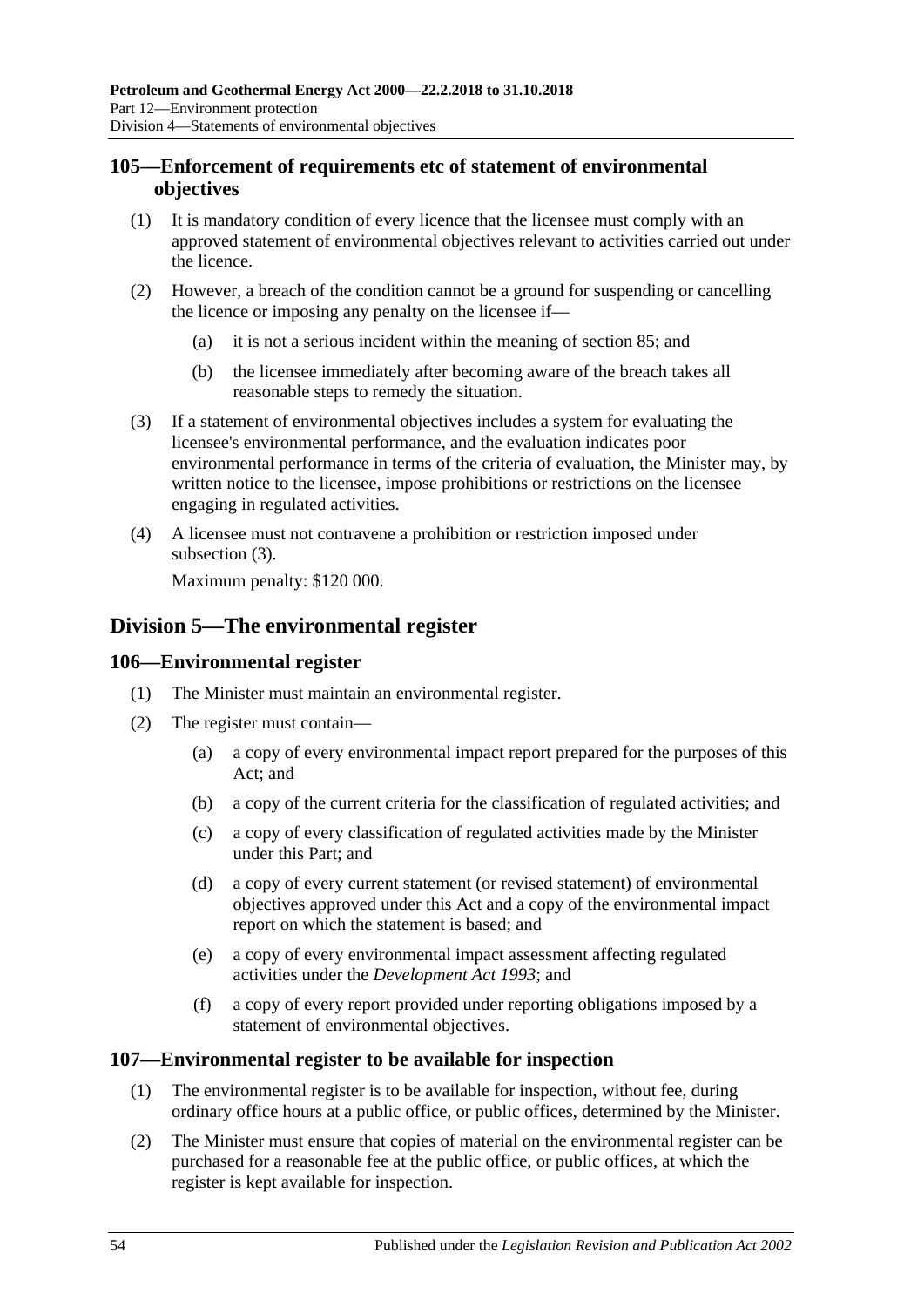(3) The Minister must ensure that the environmental register can be inspected at the department's website.

## **Division 6—General provisions for environmental protection**

#### **108—Power to direct licensee to take action to prevent or minimise environmental damage**

- (1) If, in the Minister's opinion, authorised activities are being conducted in a way that results in undue damage to the environment, the Minister may, by written notice given to the licensee (an *environmental direction*), direct the licensee to take specified action to prevent or minimise environmental damage.
- (2) If, in the opinion of an authorised officer, authorised activities are being conducted in a way that results in undue damage to the environment and it is urgently necessary to take action to prevent or minimise environmental damage, the authorised officer may, by written notice given to the licensee (an *environmental direction*), direct the licensee to take specified action to prevent or minimise environmental damage.
- (3) A direction under this section must allow a reasonable time for compliance with the direction.
- (4) A licensee must comply with a direction under this section within the time allowed in the direction.

Maximum penalty: \$120 000.

(5) If a direction is given under this section, the Minister must review the adequacy of the relevant statement of environmental objectives and, if it appears on the review that a revised statement of environmental objectives is necessary to prevent continuation or recurrence of undue damage to the environment, the Minister must take the necessary steps to have a revised statement of environmental objectives for the relevant activities prepared and brought into force.

#### **109—Power to direct rehabilitation of land**

- (1) The Minister may, by written notice given to a licensee or former licensee (an *environmental direction*), direct the licensee or former licensee—
	- (a) to take specified action to rehabilitate land adversely affected by regulated activities; or
	- (b) to take action necessary to rehabilitate the land to a standard specified in the direction.
- (2) A direction under this section—
	- (a) must allow a reasonable time for compliance with the direction; and
	- (b) may require the removal of abandoned equipment and facilities.
- (3) A person must comply with a direction under this section within the time allowed in the direction.

Maximum penalty: \$120 000.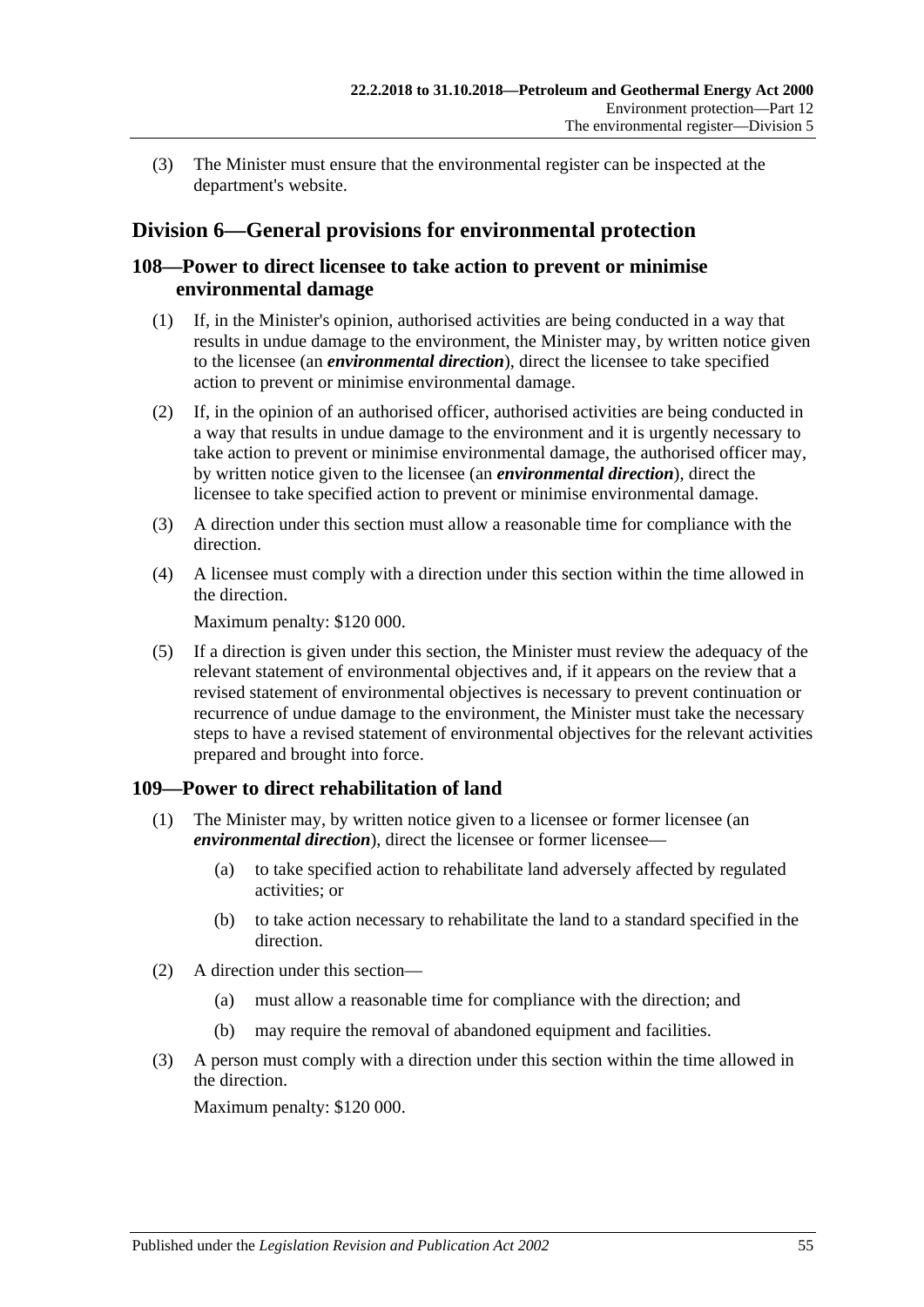### **110—Application for review of environmental direction**

- (1) The licensee or former licensee required to comply with an environmental direction may apply to the ERD Court for a review of the direction within 14 days after receiving the direction.
- (2) Unless the Court decides to the contrary, an application for review of an environmental direction does not suspend operation of the direction.
- (3) On review of an environmental direction, the ERD Court may—
	- (a) confirm the direction (with or without modification); or
	- (b) revoke the direction.

#### **111—Liability for damage caused by authorised activities**

- (1) A licensee (or former licensee) is liable to compensate the State for the cost of environmental rehabilitation the State is reasonably required to carry out as a result of serious environmental damage, or the threat or potential of serious environmental damage (insofar as this may be reasonably assessed), arising from activities carried out under the licence.
- (2) If a licensee provides the Minister with a report, made by an independent expert acceptable to the Minister, containing an assessment of the risk inherent in regulated activities, and of the precautions necessary to eliminate or minimise the risk, the Minister may enter into an agreement with the licensee under which—
	- (a) the licensee is obliged to take specified precautions to eliminate or minimise the risk; and
	- (b) the licensee's liability under this section is limited or excluded.
- (3) The Minister may recover compensation on behalf of the State under this section in a court having jurisdiction in cases of tort up to the amount claimed.

## **Part 13—Registrable dealings**

#### **Division 1—Registrable dealings**

#### **112—Registrable dealings**

The following are registrable dealings:

- (a) any transaction under which the interest conferred by a licence is mortgaged, charged, or made the security for a liability;
- (b) a joint venture agreement, farm in agreement, joint operating agreement or other transaction under which a person acquires, or may acquire, an interest in—
	- (i) resources discovered, utilised or recovered under an exploration, retention or production licence; or
	- (ii) the proceeds of any business conducted under a licence;
- (c) the transfer or assignment of a licence or an interest in a licence.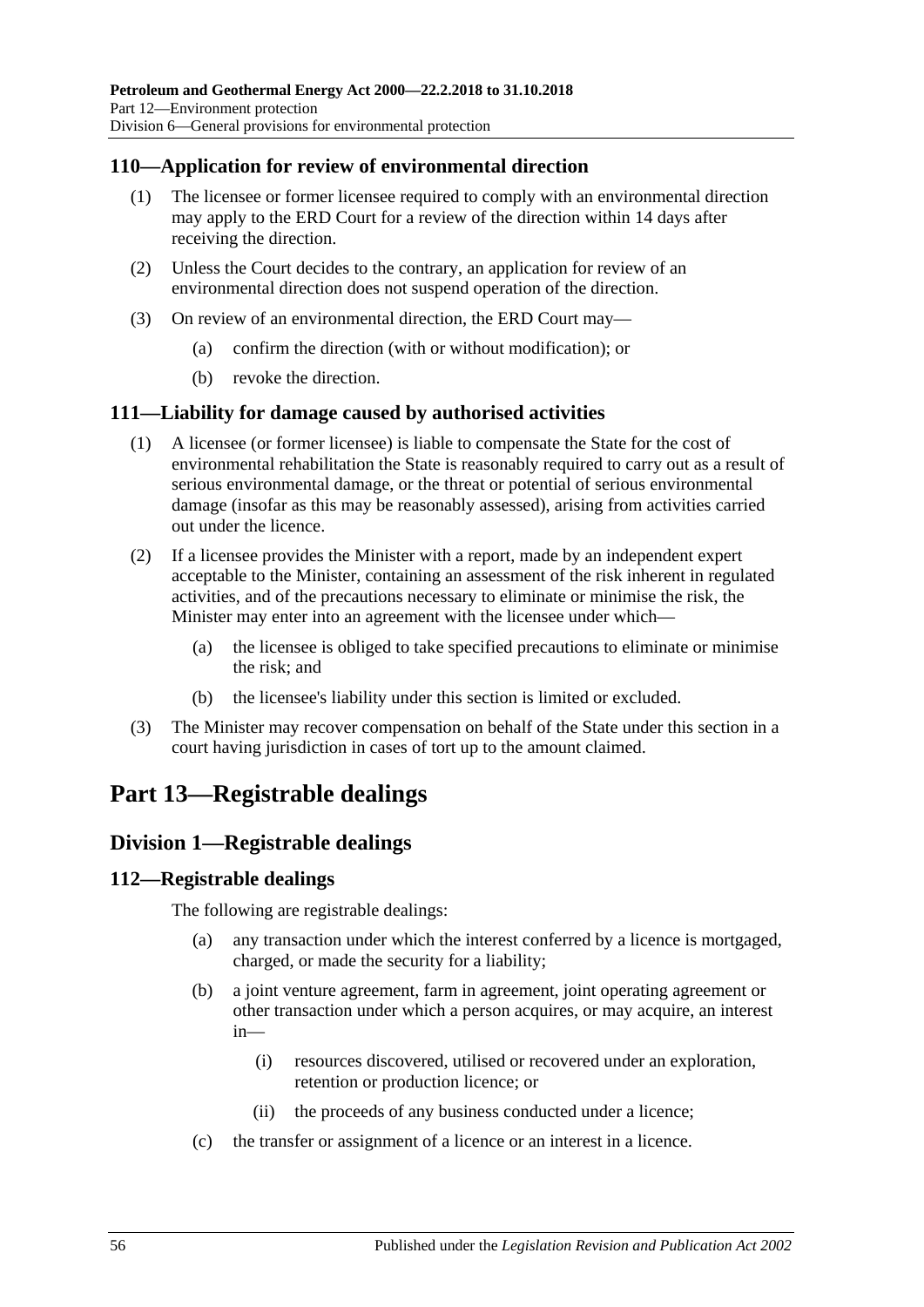#### **113—Requirement for approval and registration of registrable dealings**

- (1) A registrable dealing cannot take effect unless the Minister has approved and registered the dealing.
- (2) However, the terms of a registrable dealing may provide that, on approval by the Minister, it takes effect retrospectively from a specified date.

### **114—Application for approval**

- (1) A party to a registrable dealing may apply to the Minister for approval and registration of the dealing.
- (2) An application for approval and registration of a registrable dealing—
	- (a) must be made in writing to the Minister; and
	- (b) must be accompanied by a copy of the instrument effecting the dealing; and
	- (c) must be accompanied by the information and materials required under the regulations; and
	- (d) must be accompanied by the prescribed fee.
- (3) On approving a registrable dealing, the Minister must register the dealing in the appropriate register.

## **Division 2—The public register**

#### **115—Public register**

- (1) The Minister must maintain a public register of licences.
- (2) The register must contain—
	- (a) the terms and conditions of each licence issued under this Act; and
	- (b) the name of the licensee; and
	- (c) an accurate description of the licence area or in the case of a pipeline licence the route of the pipeline; and
	- (d) a note of any registrable dealing affecting the licence; and
	- (e) any other information (other than commercially sensitive information) the Minister considers appropriate to the public register.
- (3) The public register may be kept in the form of a computer record.

#### **116—Public register to be available for inspection**

- (1) The public register is to be available for inspection, without fee, during ordinary office hours at a public office, or public offices, determined by the Minister.
- (2) The Minister must ensure that copies of material on the public register can be purchased for a reasonable fee at the public office, or public offices, at which the register is kept available for inspection.
- (3) The Minister must ensure that the public register can be inspected at the department's website (but is not required to have available for inspection on the website material that was included in the register before the commencement of this Act unless the Minister has the material in the form of electronic data).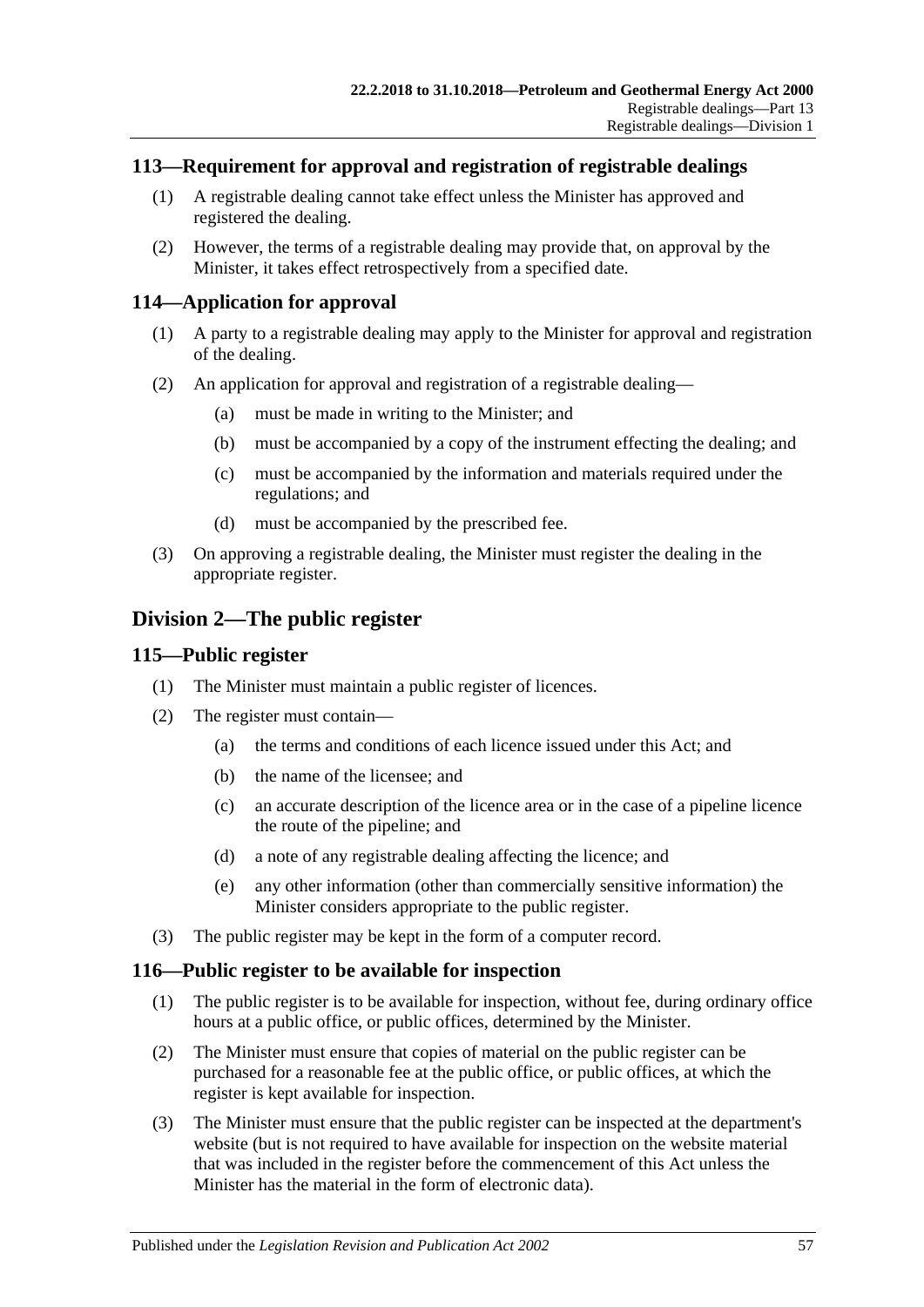## **Division 3—The commercial register**

#### **117—Commercial register**

- (1) The Minister must maintain a commercial register.
- (2) The commercial register must contain, in relation to each licence—
	- (a) a copy of each document, related to the licence, effecting or recording the terms of a registrable dealing; and
	- (b) other information the Minister considers appropriate to the commercial register.
- (3) The commercial register may be kept in the form of a computer record.

#### **118—Authority to search register**

- (1) A person is entitled to have access to the material included in the commercial register, on payment of the prescribed inspection fee, if the access is authorised by—
	- (a) a person who has a legal or equitable interest in the relevant licence or registered dealing; or
	- (b) the Minister.
- <span id="page-57-0"></span>(2) The Minister must not authorise access under [subsection](#page-57-0)  $(1)(b)$  unless the Minister has consulted with the licensee to whom the material relates and is satisfied that access should be authorised in the public interest.

## **Part 14—Investigation and enforcement**

#### **119—Authorised investigations**

An investigation by an authorised officer is an *authorised investigation* if the purpose of the investigation is—

- (a) to monitor compliance with this Act; or
- (b) to gather information about a suspected offence against this Act; or
- (c) to gather information about personal injury or loss of property related to authorised activities; or
- (d) to gather information about the environmental impact of authorised activities; or
- (e) to gather other information relevant to the administration or enforcement of this Act.

#### **120—Powers of entry and inspection**

- (1) For the purpose of carrying out an authorised investigation, an authorised officer may—
	- (a) enter land, and inspect the land and any operations or activities conducted on the land; or
	- (b) examine anything on the land; or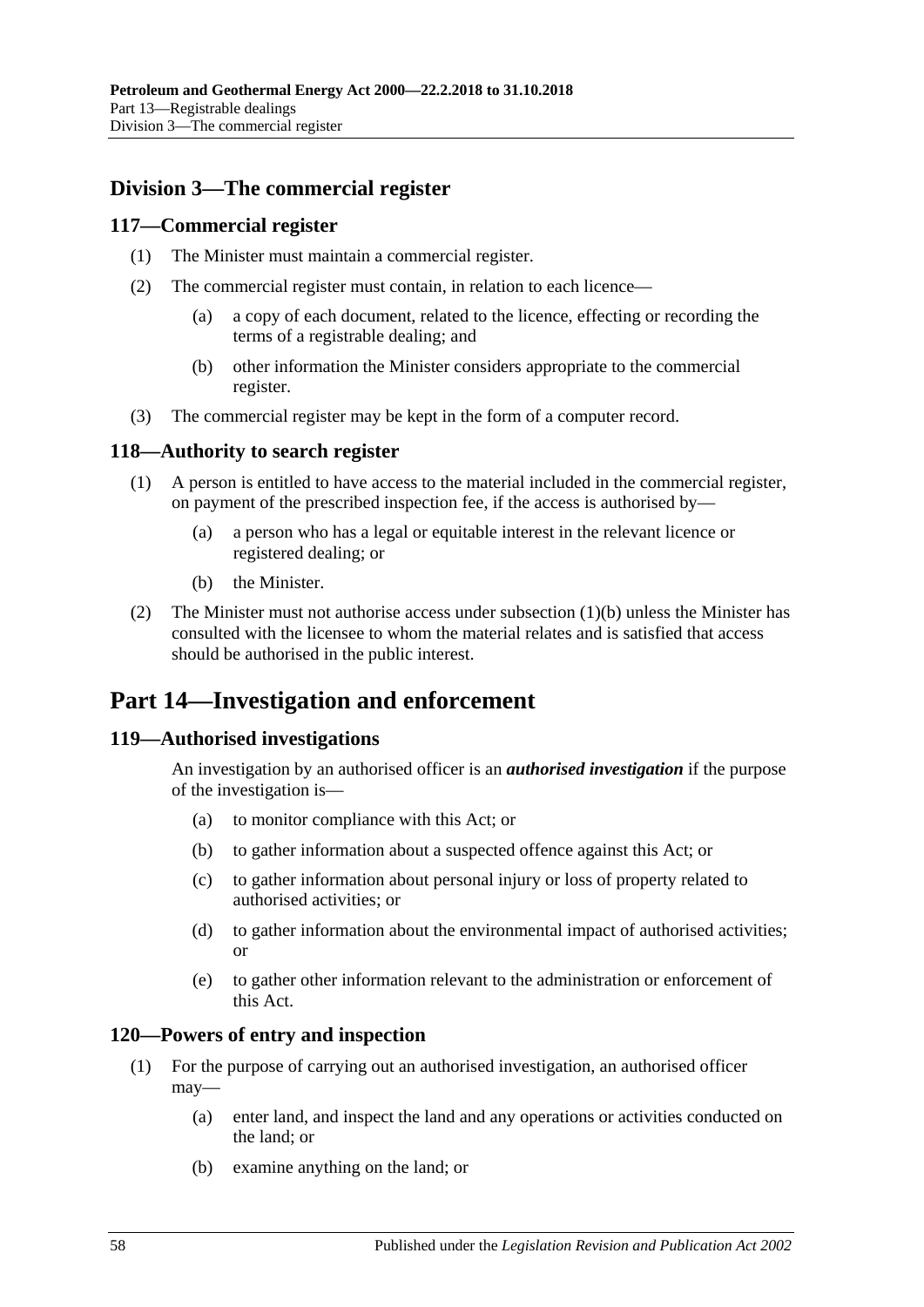- (c) take photographs, films or videos; or
- (d) carry out tests on wells, facilities and equipment; or
- (e) take and remove samples; or
- (f) take and remove any thing that may be evidence of non-compliance with this Act.
- (2) A person must not, without reasonable excuse, obstruct an authorised officer in the exercise of powers under this section.

Maximum penalty: \$4 000 or imprisonment for 6 months.

#### **121—Power to gather information**

- (1) An authorised officer may require a person who may be in a position to provide information relevant to any matter subject to an authorised investigation—
	- (a) to answer a question relevant to the investigation; or
	- (b) to take reasonable steps to obtain information relevant to the investigation and to pass it on to the authorised officer.
- <span id="page-58-0"></span>(2) A person required to answer a question under this section must answer the question to the best of the person's knowledge, information and belief.

Maximum penalty: \$4 000 or imprisonment for 6 months.

(3) A person of whom a requirement is made under [subsection](#page-58-0) (1)(b) must comply with the requirement.

Maximum penalty: \$4 000 or imprisonment for 6 months.

(4) A person is not required to answer a question or to provide information under this section if the answer to the question or the information would tend to incriminate the person of an offence and the person objects to answering the question or providing the information on that ground.

#### **122—Production of records**

- (1) This section applies to records relating to—
	- (a) authorised activities; or
	- (b) the production of a regulated substance; or
	- (c) the sale of, or any other dealing with, a regulated substance produced under this Act; or
	- (d) other matters relevant to the calculation of the royalty payable on any such substance.
- (2) A person who has possession or control of a record to which this section applies must, at the request of an authorised officer—
	- (a) produce the record for inspection by the authorised officer; and
	- (b) answer any questions that the authorised officer reasonably asks about the record.

Maximum penalty: \$4 000 or imprisonment for 6 months.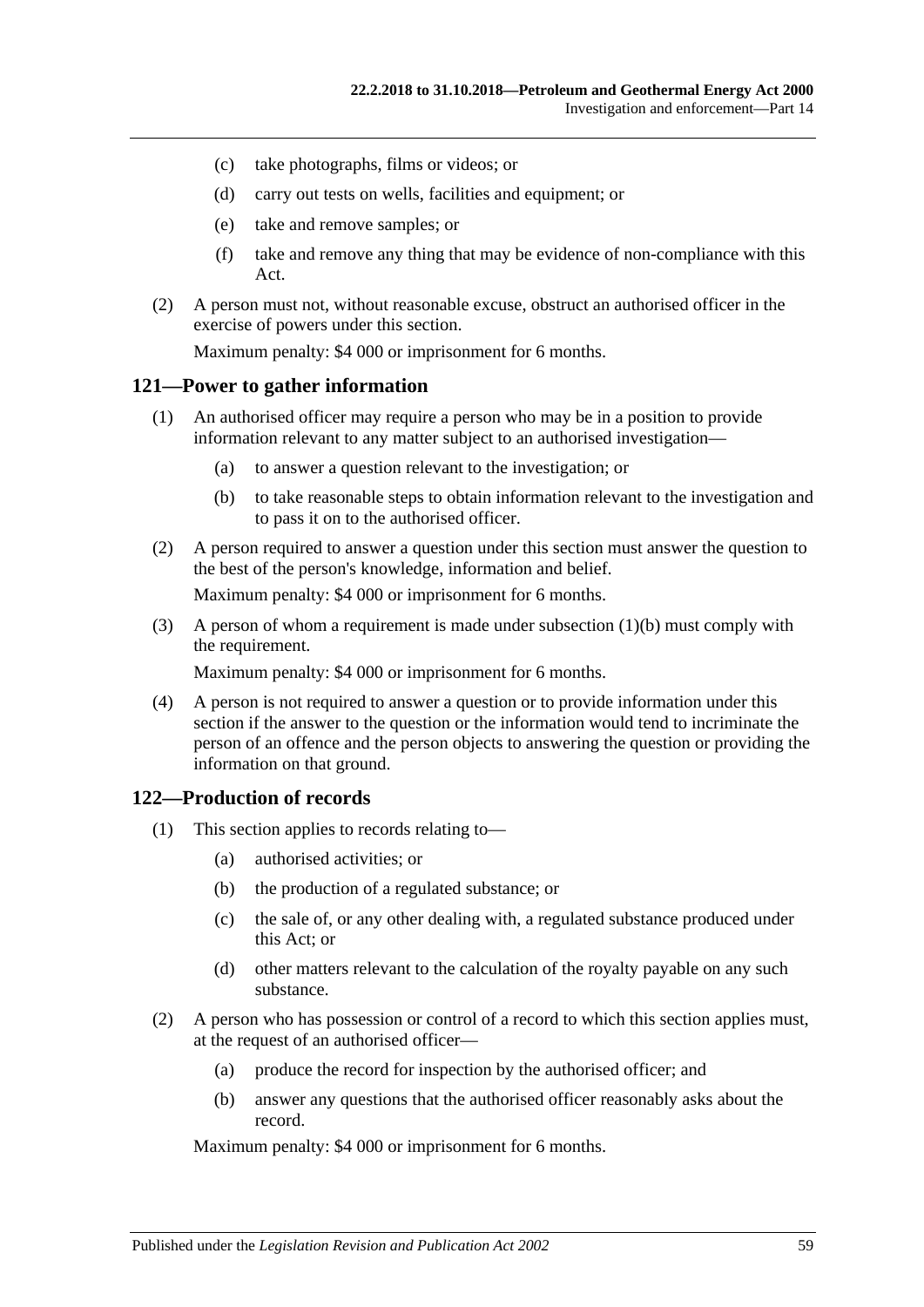(3) An authorised officer may retain records produced under this section for the purpose of making copies of them.

#### **123—Publication of results of investigation**

- (1) The Minister may publish a report setting out the results of an authorised investigation.
- (2) A report published under this section is protected by absolute privilege.
- (3) Information on the authorised investigations carried out during the course of a year must be included in a report published by the department on an annual basis.

## **Part 15—Reconsideration and reviews**

## **Division 1—Application of this Part**

#### **124—Decisions etc subject to review**

The following are *reviewable administrative acts*:

- (a) a decision to grant or refuse an application for a licence;
- (b) a decision to refuse an application for the renewal of a licence;
- (c) a decision to impose licence conditions or about the nature of licence conditions;
- (d) a decision to suspend or cancel a licence;
- (e) a determination requiring the holder of a pipeline licence to provide access to the pipeline or a decision not to make such a determination;
- (f) a direction to a licensee or former licensee under this Act;
- (g) a decision about the material to be included in or excluded from a register kept under this Act;
- (h) the imposition of an administrative penalty;
- (i) the imposition of penalty interest or a fine on account of a failure to pay royalty or an annual licence fee under this Act.

## **Division 2—Reconsideration**

#### **125—Application for reconsideration**

- (1) A person directly affected by a reviewable administrative act may, within 14 days after receiving notice of the act, apply to the Minister for reconsideration.
- (2) A person is not to be regarded as directly affected by a decision to grant or refuse an application for a licence unless the person was an applicant for the licence.
- (3) An application under this section—
	- (a) must be made in writing; and
	- (b) must set out in detail the grounds on which the applicant asks for reconsideration of the administrative act.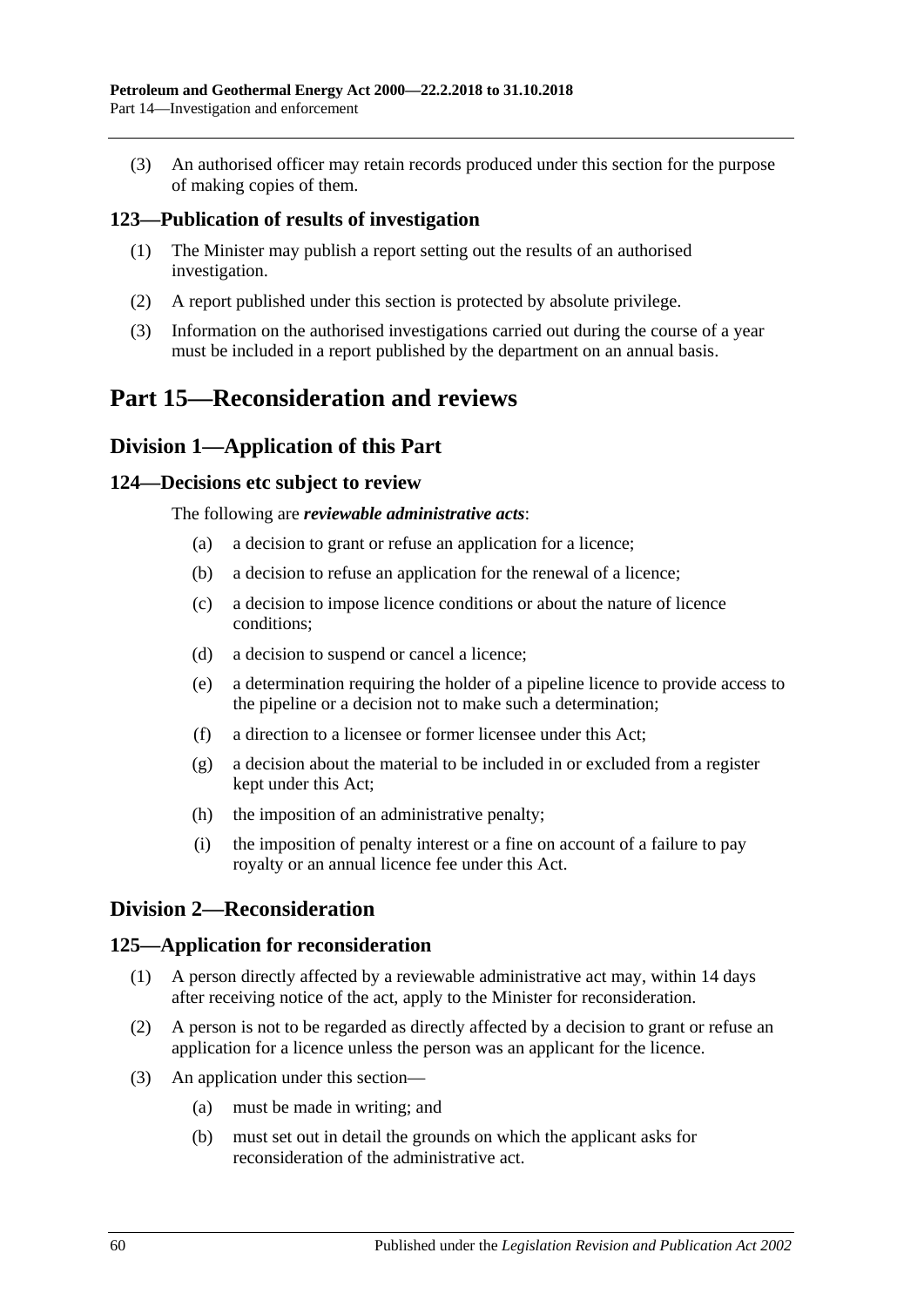(4) An application under this section will not postpone the effect of the reviewable administrative act unless the Minister decides that it should do so and suspends its operation accordingly.

### **126—Constitution of advisory committee**

- (1) On receipt of an application for reconsideration of a reviewable administrative act, the Minister will constitute an advisory committee to advise on whether the administrative act should be altered or revoked.
- (2) The advisory committee will consist of people with experience relevant to the questions the committee is to consider.
- (3) A person who is a member of the department, or who has a direct or indirect interest in a licence in force under this Act, is not eligible for appointment to an advisory committee.
- (4) However, the Minister need not constitute an advisory committee to advise on an application if of the opinion that—
	- (a) the application is frivolous or vexatious; or
	- (b) the application does not raise issues on which the Minister requires external advice.

#### **127—Minister's decision on application for reconsideration**

- (1) The Minister will, after considering the advice of the advisory committee (if any), decide the application for reconsideration and, in doing so, may confirm, vary or revoke the relevant administrative act.
- (2) If an advisory committee was constituted, the Minister is bound to consider its advice but is not bound by the advice.
- (3) The Minister must give the applicant written notice of the Minister's decision on the application.

## **Division 3—Reviews**

#### **128—Reviews**

- (1) An applicant who is dissatisfied with the Minister's decision on an application for reconsideration under this Part may apply to the Tribunal under section 34 of the *[South Australian Civil and Administrative Tribunal Act](http://www.legislation.sa.gov.au/index.aspx?action=legref&type=act&legtitle=South%20Australian%20Civil%20and%20Administrative%20Tribunal%20Act%202013) 2013* for a review of the Minister's decision.
- (2) An application for review must be made within 1 month after the applicant receives notice of the Minister's decision.
- (3) In this section—

*Tribunal* means the South Australian Civil and Administrative Tribunal established under the *[South Australian Civil and Administrative Tribunal Act](http://www.legislation.sa.gov.au/index.aspx?action=legref&type=act&legtitle=South%20Australian%20Civil%20and%20Administrative%20Tribunal%20Act%202013) 2013*.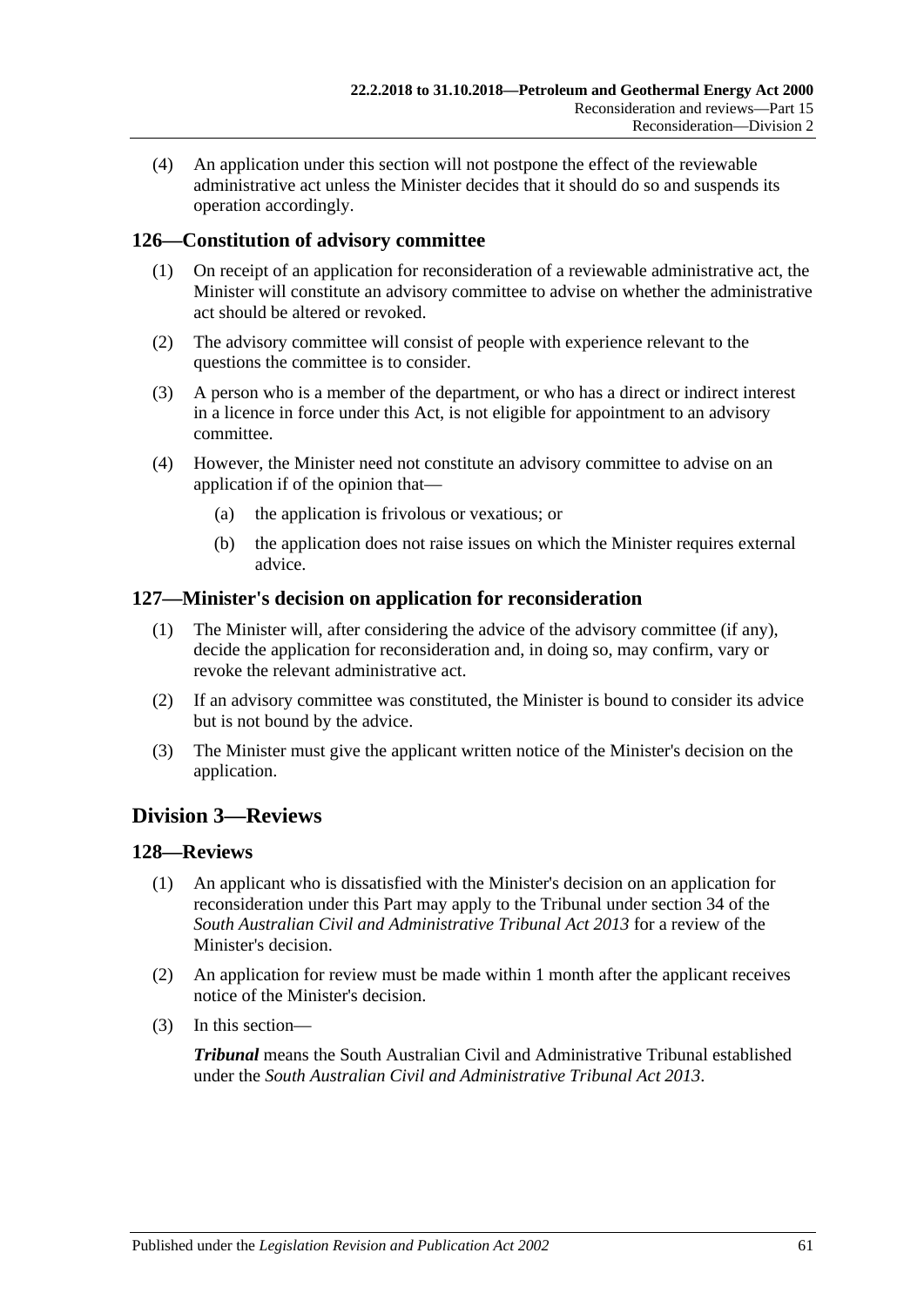## **Part 16—Miscellaneous**

#### **129—Giving of notices**

- (1) A notice under this Act may be given—
	- (a) personally or by post; or
	- (b) by transmitting a copy of the notice to the recipient's fax or E-Mail address.
- (2) If a copy of a notice is transmitted by fax or E-Mail, the notice is taken to have been given on the next business day after transmission.

### **130—Verification of information**

- (1) Any information given to the Minister under this Act must, if the Minister so requires, be verified by a signed declaration.
- (2) A person who makes a declaration verifying information given to the Minister under this Act knowing the information to be false or misleading in a material particular is guilty of an offence.

Maximum penalty: \$20 000 or imprisonment for 12 months.

### **130A—Avoidance of duplication of procedures etc**

- (1) The purpose of this section is to provide for the avoidance of unnecessary duplication of procedures and compliance requirements under the Commonwealth Act and this Act where an activity requires authorisation under this Act and approval under the Commonwealth Act.
- <span id="page-61-2"></span><span id="page-61-1"></span><span id="page-61-0"></span>(2) Despite any other provision of this Act, the Minister may—
	- (a) accept a Commonwealth Act document as an application, notice or other document for the purposes of this Act if (subject to [subsection](#page-62-0) (5)) the document complies with the requirements of this Act; and
	- (b) direct that a procedure taken under the Commonwealth Act in relation to a Commonwealth Act document that has been accepted by the Minister under [paragraph](#page-61-0) (a) will be taken to have fulfilled the requirement for a procedure in relation to the relevant document under this Act if the requirements of this Act in relation to the procedure have been complied with; and
	- (c) instead of the Minister, or some other person, preparing a plan, report, statement, assessment or other document under this Act, adopt or accept the whole or part of a document (whether a plan, report, statement, assessment or other document of the same kind or not) used, or to be used, for the purposes of the Commonwealth Act as the document required under this Act if (subject to [subsection](#page-62-0) (5)) the document has been prepared in compliance with this Act and complies with the requirements of this Act.
- (3) To avoid doubt, where a controlled action under the Commonwealth Act is an activity or part of an activity, or includes an activity, for which a licence is required under this Act, the Minister, when considering—
	- (a) an application for a licence for the activity; or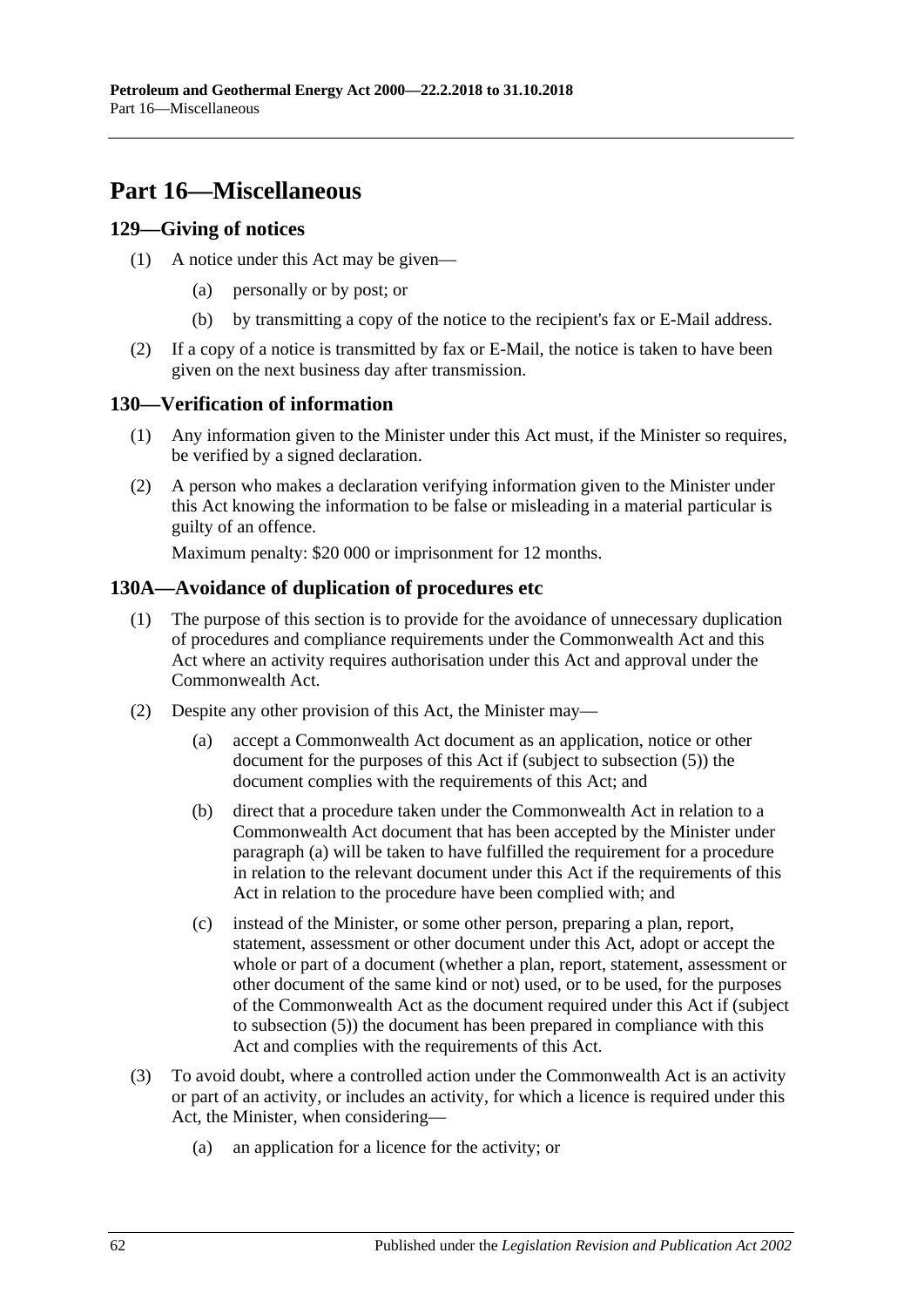- (b) whether to give written approval for activities pursuant to a licence requiring high level official surveillance; or
- (c) whether to approve a statement (or revised statement) of environmental objectives,

may use information and other material provided to the Commonwealth Minister under the Commonwealth Act for the purpose of deciding whether to give his or her approval to the controlled action under that Act.

- (4) Where a controlled action under the Commonwealth Act is an activity or part of an activity, or includes an activity, for which a licence is required under this Act, the Minister—
	- (a) must, if the Commonwealth Minister has given his or her approval to the controlled action, consider whether—
		- (i) the discretionary conditions (if any) to be attached to the licence; or
		- (ii) the conditions or requirements of the statement or revised statement of environmental objectives approved by the Minister in relation to the activity authorised by the licence,

should be consistent with the conditions (if any) attached to the Commonwealth Minister's approval under the Commonwealth Act;

- (b) may determine that—
	- (i) the licence will be subject to a condition; or
	- (ii) a statement or revised statement of environmental objectives approved by the Minister in relation to the activity authorised by the licence should include a condition or requirement,

requiring compliance with all or some of the conditions attached to the Commonwealth Minister's approval under the Commonwealth Act.

- <span id="page-62-0"></span>(5) A document accepted or adopted under [subsection](#page-61-1) (2)—
	- (a) may be in a form that does not comply with the requirements of this Act; and
	- (b) may include information or other material that is irrelevant for the purposes of this Act.
- (6) Once a document is accepted or adopted under [subsection](#page-61-1) (2) or a direction has been given in relation to a procedure under [subsection](#page-61-2) (2)(b), the document or procedure will not be invalid or ineffective for the purposes of this Act because a court, tribunal or other authority has decided that it is invalid or ineffective for the purposes of the Commonwealth Act.
- (7) In this section—

*assessment report* means—

- (a) an assessment report as defined in the Commonwealth Act by reference to section 84(3), 95, 100 or 105 of that Act; or
- (b) a report under section 121 of the Commonwealth Act;

*Commonwealth Act* means the *Environment Protection and Biodiversity Conservation Act 1999* of the Commonwealth;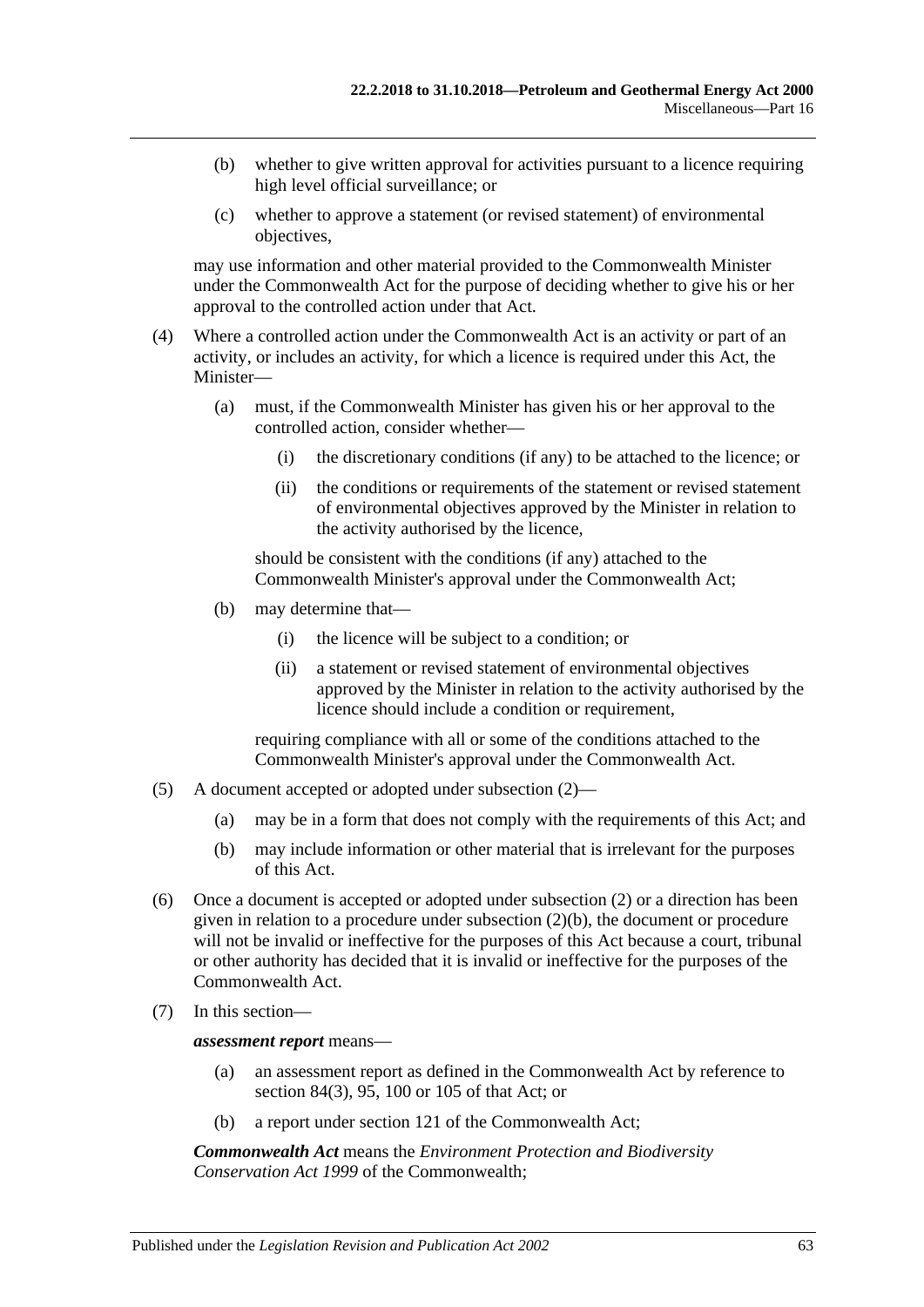#### *Commonwealth Act document* means—

- (a) a referral under section 68, 69 or 71 of the Commonwealth Act; or
- (b) information given by a person to the Minister under the Commonwealth Act under section 86 of that Act; or
- (c) information and invitation published by a proponent under section 93 of the Commonwealth Act; or
- (d) guidelines prepared under section 97 or 102 of the Commonwealth Act; or
- (e) a draft report prepared under section 98 of the Commonwealth Act; or
- (f) a finalised report prepared under section 99 of the Commonwealth Act; or
- (g) a draft statement prepared under section 103 of the Commonwealth Act; or
- (h) a finalised statement prepared under section 104 of the Commonwealth Act; or
- (i) an assessment report.

#### **131—Saving of powers with respect to Crown land etc**

- (1) Neither this Act nor a licence takes away or limits the power of the Governor or a Minister of the Crown to reserve, dedicate, grant, sell or otherwise deal with or dispose of land.
- (2) However, any such reservation, dedication, grant, sale or other dealing or disposition of land is subject to rights earlier conferred under this Act.

#### **133—Proof of administrative acts**

In legal proceedings, a decision, determination, valuation, direction or other act under this Act by the Minister may be proved by production of a certificate apparently signed by the Minister.

#### **134—Extension of time limits**

- (1) The Minister has a discretion to extend time limits fixed by or under this Act.
- (2) A time limit may be extended under this section even though it has, at the time of the extension, already expired.
- (3) A note of each decision to extend a time limit under this section must be included in the public register.

#### <span id="page-63-0"></span>**135—Secrecy**

- (1) A person who is, or has been, employed in carrying out duties related to the administration of this Act must not disclose confidential information acquired in the course, or as a result, of carrying out those duties except—
	- (a) in the course of carrying out official duties; or
	- (b) as authorised by the person to whom the duty of confidentiality is owed; or
	- (c) as authorised by regulation; or
	- (d) as required by a court or other lawfully constituted authority; or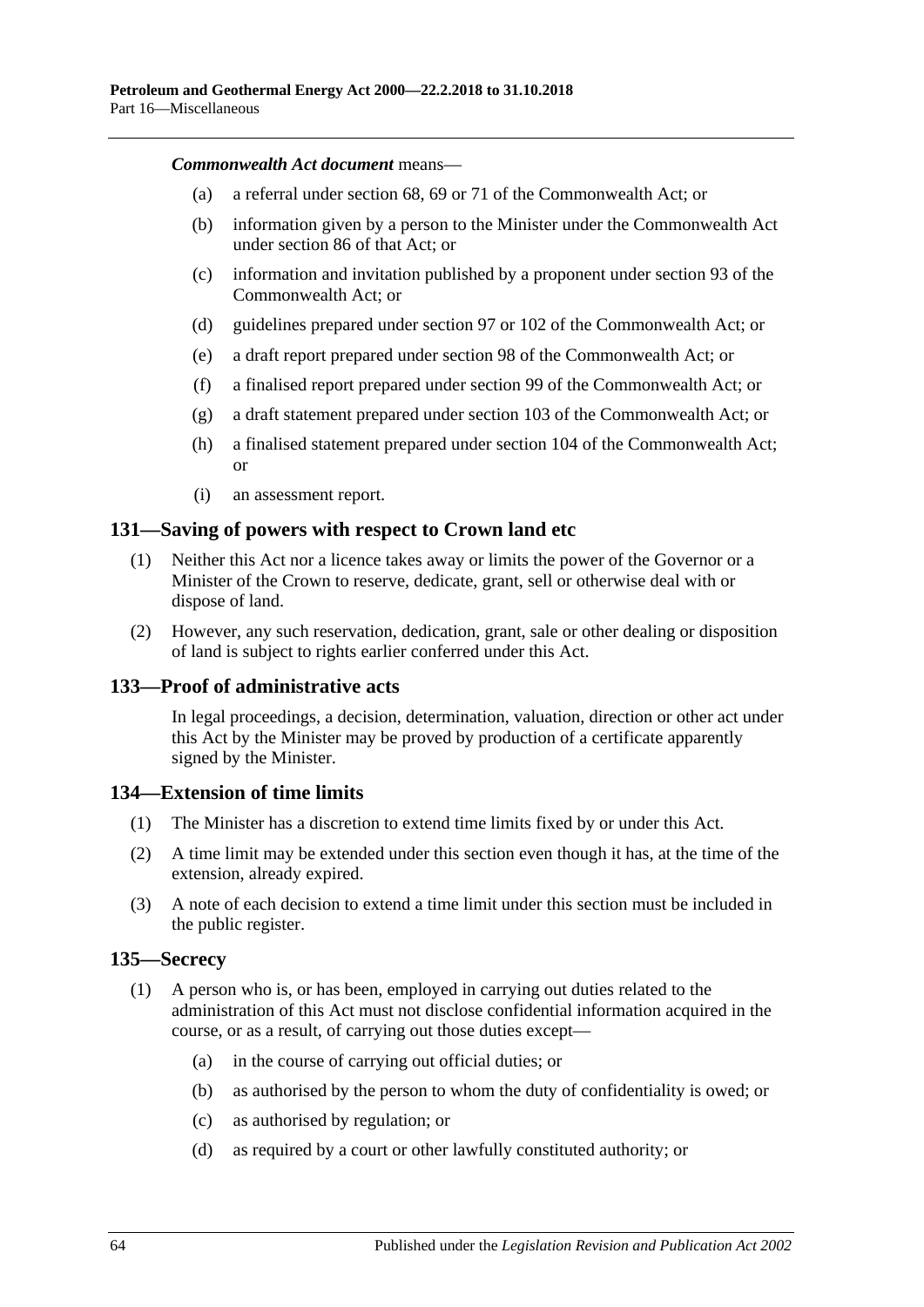(e) as authorised by the Minister after consultation (where practicable) with the person to whom the duty of confidentiality is owed.

Maximum penalty: \$20 000 or imprisonment for 12 months.

(2) No civil liability attaches to any person for a disclosure of confidential information made as authorised under [subsection](#page-63-0) (1).

#### **136—Administrative penalties**

- (1) This section applies to any provision of this Act (or the regulations) at the foot of which the words "Administrative penalty" appear.
- (2) If a licensee contravenes a provision to which this section applies, the Minister may, by notice in writing to the licensee, impose an administrative penalty on the licensee.
- (3) If the contravention is of a continuing nature, the Minister may impose a further administrative penalty by way of a daily penalty for every day the contravention continues from the date of the notice until the contravention is remedied.
- (4) The amount of an administrative penalty—
	- (a) in the case of an administrative penalty that is not a daily penalty—an amount (not exceeding \$10,000) fixed by regulation in relation to the relevant provision;
	- (b) in the case of a daily penalty—an amount (not exceeding \$1,000) fixed by regulation in relation to the relevant provision.
- (5) An administrative penalty may be recovered as a debt due to the Crown.
- (6) If an administrative penalty has been imposed in relation to a particular act or default, the same act or default cannot be made the subject of proceedings for an offence against this Act and if proceedings for an offence against this Act have been brought in relation to a particular act or default, an administrative penalty cannot be imposed for the same act or default.

#### **137—Preservation of rights under** *Cooper Basin (Ratification) Act 1975*

Nothing in this Act affects rights conferred by the *[Cooper Basin \(Ratification\)](http://www.legislation.sa.gov.au/index.aspx?action=legref&type=act&legtitle=Cooper%20Basin%20(Ratification)%20Act%201975)  Act [1975](http://www.legislation.sa.gov.au/index.aspx?action=legref&type=act&legtitle=Cooper%20Basin%20(Ratification)%20Act%201975)*.

#### **138—Regulations**

- (1) The Governor may make regulations for the purposes of this Act.
- (2) The regulations may, for example—
	- (a) regulate the conduct of operations involved in exploration for, or production of, petroleum or another regulated resource;
	- (b) prohibit or restrict activities that may result in waste of a regulated resource;
	- (c) prescribe consultative procedures for the preparation of statements of environmental objectives;
	- (d) require licensees generally or a particular class of licensees to provide periodic returns of prescribed information certified if the regulations so require by declaration under this Act;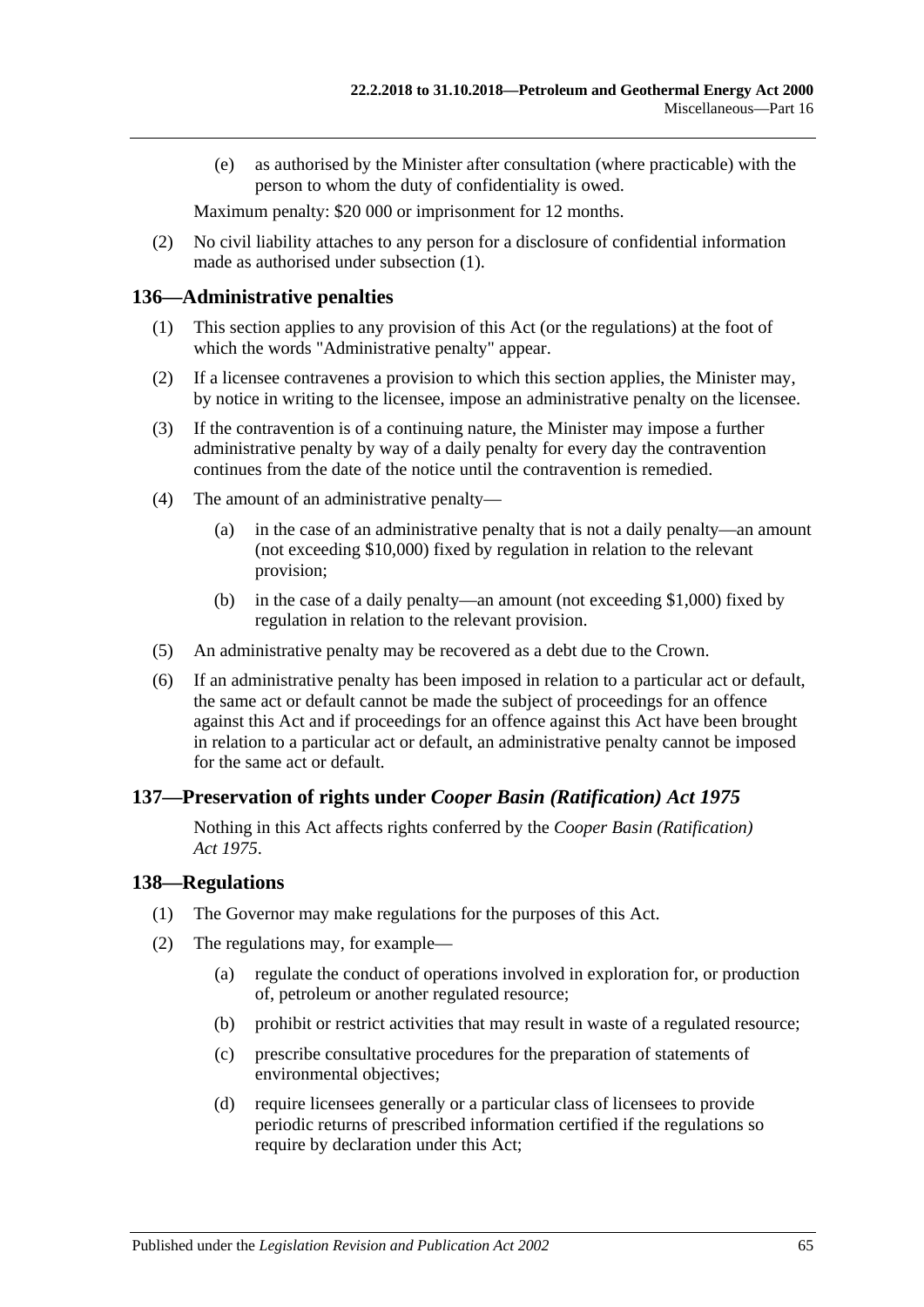- (e) prescribe and provide for the recovery of fees in respect of the administration or operation of this Act.
- (3) A regulation may provide that contravention of the regulation is an offence punishable by a penalty not exceeding \$10 000.

# **Schedule—Transitional provisions**

### <span id="page-65-3"></span><span id="page-65-0"></span>**2—Continuation of licences**

- (1) A petroleum exploration licence, a petroleum production licence, or a pipeline licence that was in force under the repealed Act immediately before the commencement of this Act continues in force under this Act, subject to its terms and conditions, as an exploration licence, a production licence or a pipeline licence (as the case requires) under this Act for the balance of the term for which it was granted or last renewed.
- (2) An exploration licence or a production licence under [subsection](#page-65-0) (1) will be taken to include (and to have always included and despite [section](#page-65-1) 4(1)) an authorisation to use a natural reservoir for storage of a regulated substance.

#### <span id="page-65-4"></span><span id="page-65-2"></span>**3—Preservation of operation of the repealed Act for certain purposes**

- (1) An application for a licence under the repealed Act that has not been finally dealt with under that Act before the commencement of this Act will continue as if it were an application for a corresponding licence under this Act.
- (2) If the regulations so provide, the provisions of the repealed Act apply (or continue to apply), to the exclusion of the corresponding provisions of this Act and subject to any modifications that may be prescribed by the regulations—
	- (a) to an application within the ambit of [subsection](#page-65-2) (1) (as if it were still an application for a licence under the repealed Act); or
	- (b) to the grant or renewal of a licence under this Act (as if it were a licence under the repealed Act).

#### <span id="page-65-1"></span>**4—Limitation on certain rights**

- (1) The rights of the holder of a transitional licence are not to be more extensive than if the repealed Act had continued in force.
- (2) A transitional licence cannot be converted into a retention licence under section  $41(1)(a)$ .
- (3) A **transitional licence** is—
	- (a) a licence under the repealed Act continued in force under this Act (see [section](#page-65-3) 2); or
	- (b) a licence granted under this Act pursuant to an application made under the repealed Act (see [section](#page-65-4) 3).
- <span id="page-65-5"></span>(4) Without limiting a preceding subsection—
	- (a) the provisions of section 32 of the repealed Act will apply in relation to the renewal of a transitional licence; and
	- (b) if a transitional licence is—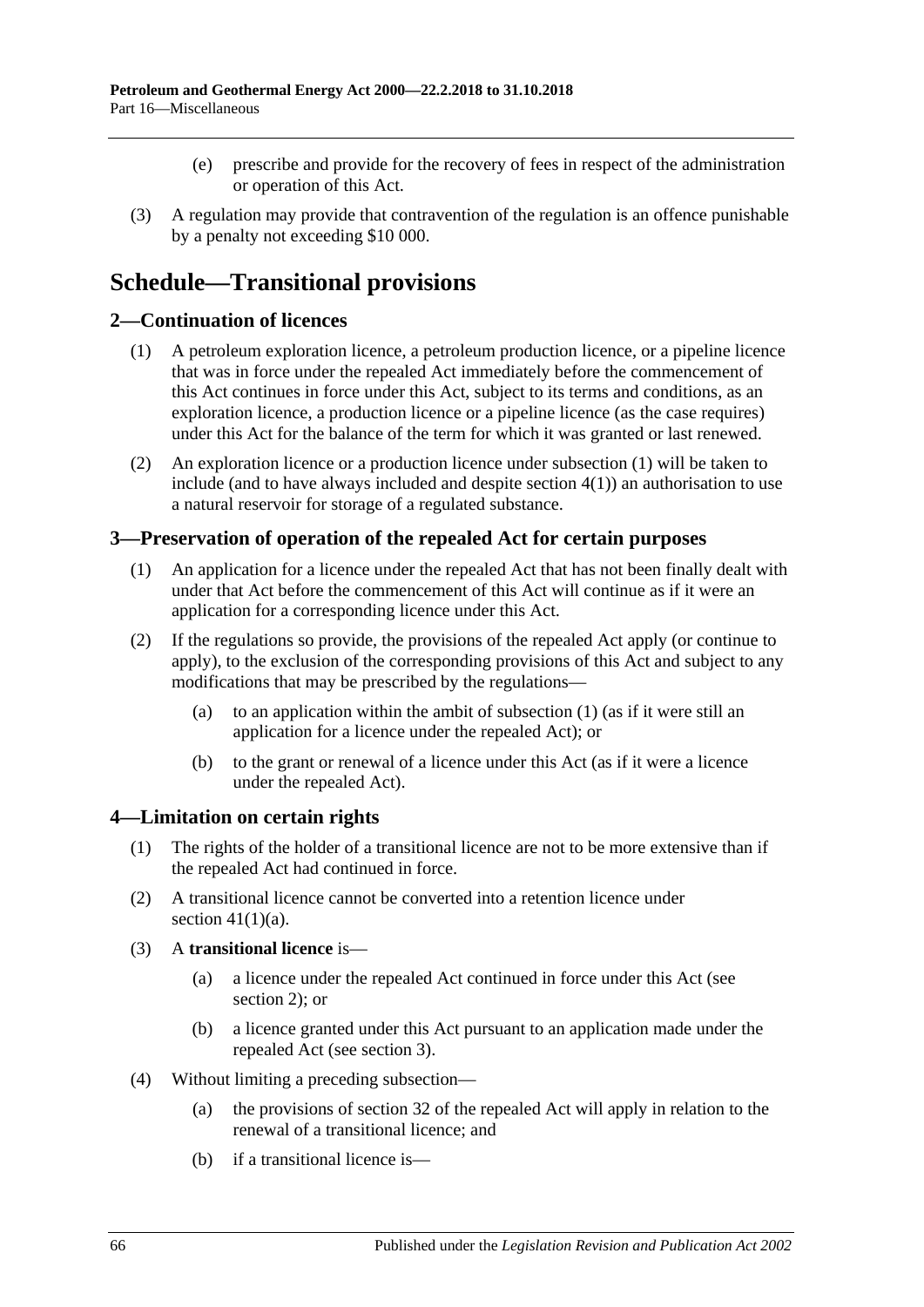- (i) amalgamated or replaced under [section](#page-43-2) 82; or
- (ii) divided under [section](#page-43-3) 83,

then—

- (iii) any licence arising from the action taken under the relevant section will be taken to be a transitional licence; and
- (iv) the provisions of section 32 of the repealed Act will apply in relation to the renewal of any licence arising from the action taken under the relevant section.
- (5) The following additional provisions will apply in relation to a petroleum production licence to which the *[Cooper Basin \(Ratification\) Act](http://www.legislation.sa.gov.au/index.aspx?action=legref&type=act&legtitle=Cooper%20Basin%20(Ratification)%20Act%201975) 1975* applies:
	- (a) the term of a licence is 31 years with a right of renewal from time to time of 21 years; and
	- (b) [subsection](#page-65-5) (4) will apply in relation to the amalgamation, replacement or division of any such licence.

#### **5—Environmental assessments**

The Minister may accept and act on an environmental assessment made before the commencement of this Act if the Minister is of the opinion that the assessment was competently made and is appropriate for the purposes for which an environmental impact report is required under this Act.

#### **6—Statements of environmental objectives**

- (1) If in the Minister's opinion a document has, before the commencement of this Act, fulfilled a purpose corresponding to the purpose of a statement of environmental objectives under this Act, the Minister may publish the document in the Gazette.
- (2) On publication of a document under this section, it is taken to be a statement of environmental objectives made under this Act.

#### **7—Presumptive classification of activities**

- (1) If arrangements for the protection of the environment had been established to the satisfaction of the Minister under regulation 16(2) of the *[Petroleum Regulations](http://www.legislation.sa.gov.au/index.aspx?action=legref&type=subordleg&legtitle=Petroleum%20Regulations%201989) 1989*, the activities to be carried out under the relevant licence are taken to have been classified, on the commencement of this Act, as activities requiring low level official surveillance for the purposes of [section](#page-40-0) 74.
- (2) This does not prevent a change of classification under [section](#page-40-1) 74(4).

#### **8—Non-application of certain provisions to certain pipelines**

[Sections](#page-29-0) 52, [53](#page-29-1) and [54](#page-29-2) have no application to the Pipeline Licences Nos. 2 and 5, or the pipeline land relating to those pipelines.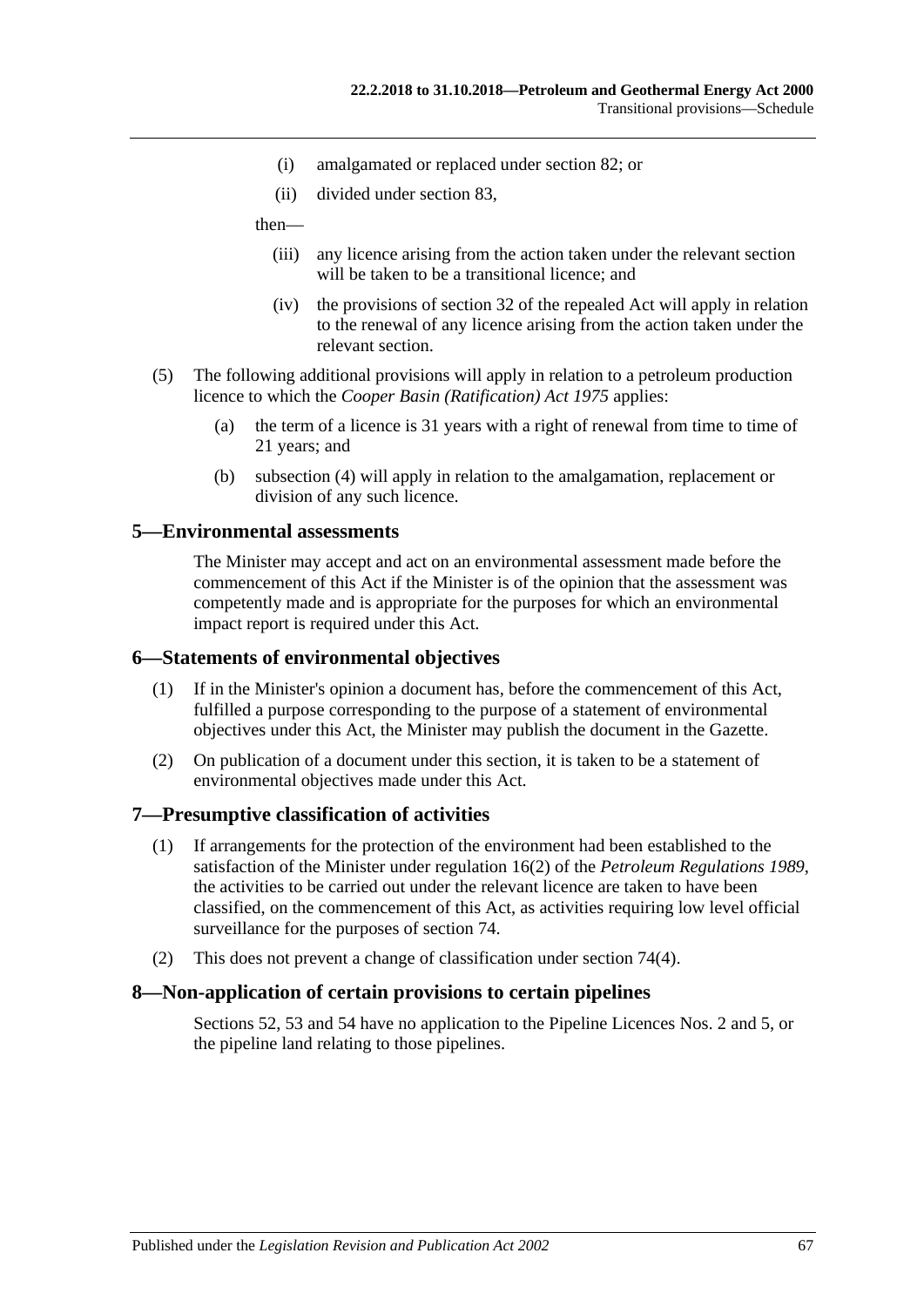# **Legislative history**

### **Notes**

- Please note—References in the legislation to other legislation or instruments or to titles of bodies or offices are not automatically updated as part of the program for the revision and publication of legislation and therefore may be obsolete.
- Earlier versions of this Act (historical versions) are listed at the end of the legislative history.
- For further information relating to the Act and subordinate legislation made under the Act see the Index of South Australian Statutes or www.legislation.sa.gov.au.

## **Formerly**

*Petroleum Act 2000*

## **Legislation repealed by principal Act**

The *Petroleum and Geothermal Energy Act 2000* repealed the following:

*Petroleum Act 1940*

## **Principal Act and amendments**

| Year   | N <sub>o</sub> | Title                                                                                    | Assent     | Commencement                                                                       |
|--------|----------------|------------------------------------------------------------------------------------------|------------|------------------------------------------------------------------------------------|
| 2000   | 60             | Petroleum Act 2000                                                                       | 27.7.2000  | 25.9.2000 (Gazette 21.9.2000 p2042)                                                |
| 2001   | 16             | Statutes Amendment (Avoidance of<br>Duplication of Environmental<br>Procedures) Act 2001 | 17.5.2001  | Pt 6 (s 8)-14.6.2001 (Gazette 14.6.2001<br>p2221                                   |
| 2001   | 69             | Statutes Amendment (Courts and<br>Judicial Administration) Act 2001                      | 6.12.2001  | Pt 11 (ss $26 \& 27$ )—3.2.2002 ( <i>Gazette</i><br>24.1.2002 p346)                |
| 2003   | 35             | River Murray Act 2003                                                                    | 31.7.2003  | Sch (cl 19)-24.11.2003 (Gazette<br>20.11.2003 p4203)                               |
| 2004   | 34             | Natural Resources Management Act 5.8.2004<br>2004                                        |            | Sch 4 (cl 37)-2.9.2004 (Gazette<br>2.9.2004 p3545)                                 |
| 2005 5 |                | Adelaide Dolphin Sanctuary Act<br>2005                                                   | 14.4.2005  | Sch 2 (cll 54-57)-4.6.2005 (Gazette<br>2.6.2005 p1684)                             |
| 2007   | 60             | Marine Parks Act 2007                                                                    | 29.11.2007 | Sch 1 (cll 44-47)-6.11.2008 (Gazette<br>6.11.2008 p5055)                           |
| 2009   | 20             | Crown Land Management Act 2009                                                           | 4.6.2009   | Sch 1 (cl 3)-1.6.2010 (Gazette<br>18.2.2010 p816)                                  |
| 2009   | 35             | Petroleum (Miscellaneous)<br>Amendment Act 2009                                          | 23.7.2009  | Pt 2 (ss 4-62) & Sch 1<br>(cll 3-6)-1.10.2009 (Gazette 1.10.2009<br><i>p</i> 4764) |
| 2009   | 84             | <b>Statutes Amendment (Public Sector</b><br>Consequential Amendments) Act 2009           | 10.12.2009 | Pt 110 (s 262)-1.2.2010 (Gazette<br>28.1.2010 p320)                                |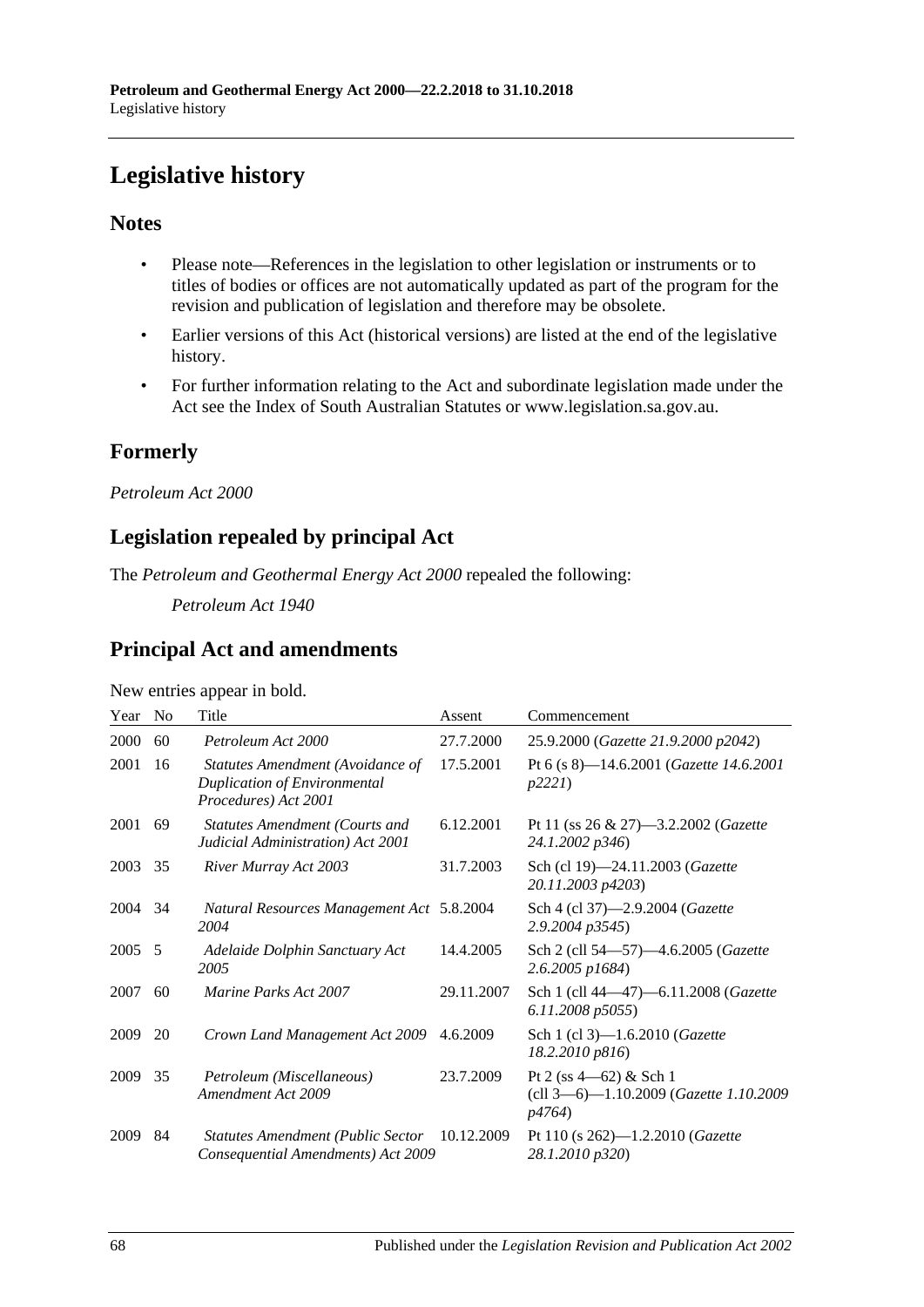| 2017 51 |      | Statutes Amendment (SACAT No 2) 28.11.2017<br>Act 2017                           |           | Pt 34 (ss 192 to 194)–22.2.2018<br>(Gazette 30.1.2018 p524)    |
|---------|------|----------------------------------------------------------------------------------|-----------|----------------------------------------------------------------|
| 2016 57 |      | Statutes Amendment (Budget 2016) 8.12.2016<br>Act 2016                           |           | Pt 9 (ss $82 - 85$ ) -8.12.2016: s 2(1)                        |
| 2012 34 |      | Petroleum and Geothermal Energy<br>(Transitional Licences) Amendment<br>Act 2012 | 27.9.2012 | 27.9.2012 except s 6–25.9.2000: s 2                            |
| 2011    | - 11 | <b>Statutes Amendment (Personal</b><br>Property Securities) Act 2011             | 14.4.2011 | Pt 21 (s 53)—16.6.2011 ( <i>Gazette</i><br>$16.6.2011$ $p2610$ |
| 2010 21 |      | Mining (Miscellaneous) Amendment 18.11.2010<br>Act 2010                          |           | Sch 1 (cl 1)-1.7.2011 ( <i>Gazette 9.6.2011</i><br>p2545       |
|         |      |                                                                                  |           |                                                                |

## **Provisions amended**

New entries appear in bold.

|  | Entries that relate to provisions that have been deleted appear in italics. |  |  |  |  |
|--|-----------------------------------------------------------------------------|--|--|--|--|
|  |                                                                             |  |  |  |  |
|  |                                                                             |  |  |  |  |
|  |                                                                             |  |  |  |  |

| Provision                                         | How varied                                                            | Commencement |  |  |
|---------------------------------------------------|-----------------------------------------------------------------------|--------------|--|--|
| Long title                                        | amended under Legislation Revision and<br><b>Publication Act 2002</b> | 24.11.2003   |  |  |
| Pt 1                                              |                                                                       |              |  |  |
| s <sub>1</sub>                                    | amended by 35/2009 s 4                                                | 1.10.2009    |  |  |
| s <sub>2</sub>                                    | omitted under Legislation Revision and<br><b>Publication Act 2002</b> | 24.11.2003   |  |  |
| s <sub>3</sub>                                    | amended by 35/2009 s 5                                                | 1.10.2009    |  |  |
| s <sub>4</sub>                                    |                                                                       |              |  |  |
| s(4(1))                                           |                                                                       |              |  |  |
| Adelaide Dolphin<br>Sanctuary                     | inserted by $5/2005$ Sch 2 (cl $54(1)$ )                              | 4.6.2005     |  |  |
| region                                            | competitive tender inserted by $35/2009$ s $6(1)$                     | 1.10.2009    |  |  |
| region                                            | highly prospective deleted by $35/2009$ s $6(2)$                      | 1.10.2009    |  |  |
| licence                                           | amended by 35/2009 s 6(3), (4)                                        | 1.10.2009    |  |  |
| occupier                                          | deleted by $35/2009 s 6(5)$                                           | 1.10.2009    |  |  |
| owner                                             | substituted by $35/2009$ s $6(5)$                                     | 1.10.2009    |  |  |
| marine park                                       | inserted by 60/2007 Sch 1 cl 44(1)                                    | 6.11.2008    |  |  |
| Minister for the<br>Adelaide Dolphin<br>Sanctuary | inserted by $5/2005$ Sch 2 (cl $54(2)$ )                              | 4.6.2005     |  |  |
|                                                   | deleted by $60/2007$ Sch 1 cl $44(1)$                                 | 6.11.2008    |  |  |
| Murray-Darling<br>Basin                           | inserted by $35/2003$ Sch cl 19(a)                                    | 24.11.2003   |  |  |
| petroleum                                         | amended by $35/2009$ s $6(6)$                                         | 1.10.2009    |  |  |
|                                                   | regulated substance amended by $35/2009$ s $6(7)$                     | 1.10.2009    |  |  |
| relevant Act                                      | inserted by 60/2007 Sch 1 cl 44(2)                                    | 6.11.2008    |  |  |
| relevant court                                    | amended by 69/2001 s 26                                               | 3.2.2002     |  |  |
| relevant Minister                                 | inserted by 60/2007 Sch 1 cl 44(3)                                    | 6.11.2008    |  |  |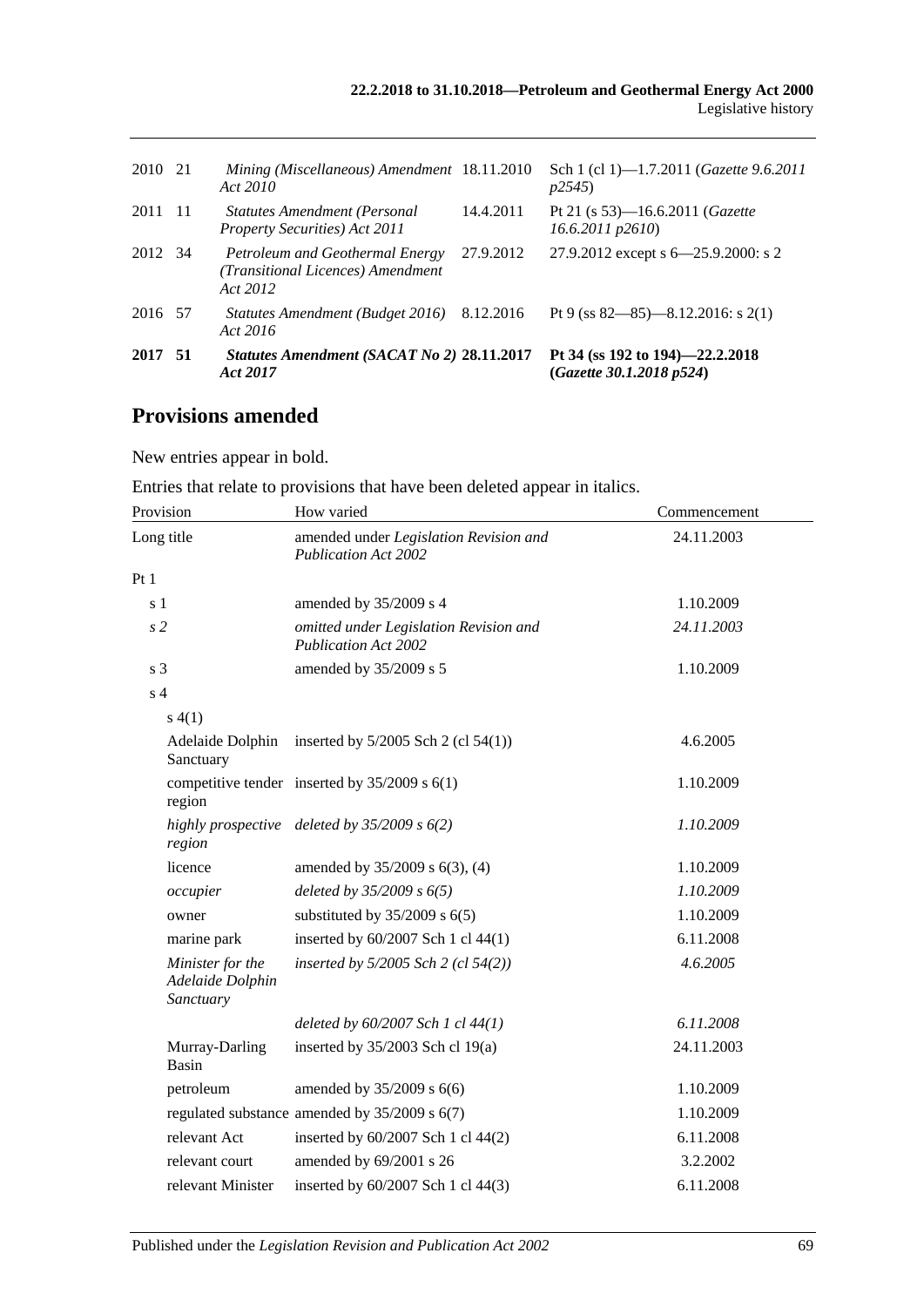#### **Petroleum and Geothermal Energy Act 2000—22.2.2018 to 31.10.2018** Legislative history

|                | <b>River Murray</b><br>Protection Area | inserted by 60/2007 Sch 1 cl 44(4)                                                       | 6.11.2008 |
|----------------|----------------------------------------|------------------------------------------------------------------------------------------|-----------|
|                | area                                   | specially protected inserted by 60/2007 Sch 1 cl 44(4)                                   | 6.11.2008 |
|                | tenement                               | inserted by $35/2009$ s $6(8)$                                                           | 1.10.2009 |
|                | transmission<br>pipeline               | amended by 35/2009 s 6(9)                                                                | 1.10.2009 |
|                | s(4(3))                                | inserted by $35/2009$ s $6(10)$                                                          | 1.10.2009 |
| s <sub>5</sub> |                                        |                                                                                          |           |
|                | $s\ 5(3)$                              | inserted by 35/2009 s 7                                                                  | 1.10.2009 |
| Pt 2           |                                        |                                                                                          |           |
|                | s <sub>6A</sub>                        | inserted by $5/2005$ Sch 2 (cl 55)                                                       | 4.6.2005  |
|                |                                        | substituted by 60/2007 Sch 1 cl 45                                                       | 6.11.2008 |
| s <sub>7</sub> |                                        |                                                                                          |           |
|                | s7(1a)                                 | inserted by 57/2016 s 82                                                                 | 8.12.2016 |
| $Pt\,3$        |                                        |                                                                                          |           |
|                | s 10                                   |                                                                                          |           |
|                | 10(1)                                  | amended by 35/2009 s 8                                                                   | 1.10.2009 |
|                | s 12                                   |                                                                                          |           |
|                | s 12(1)                                | s 12 redesignated as $s$ 12(1) by 5/2005 Sch 2<br>(cl 56)                                | 4.6.2005  |
|                | s $12(2)$ - (4)                        | inserted by 5/2005 Sch 2 (cl 56)                                                         | 4.6.2005  |
|                |                                        | ceased to have effect and omitted under<br>Legislation Revision and Publication Act 2002 | 6.11.2008 |
|                | s $12(2)$ and $(3)$                    | inserted by 60/2007 Sch 1 cl 46                                                          | 6.11.2008 |
|                | s 13                                   | amended by 35/2009 s 9(1), (2)                                                           | 1.10.2009 |
|                | $s$ 13 $A$                             | inserted by 11/2011 s 53                                                                 | 16.6.2011 |
|                | s 14                                   |                                                                                          |           |
|                | s 14(4)                                | inserted by 35/2009 s 10                                                                 | 1.10.2009 |
|                | s 15                                   |                                                                                          |           |
|                | s 15(2)                                | amended by 35/2009 s 11                                                                  | 1.10.2009 |
| Pt 4           |                                        |                                                                                          |           |
|                | Pt 4 Div 1                             |                                                                                          |           |
|                | heading                                | substituted by 35/2009 s 12                                                              | 1.10.2009 |
|                | s 16                                   |                                                                                          |           |
|                | s 16(1)                                | amended by 35/2009 s 13(1)                                                               | 1.10.2009 |
|                | s 16(2)                                | amended by 35/2009 s 13(2)                                                               | 1.10.2009 |
|                | Pt 4 Div 3                             |                                                                                          |           |
|                | heading                                | substituted by 35/2009 s 14                                                              | 1.10.2009 |
|                | s 21                                   | substituted by 35/2009 s 15                                                              | 1.10.2009 |
|                | s 22                                   |                                                                                          |           |
|                | $s\ 22(1)$                             | amended by $35/2009$ s $16(1)$ —(3)                                                      | 1.10.2009 |
|                | $s\ 22(3)$                             | amended by 35/2009 s 16(4)                                                               | 1.10.2009 |
|                | s 24                                   |                                                                                          |           |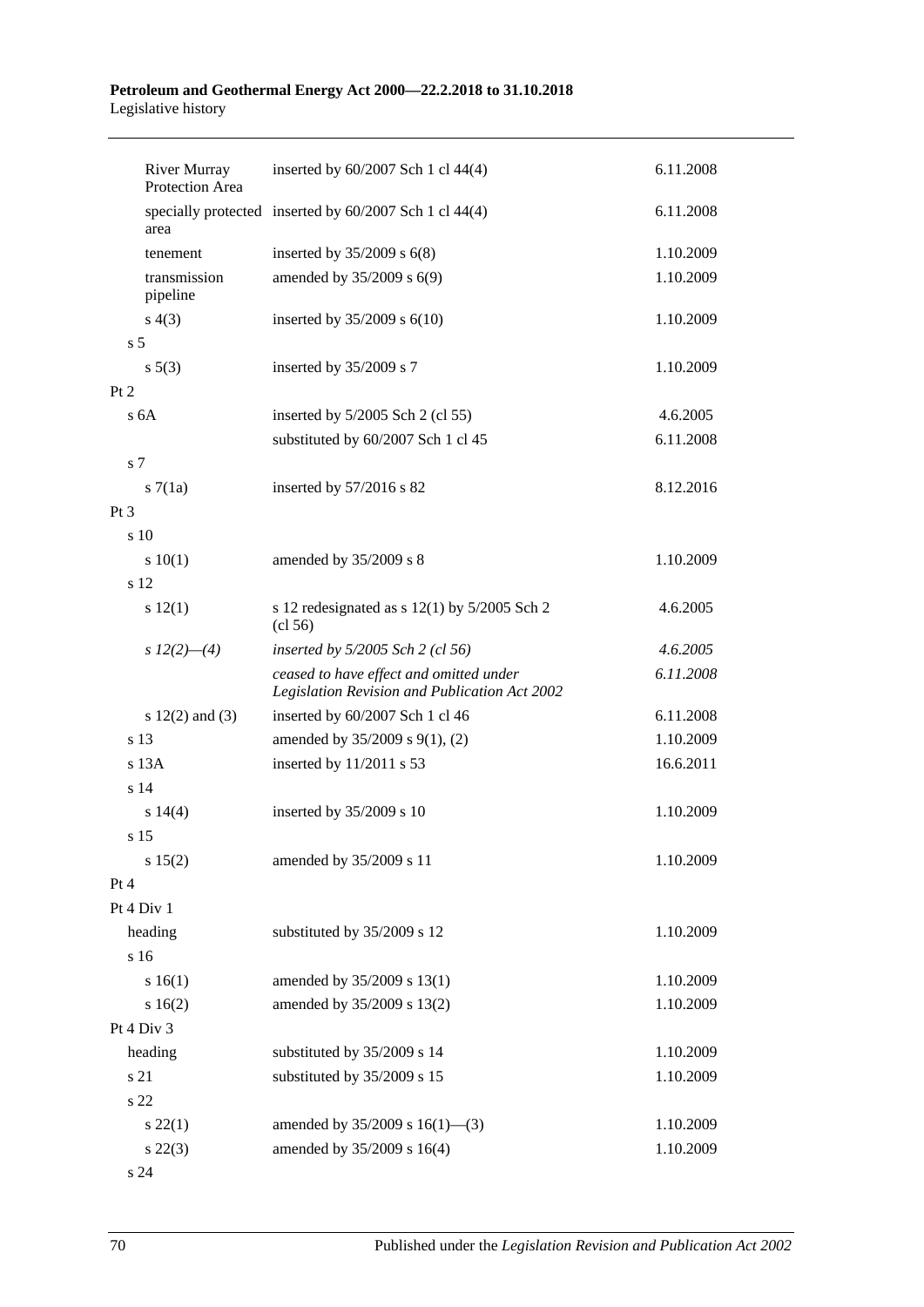#### **22.2.2018 to 31.10.2018—Petroleum and Geothermal Energy Act 2000** Legislative history

| $s\,24(2)$               | substituted by 35/2009 s 17                                              | 1.10.2009 |
|--------------------------|--------------------------------------------------------------------------|-----------|
| s <sub>25</sub>          |                                                                          |           |
| $s \, 25(4)$             | amended by 35/2009 s 18(1)                                               | 1.10.2009 |
| $s \, 25(4a)$            | inserted by 35/2009 s 18(2)                                              | 1.10.2009 |
| s 26                     |                                                                          |           |
| $s \, 26(2)$             | substituted by 35/2009 s 19(1)                                           | 1.10.2009 |
| $s \; 26(3)$             | amended by 35/2009 s 19(2)                                               | 1.10.2009 |
| $s \; 26(5a)$ and $(5b)$ | inserted by 35/2009 s 19(3)                                              | 1.10.2009 |
| s 27                     |                                                                          |           |
| $s\,27(1)$               | substituted by $35/2009$ s $20(1)$                                       | 1.10.2009 |
| $s \, 27(1a)$            | inserted by $35/2009$ s $20(1)$                                          | 1.10.2009 |
| $s \, 27(2a)$            | inserted by 35/2009 s 20(2)                                              | 1.10.2009 |
| Pt 5                     |                                                                          |           |
| s 28                     | substituted by 35/2009 s 21                                              | 1.10.2009 |
| s29                      | deleted by 35/2009 s 21                                                  | 1.10.2009 |
| s 30                     |                                                                          |           |
| $s \ 30(1)$              | amended by 35/2009 s 22(1)                                               | 1.10.2009 |
| $s \ 30(1a)$             | inserted by 35/2009 s 22(2)                                              | 1.10.2009 |
| s 31                     |                                                                          |           |
| $s \, 31(1)$             | s 31 amended and redesignated as s 31(1) by<br>$35/2009$ s $23(1)$ , (2) | 1.10.2009 |
| $s \, 31(2)$             | inserted by 35/2009 s 23(2)                                              | 1.10.2009 |
| s 32                     |                                                                          |           |
| $s \, 32(3)$ and (4)     | inserted by 35/2009 s 24                                                 | 1.10.2009 |
| s 33                     |                                                                          |           |
| $s \, 33(4)$             | amended by 35/2009 s 25(1)                                               | 1.10.2009 |
| $s \, 33(5)$             | inserted by 35/2009 s 25(2)                                              | 1.10.2009 |
| Pt 6                     |                                                                          |           |
| s 34                     | substituted by 35/2009 s 26                                              | 1.10.2009 |
| s 35                     |                                                                          |           |
| $s \, 35(1)$             | amended by 35/2009 s 27(1), (2)                                          | 1.10.2009 |
| $s \, 35(3)$             | amended by 35/2009 s 27(3), (4)                                          | 1.10.2009 |
| $s \; 35(4)$             | inserted by 35/2009 s 27(5)                                              | 1.10.2009 |
| s 36                     |                                                                          |           |
| $s \, 36(1)$             | amended by 35/2009 s 28                                                  | 1.10.2009 |
| s 37                     |                                                                          |           |
| $s \frac{37(1)}{2}$      | s 37 amended and redesignated as s 37(1) by<br>$35/2009$ s $29(1)$ , (2) | 1.10.2009 |
| $s \frac{37(2)}{2}$      | inserted by 35/2009 s 29(2)                                              | 1.10.2009 |
| s 38                     |                                                                          |           |
| $s \, 38(5)$             | inserted by 35/2009 s 30                                                 | 1.10.2009 |
| s 41                     |                                                                          |           |
| $s\ 41(1)$               | amended by 35/2009 s 31                                                  | 1.10.2009 |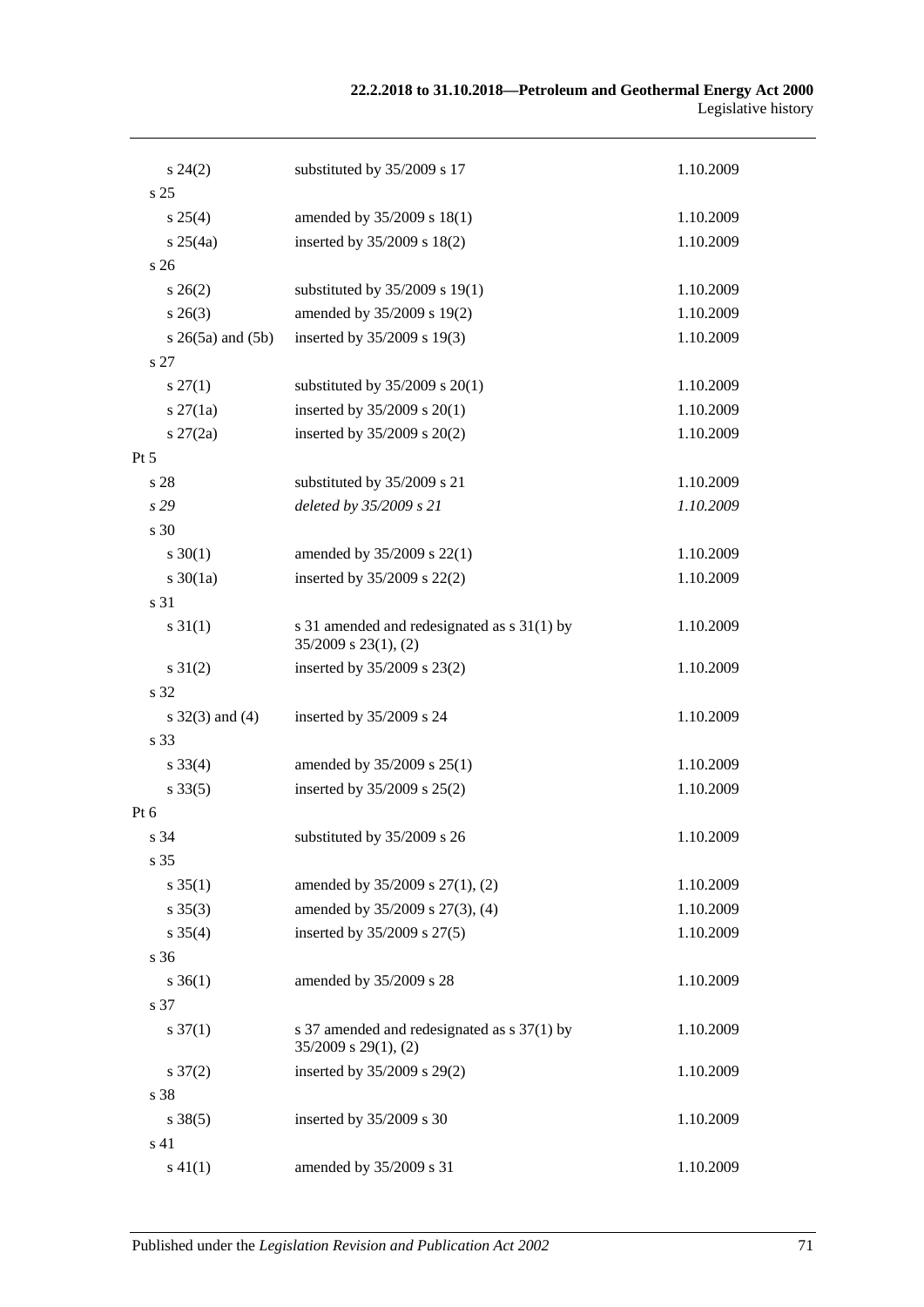| s 42              |                                                                          |           |
|-------------------|--------------------------------------------------------------------------|-----------|
| $s\ 42(1)$        | amended by 35/2009 s 32                                                  | 1.10.2009 |
| Pt 7              |                                                                          |           |
| s <sub>43</sub>   |                                                                          |           |
| $s\,43(3)$        | amended by 35/2009 s 33(1)                                               | 1.10.2009 |
| $s\,43(4)$        | amended by 57/2016 s 83(1)                                               | 8.12.2016 |
| $s\,43(5a)$       | inserted by 35/2009 s 33(2)                                              | 1.10.2009 |
|                   | amended by 57/2016 s 83(2)                                               | 8.12.2016 |
| $s\,43(5b)$       | inserted by 35/2009 s 33(2)                                              | 1.10.2009 |
|                   | amended by 57/2016 s 83(3)                                               | 8.12.2016 |
| $s\,43(8)$        | amended by 57/2016 s 83(4)                                               | 8.12.2016 |
| $s\,43(9)$        | amended by 57/2016 s 83(5)                                               | 8.12.2016 |
| $s\,43(10)$       | amended by 57/2016 s 83(6)                                               | 8.12.2016 |
| $s\,43(11)$       | amended by 57/2016 s 83(7)                                               | 8.12.2016 |
| $s\,43(12)$       | inserted by 35/2009 s 33(3)                                              | 1.10.2009 |
| s <sub>44</sub>   |                                                                          |           |
| $s\,44(1)$        | amended by 57/2016 s 84(1)                                               | 8.12.2016 |
| $s\,44(2)$        | amended by 57/2016 s 84(2)                                               | 8.12.2016 |
| s <sub>45</sub>   | amended by 57/2016 s 85                                                  | 8.12.2016 |
| Pt 8              |                                                                          |           |
| s 46              |                                                                          |           |
| $s\,46(1)$        | amended by 35/2009 s 34(1)                                               | 1.10.2009 |
| $s\,46(6)$        | inserted by 35/2009 s 34(2)                                              | 1.10.2009 |
| s 55A             | inserted by 35/2009 s 35                                                 | 1.10.2009 |
| Pt <sub>9</sub>   |                                                                          |           |
| heading           | substituted by 35/2009 s 36                                              | 1.10.2009 |
| s 56              |                                                                          |           |
| s 56(1)           | amended by 35/2009 s 37(1), (2)                                          | 1.10.2009 |
| s 56(2)           | amended by 35/2009 s 37(3)                                               | 1.10.2009 |
| $s\,56(3)$        | amended by 35/2009 s 37(4)                                               | 1.10.2009 |
| s 57              |                                                                          |           |
| s 57(1)           | substituted by 35/2009 s 38(1)                                           | 1.10.2009 |
| s 57(2)           | amended by 35/2009 s 38(2)                                               | 1.10.2009 |
| s 58              |                                                                          |           |
| s 58(1)           | s 58 amended and redesignated as s 58(1) by<br>$35/2009$ s $39(1)$ , (2) | 1.10.2009 |
| s 58(2)           | inserted by 35/2009 s 39(2)                                              | 1.10.2009 |
| s 59              |                                                                          |           |
| s $59(1)$ and (2) | amended by 35/2009 s 40(1)                                               | 1.10.2009 |
| s 59(3)           | amended by 35/2009 s 40(1), (2)                                          | 1.10.2009 |
| $s 59(4)$ (6)     | amended by 35/2009 s 40(1)                                               | 1.10.2009 |
| Pt 9A             | inserted by 35/2009 s 41                                                 | 1.10.2009 |
| Pt 10             |                                                                          |           |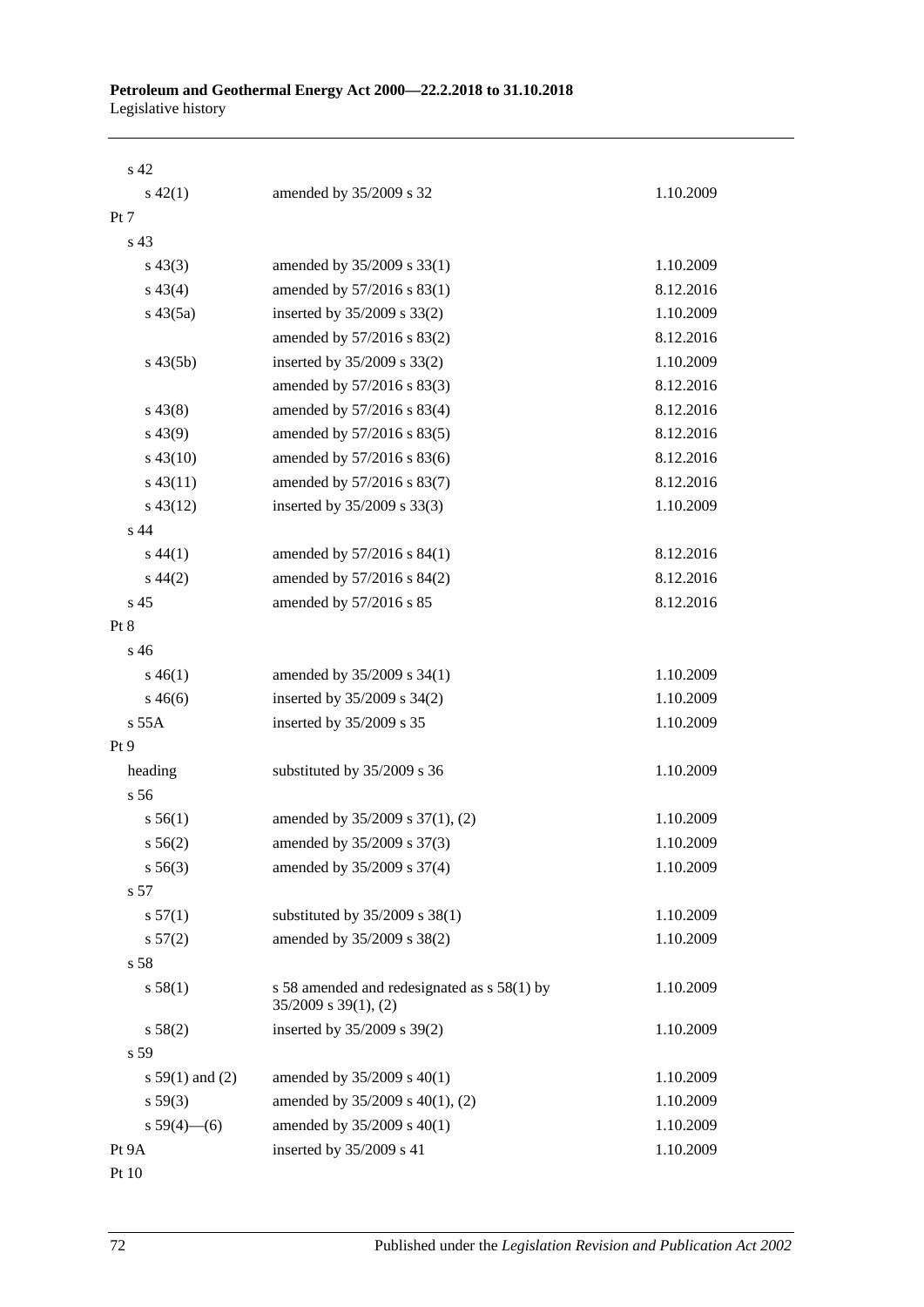| s 61                |                                                                          |           |
|---------------------|--------------------------------------------------------------------------|-----------|
| $s \, 61(1)$        | amended by 35/2009 s 42(1)                                               | 1.10.2009 |
| $s \ 61(3)$         | inserted by $35/2009$ s $42(2)$                                          | 1.10.2009 |
| s 62                |                                                                          |           |
| s 62(1)             | amended by 35/2009 s 43(1)                                               | 1.10.2009 |
| $s \, 62(3)$        | amended by 35/2009 s 43(2)                                               | 1.10.2009 |
| s 63                |                                                                          |           |
| s 63(2)             | amended by 35/2009 s 44(1), (2)                                          | 1.10.2009 |
| $s\ 63(3aa)$        | inserted by 21/2010 Sch 1 cl 1                                           | 1.7.2011  |
| s 63(3a)            | inserted by 35/2009 s 44(3)                                              | 1.10.2009 |
| s 63(5)             | substituted by $35/2009$ s $44(4)$                                       | 1.10.2009 |
| s 63(6)             | inserted by 35/2009 s 44(4)                                              | 1.10.2009 |
| Pt 11               |                                                                          |           |
| s <sub>65</sub>     |                                                                          |           |
| s $65(1a)$ — $(1c)$ | inserted by $35/2009$ s $45(1)$                                          | 1.10.2009 |
| s 65(6)             | amended by 35/2009 s 45(2), (3)                                          | 1.10.2009 |
| s 68                |                                                                          |           |
| s 68(1)             | substituted by $35/2009$ s $46(1)$                                       | 1.10.2009 |
| $s\,68(2)$          | deleted by $35/2009 s 46(1)$                                             | 1.10.2009 |
| s68(5)              | inserted by $35/2009$ s $46(2)$                                          | 1.10.2009 |
| s 69                |                                                                          |           |
| s 69(1)             | s 69 amended and redesignated as s 69(1) by<br>$35/2009$ s $47(1)$ , (2) | 1.10.2009 |
| s 69(2)             | inserted by 35/2009 s 47(2)                                              | 1.10.2009 |
| s 74                |                                                                          |           |
| (5)                 | s 74(1), (2), (3) and amended by $35/2009$ s 48                          | 1.10.2009 |
| s 76A               | inserted by 35/2009 s 49                                                 | 1.10.2009 |
| s 79                |                                                                          |           |
| $s \, 79(1)$        | amended by 35/2009 s 50(1)                                               | 1.10.2009 |
| $s\,79(5)$          | amended by 35/2009 s 50(2)                                               | 1.10.2009 |
| s 80                |                                                                          |           |
| s 80(1)             | amended by 20/2009 Sch 1 cl 3                                            | 1.6.2010  |
| $\sqrt{s}$ 82       |                                                                          |           |
| s 82(2)             | substituted by 34/2012 s 4                                               | 27.9.2012 |
| $s \, 82(2a)$       | inserted by 34/2012 s 4                                                  | 27.9.2012 |
| s 82(3)             | substituted by 35/2009 s 51                                              | 1.10.2009 |
| s 83                |                                                                          |           |
| s 83(2)             | amended by 35/2009 s 52(1)                                               | 1.10.2009 |
| s 83(2a)            | inserted by 34/2012 s 5                                                  | 27.9.2012 |
| s 83(4)             | inserted by 35/2009 s 52(2)                                              | 1.10.2009 |
| s 85                |                                                                          |           |

s 85(1)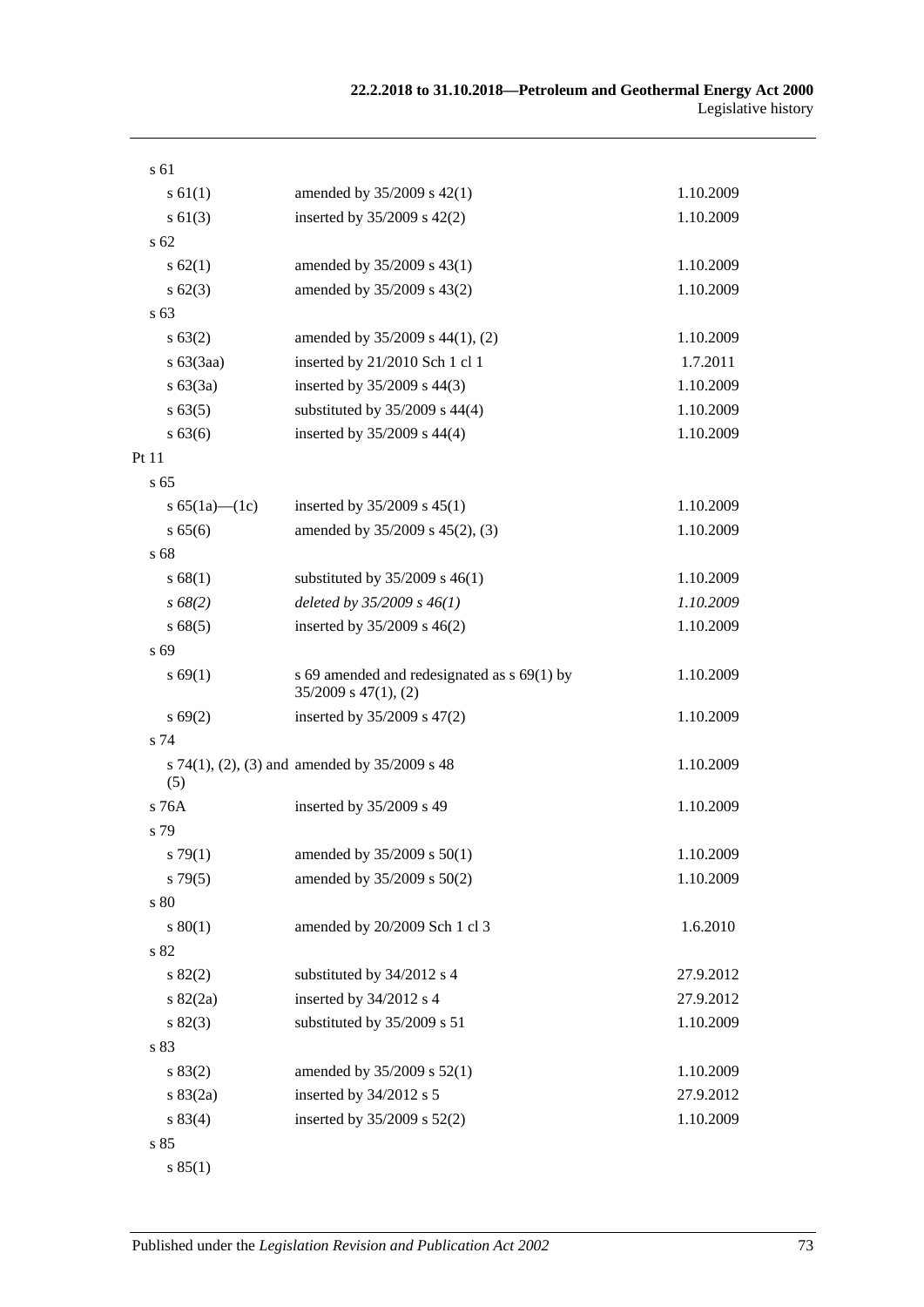#### **Petroleum and Geothermal Energy Act 2000—22.2.2018 to 31.10.2018** Legislative history

| serious incident     | amended by 35/2009 s 53                                               | 1.10.2009  |
|----------------------|-----------------------------------------------------------------------|------------|
| s 86                 |                                                                       |            |
| s 86(2)              | amended by 35/2009 s 54(1)                                            | 1.10.2009  |
| $s86(6)$ and (7)     | inserted by 35/2009 s 54(2)                                           | 1.10.2009  |
| s 86A                | inserted by 35/2009 s 55                                              | 1.10.2009  |
| Pt 12                |                                                                       |            |
| s 95                 |                                                                       |            |
| s 95(1)              | s 95 redesignated as s 95(1) by 34/2004 Sch 4<br>cl 37                | 2.9.2004   |
| s 95(2)              | inserted by 34/2004 Sch 4 cl 37                                       | 2.9.2004   |
| s 100                |                                                                       |            |
| 100(1)               | amended by 35/2009 s 56                                               | 1.10.2009  |
| s 103A               | inserted by 35/2003 Sch cl 19(b)                                      | 24.11.2003 |
|                      | substituted by 60/2007 Sch 1 cl 47                                    | 6.11.2008  |
| s 103B               | inserted by 5/2005 Sch 2 (cl 57)                                      | 4.6.2005   |
|                      | deleted by 60/2007 Sch 1 cl 47                                        | 6.11.2008  |
| s 105                |                                                                       |            |
| s 105(4)             | amended by 35/2009 s 57                                               | 1.10.2009  |
| s 111                |                                                                       |            |
| s 111(1)             | amended by 35/2009 s 58                                               | 1.10.2009  |
| Pt 13                |                                                                       |            |
| s 112                | amended by 35/2009 s 59                                               | 1.10.2009  |
| Pt 14                |                                                                       |            |
| s 123                |                                                                       |            |
| $s\ 123(3)$          | substituted by 35/2009 s 60                                           | 1.10.2009  |
| Pt 15                |                                                                       |            |
| heading              | substituted by 51/2017 s 192                                          | 22.2.2018  |
| Pt 15 Div 3          | substituted by 51/2017 s 193                                          | 22.2.2018  |
| Pt 16                |                                                                       |            |
| s 130A               | inserted by 16/2001 s 8                                               | 14.6.2001  |
|                      | amended by 35/2009 s 61                                               | 1.10.2009  |
| s 130A(3)<br>$s$ 132 |                                                                       |            |
|                      | deleted by 84/2009 s 262                                              | 1.2.2010   |
| Sch                  |                                                                       |            |
| s <sub>1</sub>       | omitted under Legislation Revision and<br><b>Publication Act 2002</b> | 24.11.2003 |
| s <sub>2</sub>       |                                                                       |            |
| s(2(1))              | s 2 redesignated as s $2(1)$ by $35/2009$ s $62(1)$                   | 1.10.2009  |
| s(2)                 | inserted by $35/2009$ s $62(1)$                                       | 1.10.2009  |
| s <sub>4</sub>       |                                                                       |            |
| $s(4(4)$ and $(5)$   | inserted by 34/2012 s 6                                               | 25.9.2000  |
| s 7                  |                                                                       |            |
| s(7(1)               | amended by 35/2009 s 62(2)                                            | 1.10.2009  |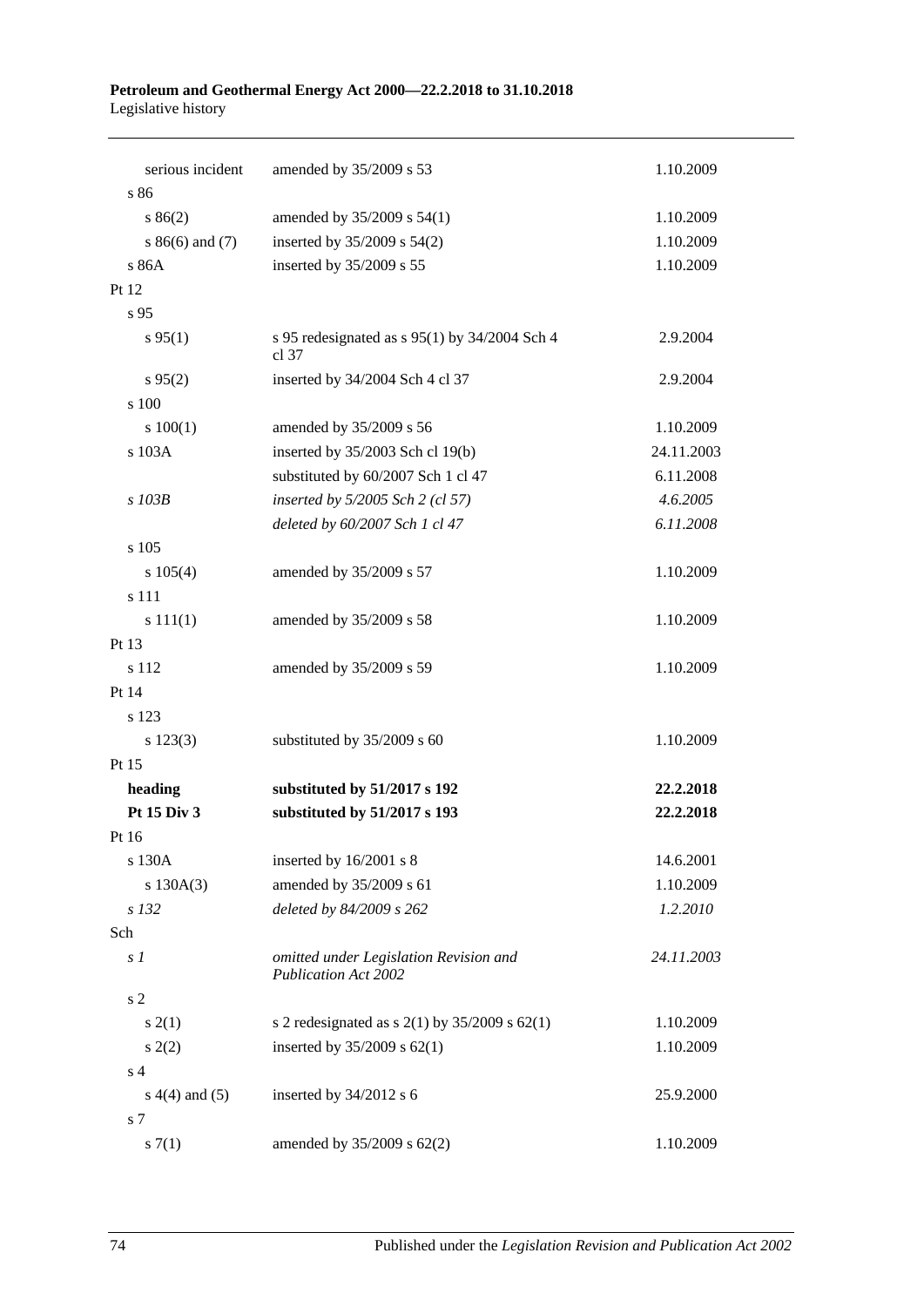# **Transitional etc provisions associated with Act or amendments**

# *Statutes Amendment (Courts and Judicial Administration) Act 2001*

# **27—Transitional provision**

The amendments made to the principal Act by this Part—

- (a) do not apply in respect of proceedings commenced before the commencement of the Part (and those proceedings may continue as if this Act had not been enacted); and
- (b) apply in respect of proceedings commenced after the commencement of this Part (including proceedings in respect of a claim arising before the commencement of this Part).

# *Petroleum (Miscellaneous) Amendment Act 2009, Sch 1*

# **3—Interpretation**

(1) In this Part—

#### *gas storage tenement* means—

- (a) a gas storage exploration licence; or
- (b) a gas storage retention licence; or
- (c) a gas storage licence;

*principal Act* means the *[Petroleum Act](http://www.legislation.sa.gov.au/index.aspx?action=legref&type=act&legtitle=Petroleum%20Act%202000) 2000*;

*relevant day* means a day appointed by proclamation as the relevant day for the purposes of the provision in which the term is used;

*transitional tenement* means—

- (a) an exploration licence; or
- (b) a retention licence; or
- (c) a production licence,

held under the principal Act on the commencement of this clause.

(2) In this Part, terms used have meanings consistent with the meanings they have in the principal Act.

# <span id="page-74-0"></span>**4—Existing licences**

- (1) On or after the relevant day, the Minister—
	- (a) may, on the Minister's own initiative; and
	- (b) must, on application by the holder of a transitional tenement,

issue a gas storage tenement that corresponds to the transitional tenement.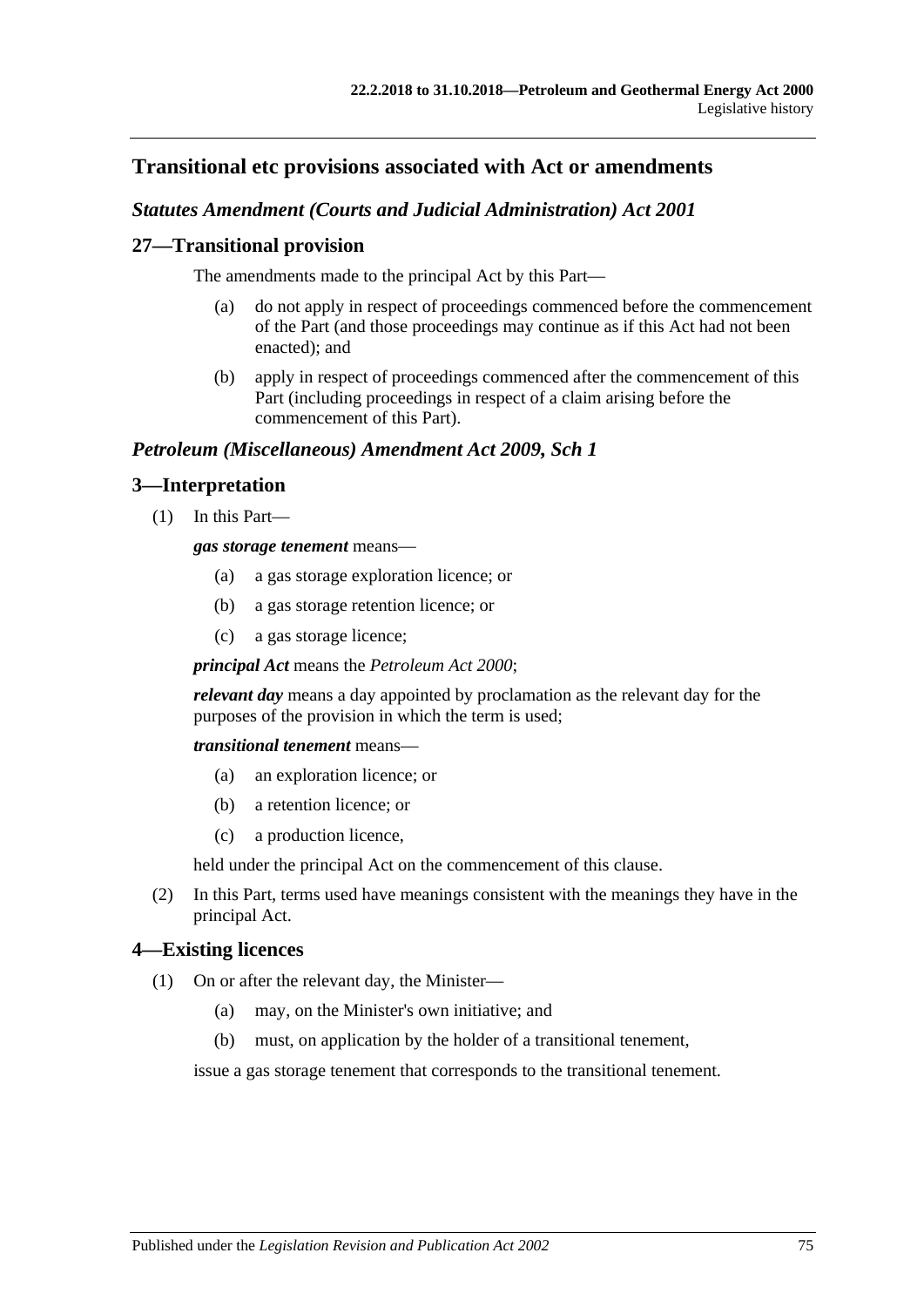- <span id="page-75-0"></span>(2) Until a gas storage tenement is issued under [subclause](#page-74-0) (1) in relation to a transitional tenement—
	- (a) the person who was the holder of the transitional tenement immediately before the relevant day may undertake any operations relating to gas storage authorised under the transitional tenement; and
	- (b) the only application that may be made for a gas storage tenement in relation to any part of an area held under the transitional tenement is the holder of the transitional tenement.
- (3) [Subclauses](#page-74-0) (1) and [\(2\)](#page-75-0) do not apply to a licence that has been granted in relation to a source of geothermal energy before the relevant day.
- (4) A gas storage tenement issued under [subclause](#page-74-0) (1) will be subject to such conditions as the Minister thinks appropriate after taking into account the conditions attached to the relevant transitional tenement.
- (5) For the purposes of this clause—
	- (a) a gas storage exploration licence corresponds to an exploration licence; and
	- (b) a gas storage retention licence corresponds to a retention licence; and
	- (c) a gas storage licence corresponds to a production licence.

### <span id="page-75-1"></span>**5—Existing applications**

- (1) An application for an exploration licence, a retention licence or a production licence may, on the Minister's own initiative or on application, be varied and continue as if it were an application for a gas storage tenement as well and will be subject to the operation of the principal Act as amended by this Act.
- (2) Without limiting the operation of [subclause](#page-75-1) (1), section 65(1a) of the principal Act, as enacted by this Act, will extend to an application for an exploration licence made before the relevant day (with any ranking determined from the day and the time that the application was received by the Minister under the principal Act before its amendment by this Act).

#### **6—References to associated facilities licences**

A reference in any agreement, instrument or other document to an associated facilities licence will be taken to be a reference to an associated activities licence.

# *Petroleum and Geothermal Energy (Transitional Licences) Amendment Act 2012, Sch 1*

#### **1—Transitional provisions**

(1) In this clause—

#### *principal Act* means the *[Petroleum and Geothermal Energy Act](http://www.legislation.sa.gov.au/index.aspx?action=legref&type=act&legtitle=Petroleum%20and%20Geothermal%20Energy%20Act%202000) 2000*.

(2) Subsection (2a) of section 82 of the principal Act, as enacted by this Act, will be taken to extend to a consolidation of adjacent licence areas that occurred before the commencement of this Act and accordingly to any licence that relates to a consolidated licence area issued under that section before the commencement of this Act.